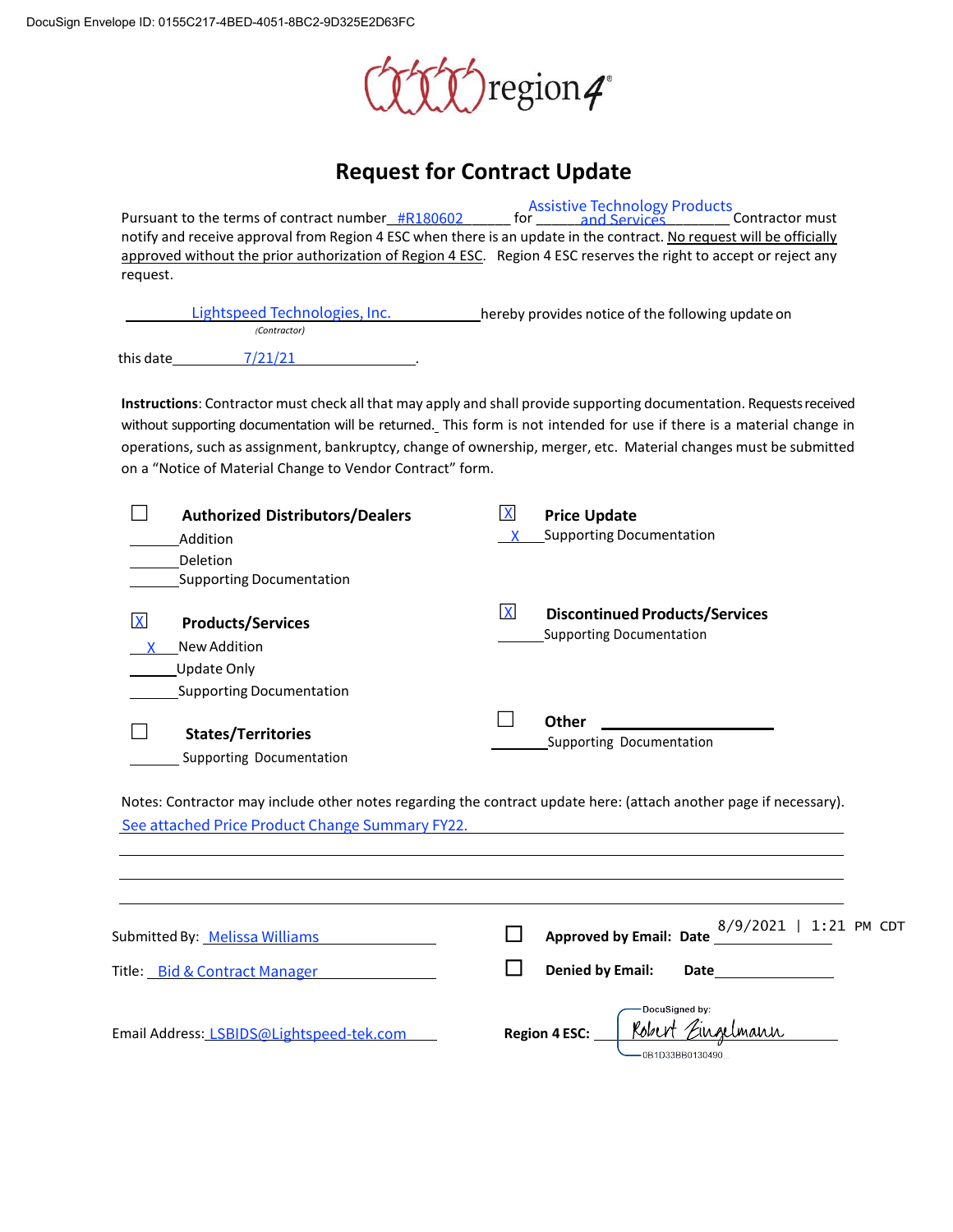

## Subject: Product & Price Update FY22

This notice serves to inform you that Lightspeed has had some product and price changes. Please note that contracted percentage-of-discount structures are unchanged.

All products remain Lightspeed-branded (therefore, no new manufacturers on our contract). All products are classroom instructional audio systems or accessories (therefore, no new product lines beyond what is in the contract).

Pricing Changes:

 Lightspeed's costs have increased significantly due to a number of factors common to the electronics industry worldwide. Most notably, global shortages of electrical components have driven costs up significantly. There have also been dramatic increases in freight costs due to high levels of demand and longer lead times requiring air shipment of parts and products versus ocean. The change in list pricing averages out to approximately 4.4%, with a range of 3.5-4.6% to offset these increased costs.

Product Changes:

- Lightspeed has updated its entire line of audio systems, now branded as Instructional Audio Solutions, including our main Redcat, Topcat and 955 models along with all new microphones. The new platform maintains the performance, functionality and form factor of the current solution, while adding key new aesthetics, user interface and functionality to match today's instructional and technology trends. Key highlights include:
	- $\circ$  Smaller, slimmer and lighter weight microphones with easily replaceable rechargeable battery
	- o Dramatically improved microphone cradle charger
	- $\circ$  Integration with Life Safety solutions to allow alert notifications from the teacher microphone and audio muting during critical build-wide announcements
	- o Improved and simplified user interface on all products
	- o "Point-to-pair" from microphones to allow teachers to easily move from room to room
	- o Remote firmware updates of primary components via USB to allow for greater reliability and future functionality
	- o 2-way wireless USB audio link to ensure seamless integration with computers and interactive displays for distance learning applications
	- o Small group pod selection from the teacher microphone to eliminate the need for separate remote-control device

For the time being the current models remain available and on the price list to provide customers greater choice.

As always, we will continue to honor the contract terms and conditions as agreed for the period of the contract. If you have any questions, please contact me at 800-732-8999 or LSBIDS@Lightspeed-tek.com.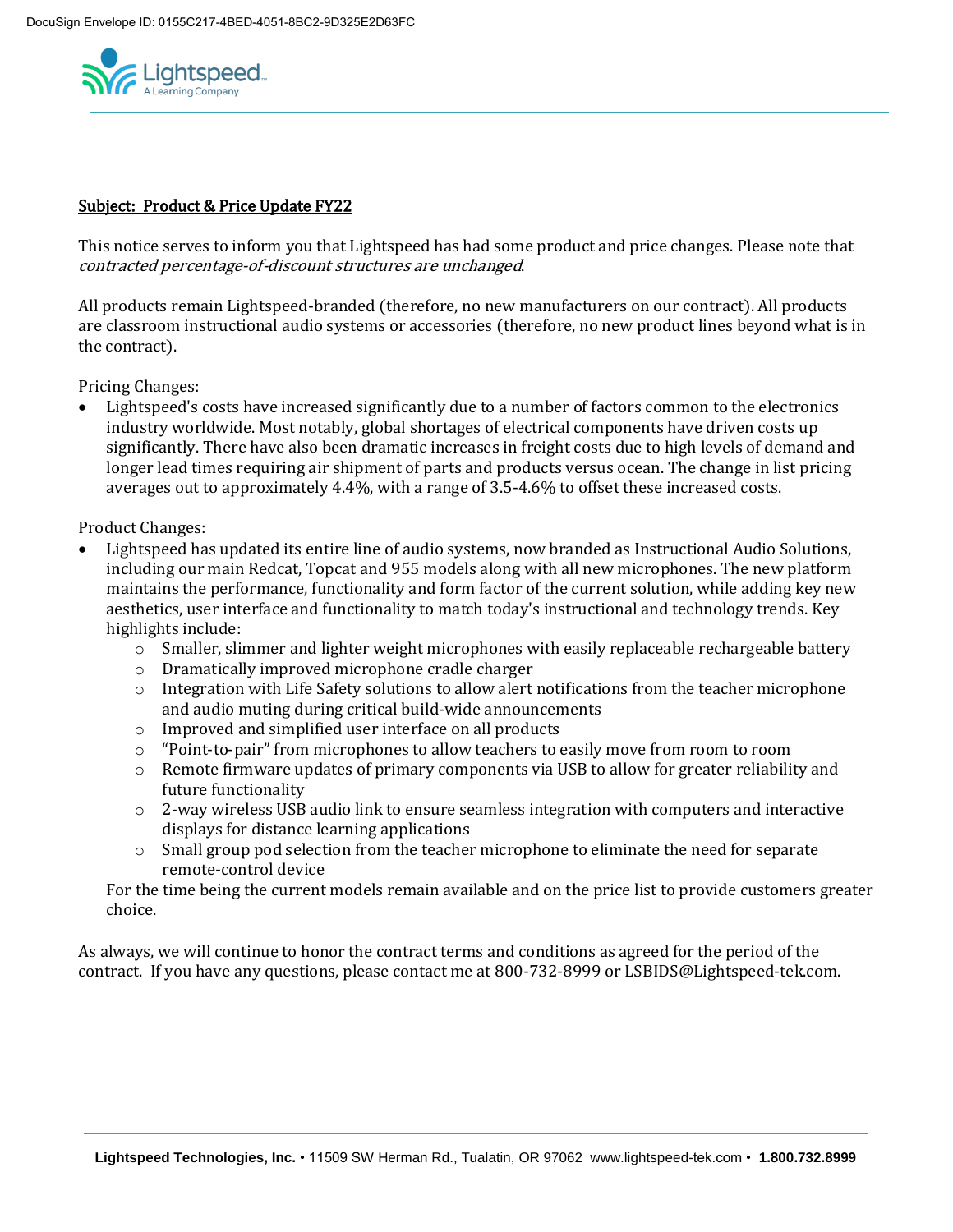|                    | <b>ALL IN ONE CLASSROOM AUDIO SYSTEMS</b>                         |                                                                                                                                                                                                                   |                   | <b>Qty 1-9</b><br><b>Discount</b> | Qty 10-19 Qty 20-49*<br><b>Discount</b> | <b>Discount</b> |
|--------------------|-------------------------------------------------------------------|-------------------------------------------------------------------------------------------------------------------------------------------------------------------------------------------------------------------|-------------------|-----------------------------------|-----------------------------------------|-----------------|
| <b>Product #</b>   | <b>Product Name</b>                                               | <b>Product Description</b>                                                                                                                                                                                        | <b>List Price</b> | 22%                               | 25%                                     | 27%             |
| <b>RCA-F</b>       | Redcat Access All-In-One<br>Classroom Audio System                | All-in-one amplifier/receiver, power supply, and 1 Flexmike with battery pack.                                                                                                                                    | \$1,562           | \$1,218                           | \$1,172                                 | \$1,140         |
| <b>RCA-FF</b>      | Redcat Access All-In-One<br>Classroom Audio System                | All-in-one amplifier/receiver, power supply, and 2 Flexmikes with battery packs.                                                                                                                                  | \$1,863           | \$1,453                           | \$1,397                                 | \$1,360         |
| <b>RCA-FS</b>      | Redcat Access All-In-One<br>Classroom Audio System                | All-in-one amplifier/receiver, power supply, 1 Flexmike and 1 Sharemike with battery packs.                                                                                                                       | \$1,906           | \$1,487                           | \$1,430                                 | \$1,391         |
| <b>RCA-F-M</b>     | Redcat Access All-In-One<br>Classroom Audio System                | All-in-one amplifier/receiver, power supply, 1 Flexmike, battery pack, and Media Connector.                                                                                                                       | \$1,875           | \$1,463                           | \$1,406                                 | \$1,369         |
| <b>RCA-FF-M</b>    | Redcat Access All-In-One<br>Classroom Audio System                | All-in-one amplifier/receiver, power supply, 2 Flexmikes, battery packs, and Media Connector.                                                                                                                     | \$2,176           | \$1,697                           | \$1,632                                 | \$1,588         |
| RCA-FS-M           | Redcat Access All-In-One<br>Classroom Audio System                | All-in-one amplifier/receiver, power supply, 1 Flexmike, 1 Sharemike, battery packs, and Media<br>Connector.                                                                                                      | \$2,219           | \$1,731                           | \$1,664                                 | \$1,620         |
| RCA-F-ACT          | Redcat + Activate<br>Classroom Audio System                       | Redcat Access amplifier/receiver, Activate charging station with Bluetooth, and 1 Flexmike with<br>battery pack. Activate pods can be added as desired.                                                           | \$2,305           | \$1,798                           | \$1,729                                 | \$1,683         |
| <b>RCA-FF-ACT</b>  | Redcat + Activate<br>Classroom Audio System                       | Redcat Access amplifier/receiver, Activate charging station with Bluetooth, and 2 Flexmikes with<br>battery packs. Activate pods can be added as desired.                                                         | \$2,606           | \$2,033                           | \$1,955                                 | \$1,902         |
| <b>RCA-FS-ACT</b>  | Redcat + Activate<br>Classroom Audio System                       | Redcat Access amplifier/receiver, Activate charging station with Bluetooth, and 1 Flexmike and 1<br>Sharemike handheld microphone with battery packs. Activate pods can be added as desired.                      | \$2,649           | \$2,066                           | \$1,987                                 | \$1,934         |
| <b>RCAB-F-ACT</b>  | Redcat + Activate<br>Classroom Audio System                       | Redcat Access amplifier/receiver with battery pack, Activate charging station with Bluetooth, and<br>1 Flexmike with battery pack. Activate pods can be added as desired.                                         | \$2,493           | \$1,945                           | \$1,870                                 | \$1,820         |
| <b>RCAB-FF-ACT</b> | Redcat + Activate<br>Classroom Audio System                       | Redcat Access amplifier/receiver with battery pack, Activate charging station with Bluetooth, and<br>2 Flexmikes with battery packs. Activate pods can be added as desired.                                       | \$2,794           | \$2,179                           | \$2,096                                 | \$2,040         |
| RCAB-FS-ACT        | Redcat + Activate<br>Classroom Audio System                       | Redcat Access amplifier/receiver with battery pack, Activate charging station with Bluetooth, and<br>1 Flexmike and 1 Sharemike handheld microphone with battery packs. Activate pods can be<br>added as desired. | \$2,837           | \$2,213                           | \$2,128                                 | \$2,071         |
| <b>TCA-F</b>       | <b>Topcat Access All-in-One</b><br>Classsroom Audio System        | Ceiling mounted all-in-one Access amplifier/speaker, 1 Flexmike microphone, rechargeable<br>battery.                                                                                                              | \$1,757           | \$1,370                           | \$1,318                                 | \$1,283         |
| <b>TCA-FF</b>      | <b>Topcat Access All-in-One</b><br>Classsroom Audio System        | Ceiling mounted all-in-one Access amplifier/speaker, 2 Flexmike microphones, rechargeable<br>batteries.                                                                                                           | \$2,058           | \$1,605                           | \$1,544                                 | \$1,502         |
| TCA-FS             | <b>Topcat Access All-in-One</b><br>Classsroom Audio System        | Ceiling mounted all-in-one Access amplifier/speaker, 1 Flexmike microphone, 1 Sharemike<br>microphone, rechargeable batteries.                                                                                    | \$2,101           | \$1,639                           | \$1,576                                 | \$1,534         |
| TCA-F-M            | <b>Topcat Access All-in-One</b><br><b>Classsroom Audio System</b> | Ceiling mounted all-in-one Access amplifier/speaker, wireless Media Connector with power<br>adaptor and cables, 1 Flexmike microphone, rechargeable battery.                                                      | \$2,070           | \$1,615                           | \$1,553                                 | \$1,511         |
| TCA-FF-M           | <b>Topcat Access All-in-One</b><br>Classsroom Audio System        | Ceiling mounted all-in-one Access amplifier/speaker, wireless Media Connector with power<br>adaptor and cables, 2 Flexmike microphones, rechargeable batteries.                                                   | \$2,371           | \$1,849                           | \$1,778                                 | \$1,731         |
| TCA-FS-M           | <b>Topcat Access All-in-One</b><br>Classsroom Audio System        | Ceiling mounted all-in-one Access amplifier/speaker, wireless Media Connector with power<br>adaptor and cables, 1 Flexmike microphone, 1 Sharemike microphone, rechargeable batteries.                            | \$2,414           | \$1,883                           | \$1,811                                 | \$1,762         |
| <b>TCA-M</b>       | <b>Topcat Access All-in-One</b><br>Classsroom Audio System        | Ceiling mounted all-in-one Access amplifier/speaker, wireless Media Connector with power<br>adaptor and cables, and NO microphones.                                                                               | \$1,706           | \$1,331                           | \$1,280                                 | \$1,245         |
| TCA-F-ACT          | Topcat + Activate<br>Classroom Audio System                       | Ceiling mounted all-in-one Access amplifier/speaker, Activate charging station with Bluetooth, 1<br>Flexmike microphone, rechargeable battery. Activate pods can be added as desired.                             | \$2,500           | \$1,950                           | \$1,875                                 | \$1,825         |

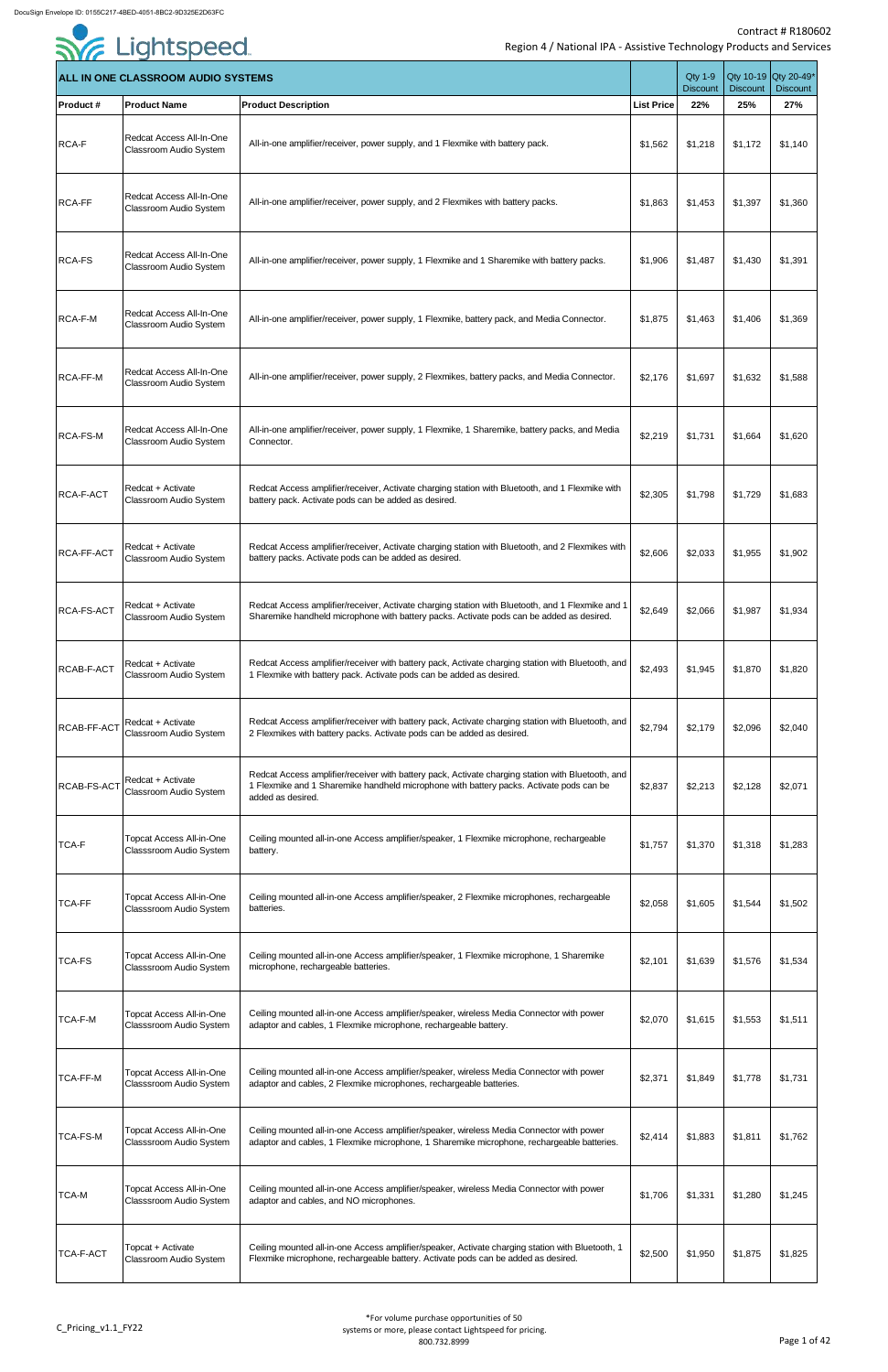|                   | <b>SYE Lightspeed</b>                                                  | Region 4 / National IPA - Assistive Technology Products and Service                                                                                                                                                |                   |                                   |                 | <b>Contract # R18060</b>                |
|-------------------|------------------------------------------------------------------------|--------------------------------------------------------------------------------------------------------------------------------------------------------------------------------------------------------------------|-------------------|-----------------------------------|-----------------|-----------------------------------------|
| TCA-FF-ACT        | Topcat + Activate<br><b>Classroom Audio System</b>                     | Ceiling mounted all-in-one Access amplifier/speaker, Activate charging station with Bluetooth, 2<br>Flexmike microphones, rechargeable batteries. Activate pods can be added as desired.                           | \$2,801           | \$2,185                           | \$2,101         | \$2,045                                 |
| <b>TCA-FS-ACT</b> | Topcat + Activate<br><b>Classroom Audio System</b>                     | Ceiling mounted all-in-one Access amplifier/speaker, Activate charging station with Bluetooth, 1<br>Flexmike microphone, 1 Sharemike microphone, rechargeable batteries. Activate pods can be<br>added as desired. | \$2,844           | \$2,218                           | \$2,133         | \$2,076                                 |
| <b>TCA-ACT</b>    | Topcat + Activate<br><b>Classroom Audio System</b>                     | Ceiling mounted all-in-one Access amplifier/speaker, Activate charging station with Bluetooth,<br>and NO microphones. Activate pods can be added as desired.                                                       | \$2,199           | \$1,715                           | \$1,649         | \$1,605                                 |
|                   |                                                                        | <b>TRADITIONAL / WHOLE GROUP CLASSROOM AUDIO SYSTEMS</b>                                                                                                                                                           |                   | <b>Qty 1-9</b><br><b>Discount</b> | <b>Discount</b> | Qty 10-19 Qty 20-49*<br><b>Discount</b> |
| <b>Product#</b>   | <b>Product Name</b>                                                    | <b>Product Description</b>                                                                                                                                                                                         | <b>List Price</b> | 22%                               | 25%             | 27%                                     |
| 955-F             | 955 Access<br>Traditional/Whole-Group<br><b>Classroom Audio System</b> | Access audio amplifier w/4 audio inputs, power supply, 1 Flexmike microphone with battery pack,<br>and NO speakers.                                                                                                | \$1,390           | \$1,084                           | \$1,043         | \$1,015                                 |
| 955-FF            | 955 Access<br>Traditional/Whole-Group<br><b>Classroom Audio System</b> | Access audio amplifier w/4 audio inputs, power supply, 2 Flexmike microphones with battery<br>packs, and NO speakers.                                                                                              | \$1,691           | \$1,319                           | \$1,268         | \$1,234                                 |
| 955-FS            | 955 Access<br>Traditional/Whole-Group<br><b>Classroom Audio System</b> | Access audio amplifier w/4 audio inputs, power supply, 1 Flexmike microphone and 1 Sharemike<br>handheld microphone with battery packs, and NO speakers.                                                           | \$1,734           | \$1,353                           | \$1,301         | \$1,266                                 |
| 955-FT            | 955 Access<br>Traditional/Whole-Group<br><b>Classroom Audio System</b> | Access audio amplifier w/4 audio inputs, power supply, 1 Flexmike microphone with battery pack,<br>and TCQ Ceiling Speaker with plenum-rated speaker wire.                                                         | \$1,590           | \$1,240                           | \$1,193         | \$1,161                                 |
| 955-FFT           | 955 Access<br>Traditional/Whole-Group<br><b>Classroom Audio System</b> | Access audio amplifier w/4 audio inputs, power supply, 2 Flexmike microphones with battery<br>packs, and TCQ Ceiling Speaker with plenum-rated speaker wire.                                                       | \$1,891           | \$1,475                           | \$1,418         | \$1,380                                 |
| 955-FST           | 955 Access<br>Traditional/Whole-Group<br><b>Classroom Audio System</b> | Access audio amplifier w/4 audio inputs, power supply, 1 Flexmike microphone and 1 Sharemike<br>handheld microphone with battery packs, and TCQ Ceiling Speaker with plenum-rated speaker<br>wire.                 | \$1,934           | \$1,509                           | \$1,451         | \$1,412                                 |
| 955-FD            | 955 Access<br>Traditional/Whole-Group<br><b>Classroom Audio System</b> | Access audio amplifier w/4 audio inputs, power supply, 1 Flexmike microphone with battery pack,<br>and 4 DRQ Ceiling Speakers with plenum-rated speaker wire.                                                      | \$1,590           | \$1,240                           | \$1,193         | \$1,161                                 |
| 955-FFD           | 955 Access<br>Traditional/Whole-Group<br><b>Classroom Audio System</b> | Access audio amplifier w/4 audio inputs, power supply, 2 Flexmike microphones with battery<br>packs, and 4 DRQ Ceiling Speakers with plenum-rated speaker wire.                                                    | \$1,891           | \$1,475                           | \$1,418         | \$1,380                                 |
| 955-FSD           | 955 Access<br>Traditional/Whole-Group<br><b>Classroom Audio System</b> | Access audio amplifier w/4 audio inputs, power supply, 1 Flexmike microphone and 1 Sharemike<br>handheld microphone with battery packs, and 4 DRQ Ceiling Speakers with plenum-rated<br>speaker wire.              | \$1,934           | \$1,509                           | \$1,451         | \$1,412                                 |
| 955-FW            | 955 Access<br>Traditional/Whole-Group<br><b>Classroom Audio System</b> | Access audio amplifier w/4 audio inputs, power supply, 1 Flexmike microphone with battery pack,<br>and 4 WMQ wall speakers with plenum-rated speaker wire.                                                         | \$1,590           | \$1,240                           | \$1,193         | \$1,161                                 |
| 955-FFW           | 955 Access<br>Traditional/Whole-Group<br><b>Classroom Audio System</b> | Access audio amplifier w/4 audio inputs, power supply, 2 Flexmike microphones with battery<br>packs, and 4 WMQ wall speakers with plenum-rated speaker wire.                                                       | \$1,891           | \$1,475                           | \$1,418         | \$1,380                                 |
| 955-FSW           | 955 Access<br>Traditional/Whole-Group<br><b>Classroom Audio System</b> | Access audio amplifier w/4 audio inputs, power supply, 1 Flexmike microphone and 1 Sharemike<br>handheld microphone with battery packs, and 4 WMQ wall speakers with plenum-rated speaker<br>wire.                 | \$1,934           | \$1,509                           | \$1,451         | \$1,412                                 |
| 955-FTX           | 955 Access<br>Traditional/Whole-Group<br><b>Classroom Audio System</b> | Access audio amplifier w/4 audio inputs, power supply, 1 Flexmike microphone with battery pack,<br>and TCQ ceiling speaker with NO speaker wire.                                                                   | \$1,585           | \$1,236                           | \$1,189         | \$1,157                                 |
| 955-FFTX          | 955 Access<br>Traditional/Whole-Group<br><b>Classroom Audio System</b> | Access audio amplifier w/4 audio inputs, power supply, 2 Flexmike microphones with battery<br>packs, and TCQ ceiling speaker with NO speaker wire.                                                                 | \$1,886           | \$1,471                           | \$1,415         | \$1,377                                 |
| 955-FSTX          | 955 Access<br>Traditional/Whole-Group<br><b>Classroom Audio System</b> | Access audio amplifier w/4 audio inputs, power supply, 1 Flexmike microphone and 1 Sharemike<br>handheld microphone with battery packs, and TCQ ceiling speaker with NO speaker wire.                              | \$1,929           | \$1,505                           | \$1,447         | \$1,408                                 |
| 955-FDX           | 955 Access<br>Traditional/Whole-Group<br><b>Classroom Audio System</b> | Access audio amplifier w/4 audio inputs, power supply, 1 Flexmike microphone with battery pack,<br>and 4 DRQ ceiling speakers with NO speaker wire.                                                                | \$1,570           | \$1,225                           | \$1,178         | \$1,146                                 |
| 955-FFDX          | 955 Access<br>Traditional/Whole-Group<br><b>Classroom Audio System</b> | Access audio amplifier w/4 audio inputs, power supply, 2 Flexmike microphone with battery pack,<br>and 4 DRQ ceiling speakers with NO speaker wire.                                                                | \$1,871           | \$1,459                           | \$1,403         | \$1,366                                 |
|                   |                                                                        |                                                                                                                                                                                                                    |                   |                                   |                 |                                         |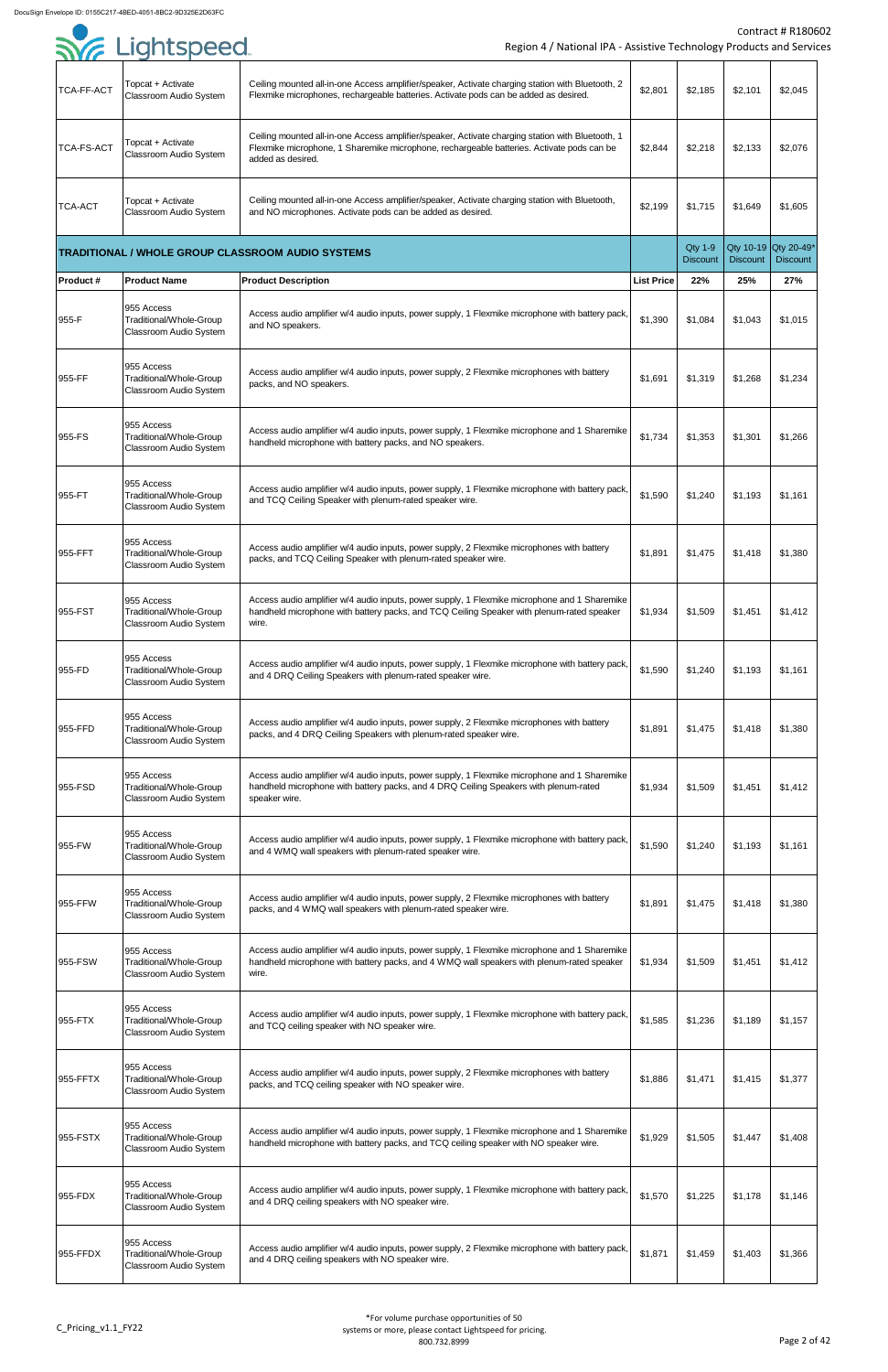| . <i>.</i>  |                                                                                     |                                                                                                                                                                                                                         |         |         |         |         |
|-------------|-------------------------------------------------------------------------------------|-------------------------------------------------------------------------------------------------------------------------------------------------------------------------------------------------------------------------|---------|---------|---------|---------|
| 955-FSDX    | 955 Access<br>Traditional/Whole-Group<br>Classroom Audio System                     | Access audio amplifier w/4 audio inputs, power supply, 1 Flexmike microphone and 1 Sharemike<br>handheld microphone with battery packs, and 4 DRQ ceiling speakers with NO speaker wire.                                | \$1,914 | \$1,493 | \$1,436 | \$1,397 |
| 955-FWX     | 955 Access<br>Traditional/Whole-Group<br><b>Classroom Audio System</b>              | Access audio amplifier w/4 audio inputs, power supply, 1 Flexmike microphone with battery pack,<br>and 4 WMQ wall speakers with NO speaker wire.                                                                        | \$1,570 | \$1,225 | \$1,178 | \$1,146 |
| 955-FFWX    | 955 Access<br>Traditional/Whole-Group<br>Classroom Audio System                     | Access audio amplifier w/4 audio inputs, power supply, 2 Flexmike microphones with battery<br>packs, and 4 WMQ wall speakers with NO speaker wire.                                                                      | \$1,871 | \$1,459 | \$1,403 | \$1,366 |
| 955-FSWX    | 955 Access<br>Traditional/Whole-Group<br><b>Classroom Audio System</b>              | Access audio amplifier w/4 audio inputs, power supply, 1 Flexmike microphone and 1 Sharemike<br>handheld microphone with battery packs, and 4 WMQ wall speakers with NO speaker wire.                                   | \$1,914 | \$1,493 | \$1,436 | \$1,397 |
| 955-F-ACT   | 955 Access<br>Traditional/Whole-Group<br><b>Classroom Audio System</b>              | Access audio amplifier w/4 audio inputs, power supply, 1 Flexmike microphone with battery pack,<br>Activate Station, and NO speakers.                                                                                   | \$2,133 | \$1,664 | \$1,600 | \$1,557 |
| 955-FF-ACT  | 955 Access<br>Traditional/Whole-Group<br>Classroom Audio System                     | Access audio amplifier w/4 audio inputs, power supply, 2 Flexmike microphones with battery<br>packs, Activate Station, and NO speakers.                                                                                 | \$2,434 | \$1,899 | \$1,826 | \$1,777 |
| 955-FS-ACT  | 955 Access<br>Traditional/Whole-Group<br><b>Classroom Audio System</b>              | Access audio amplifier w/4 audio inputs, power supply, 1 Flexmike microphone and 1 Sharemike<br>handheld microphone with battery packs, Activate Station, and NO speakers.                                              | \$2,477 | \$1,932 | \$1,858 | \$1,808 |
| 955-FT-ACT  | 955 Access<br>Traditional/Whole-Group<br><b>Classroom Audio System</b>              | Access audio amplifier w/4 audio inputs, power supply, 1 Flexmike microphone with battery pack,<br>Activate Station, and TCQ ceiling speaker with plenum-rated speaker wire.                                            | \$2,333 | \$1,820 | \$1,750 | \$1,703 |
| 955-FFT-ACT | 955 Access<br>Traditional/Whole-Group<br>Classroom Audio System                     | Access audio amplifier w/4 audio inputs, power supply, 2 Flexmike microphones with battery<br>packs, Activate Station, and TCQ ceiling speaker with plenum-rated speaker wire.                                          | \$2,634 | \$2,055 | \$1,976 | \$1,923 |
| 955-FST-ACT | 955 Access<br>Traditional/Whole-Group<br>Classroom Audio System                     | Access audio amplifier w/4 audio inputs, power supply, 1 Flexmike microphone and 1 Sharemike<br>handheld microphone with battery packs, Activate Station, and TCQ ceiling speaker with plenum-<br>rated speaker wire.   | \$2,677 | \$2,088 | \$2,008 | \$1,954 |
| 955-FD-ACT  | 955 Access<br>Traditional/Whole-Group<br><b>Classroom Audio System</b>              | Access audio amplifier w/4 audio inputs, power supply, 1 Flexmike microphone with battery pack,<br>Activate Station, and 4 DRQ ceiling speakers with plenum-rated speaker wire.                                         | \$2,333 | \$1,820 | \$1,750 | \$1,703 |
| 955-FFD-ACT | 955 Access<br>Traditional/Whole-Group<br><b>Classroom Audio System</b>              | Access audio amplifier w/4 audio inputs, power supply, 2 Flexmike microphones with battery<br>pack, Activate Station, and 4 DRQ ceiling speakers with plenum-rated speaker wire.                                        | \$2,634 | \$2,055 | \$1,976 | \$1,923 |
| 955-FSD-ACT | 955 Access<br>Traditional/Whole-Group<br><b>Classroom Audio System</b>              | Access audio amplifier w/4 audio inputs, power supply, 1 Flexmike microphone and 1 Sharemike<br>handheld microphone with battery packs, Activate Station, and 4 DRQ ceiling speakers with<br>plenum-rated speaker wire. | \$2,677 | \$2,088 | \$2,008 | \$1,954 |
| 955-FW-ACT  | 955 Access<br>Traditional/Whole-Group<br>Classroom Audio System                     | Access audio amplifier w/4 audio inputs, power supply, 1 Flexmike microphone with battery pack,<br>Activate Station, and 4 WMQ wall speakers with plenum-rated speaker wire.                                            | \$2,333 | \$1,820 | \$1,750 | \$1,703 |
| 955-FFW-ACT | 955 Access<br>Traditional/Whole-Group<br>Classroom Audio System                     | Access audio amplifier w/4 audio inputs, power supply, 2 Flexmike microphones with battery<br>packs, Activate Station, and 4 WMQ wall speakers with plenum-rated speaker wire.                                          | \$2,634 | \$2,055 | \$1,976 | \$1,923 |
| 955-FSW-ACT | 955 Access<br>Traditional/Whole-Group<br>Classroom Audio System                     | Access audio amplifier w/4 audio inputs, power supply, 1 Flexmike microphone and 1 Sharemike<br>handheld microphone with battery packs, Activate Station, and 4 WMQ wall speakers with<br>plenum-rated speaker wire.    | \$2,677 | \$2,088 | \$2,008 | \$1,954 |
| 955-FTX-ACT | 955 Access<br>Traditional/Whole-Group<br>Classroom Audio System                     | Access audio amplifier w/4 audio inputs, power supply, 1 Flexmike microphone with battery pack,<br>Activate Station, and TCQ ceiling speaker with NO speaker wire.                                                      | \$2,328 | \$1,816 | \$1,746 | \$1,699 |
|             | 955 Access<br>955-FFTX-ACT Traditional/Whole-Group<br><b>Classroom Audio System</b> | Access audio amplifier w/4 audio inputs, power supply, 2 Flexmike microphones with battery<br>packs, Activate Station, and TCQ ceiling speaker with NO speaker wire.                                                    | \$2,629 | \$2,051 | \$1,972 | \$1,919 |
|             | 955 Access<br>955-FSTX-ACT Traditional/Whole-Group<br>Classroom Audio System        | Access audio amplifier w/4 audio inputs, power supply, 1 Flexmike microphone and 1 Sharemike<br>handheld microphone with battery packs, Activate Station, and TCQ ceiling speaker with NO<br>speaker wire.              | \$2,672 | \$2,084 | \$2,004 | \$1,951 |
| 955-FDX-ACT | 955 Access<br>Traditional/Whole-Group<br><b>Classroom Audio System</b>              | Access audio amplifier w/4 audio inputs, power supply, 1 Flexmike microphone with battery pack,<br>Activate Station, and 4 DRQ ceiling speakers with NO speaker wire.                                                   | \$2,313 | \$1,804 | \$1,735 | \$1,688 |
|             | 955 Access<br>955-FFDX-ACT Traditional/Whole-Group<br><b>Classroom Audio System</b> | Access audio amplifier w/4 audio inputs, power supply, 2 Flexmike microphones with battery<br>pack, Activate Station, and 4 DRQ ceiling speakers with NO speaker wire.                                                  | \$2,614 | \$2,039 | \$1,961 | \$1,908 |

| <b>SYE Lightspeed</b> |  |
|-----------------------|--|
|                       |  |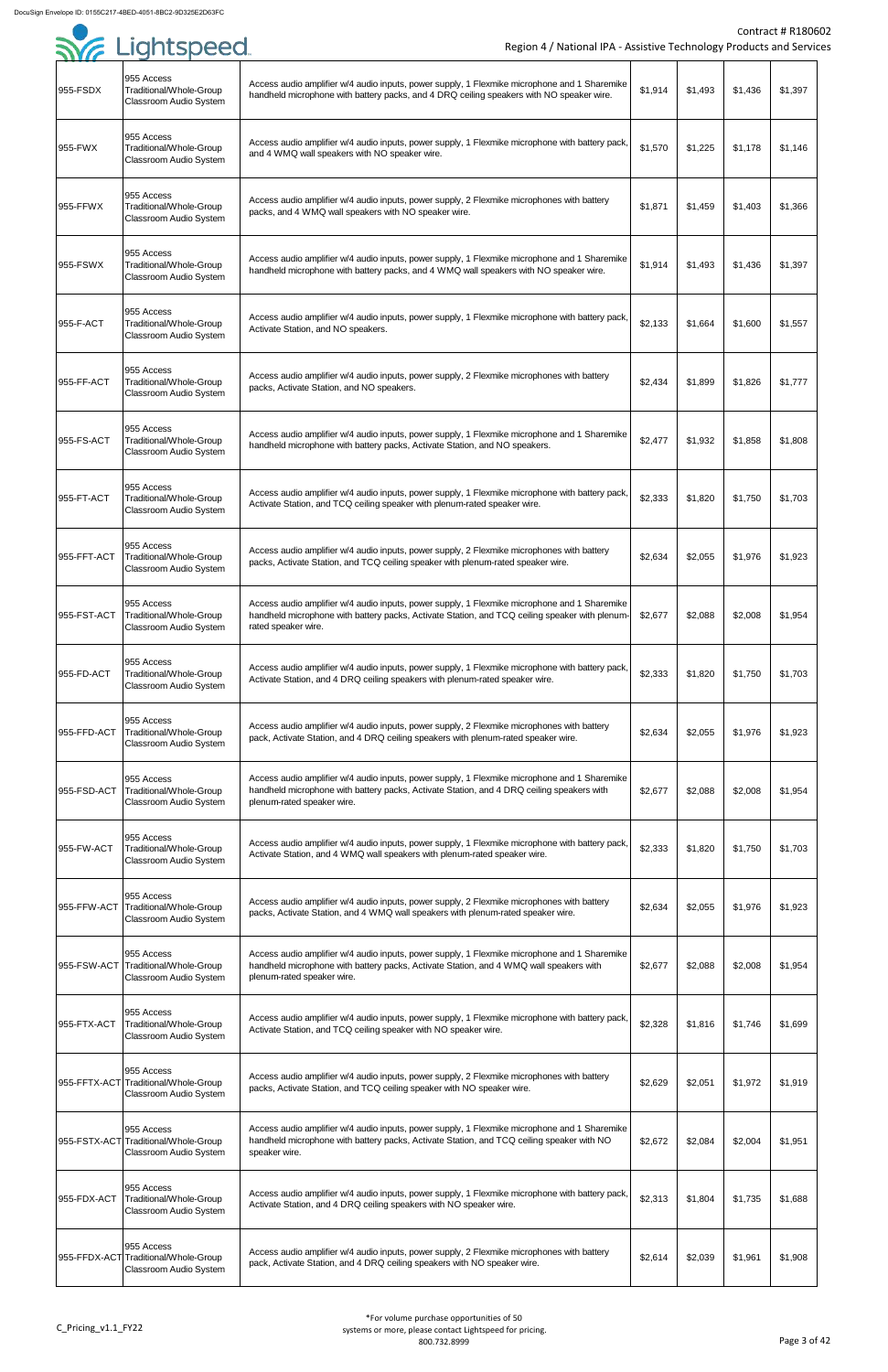|             | 955 Access<br>955-FSDX-ACT Traditional/Whole-Group<br>Classroom Audio System | Access audio amplifier w/4 audio inputs, power supply, 1 Flexmike microphone and 1 Sharemike<br>handheld microphone with battery packs, Activate Station, and 4 DRQ ceiling speakers with NO<br>speaker wire.          | \$2,657 | \$2,072 | \$1,993 | \$1,940 |
|-------------|------------------------------------------------------------------------------|------------------------------------------------------------------------------------------------------------------------------------------------------------------------------------------------------------------------|---------|---------|---------|---------|
| 955-FWX-ACT | 955 Access<br>Traditional/Whole-Group<br>Classroom Audio System              | Access audio amplifier w/4 audio inputs, power supply, 1 Flexmike microphone with battery pack,<br>Activate Station, and 4 WMQ wall speakers with NO speaker wire.                                                     | \$2,313 | \$1,804 | \$1,735 | \$1,688 |
|             | 955 Access<br>955-FFWX-ACTTraditional/Whole-Group<br>Classroom Audio System  | Access audio amplifier w/4 audio inputs, power supply, 2 Flexmike microphones with battery<br>packs, Activate Station, and 4 WMQ wall speakers with NO speaker wire.                                                   | \$2,614 | \$2,039 | \$1,961 | \$1,908 |
|             | 955 Access<br>955-FSWX-ACTTraditional/Whole-Group<br>Classroom Audio System  | Access audio amplifier w/4 audio inputs, power supply, 1 Flexmike microphone and 1 Sharemike<br>handheld microphone with battery packs, Activate Station, and 4 WMQ wall speakers with NO<br>speaker wire.             | \$2,657 | \$2,072 | \$1,993 | \$1,940 |
| 955-F-M     | 955 Access<br>Traditional/Whole-Group<br>Classroom Audio System              | Access audio amplifier w/4 audio inputs, power supply, 1 Flexmike microphone with battery pack,<br>Media Connector, and NO speakers.                                                                                   | \$1,703 | \$1,328 | \$1,277 | \$1,243 |
| 955-FF-M    | 955 Access<br>Traditional/Whole-Group<br>Classroom Audio System              | Access audio amplifier w/4 audio inputs, power supply, 2 Flexmike microphones with battery<br>packs, Media Connector, and NO speakers.                                                                                 | \$2,004 | \$1,563 | \$1,503 | \$1,463 |
| 955-FS-M    | 955 Access<br>Traditional/Whole-Group<br>Classroom Audio System              | Access audio amplifier w/4 audio inputs, power supply, 1 Flexmike microphone and 1 Sharemike<br>handheld microphone with battery packs, Media Connector, and NO speakers.                                              | \$2,047 | \$1,597 | \$1,535 | \$1,494 |
| 955-FT-M    | 955 Access<br>Traditional/Whole-Group<br>Classroom Audio System              | Access audio amplifier w/4 audio inputs, power supply, 1 Flexmike microphone with battery pack,<br>Media Connector, and TCQ Ceiling Speaker with plenum-rated speaker wire.                                            | \$1,903 | \$1,484 | \$1,427 | \$1,389 |
| 955-FFT-M   | 955 Access<br>Traditional/Whole-Group<br>Classroom Audio System              | Access audio amplifier w/4 audio inputs, power supply, 2 Flexmike microphones with battery<br>packs, Media Connector, and TCQ Ceiling Speaker with plenum-rated speaker wire.                                          | \$2,204 | \$1,719 | \$1,653 | \$1,609 |
| 955-FST-M   | 955 Access<br>Traditional/Whole-Group<br>Classroom Audio System              | Access audio amplifier w/4 audio inputs, power supply, 1 Flexmike microphone and 1 Sharemike<br>handheld microphone with battery packs, Media Connector, and TCQ Ceiling Speaker with<br>plenum-rated speaker wire.    | \$2,247 | \$1,753 | \$1,685 | \$1,640 |
| 955-FD-M    | 955 Access<br>Traditional/Whole-Group<br>Classroom Audio System              | Access audio amplifier w/4 audio inputs, power supply, 1 Flexmike microphone with battery pack,<br>Media Connector, and 4 DRQ Ceiling Speakers with plenum-rated speaker wire.                                         | \$1,903 | \$1,484 | \$1,427 | \$1,389 |
| 955-FFD-M   | 955 Access<br>Traditional/Whole-Group<br>Classroom Audio System              | Access audio amplifier w/4 audio inputs, power supply, 2 Flexmike microphones with battery<br>packs, Media Connector, and 4 DRQ Ceiling Speakers with plenum-rated speaker wire.                                       | \$2,204 | \$1,719 | \$1,653 | \$1,609 |
| 955-FSD-M   | 955 Access<br>Traditional/Whole-Group<br>Classroom Audio System              | Access audio amplifier w/4 audio inputs, power supply, 1 Flexmike microphone and 1 Sharemike<br>handheld microphone with battery packs, Media Connector, and 4 DRQ Ceiling Speakers with<br>plenum-rated speaker wire. | \$2,247 | \$1,753 | \$1,685 | \$1,640 |
| 955-FW-M    | 955 Access<br>Traditional/Whole-Group<br>Classroom Audio System              | Access audio amplifier w/4 audio inputs, power supply, 1 Flexmike microphone with battery pack,<br>Media Connector, and 4 WMQ wall speakers with plenum-rated speaker wire.                                            | \$1,903 | \$1,484 | \$1,427 | \$1,389 |
| 955-FFW-M   | 955 Access<br>Traditional/Whole-Group<br>Classroom Audio System              | Access audio amplifier w/4 audio inputs, power supply, 2 Flexmike microphones with battery<br>packs, Media Connector, and 4 WMQ wall speakers with plenum-rated speaker wire.                                          | \$2,204 | \$1,719 | \$1,653 | \$1,609 |
| 955-FSW-M   | 955 Access<br>Traditional/Whole-Group<br>Classroom Audio System              | Access audio amplifier w/4 audio inputs, power supply, 1 Flexmike microphone and 1 Sharemike<br>handheld microphone with battery packs, Media Connector, and 4 WMQ wall speakers with<br>plenum-rated speaker wire.    | \$2,247 | \$1,753 | \$1,685 | \$1,640 |
| 955-FTX-M   | 955 Access<br>Traditional/Whole-Group<br>Classroom Audio System              | Access audio amplifier w/4 audio inputs, power supply, 1 Flexmike microphone with battery pack,<br>Media Connector, and TCQ ceiling speaker with NO speaker wire.                                                      | \$1,898 | \$1,480 | \$1,424 | \$1,386 |
| 955-FFTX-M  | 955 Access<br>Traditional/Whole-Group<br>Classroom Audio System              | Access audio amplifier w/4 audio inputs, power supply, 2 Flexmike microphones with battery<br>packs, Media Connector, and TCQ ceiling speaker with NO speaker wire.                                                    | \$2,199 | \$1,715 | \$1,649 | \$1,605 |
| 955-FSTX-M  | 955 Access<br>Traditional/Whole-Group<br>Classroom Audio System              | Access audio amplifier w/4 audio inputs, power supply, 1 Flexmike microphone and 1 Sharemike<br>handheld microphone with battery packs, Media Connector, and TCQ ceiling speaker with NO<br>speaker wire.              | \$2,242 | \$1,749 | \$1,682 | \$1,637 |
| 955-FDX-M   | 955 Access<br>Traditional/Whole-Group<br>Classroom Audio System              | Access audio amplifier w/4 audio inputs, power supply, 1 Flexmike microphone with battery pack,<br>Media Connector, and 4 DRQ ceiling speakers with NO speaker wire.                                                   | \$1,883 | \$1,469 | \$1,412 | \$1,375 |
| 955-FFDX-M  | 955 Access<br>Traditional/Whole-Group<br>Classroom Audio System              | Access audio amplifier w/4 audio inputs, power supply, 2 Flexmike microphones with battery<br>packs, Media Connector, and 4 DRQ ceiling speakers with NO speaker wire.                                                 | \$2,184 | \$1,704 | \$1,638 | \$1,594 |

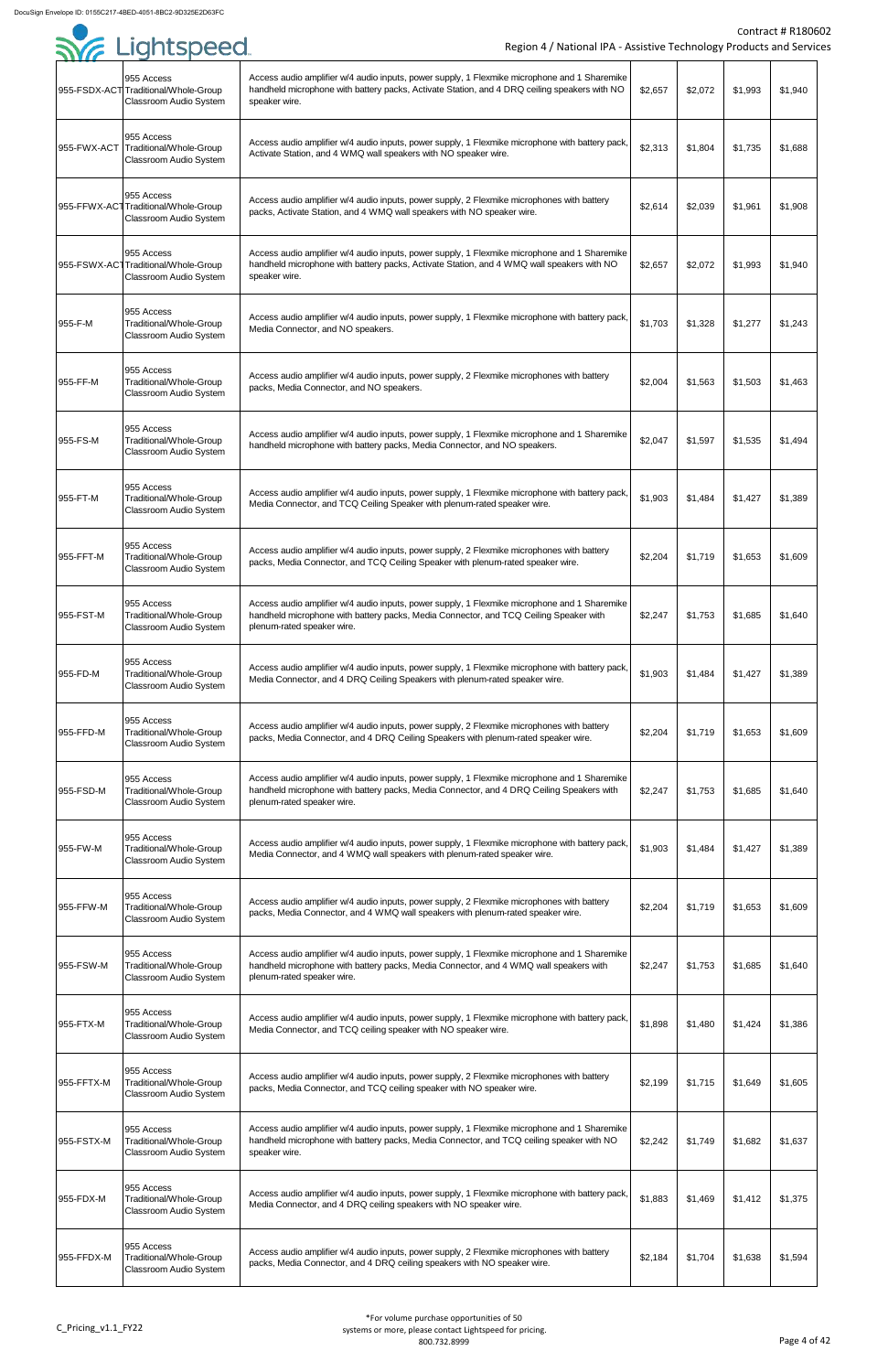| 955-FSDX-M        | 955 Access<br>Traditional/Whole-Group<br>Classroom Audio System        | Access audio amplifier w/4 audio inputs, power supply, 1 Flexmike microphone and 1 Sharemike<br>handheld microphone with battery packs, Media Connector, and 4 DRQ ceiling speakers with<br>NO speaker wire. | \$2,227 | \$1,737 | \$1,670 | \$1,626 |
|-------------------|------------------------------------------------------------------------|--------------------------------------------------------------------------------------------------------------------------------------------------------------------------------------------------------------|---------|---------|---------|---------|
| 955-FWX-M         | 955 Access<br>Traditional/Whole-Group<br>Classroom Audio System        | Access audio amplifier w/4 audio inputs, power supply, 1 Flexmike microphone with battery pack,<br>Media Connector, and 4 WMQ wall speakers with NO speaker wire.                                            | \$1,883 | \$1,469 | \$1,412 | \$1,375 |
| 955-FFWX-M        | 955 Access<br>Traditional/Whole-Group<br><b>Classroom Audio System</b> | Access audio amplifier w/4 audio inputs, power supply, 2 Flexmike microphones with battery<br>packs, Media Connector, and 4 WMQ wall speakers with NO speaker wire.                                          | \$2,184 | \$1,704 | \$1,638 | \$1,594 |
| 955-FSWX-M        | 955 Access<br>Traditional/Whole-Group<br>Classroom Audio System        | Access audio amplifier w/4 audio inputs, power supply, 1 Flexmike microphone and 1 Sharemike<br>handheld microphone with battery packs, Media Connector, and 4 WMQ wall speakers with NO<br>speaker wire.    | \$2,227 | \$1,737 | \$1,670 | \$1,626 |
| AL-F              | <b>Access Link Whole-Group</b><br>Wireless Microphone<br>System        | AL Wireless Audio Hub, power adaptors and cables, 1 Flexmike microphone, rechargeable<br>battery.                                                                                                            | \$1,146 | \$894   | \$860   | \$837   |
| AL-S              | <b>Access Link Whole-Group</b><br>Wireless Microphone<br>System        | AL Wireless Audio Hub, power adaptors and cables, 1 Sharemike handheld microphone,<br>rechargeable battery.                                                                                                  | \$1,133 | \$884   | \$850   | \$827   |
| AL-FF             | <b>Access Link Whole-Group</b><br><b>Wireless Microphone</b><br>System | AL Wireless Audio Hub, power adaptors and cables, 2 Flexmike microphones, rechargeable<br>batteries.                                                                                                         | \$1,447 | \$1,129 | \$1,085 | \$1,056 |
| AL-FS             | <b>Access Link Whole-Group</b><br>Wireless Microphone<br>System        | AL Wireless Audio Hub, power adaptors and cables, 1 Flexmike microphone, 1 Sharemike<br>handheld microphone, rechargeable batteries.                                                                         | \$1,490 | \$1,162 | \$1,118 | \$1,088 |
| AL-SS             | <b>Access Link Whole-Group</b><br>Wireless Microphone<br>System        | AL Wireless Audio Hub, power adaptors and cables, 2 Sharemike handheld microphones,<br>rechargeable batteries.                                                                                               | \$1,520 | \$1,186 | \$1,140 | \$1,110 |
| AL-F-M            | <b>Access Link Whole-Group</b><br>Wireless Microphone<br>System        | AL Wireless Audio Hub, wireless Media Connector, power adaptors and cables, 1 Flexmike<br>microphone, rechargeable battery.                                                                                  | \$1,459 | \$1,138 | \$1,094 | \$1,065 |
| AL-S-M            | <b>Access Link Whole-Group</b><br>Wireless Microphone<br>System        | AL Wireless Audio Hub, wireless Media Connector, power adaptors and cables, 1 Sharemike<br>handheld microphone, rechargeable battery.                                                                        | \$1,464 | \$1,142 | \$1,098 | \$1,069 |
| AL-FF-M           | <b>Access Link Whole-Group</b><br>Wireless Microphone<br>System        | AL Wireless Audio Hub, wireless Media Connector, power adaptors and cables, 2 Flexmike<br>microphones, rechargeable batteries.                                                                               | \$1,760 | \$1,373 | \$1,320 | \$1,285 |
| AL-FS-M           | <b>Access Link Whole-Group</b><br><b>Wireless Microphone</b><br>System | AL Wireless Audio Hub, wireless Media Connector, power adaptors and cables, 1 Flexmike<br>microphone, 1 Sharemike handheld microphone, rechargeable batteries.                                               | \$1,803 | \$1,406 | \$1,352 | \$1,316 |
| AL-SS-M           | <b>Access Link Whole-Group</b><br><b>Wireless Microphone</b><br>System | AL Wireless Audio Hub, wireless Media Connector, power adaptors and cables, 2 Sharemike<br>handheld microphonse, rechargeable batteries.                                                                     | \$1,833 | \$1,430 | \$1,375 | \$1,338 |
| AL-F-ACT          | Access Link + Activate<br>Classroom Audio System                       | AL Wireless Audio Hub, Activate charging station with Bluetooth, 1 Flexmike microphone,<br>rechargeable battery. Activate pods can be added as desired.                                                      | \$1,822 | \$1,421 | \$1,367 | \$1,330 |
| AL-FF-ACT         | Access Link + Activate<br>Classroom Audio System                       | AL Wireless Audio Hub, Activate charging station with Bluetooth, 2 Flexmike microphones,<br>rechargeable batteries. Activate pods can be added as desired.                                                   | \$2,123 | \$1,656 | \$1,592 | \$1,550 |
| AL-FS-ACT         | Access Link + Activate<br>Classroom Audio System                       | AL Wireless Audio Hub, Activate charging station with Bluetooth, 1 Flexmike microphone, 1<br>Sharemike handheld microphone, rechargeable batteries. Activate pods can be added as<br>desired.                | \$2,166 | \$1,689 | \$1,625 | \$1,581 |
| T3-6              | T3 Flexmike with Tap to Talk                                           | 6 T3 Flexmike microphones, rechargeable batteries, lanyards and 3 charging cradles.                                                                                                                          | \$1,555 | \$1,213 | \$1,166 | \$1,135 |
| T <sub>3</sub> -8 | T3 Flexmike with Tap to Talk                                           | 8 T3 Flexmike microphones, rechargeable batteries, lanyards and 4 charging cradles.                                                                                                                          | \$2,073 | \$1,617 | \$1,555 | \$1,513 |
| T3-10             | T3 Flexmike with Tap to Talk                                           | 10 T3 Flexmike microphones, rechargeable batteries, lanyards and 5 charging cradles.                                                                                                                         | \$2,591 | \$2,021 | \$1,943 | \$1,891 |
| $T3-12$           | T3 Flexmike with Tap to Talk                                           | 12 T3 Flexmike microphones, rechargeable batteries, lanyards and 6 charging cradles.                                                                                                                         | \$3,110 | \$2,426 | \$2,333 | \$2,270 |

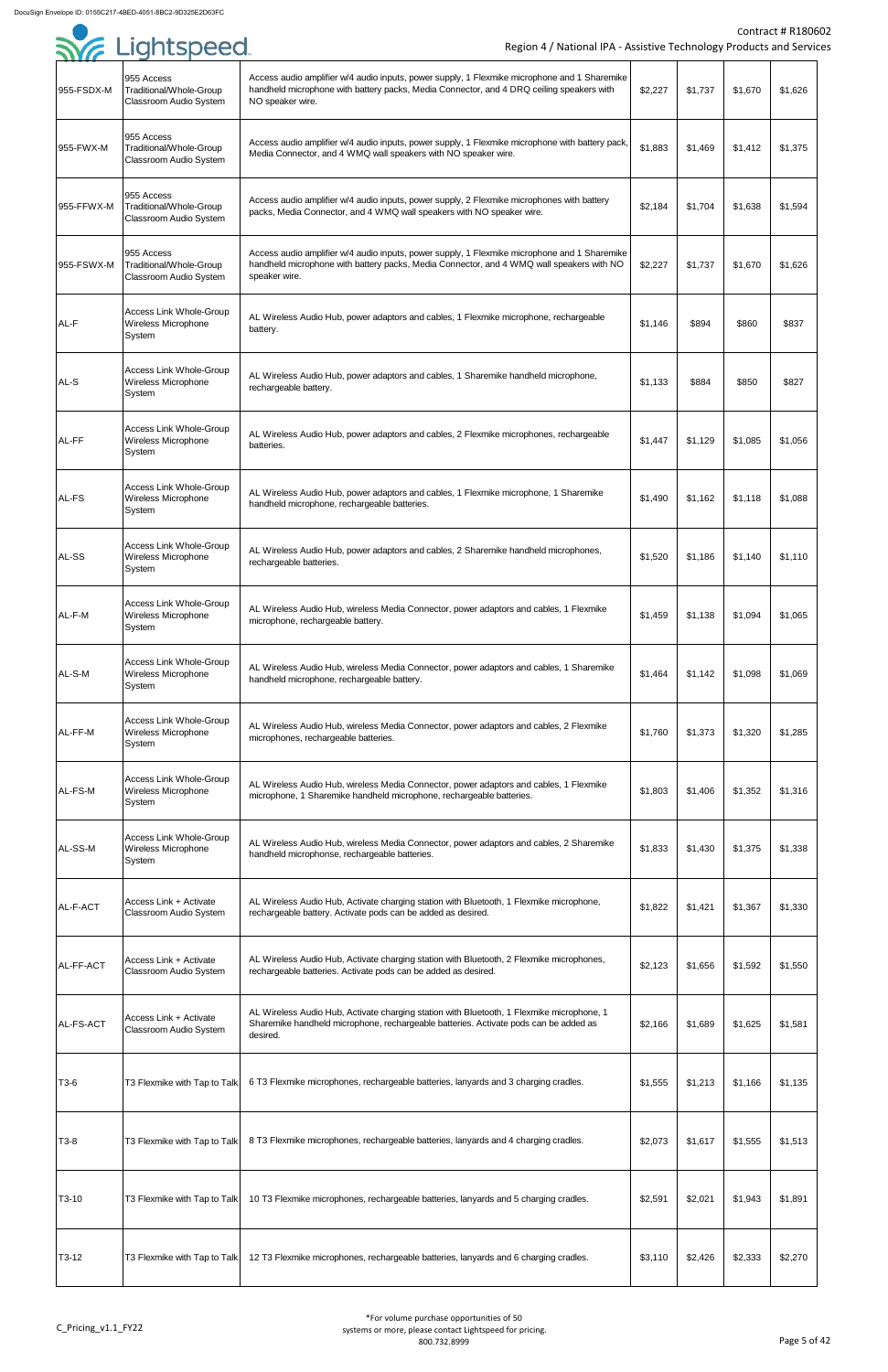|                 | <b>SYG</b> Lightspeed                                          | Region 4 / National IPA - Assistive Technology Products and Servic                                                                                                      |                   |                                   |                 | <b>Contract # R1806</b>                 |
|-----------------|----------------------------------------------------------------|-------------------------------------------------------------------------------------------------------------------------------------------------------------------------|-------------------|-----------------------------------|-----------------|-----------------------------------------|
| T3-6A           | T3 Flexmike with Tap to Talk                                   | Access Link Wireless Audio Hub, 6 T3 Flexmike microphones, rechargeable batteries, lanyards<br>and 3 charging cradles.                                                  | \$2,101           | \$1,639                           | \$1,576         | \$1,534                                 |
| T3-8A           | T3 Flexmike with Tap to Talk                                   | Access Link Wireless Audio Hub, 8 T3 Flexmike microphones, rechargeable batteries, lanyards<br>and 4 charging cradles.                                                  | \$2,619           | \$2,043                           | \$1,964         | \$1,912                                 |
| T3-10A          | T3 Flexmike with Tap to Talk                                   | Access Link Wireless Audio Hub, 10 T3 Flexmike microphones, rechargeable batteries, lanyards<br>and 4 charging cradles.                                                 | \$3,137           | \$2,447                           | \$2,353         | \$2,290                                 |
| T3-12A          | T3 Flexmike with Tap to Talk                                   | Access Link Wireless Audio Hub, 12 T3 Flexmike microphones, rechargeable batteries, lanyards<br>and 6 charging cradles.                                                 | \$3,656           | \$2,852                           | \$2,742         | \$2,669                                 |
|                 | <b>PORTABLE AUDIO SYSTEMS</b>                                  |                                                                                                                                                                         |                   | <b>Qty 1-9</b><br><b>Discount</b> | <b>Discount</b> | Qty 10-19 Qty 20-49*<br><b>Discount</b> |
| <b>Product#</b> | <b>Product Name</b>                                            | <b>Product Description</b>                                                                                                                                              | <b>List Price</b> | 22%                               | 25%             | 27%                                     |
| <b>RCAB-F</b>   | <b>Redcat Access Portable</b><br><b>Classroom Audio System</b> | All-in-one amplifier/receiver with battery pack, power supply, and 1 Flexmike with battery pack.                                                                        | \$1,750           | \$1,365                           | \$1,313         | \$1,278                                 |
| <b>RCAB-FF</b>  | <b>Redcat Access Portable</b><br><b>Classroom Audio System</b> | All-in-one amplifier/receiver with battery pack, power supply, and 2 Flexmikes with battery packs.                                                                      | \$2,051           | \$1,600                           | \$1,538         | \$1,497                                 |
| RCAB-FS         | <b>Redcat Access Portable</b><br><b>Classroom Audio System</b> | All-in-one amplifier/receiver with battery pack, power supply, 1 Flexmike and 1 Sharemike with<br>battery packs.                                                        | \$2,094           | \$1,633                           | \$1,571         | \$1,529                                 |
| RCAB-F-M        | <b>Redcat Access Portable</b><br><b>Classroom Audio System</b> | All-in-one amplifier/receiver with battery pack, power supply, 1 Flexmike with battery pack and<br>Media Connector.                                                     | \$2,063           | \$1,609                           | \$1,547         | \$1,506                                 |
| RCAB-FF-M       | <b>Redcat Access Portable</b><br>Classroom Audio System        | All-in-one amplifier/receiver with battery pack, power supply, 2 Flexmikes with battery packs and<br>Media Connector.                                                   | \$2,364           | \$1,844                           | \$1,773         | \$1,726                                 |
| RCAB-FS-M       | <b>Redcat Access Portable</b><br><b>Classroom Audio System</b> | All-in-one amplifier/receiver with battery pack, power supply, 1 Flexmike and 1 Sharemike with<br>battery packs and Media Connector.                                    | \$2,407           | \$1,877                           | \$1,805         | \$1,757                                 |
| <b>RPK-F</b>    | <b>Redcat Access Presentation</b><br>Audio System              | All-in-one amplifier/receiver, power supply, 1 Flexmike, rechargeable battery, carry case and<br>tripod mounting bracket.                                               | \$1,682           | \$1,312                           | \$1,262         | \$1,228                                 |
| RPK-FF          | <b>Redcat Access Presentation</b><br>Audio System              | All-in-one amplifier/receiver, power supply, 2 Flexmikes, rechargeable batteries, carry case and<br>tripod mounting bracket.                                            | \$1,983           | \$1,547                           | \$1,487         | \$1,448                                 |
| <b>RPK-FS</b>   | <b>Redcat Access Presentation</b><br>Audio System              | All-in-one amplifier/receiver, power supply, 1 Flexmike and 1 Sharemike, rechargeable batteries,<br>carry case and tripod mounting bracket.                             | \$2,026           | \$1,580                           | \$1,520         | \$1,479                                 |
| RPK-F-M         | <b>Redcat Access Presentation</b><br>Audio System              | All-in-one amplifier/receiver, power supply, 1 Flexmike, rechargeable battery, Media Connector,<br>carry case and tripod mounting bracket.                              | \$1,995           | \$1,556                           | \$1,496         | \$1,456                                 |
| RPK-FF-M        | <b>Redcat Access Presentation</b><br>Audio System              | All-in-one amplifier/receiver, power supply, 2 Flexmikes, rechargeable batteries, Media<br>Connector, carry case and tripod mounting bracket.                           | \$2,296           | \$1,791                           | \$1,722         | \$1,676                                 |
| RPK-FS-M        | <b>Redcat Access Presentation</b><br>Audio System              | All-in-one amplifier/receiver, power supply, 1 Flexmike, 1 Sharemike, rechargeable batteries,<br>Media Connector, carry case and tripod mounting bracket.               | \$2,339           | \$1,824                           | \$1,754         | \$1,707                                 |
| <b>RPKB-F</b>   | <b>Redcat Access Presentation</b><br>Audio System              | All-in-one amplifier/receiver w/rechargeable battery pack, power supply, 1 Flexmike,<br>rechargeable battery, carry case and tripod mounting bracket.                   | \$1,870           | \$1,459                           | \$1,403         | \$1,365                                 |
| <b>RPKB-FF</b>  | <b>Redcat Access Presentation</b><br>Audio System              | All-in-one amplifier/receiver w/rechargeable battery pack, power supply, 2 Flexmikes,<br>rechargeable batteries, carry case and tripod mounting bracket.                | \$2,171           | \$1,693                           | \$1,628         | \$1,585                                 |
| <b>RPKB-FS</b>  | <b>Redcat Access Presentation</b><br>Audio System              | All-in-one amplifier/receiver w/rechargeable battery pack, power supply, 1 Flexmike and 1<br>Sharemike, rechargeable batteries, carry case and tripod mounting bracket. | \$2,214           | \$1,727                           | \$1,661         | \$1,616                                 |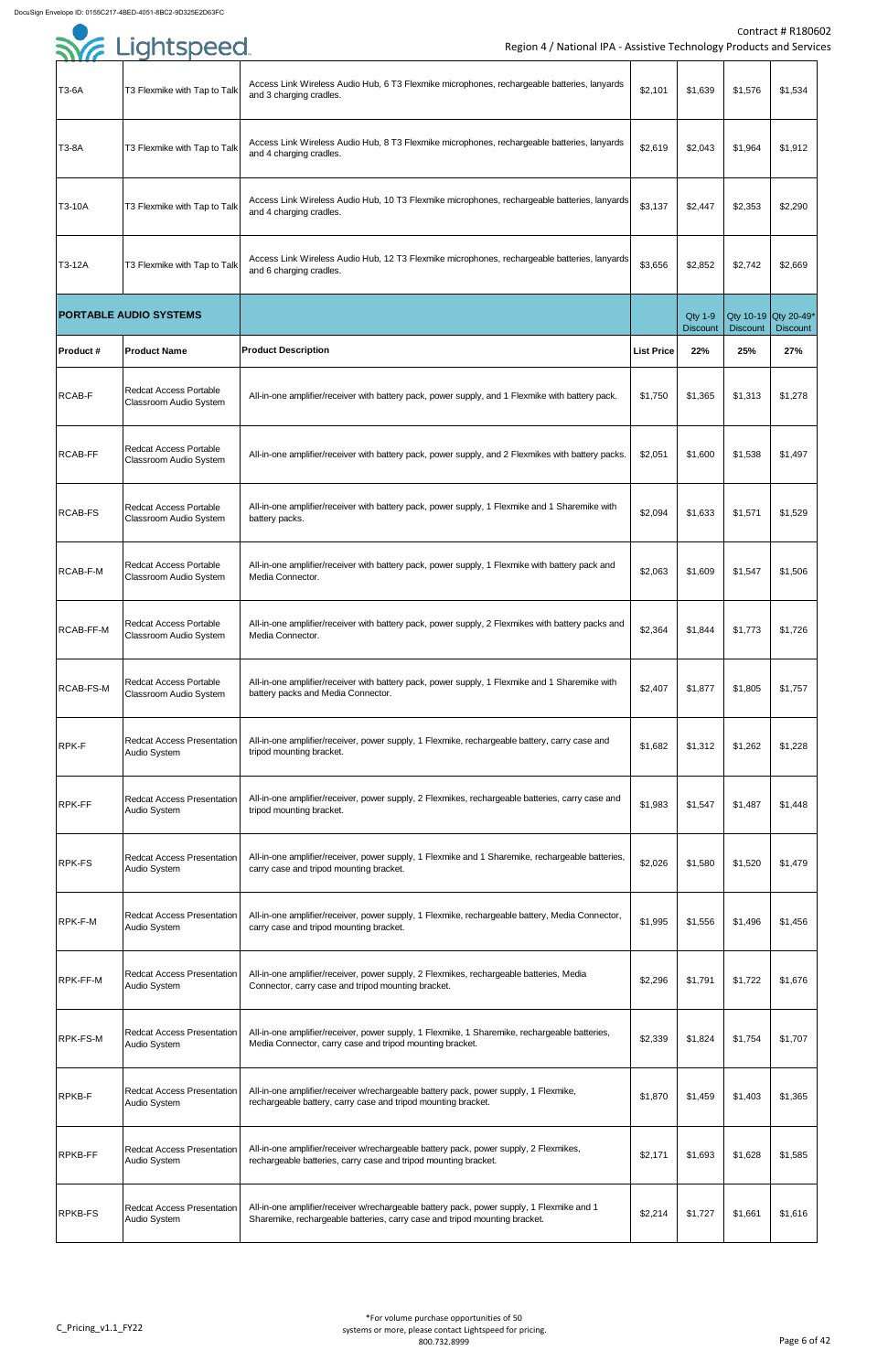|                  | <b>SYE Lightspeed</b>                                       | Region 4 / National IPA - Assistive Technology Products and Servic                                                                                                                    |                   |                                   |                 | Contract # R1806                        |
|------------------|-------------------------------------------------------------|---------------------------------------------------------------------------------------------------------------------------------------------------------------------------------------|-------------------|-----------------------------------|-----------------|-----------------------------------------|
| RPKB-F-M         | Redcat Access Presentation<br>Audio System                  | All-in-one amplifier/receiver w/rechargeable battery pack, power supply, 1 Flexmike,<br>rechargeable battery, Media Connector, carry case and tripod mounting bracket.                | \$2,183           | \$1,703                           | \$1,637         | \$1,594                                 |
| RPKB-FF-M        | <b>Redcat Access Presentation</b><br>Audio System           | All-in-one amplifier/receiver w/rechargeable battery pack, power supply, 2 Flexmikes,<br>rechargeable batteries, Media Connector, carry case and tripod mounting bracket.             | \$2,484           | \$1,938                           | \$1,863         | \$1,813                                 |
| <b>RPKB-FS-M</b> | <b>Redcat Access Presentation</b><br>Audio System           | All-in-one amplifier/receiver w/rechargeable battery pack, power supply, 1 Flexmike, 1<br>Sharemike, rechargeable batteries, Media Connector, carry case and tripod mounting bracket. | \$2,527           | \$1,971                           | \$1,895         | \$1,845                                 |
|                  | <b>SMALL GROUP AUDIO SYSTEMS</b>                            |                                                                                                                                                                                       |                   | <b>Qty 1-9</b><br><b>Discount</b> | <b>Discount</b> | Qty 10-19 Qty 20-49*<br><b>Discount</b> |
| <b>Product#</b>  | <b>Product Name</b>                                         | <b>Product Description</b>                                                                                                                                                            | <b>List Price</b> | 22%                               | 25%             | 27%                                     |
| RCA-F-2P         | Redcat + Activate for Small<br><b>Group Learning</b>        | All-in-one classroom audio system, Activate charging station with Bluetooth, 2 Activate pods, 1<br>Flexmike teacher transmitter, battery pack, earbud lanyard.                        | \$2,594           | \$2,023                           | \$1,946         | \$1,894                                 |
| RCA-F-3P         | Redcat + Activate for Small<br>Group Learning               | All-in-one classroom audio system, Activate charging station with Bluetooth, 3 Activate pods, 1<br>Flexmike teacher transmitter, battery pack, earbud lanyard.                        | \$2,844           | \$2.218                           | \$2.133         | \$2.076                                 |
| RCA-F-4P         | Redcat + Activate for Small<br><b>Group Learning</b>        | All-in-one classroom audio system, Activate charging station with Bluetooth, 4 Activate pods, 1<br>Flexmike teacher transmitter, battery pack, earbud lanyard.                        | \$3,094           | \$2,413                           | \$2,321         | \$2,259                                 |
| RCA-F-5P         | Redcat + Activate for Small<br><b>Group Learning</b>        | All-in-one classroom audio system, Activate charging station with Bluetooth, 5 Activate pods, 1<br>Flexmike teacher transmitter, battery pack, earbud lanyard.                        | \$3,344           | \$2,608                           | \$2,508         | \$2,441                                 |
| RCA-F-6P         | Redcat + Activate for Small<br><b>Group Learning</b>        | All-in-one classroom audio system, Activate charging station with Bluetooth, 6 Activate pods, 1<br>Flexmike teacher transmitter, battery pack, earbud lanyard.                        | \$3,594           | \$2,803                           | \$2,696         | \$2,624                                 |
| RCA-F-7P         | Redcat + Activate for Small<br><b>Group Learning</b>        | All-in-one classroom audio system, Activate charging station with Bluetooth, 7 Activate pods, 1<br>Flexmike teacher transmitter, battery pack, earbud lanyard.                        | \$3,844           | \$2,998                           | \$2,883         | \$2,806                                 |
| RCA-F-8P         | <b>Redcat + Activate for Small</b><br><b>Group Learning</b> | All-in-one classroom audio system, Activate charging station with Bluetooth, 8 Activate pods, 1<br>Flexmike teacher transmitter, battery pack, earbud lanyard.                        | \$4,094           | \$3,193                           | \$3,071         | \$2,989                                 |
| RCA-F-9P         | Redcat + Activate for Small<br><b>Group Learning</b>        | All-in-one classroom audio system, Activate charging station with Bluetooth, 9 speaker pods, 1<br>Flexmike teacher transmitter, battery pack, earbud lanyard.                         | \$4,357           | \$3,398                           | \$3,268         | \$3,181                                 |
| RCA-F-10P        | Redcat + Activate for Small<br>Group Learning               | All-in-one classroom audio system, Activate charging station with Bluetooth, 10 speaker pods, 1<br>Flexmike teacher transmitter, battery pack, earbud lanyard.                        | \$4,620           | \$3,604                           | \$3,465         | \$3,373                                 |
| RCA-F-11P        | Redcat + Activate for Small<br><b>Group Learning</b>        | All-in-one classroom audio system, Activate charging station with Bluetooth, 11 speaker pods, 1<br>Flexmike teacher transmitter, battery pack, earbud lanyard.                        | \$4,883           | \$3,809                           | \$3,662         | \$3,565                                 |
| RCA-F-12P        | <b>Redcat + Activate for Small</b><br><b>Group Learning</b> | All-in-one classroom audio system, Activate charging station with Bluetooth, 12 speaker pods, 1<br>Flexmike teacher transmitter, battery pack, earbud lanyard.                        | \$5,146           | \$4,014                           | \$3,860         | \$3,757                                 |
| RCA-FF-2P        | Redcat + Activate for Small<br><b>Group Learning</b>        | All-in-one classroom audio system, Activate charging station with Bluetooth, 2 Activate pods, 2<br>Flexmike teacher transmitters, battery packs, earbud lanyards.                     | \$2,907           | \$2,267                           | \$2,180         | \$2,122                                 |
| RCA-FF-3P        | Redcat + Activate for Small<br><b>Group Learning</b>        | All-in-one classroom audio system, Activate charging station with Bluetooth, 3 Activate pods, 2<br>Flexmike teacher transmitters, battery packs, earbud lanyards.                     | \$3,157           | \$2,462                           | \$2,368         | \$2,305                                 |
| RCA-FF-4P        | <b>Redcat + Activate for Small</b><br><b>Group Learning</b> | All-in-one classroom audio system, Activate charging station with Bluetooth, 4 Activate pods, 2<br>Flexmike teacher transmitters, battery packs, earbud lanyards.                     | \$3,407           | \$2,657                           | \$2,555         | \$2,487                                 |
| RCA-FF-5P        | Redcat + Activate for Small<br>Group Learning               | All-in-one classroom audio system, Activate charging station with Bluetooth, 5 Activate pods, 2<br>Flexmike teacher transmitters, battery packs, earbud lanyards.                     | \$3,657           | \$2,852                           | \$2,743         | \$2,670                                 |
| RCA-FF-6P        | Redcat + Activate for Small<br><b>Group Learning</b>        | All-in-one classroom audio system, Activate charging station with Bluetooth, 6 Activate pods, 2<br>Flexmike teacher transmitters, battery packs, earbud lanyards.                     | \$3,907           | \$3,047                           | \$2,930         | \$2,852                                 |
| RCA-FF-7P        | Redcat + Activate for Small<br><b>Group Learning</b>        | All-in-one classroom audio system, Activate charging station with Bluetooth, 7 Activate pods, 2<br>Flexmike teacher transmitters, battery packs, earbud lanyards.                     | \$4,157           | \$3,242                           | \$3,118         | \$3,035                                 |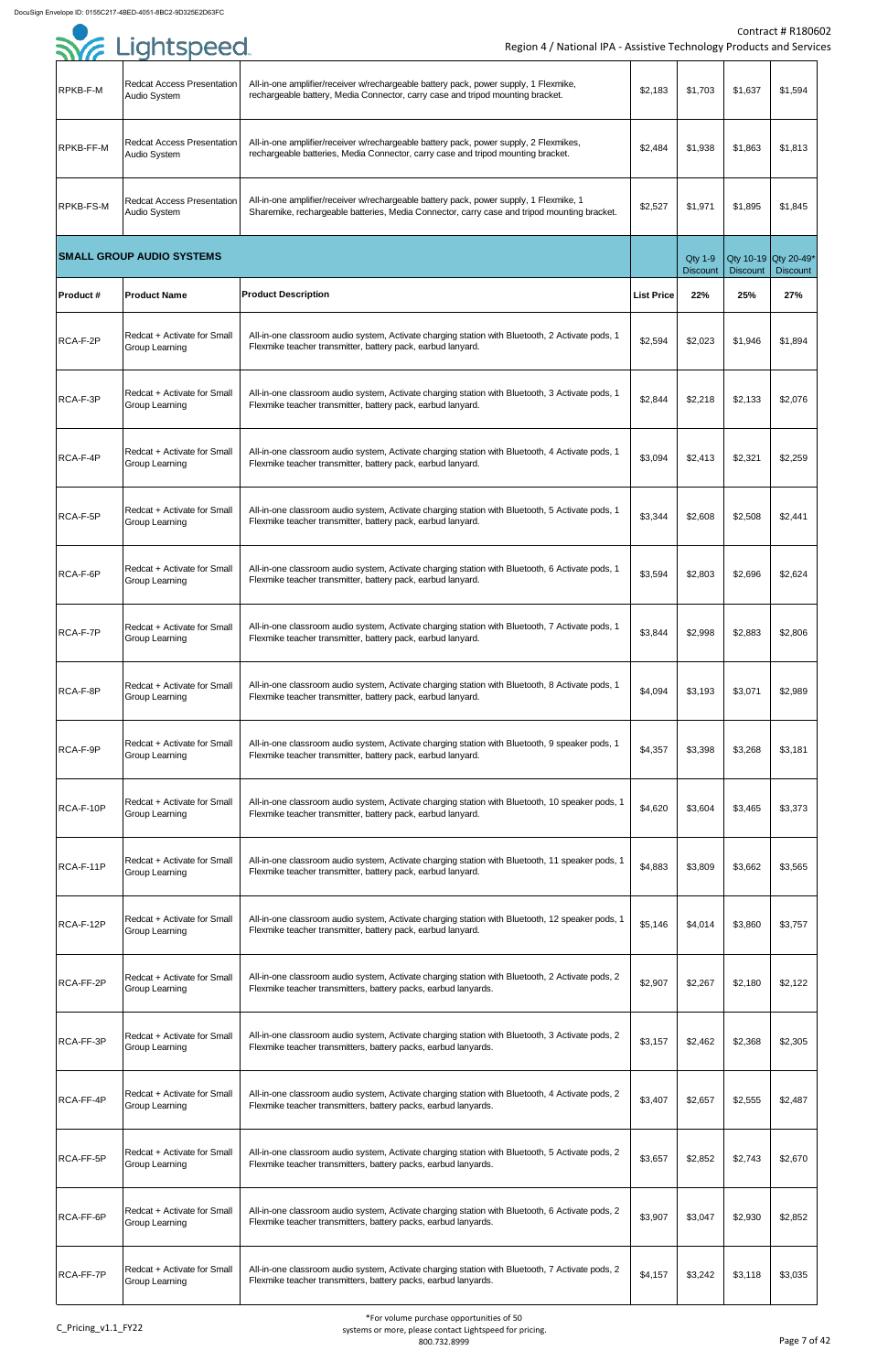| .<br>RCA-FF-8P   | Redcat + Activate for Small<br><b>Group Learning</b> | All-in-one classroom audio system, Activate charging station with Bluetooth, 8 Activate pods, 2<br>Flexmike teacher transmitters, battery packs, earbud lanyards.                                        | \$4,407 | \$3,437 | \$3,305 | \$3,217 |
|------------------|------------------------------------------------------|----------------------------------------------------------------------------------------------------------------------------------------------------------------------------------------------------------|---------|---------|---------|---------|
| RCA-FF-9P        | Redcat + Activate for Small<br><b>Group Learning</b> | All-in-one classroom audio system, Activate charging station with Bluetooth, 9 speaker pods, 2<br>Flexmike teacher transmitters, battery packs, earbud lanyards.                                         | \$4,670 | \$3,643 | \$3,503 | \$3,409 |
| RCA-FF-10P       | Redcat + Activate for Small<br>Group Learning        | All-in-one classroom audio system, Activate charging station with Bluetooth, 10 speaker pods, 2<br>Flexmike teacher transmitters, battery packs, earbud lanyards.                                        | \$4,933 | \$3,848 | \$3,700 | \$3,601 |
| RCA-FF-11P       | Redcat + Activate for Small<br><b>Group Learning</b> | All-in-one classroom audio system, Activate charging station with Bluetooth, 11 speaker pods, 2<br>Flexmike teacher transmitters, battery packs, earbud lanyards.                                        | \$5,196 | \$4,053 | \$3,897 | \$3,793 |
| RCA-FF-12P       | Redcat + Activate for Small<br><b>Group Learning</b> | All-in-one classroom audio system, Activate charging station with Bluetooth, 12 speaker pods, 2<br>Flexmike teacher transmitters, battery packs, earbud lanyards.                                        | \$5,459 | \$4,258 | \$4,094 | \$3,985 |
| RCA-FS-2P        | Redcat + Activate for Small<br><b>Group Learning</b> | All-in-one classroom audio system, Activate charging station with Bluetooth, 2 Activate pods, 1<br>Flexmike teacher transmitter with earbud lanyard, 1 Sharemike handheld transmitter, battery<br>packs. | \$2,938 | \$2,292 | \$2,204 | \$2,145 |
| RCA-FS-3P        | Redcat + Activate for Small<br><b>Group Learning</b> | All-in-one classroom audio system, Activate charging station with Bluetooth, 3 Activate pods, 1<br>Flexmike teacher transmitter with earbud lanyard, 1 Sharemike handheld transmitter, battery<br>packs. | \$3,188 | \$2,487 | \$2,391 | \$2,327 |
| RCA-FS-4P        | Redcat + Activate for Small<br>Group Learning        | All-in-one classroom audio system, Activate charging station with Bluetooth, 4 Activate pods, 1<br>Flexmike teacher transmitter with earbud lanyard, 1 Sharemike handheld transmitter, battery<br>packs. | \$3,438 | \$2,682 | \$2,579 | \$2,510 |
| RCA-FS-5P        | Redcat + Activate for Small<br><b>Group Learning</b> | All-in-one classroom audio system, Activate charging station with Bluetooth, 5 Activate pods, 1<br>Flexmike teacher transmitter with earbud lanyard, 1 Sharemike handheld transmitter, battery<br>packs. | \$3,688 | \$2,877 | \$2,766 | \$2,692 |
| RCA-FS-6P        | Redcat + Activate for Small<br><b>Group Learning</b> | All-in-one classroom audio system, Activate charging station with Bluetooth, 6 Activate pods, 1<br>Flexmike teacher transmitter with earbud lanyard, 1 Sharemike handheld transmitter, battery<br>packs. | \$3,938 | \$3,072 | \$2,954 | \$2,875 |
| <b>RCA-FS-7P</b> | Redcat + Activate for Small<br>Group Learning        | All-in-one classroom audio system, Activate charging station with Bluetooth, 7 Activate pods, 1<br>Flexmike teacher transmitter with earbud lanyard, 1 Sharemike handheld transmitter, battery<br>packs. | \$4,188 | \$3,267 | \$3,141 | \$3,057 |
| RCA-FS-8P        | Redcat + Activate for Small<br><b>Group Learning</b> | All-in-one classroom audio system, Activate charging station with Bluetooth, 8 Activate pods, 1<br>Flexmike teacher transmitter with earbud lanyard, 1 Sharemike handheld transmitter, battery<br>packs. | \$4,438 | \$3,462 | \$3,329 | \$3,240 |
| RCA-FS-9P        | Redcat + Activate for Small<br>Group Learning        | All-in-one classroom audio system, Activate charging station with Bluetooth, 9 speaker pods, 1<br>Flexmike teacher transmitter with earbud lanyard, 1 Sharemike handheld transmitter, battery<br>packs.  | \$4,701 | \$3,667 | \$3,526 | \$3,432 |
| RCA-FS-10P       | Redcat + Activate for Small<br><b>Group Learning</b> | All-in-one classroom audio system, Activate charging station with Bluetooth, 10 speaker pods, 1<br>Flexmike teacher transmitter with earbud lanyard, 1 Sharemike handheld transmitter, battery<br>packs. | \$4,964 | \$3,872 | \$3,723 | \$3,624 |
| RCA-FS-11P       | Redcat + Activate for Small<br>Group Learning        | All-in-one classroom audio system, Activate charging station with Bluetooth, 11 speaker pods, 1<br>Flexmike teacher transmitter with earbud lanyard, 1 Sharemike handheld transmitter, battery<br>packs. | \$5,227 | \$4,077 | \$3,920 | \$3,816 |
| RCA-FS-12P       | Redcat + Activate for Small<br>Group Learning        | All-in-one classroom audio system, Activate charging station with Bluetooth, 12 speaker pods, 1<br>Flexmike teacher transmitter with earbud lanyard, 1 Sharemike handheld transmitter, battery<br>packs. | \$5,490 | \$4,282 | \$4,118 | \$4,008 |
| RCAB-F-2P        | Redcat + Activate for Small<br><b>Group Learning</b> | All-in-one classroom audio system with battery pack, Activate charging station with Bluetooth, 2<br>Activate pods, 1 Flexmike teacher transmitter, battery pack, earbud lanyard.                         | \$2,782 | \$2,170 | \$2,087 | \$2,031 |
| RCAB-F-3P        | Redcat + Activate for Small<br>Group Learning        | All-in-one classroom audio system with battery pack, Activate charging station with Bluetooth, 3<br>Activate pods, 1 Flexmike teacher transmitter, battery pack, earbud lanyard.                         | \$3,032 | \$2,365 | \$2,274 | \$2,213 |
| RCAB-F-4P        | Redcat + Activate for Small<br><b>Group Learning</b> | All-in-one classroom audio system with battery pack, Activate charging station with Bluetooth, 4<br>Activate pods, 1 Flexmike teacher transmitter, battery pack, earbud lanyard.                         | \$3,282 | \$2,560 | \$2,462 | \$2,396 |
| RCAB-F-5P        | Redcat + Activate for Small<br>Group Learning        | All-in-one classroom audio system with battery pack, Activate charging station with Bluetooth, 5<br>Activate pods, 1 Flexmike teacher transmitter, battery pack, earbud lanyard.                         | \$3,532 | \$2,755 | \$2,649 | \$2,578 |
| RCAB-F-6P        | Redcat + Activate for Small<br><b>Group Learning</b> | All-in-one classroom audio system with battery pack, Activate charging station with Bluetooth, 6<br>Activate pods, 1 Flexmike teacher transmitter, battery pack, earbud lanyard.                         | \$3,782 | \$2,950 | \$2,837 | \$2,761 |
| <b>RCAB-F-7P</b> | Redcat + Activate for Small<br><b>Group Learning</b> | All-in-one classroom audio system with battery pack, Activate charging station with Bluetooth, 7<br>Activate pods, 1 Flexmike teacher transmitter, battery pack, earbud lanyard.                         | \$4,032 | \$3,145 | \$3,024 | \$2,943 |

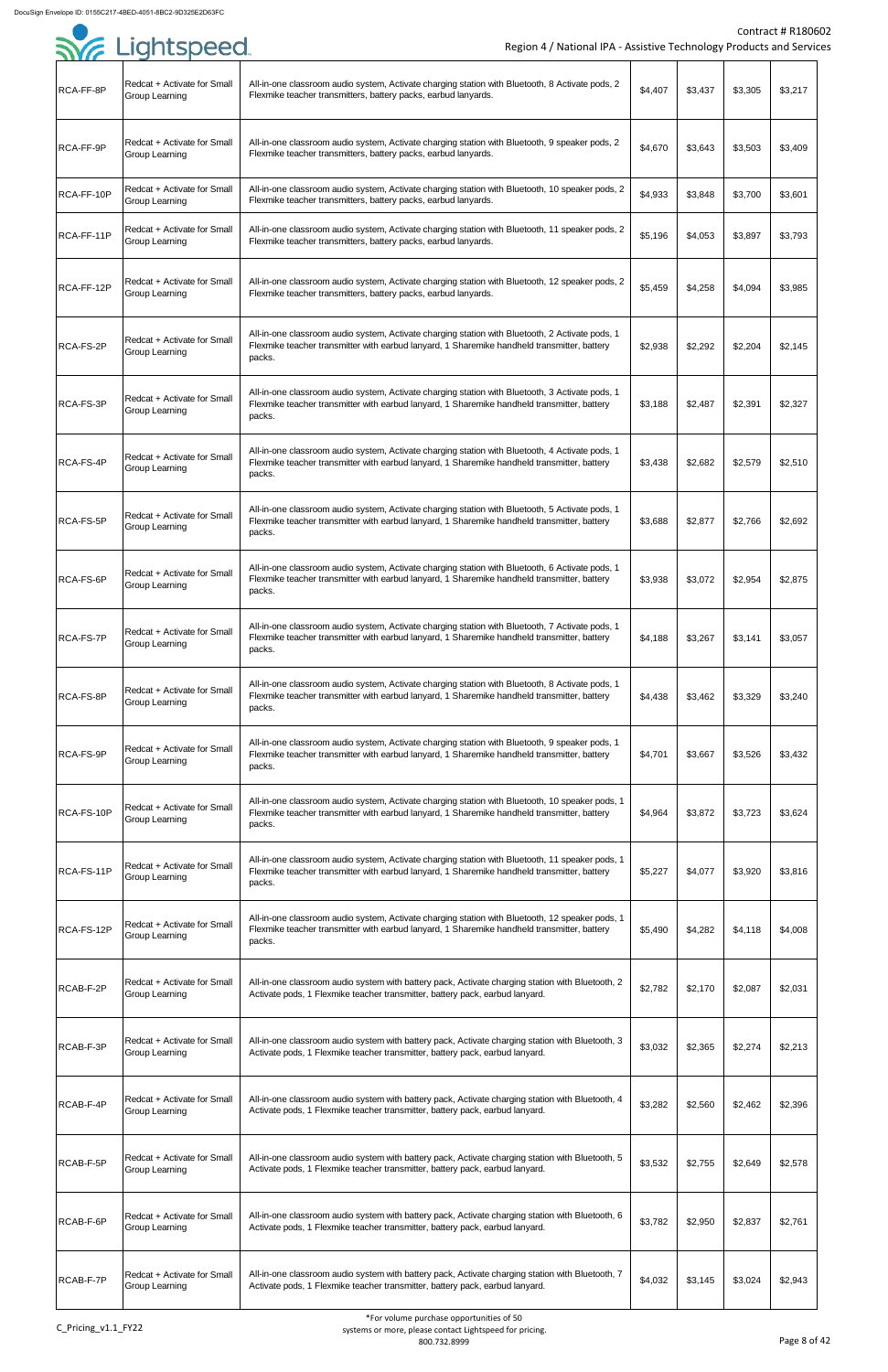| .<br>RCAB-F-8P    | Redcat + Activate for Small<br><b>Group Learning</b>        | All-in-one classroom audio system with battery pack, Activate charging station with Bluetooth, 8<br>Activate pods, 1 Flexmike teacher transmitter, battery pack, earbud lanyard.                                           | \$4,282 | \$3,340 | \$3,212 | \$3,126 |
|-------------------|-------------------------------------------------------------|----------------------------------------------------------------------------------------------------------------------------------------------------------------------------------------------------------------------------|---------|---------|---------|---------|
| RCAB-F-9P         | Redcat + Activate for Small<br><b>Group Learning</b>        | All-in-one classroom audio system with battery pack, Activate charging station with Bluetooth, 9<br>speaker pods, 1 Flexmike teacher transmitter, battery pack, earbud lanyard.                                            | \$4,545 | \$3,545 | \$3,409 | \$3,318 |
| RCAB-F-10P        | <b>Redcat + Activate for Small</b><br><b>Group Learning</b> | All-in-one classroom audio system with battery pack, Activate charging station with Bluetooth, 10<br>speaker pods, 1 Flexmike teacher transmitter, battery pack, earbud lanyard.                                           | \$4,808 | \$3,750 | \$3,606 | \$3,510 |
| RCAB-F-11P        | Redcat + Activate for Small<br><b>Group Learning</b>        | All-in-one classroom audio system with battery pack, Activate charging station with Bluetooth, 11<br>speaker pods, 1 Flexmike teacher transmitter, battery pack, earbud lanyard.                                           | \$5,071 | \$3,955 | \$3,803 | \$3,702 |
| RCAB-F-12P        | Redcat + Activate for Small<br><b>Group Learning</b>        | All-in-one classroom audio system with battery pack, Activate charging station with Bluetooth, 12<br>speaker pods, 1 Flexmike teacher transmitter, battery pack, earbud lanyard.                                           | \$5,334 | \$4,161 | \$4,001 | \$3,894 |
| RCAB-FF-2P        | Redcat + Activate for Small<br><b>Group Learning</b>        | All-in-one classroom audio system with battery pack, Activate charging station with Bluetooth, 2<br>Activate pods, 2 Flexmike teacher transmitters, battery packs, earbud lanyards.                                        | \$3,095 | \$2,414 | \$2,321 | \$2,259 |
| RCAB-FF-3P        | Redcat + Activate for Small<br><b>Group Learning</b>        | All-in-one classroom audio system with battery pack, Activate charging station with Bluetooth, 3<br>Activate pods, 2 Flexmike teacher transmitters, battery packs, earbud lanyards.                                        | \$3,345 | \$2,609 | \$2,509 | \$2,442 |
| RCAB-FF-4P        | Redcat + Activate for Small<br><b>Group Learning</b>        | All-in-one classroom audio system with battery pack, Activate charging station with Bluetooth, 4<br>Activate pods, 2 Flexmike teacher transmitters, battery packs, earbud lanyards.                                        | \$3,595 | \$2,804 | \$2,696 | \$2,624 |
| RCAB-FF-5P        | Redcat + Activate for Small<br><b>Group Learning</b>        | All-in-one classroom audio system with battery pack, Activate charging station with Bluetooth, 5<br>Activate pods, 2 Flexmike teacher transmitters, battery packs, earbud lanyards.                                        | \$3,845 | \$2,999 | \$2,884 | \$2,807 |
| RCAB-FF-6P        | Redcat + Activate for Small<br><b>Group Learning</b>        | All-in-one classroom audio system with battery pack, Activate charging station with Bluetooth, 6<br>Activate pods, 2 Flexmike teacher transmitters, battery packs, earbud lanyards.                                        | \$4,095 | \$3,194 | \$3,071 | \$2,989 |
| <b>RCAB-FF-7P</b> | Redcat + Activate for Small<br><b>Group Learning</b>        | All-in-one classroom audio system with battery pack, Activate charging station with Bluetooth, 7<br>Activate pods, 2 Flexmike teacher transmitters, battery packs, earbud lanyards.                                        | \$4,345 | \$3,389 | \$3,259 | \$3,172 |
| RCAB-FF-8P        | Redcat + Activate for Small<br><b>Group Learning</b>        | All-in-one classroom audio system with battery pack, Activate charging station with Bluetooth, 8<br>Activate pods, 2 Flexmike teacher transmitters, battery packs, earbud lanyards.                                        | \$4,595 | \$3,584 | \$3,446 | \$3,354 |
| RCAB-FF-9P        | Redcat + Activate for Small<br>Group Learning               | All-in-one classroom audio system with battery pack, Activate charging station with Bluetooth, 9<br>speaker pods, 2 Flexmike teacher transmitters, battery packs, earbud lanyards.                                         | \$4,858 | \$3,789 | \$3,644 | \$3,546 |
| RCAB-FF-10P       | Redcat + Activate for Small<br><b>Group Learning</b>        | All-in-one classroom audio system with battery pack, Activate charging station with Bluetooth, 10<br>speaker pods, 2 Flexmike teacher transmitters, battery packs, earbud lanyards.                                        | \$5,121 | \$3,994 | \$3,841 | \$3,738 |
| RCAB-FF-11P       | Redcat + Activate for Small<br><b>Group Learning</b>        | All-in-one classroom audio system with battery pack, Activate charging station with Bluetooth, 11<br>speaker pods, 2 Flexmike teacher transmitters, battery packs, earbud lanyards.                                        | \$5,384 | \$4,200 | \$4,038 | \$3,930 |
| RCAB-FF-12P       | <b>Redcat + Activate for Small</b><br><b>Group Learning</b> | All-in-one classroom audio system with battery pack, Activate charging station with Bluetooth, 12<br>speaker pods, 2 Flexmike teacher transmitters, battery packs, earbud lanyards.                                        | \$5,647 | \$4,405 | \$4,235 | \$4,122 |
| RCAB-FS-2P        | Redcat + Activate for Small<br><b>Group Learning</b>        | All-in-one classroom audio system with battery pack, Activate charging station with Bluetooth, 2<br>Activate pods, 1 Flexmike teacher transmitter with earbud lanyard, 1 Sharemike handheld<br>transmitter, battery packs. | \$3,126 | \$2,438 | \$2,345 | \$2,282 |
| RCAB-FS-3P        | Redcat + Activate for Small<br><b>Group Learning</b>        | All-in-one classroom audio system with battery pack, Activate charging station with Bluetooth, 3<br>Activate pods, 1 Flexmike teacher transmitter with earbud lanyard, 1 Sharemike handheld<br>transmitter, battery packs. | \$3,376 | \$2,633 | \$2,532 | \$2,464 |
| RCAB-FS-4P        | Redcat + Activate for Small<br><b>Group Learning</b>        | All-in-one classroom audio system with battery pack, Activate charging station with Bluetooth, 4<br>Activate pods, 1 Flexmike teacher transmitter with earbud lanyard, 1 Sharemike handheld<br>transmitter, battery packs. | \$3,626 | \$2,828 | \$2,720 | \$2,647 |
| RCAB-FS-5P        | Redcat + Activate for Small<br><b>Group Learning</b>        | All-in-one classroom audio system with battery pack, Activate charging station with Bluetooth, 5<br>Activate pods, 1 Flexmike teacher transmitter with earbud lanyard, 1 Sharemike handheld<br>transmitter, battery packs. | \$3,876 | \$3,023 | \$2,907 | \$2,829 |
| RCAB-FS-6P        | Redcat + Activate for Small<br><b>Group Learning</b>        | All-in-one classroom audio system with battery pack, Activate charging station with Bluetooth, 6<br>Activate pods, 1 Flexmike teacher transmitter with earbud lanyard, 1 Sharemike handheld<br>transmitter, battery packs. | \$4,126 | \$3,218 | \$3,095 | \$3,012 |

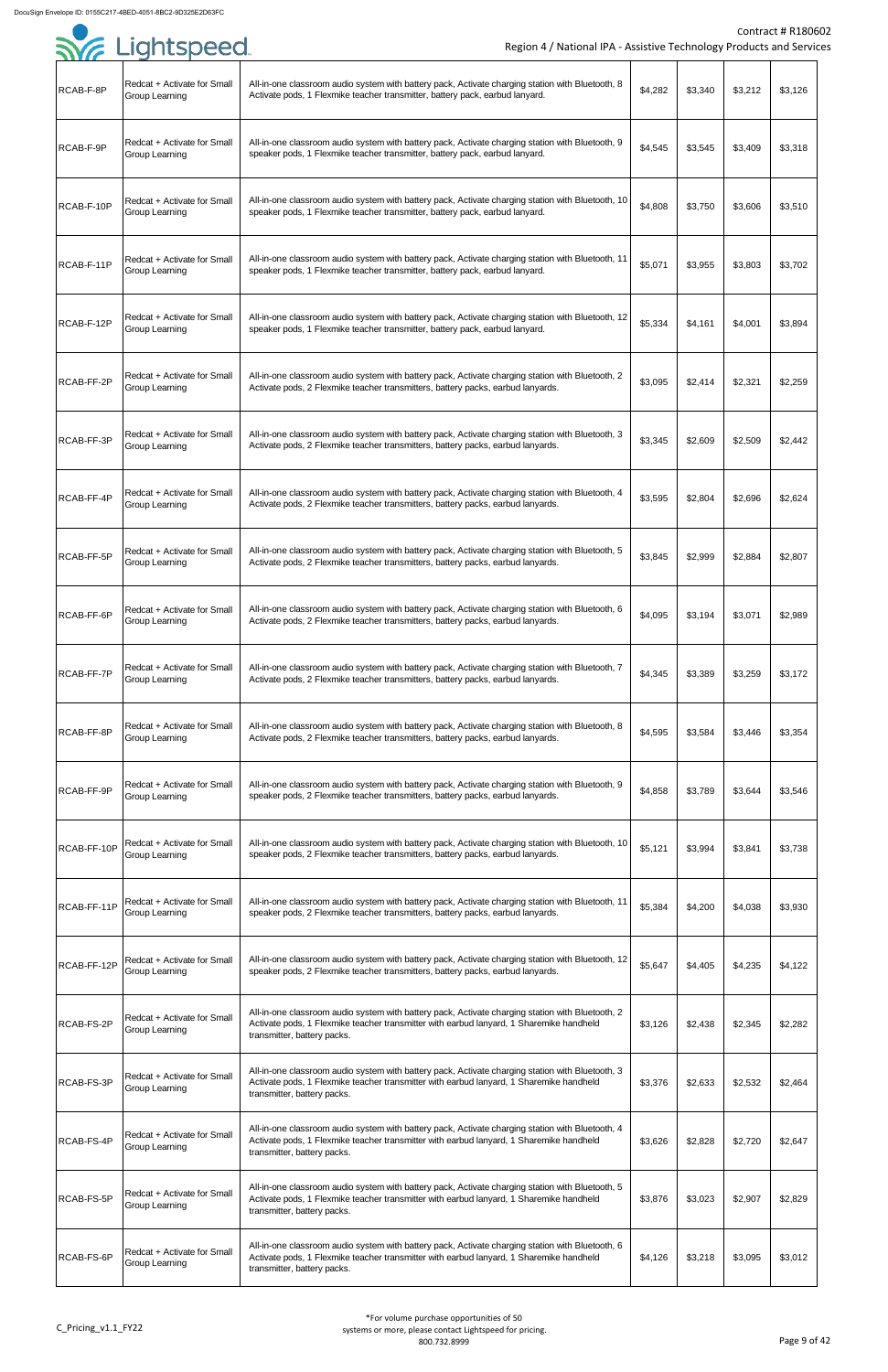| . <i>.</i><br>RCAB-FS-7P | Redcat + Activate for Small<br>Group Learning               | All-in-one classroom audio system with battery pack, Activate charging station with Bluetooth, 7<br>Activate pods, 1 Flexmike teacher transmitter with earbud lanyard, 1 Sharemike handheld<br>transmitter, battery packs. | \$4,376 | \$3,413 | \$3,282 | \$3,194 |
|--------------------------|-------------------------------------------------------------|----------------------------------------------------------------------------------------------------------------------------------------------------------------------------------------------------------------------------|---------|---------|---------|---------|
| RCAB-FS-8P               | Redcat + Activate for Small<br><b>Group Learning</b>        | All-in-one classroom audio system with battery pack, Activate charging station with Bluetooth, 8<br>Activate pods, 1 Flexmike teacher transmitter with earbud lanyard, 1 Sharemike handheld<br>transmitter, battery packs. | \$4,626 | \$3,608 | \$3,470 | \$3,377 |
| RCAB-FS-9P               | Redcat + Activate for Small<br>Group Learning               | All-in-one classroom audio system with battery pack, Activate charging station with Bluetooth, 9<br>speaker pods, 1 Flexmike teacher transmitter with earbud lanyard, 1 Sharemike handheld<br>transmitter, battery packs.  | \$4,889 | \$3,813 | \$3,667 | \$3,569 |
| RCAB-FS-10P              | Redcat + Activate for Small<br><b>Group Learning</b>        | All-in-one classroom audio system with battery pack, Activate charging station with Bluetooth, 10<br>speaker pods, 1 Flexmike teacher transmitter with earbud lanyard, 1 Sharemike handheld<br>transmitter, battery packs. | \$5,152 | \$4,019 | \$3,864 | \$3,761 |
| RCAB-FS-11P              | Redcat + Activate for Small<br><b>Group Learning</b>        | All-in-one classroom audio system with battery pack, Activate charging station with Bluetooth, 11<br>speaker pods, 1 Flexmike teacher transmitter with earbud lanyard, 1 Sharemike handheld<br>transmitter, battery packs. | \$5,415 | \$4,224 | \$4,061 | \$3,953 |
| RCAB-FS-12P              | Redcat + Activate for Small<br><b>Group Learning</b>        | All-in-one classroom audio system with battery pack, Activate charging station with Bluetooth, 12<br>speaker pods, 1 Flexmike teacher transmitter with earbud lanyard, 1 Sharemike handheld<br>transmitter, battery packs. | \$5,678 | \$4,429 | \$4,259 | \$4,145 |
| TCA-F-2P                 | <b>Small Group Learning</b>                                 | Topcat Access + Activate for   All-in-one ceiling classroom speaker, Activate charging station with Bluetooth, 2 Activate pods, 1<br>Flexmike teacher transmitter, battery pack, earbud lanyard.                           | \$2,789 | \$2,175 | \$2,092 | \$2,036 |
| TCA-F-3P                 | Topcat Access + Activate for<br><b>Small Group Learning</b> | All-in-one ceiling classroom speaker, Activate charging station with Bluetooth, 3 Activate pods, 1<br>Flexmike teacher transmitter, battery pack, earbud lanyard.                                                          | \$3,039 | \$2,370 | \$2,279 | \$2,218 |
| TCA-F-4P                 | Topcat Access + Activate for<br><b>Small Group Learning</b> | All-in-one ceiling classroom speaker, Activate charging station with Bluetooth, 4 Activate pods, 1<br>Flexmike teacher transmitter, battery pack, earbud lanyard.                                                          | \$3,289 | \$2,565 | \$2,467 | \$2,401 |
| TCA-F-5P                 | Topcat Access + Activate for<br><b>Small Group Learning</b> | All-in-one ceiling classroom speaker, Activate charging station with Bluetooth, 5 Activate pods, 1<br>Flexmike teacher transmitter, battery pack, earbud lanyard.                                                          | \$3,539 | \$2,760 | \$2,654 | \$2,583 |
| TCA-F-6P                 | Topcat Access + Activate for<br><b>Small Group Learning</b> | All-in-one ceiling classroom speaker, Activate charging station with Bluetooth, 6 Activate pods, 1<br>Flexmike teacher transmitter, battery pack, earbud lanyard.                                                          | \$3,789 | \$2,955 | \$2,842 | \$2,766 |
| TCA-F-7P                 | Topcat Access + Activate for<br><b>Small Group Learning</b> | All-in-one ceiling classroom speaker, Activate charging station with Bluetooth, 7 Activate pods, 1<br>Flexmike teacher transmitter, battery pack, earbud lanyard.                                                          | \$4,039 | \$3,150 | \$3,029 | \$2,948 |
| TCA-F-8P                 | Topcat Access + Activate for<br><b>Small Group Learning</b> | All-in-one ceiling classroom speaker, Activate charging station with Bluetooth, 8 Activate pods, 1<br>Flexmike teacher transmitter, battery pack, earbud lanyard.                                                          | \$4,289 | \$3,345 | \$3,217 | \$3,131 |
| TCA-F-9P                 | Topcat Access + Activate for<br><b>Small Group Learning</b> | All-in-one ceiling classroom speaker, Activate charging station with Bluetooth, 9 speaker pods, 1<br>Flexmike teacher transmitter, battery pack, earbud lanyard.                                                           | \$4,552 | \$3,551 | \$3,414 | \$3,323 |
| TCA-F-10P                | Topcat Access + Activate for<br><b>Small Group Learning</b> | All-in-one ceiling classroom speaker, Activate charging station with Bluetooth, 10 speaker pods,<br>1 Flexmike teacher transmitter, battery pack, earbud lanyard.                                                          | \$4,815 | \$3,756 | \$3,611 | \$3,515 |
| TCA-F-11P                | Topcat Access + Activate for<br><b>Small Group Learning</b> | All-in-one ceiling classroom speaker, Activate charging station with Bluetooth, 11 speaker pods,<br>1 Flexmike teacher transmitter, battery pack, earbud lanyard.                                                          | \$5,078 | \$3,961 | \$3,809 | \$3,707 |
| TCA-F-12P                | Topcat Access + Activate for<br><b>Small Group Learning</b> | All-in-one ceiling classroom speaker, Activate charging station with Bluetooth, 12 speaker pods,<br>1 Flexmike teacher transmitter, battery pack, earbud lanyard.                                                          | \$5,341 | \$4,166 | \$4,006 | \$3,899 |
| TCA-FF-2P                | Topcat Access + Activate for<br><b>Small Group Learning</b> | All-in-one ceiling classroom speaker, Activate charging station with Bluetooth, 2 Activate pods, 2<br>Flexmike teacher transmitters, battery packs, earbud lanyards.                                                       | \$3,102 | \$2,420 | \$2,327 | \$2,264 |
| TCA-FF-3P                | Topcat Access + Activate for<br><b>Small Group Learning</b> | All-in-one ceiling classroom speaker, Activate charging station with Bluetooth, 3 Activate pods, 2<br>Flexmike teacher transmitters, battery packs, earbud lanyards.                                                       | \$3,352 | \$2,615 | \$2,514 | \$2,447 |
| TCA-FF-4P                | Topcat Access + Activate for<br><b>Small Group Learning</b> | All-in-one ceiling classroom speaker, Activate charging station with Bluetooth, 4 Activate pods, 2<br>Flexmike teacher transmitters, battery packs, earbud lanyards.                                                       | \$3,602 | \$2,810 | \$2,702 | \$2,629 |
| TCA-FF-5P                | Topcat Access + Activate for<br><b>Small Group Learning</b> | All-in-one ceiling classroom speaker, Activate charging station with Bluetooth, 5 Activate pods, 2<br>Flexmike teacher transmitters, battery packs, earbud lanyards.                                                       | \$3,852 | \$3,005 | \$2,889 | \$2,812 |

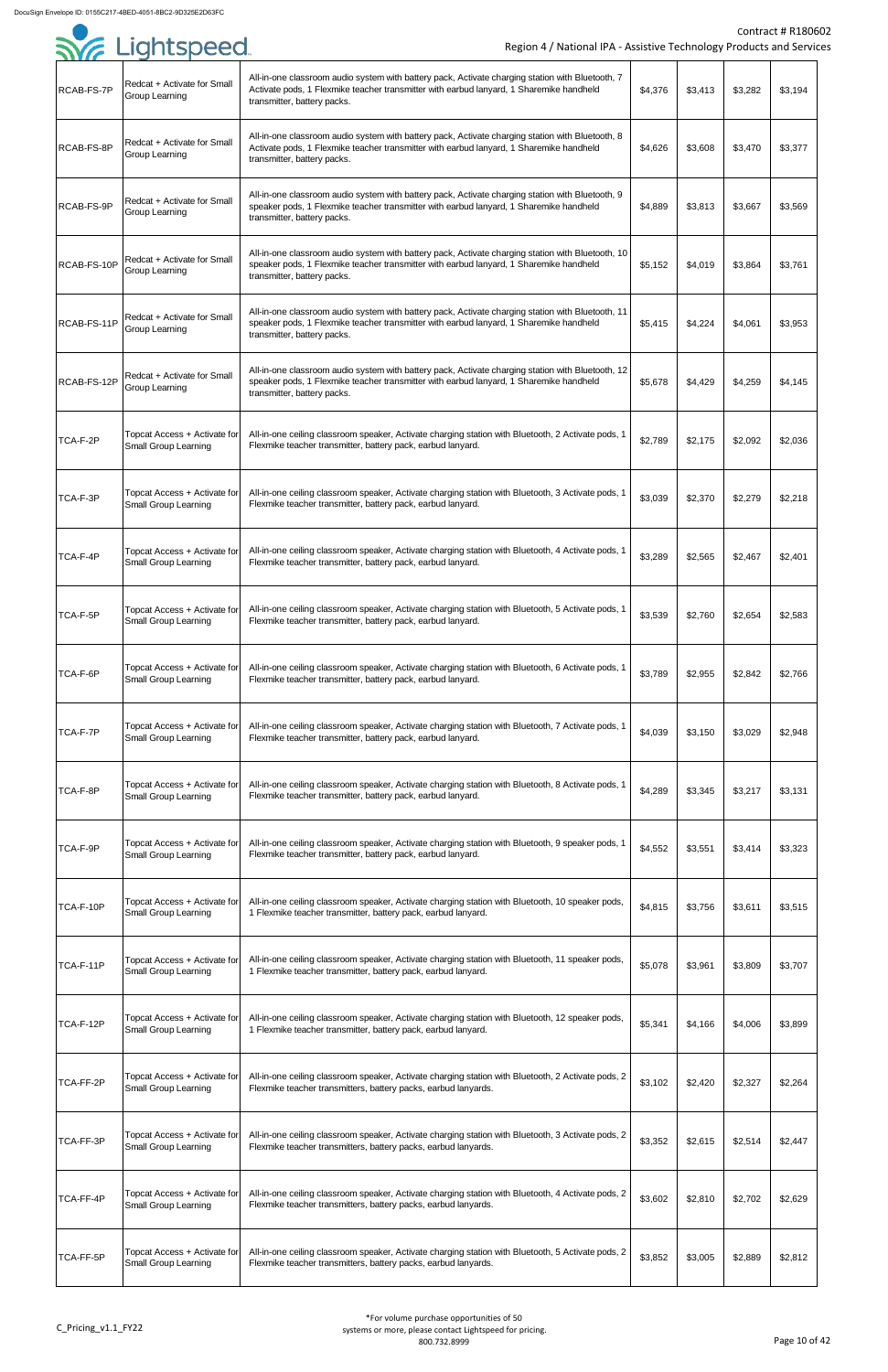

|                  | <b>SYG</b> Lightspeed                                       | Region 4 / National IPA - Assistive Technology Products and Servic                                                                                                                                                            |         |         |         | Contract # R1806 |
|------------------|-------------------------------------------------------------|-------------------------------------------------------------------------------------------------------------------------------------------------------------------------------------------------------------------------------|---------|---------|---------|------------------|
|                  |                                                             |                                                                                                                                                                                                                               |         |         |         |                  |
| TCA-FF-6P        | Topcat Access + Activate for<br><b>Small Group Learning</b> | All-in-one ceiling classroom speaker, Activate charging station with Bluetooth, 6 Activate pods, 2<br>Flexmike teacher transmitters, battery packs, earbud lanyards.                                                          | \$4,102 | \$3,200 | \$3,077 | \$2,994          |
| TCA-FF-7P        | Topcat Access + Activate for<br><b>Small Group Learning</b> | All-in-one ceiling classroom speaker, Activate charging station with Bluetooth, 7 Activate pods, 2<br>Flexmike teacher transmitters, battery packs, earbud lanyards.                                                          | \$4,352 | \$3,395 | \$3,264 | \$3,177          |
| TCA-FF-8P        | Topcat Access + Activate for<br><b>Small Group Learning</b> | All-in-one ceiling classroom speaker, Activate charging station with Bluetooth, 8 Activate pods, 2<br>Flexmike teacher transmitters, battery packs, earbud lanyards.                                                          | \$4,602 | \$3,590 | \$3,452 | \$3,359          |
| TCA-FF-9P        | Topcat Access + Activate for<br><b>Small Group Learning</b> | All-in-one ceiling classroom speaker, Activate charging station with Bluetooth, 9 speaker pods, 2<br>Flexmike teacher transmitters, battery packs, earbud lanyards.                                                           | \$4,865 | \$3,795 | \$3,649 | \$3,551          |
| TCA-FF-10P       | Topcat Access + Activate for<br><b>Small Group Learning</b> | All-in-one ceiling classroom speaker, Activate charging station with Bluetooth, 10 speaker pods,<br>2 Flexmike teacher transmitters, battery packs, earbud lanyards.                                                          | \$5,128 | \$4,000 | \$3,846 | \$3,743          |
| TCA-FF-11P       | Topcat Access + Activate for<br><b>Small Group Learning</b> | All-in-one ceiling classroom speaker, Activate charging station with Bluetooth, 11 speaker pods,<br>2 Flexmike teacher transmitters, battery packs, earbud lanyards.                                                          | \$5,391 | \$4,205 | \$4,043 | \$3,935          |
| TCA-FF-12P       | Topcat Access + Activate for<br><b>Small Group Learning</b> | All-in-one ceiling classroom speaker, Activate charging station with Bluetooth, 12 speaker pods,<br>2 Flexmike teacher transmitters, battery packs, earbud lanyards.                                                          | \$5,654 | \$4,410 | \$4,241 | \$4,127          |
| TCA-FS-2P        | Topcat Access + Activate for<br><b>Small Group Learning</b> | All-in-one ceiling classroom speaker, Activate charging station with Bluetooth, 2 Activate pods, 1<br>Flexmike teacher transmitter with battery pack & earbud lanyard, 1 Sharemike handheld<br>transmitter with battery pack. | \$3,133 | \$2,444 | \$2,350 | \$2,287          |
| TCA-FS-3P        | Topcat Access + Activate for<br><b>Small Group Learning</b> | All-in-one ceiling classroom speaker, Activate charging station with Bluetooth, 3 Activate pods, 1<br>Flexmike teacher transmitter with battery pack & earbud lanyard, 1 Sharemike handheld<br>transmitter with battery pack. | \$3,383 | \$2,639 | \$2,537 | \$2,470          |
| TCA-FS-4P        | Topcat Access + Activate for<br><b>Small Group Learning</b> | All-in-one ceiling classroom speaker, Activate charging station with Bluetooth, 4 Activate pods, 1<br>Flexmike teacher transmitter with battery pack & earbud lanyard, 1 Sharemike handheld<br>transmitter with battery pack. | \$3,633 | \$2,834 | \$2,725 | \$2,652          |
| <b>TCA-FS-5P</b> | Topcat Access + Activate for<br><b>Small Group Learning</b> | All-in-one ceiling classroom speaker, Activate charging station with Bluetooth, 5 Activate pods, 1<br>Flexmike teacher transmitter with battery pack & earbud lanyard, 1 Sharemike handheld<br>transmitter with battery pack. | \$3,883 | \$3,029 | \$2,912 | \$2,835          |
| TCA-FS-6P        | Topcat Access + Activate for<br><b>Small Group Learning</b> | All-in-one ceiling classroom speaker, Activate charging station with Bluetooth, 6 Activate pods, 1<br>Flexmike teacher transmitter with battery pack & earbud lanyard, 1 Sharemike handheld<br>transmitter with battery pack. | \$4,133 | \$3,224 | \$3,100 | \$3,017          |
| <b>TCA-FS-7P</b> | Topcat Access + Activate for<br><b>Small Group Learning</b> | All-in-one ceiling classroom speaker, Activate charging station with Bluetooth, 7 Activate pods, 1<br>Flexmike teacher transmitter with battery pack & earbud lanyard, 1 Sharemike handheld<br>transmitter with battery pack. | \$4,383 | \$3,419 | \$3,287 | \$3,200          |
| TCA-FS-8P        | Topcat Access + Activate for<br><b>Small Group Learning</b> | All-in-one ceiling classroom speaker, Activate charging station with Bluetooth, 8 Activate pods, 1<br>Flexmike teacher transmitter with battery pack & earbud lanyard, 1 Sharemike handheld<br>transmitter with battery pack. | \$4,633 | \$3,614 | \$3,475 | \$3,382          |
| TCA-FS-9P        | Topcat Access + Activate for<br><b>Small Group Learning</b> | All-in-one ceiling classroom speaker, Activate charging station with Bluetooth, 9 speaker pods, 1<br>Flexmike teacher transmitter with battery pack & earbud lanyard, 1 Sharemike handheld<br>transmitter with battery pack.  | \$4,896 | \$3,819 | \$3,672 | \$3,574          |
| TCA-FS-10P       | Topcat Access + Activate for<br><b>Small Group Learning</b> | All-in-one ceiling classroom speaker, Activate charging station with Bluetooth, 10 speaker pods,<br>1 Flexmike teacher transmitter with battery pack & earbud lanyard, 1 Sharemike handheld<br>transmitter with battery pack. | \$5,159 | \$4,024 | \$3,869 | \$3,766          |
| TCA-FS-11P       | Topcat Access + Activate for<br><b>Small Group Learning</b> | All-in-one ceiling classroom speaker, Activate charging station with Bluetooth, 11 speaker pods,<br>1 Flexmike teacher transmitter with battery pack & earbud lanyard, 1 Sharemike handheld<br>transmitter with battery pack. | \$5,422 | \$4,229 | \$4,067 | \$3,958          |
| TCA-FS-12P       | Topcat Access + Activate for<br><b>Small Group Learning</b> | All-in-one ceiling classroom speaker, Activate charging station with Bluetooth, 12 speaker pods,<br>1 Flexmike teacher transmitter with battery pack & earbud lanyard, 1 Sharemike handheld<br>transmitter with battery pack. | \$5,685 | \$4,434 | \$4,264 | \$4,150          |
| 955-F-2P         | 955 Access + Activate for<br><b>Small Group Learning</b>    | Access audio amplifier w/4 audio inputs, Activate charging station with Bluetooth, 2 Activate<br>pods, 1 Flexmike teacher transmitter, battery pack, earbud lanyard, and NO speakers.                                         | \$2,422 | \$1,889 | \$1,817 | \$1,768          |
| 955-F-3P         | 955 Access + Activate for<br><b>Small Group Learning</b>    | Access audio amplifier w/4 audio inputs, Activate charging station with Bluetooth, 3 Activate<br>pods, 1 Flexmike teacher transmitter, battery pack, earbud lanyard, and NO speakers.                                         | \$2,672 | \$2,084 | \$2,004 | \$1,951          |
| 955-F-4P         | 1955 Access + Activate for<br><b>Small Group Learning</b>   | Access audio amplifier w/4 audio inputs, Activate charging station with Bluetooth, 4 Activate<br>pods, 1 Flexmike teacher transmitter, battery pack, earbud lanyard, and NO speakers.                                         | \$2,922 | \$2,279 | \$2,192 | \$2,133          |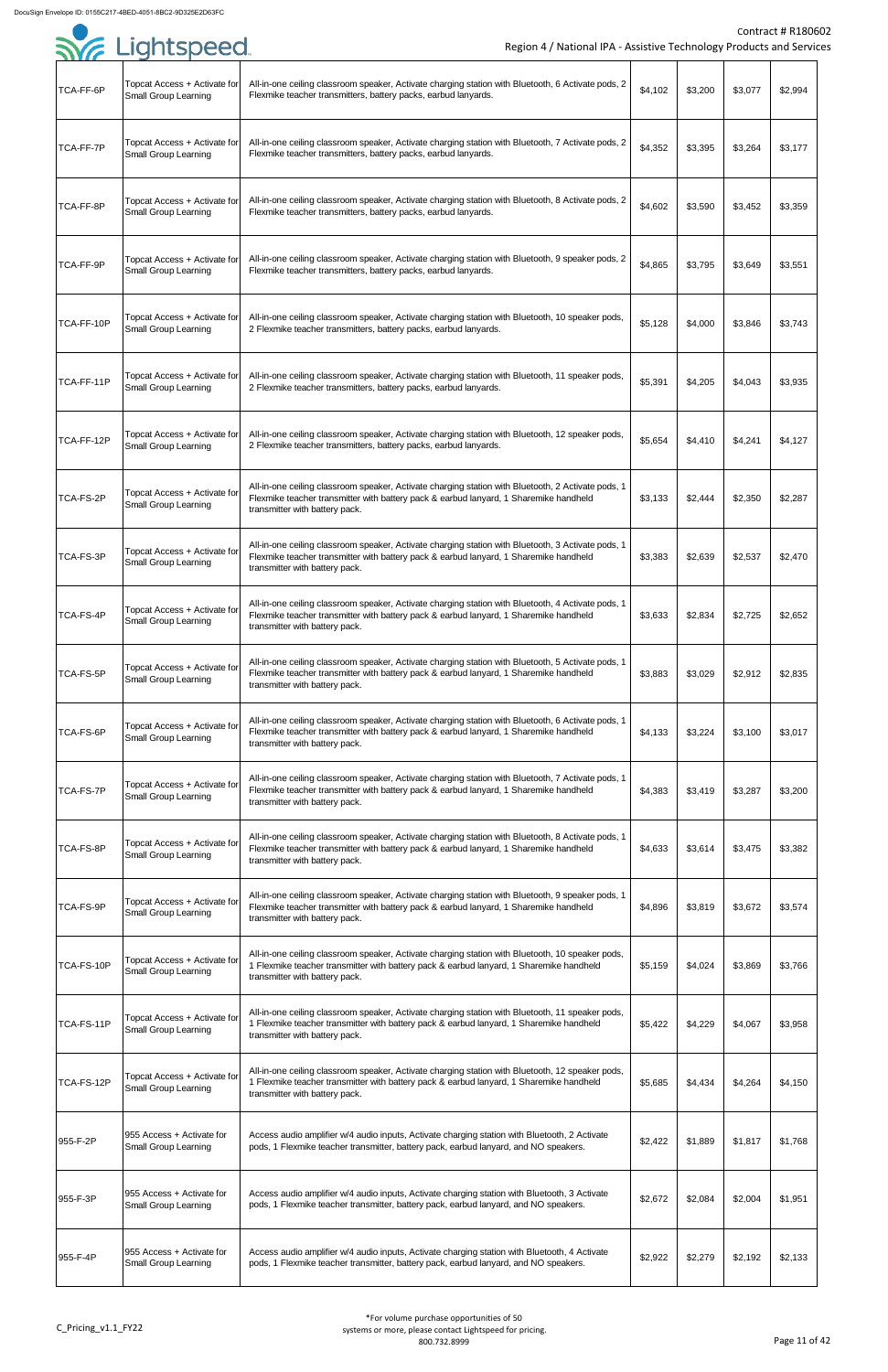| . <i>.</i> . |                                                          |                                                                                                                                                                                                                                                   |         |         |         |         |
|--------------|----------------------------------------------------------|---------------------------------------------------------------------------------------------------------------------------------------------------------------------------------------------------------------------------------------------------|---------|---------|---------|---------|
| 955-F-5P     | 955 Access + Activate for<br><b>Small Group Learning</b> | Access audio amplifier w/4 audio inputs, Activate charging station with Bluetooth, 5 Activate<br>pods, 1 Flexmike teacher transmitter, battery pack, earbud lanyard, and NO speakers.                                                             | \$3,172 | \$2,474 | \$2,379 | \$2,316 |
| 955-F-6P     | 955 Access + Activate for<br><b>Small Group Learning</b> | Access audio amplifier w/4 audio inputs, Activate charging station with Bluetooth, 6 Activate<br>pods, 1 Flexmike teacher transmitter, battery pack, earbud lanyard, and NO speakers.                                                             | \$3,422 | \$2,669 | \$2,567 | \$2,498 |
| 955-F-7P     | 955 Access + Activate for<br><b>Small Group Learning</b> | Access audio amplifier w/4 audio inputs, Activate charging station with Bluetooth, 7 Activate<br>pods, 1 Flexmike teacher transmitter, battery pack, earbud lanyard, and NO speakers.                                                             | \$3,672 | \$2,864 | \$2,754 | \$2,681 |
| 955-F-8P     | 955 Access + Activate for<br><b>Small Group Learning</b> | Access audio amplifier w/4 audio inputs, Activate charging station with Bluetooth, 8 Activate<br>pods, 1 Flexmike teacher transmitter, battery pack, earbud lanyard, and NO speakers.                                                             | \$3,922 | \$3,059 | \$2,942 | \$2,863 |
| 955-F-9P     | 955 Access + Activate for<br><b>Small Group Learning</b> | Access audio amplifier w/4 audio inputs, Activate charging station with Bluetooth, 9 speaker<br>pods, 1 Flexmike teacher transmitter, battery pack, earbud lanyard, and NO speakers.                                                              | \$4,185 | \$3,264 | \$3,139 | \$3,055 |
| 955-F-10P    | 955 Access + Activate for<br><b>Small Group Learning</b> | Access audio amplifier w/4 audio inputs, Activate charging station with Bluetooth, 10 speaker<br>pods, 1 Flexmike teacher transmitter, battery pack, earbud lanyard, and NO speakers.                                                             | \$4,448 | \$3,469 | \$3,336 | \$3,247 |
| 955-F-11P    | 955 Access + Activate for<br><b>Small Group Learning</b> | Access audio amplifier w/4 audio inputs, Activate charging station with Bluetooth, 11 speaker<br>pods, 1 Flexmike teacher transmitter, battery pack, earbud lanyard, and NO speakers.                                                             | \$4,711 | \$3,675 | \$3,533 | \$3,439 |
| 955-F-12P    | 955 Access + Activate for<br><b>Small Group Learning</b> | Access audio amplifier w/4 audio inputs, Activate charging station with Bluetooth, 12 speaker<br>pods, 1 Flexmike teacher transmitter, battery pack, earbud lanyard, and NO speakers.                                                             | \$4,974 | \$3,880 | \$3,731 | \$3,631 |
| 955-FF-2P    | 955 Access + Activate for<br><b>Small Group Learning</b> | Access audio amplifier w/4 audio inputs, Activate charging station with Bluetooth, 2 Activate<br>pods, 2 Flexmike teacher transmitters, battery packs, earbud lanyards, and NO speakers.                                                          | \$2,735 | \$2,133 | \$2,051 | \$1,997 |
| 955-FF-3P    | 955 Access + Activate for<br><b>Small Group Learning</b> | Access audio amplifier w/4 audio inputs, Activate charging station with Bluetooth, 3 Activate<br>pods, 2 Flexmike teacher transmitters, battery packs, earbud lanyards, and NO speakers.                                                          | \$2,985 | \$2,328 | \$2,239 | \$2,179 |
| 955-FF-4P    | 955 Access + Activate for<br><b>Small Group Learning</b> | Access audio amplifier w/4 audio inputs, Activate charging station with Bluetooth, 4 Activate<br>pods, 2 Flexmike teacher transmitters, battery packs, earbud lanyards, and NO speakers.                                                          | \$3,235 | \$2,523 | \$2,426 | \$2,362 |
| 955-FF-5P    | 955 Access + Activate for<br><b>Small Group Learning</b> | Access audio amplifier w/4 audio inputs, Activate charging station with Bluetooth, 5 Activate<br>pods, 2 Flexmike teacher transmitters, battery packs, earbud lanyards, and NO speakers.                                                          | \$3,485 | \$2,718 | \$2,614 | \$2,544 |
| 955-FF-6P    | 955 Access + Activate for<br><b>Small Group Learning</b> | Access audio amplifier w/4 audio inputs, Activate charging station with Bluetooth, 6 Activate<br>pods, 2 Flexmike teacher transmitters, battery packs, earbud lanyards, and NO speakers.                                                          | \$3,735 | \$2,913 | \$2,801 | \$2,727 |
| 955-FF-7P    | 955 Access + Activate for<br><b>Small Group Learning</b> | Access audio amplifier w/4 audio inputs, Activate charging station with Bluetooth, 7 Activate<br>pods, 2 Flexmike teacher transmitters, battery packs, earbud lanyards, and NO speakers.                                                          | \$3,985 | \$3,108 | \$2,989 | \$2,909 |
| 955-FF-8P    | 955 Access + Activate for<br><b>Small Group Learning</b> | Access audio amplifier w/4 audio inputs, Activate charging station with Bluetooth, 8 Activate<br>pods, 2 Flexmike teacher transmitters, battery packs, earbud lanyards, and NO speakers.                                                          | \$4,235 | \$3,303 | \$3,176 | \$3,092 |
| 955-FF-9P    | 955 Access + Activate for<br><b>Small Group Learning</b> | Access audio amplifier w/4 audio inputs, Activate charging station with Bluetooth, 9 speaker<br>pods, 2 Flexmike teacher transmitters, battery packs, earbud lanyards, and NO speakers.                                                           | \$4,498 | \$3,508 | \$3,374 | \$3,284 |
| 955-FF-10P   | 955 Access + Activate for<br><b>Small Group Learning</b> | Access audio amplifier w/4 audio inputs, Activate charging station with Bluetooth, 10 speaker<br>pods, 2 Flexmike teacher transmitters, battery packs, earbud lanyards, and NO speakers.                                                          | \$4,761 | \$3,714 | \$3,571 | \$3,476 |
| 955-FF-11P   | 955 Access + Activate for<br><b>Small Group Learning</b> | Access audio amplifier w/4 audio inputs, Activate charging station with Bluetooth, 11 speaker<br>pods, 2 Flexmike teacher transmitters, battery packs, earbud lanyards, and NO speakers.                                                          | \$5,024 | \$3,919 | \$3,768 | \$3,668 |
| 955-FF-12P   | 955 Access + Activate for<br><b>Small Group Learning</b> | Access audio amplifier w/4 audio inputs, Activate charging station with Bluetooth, 12 speaker<br>pods, 2 Flexmike teacher transmitters, battery packs, earbud lanyards, and NO speakers.                                                          | \$5,287 | \$4,124 | \$3,965 | \$3,860 |
| 955-FS-2P    | 955 Access + Activate for<br><b>Small Group Learning</b> | Access audio amplifier w/4 audio inputs, Activate charging station with Bluetooth, 2 Activate<br>pods, 1 Flexmike teacher transmitter with battery pack & earbud lanyard, 1 Sharemike handheld<br>transmitter with battery pack, and NO speakers. | \$2,766 | \$2,157 | \$2,075 | \$2,019 |
| 955-FS-3P    | 955 Access + Activate for<br><b>Small Group Learning</b> | Access audio amplifier w/4 audio inputs, Activate charging station with Bluetooth, 3 Activate<br>pods, 1 Flexmike teacher transmitter with battery pack & earbud lanyard, 1 Sharemike handheld<br>transmitter with battery pack, and NO speakers. | \$3,016 | \$2,352 | \$2,262 | \$2,202 |

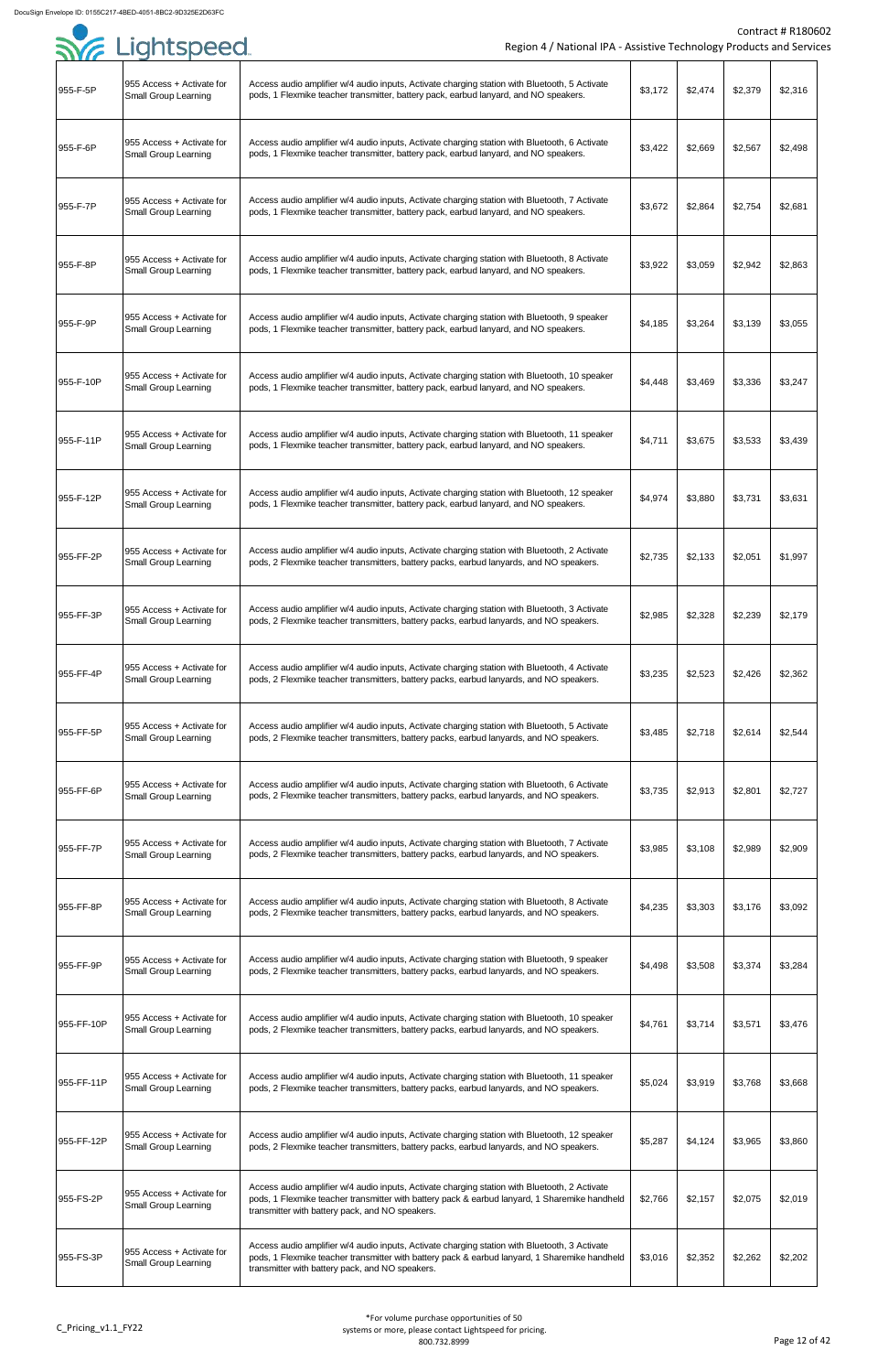|            | Syr Lightspeed                                            | Region 4 / National IPA - Assistive Technology Products and Service                                                                                                                                                                               |         |         |         | Contract # R18060 |
|------------|-----------------------------------------------------------|---------------------------------------------------------------------------------------------------------------------------------------------------------------------------------------------------------------------------------------------------|---------|---------|---------|-------------------|
| 955-FS-4P  | 1955 Access + Activate for<br><b>Small Group Learning</b> | Access audio amplifier w/4 audio inputs, Activate charging station with Bluetooth, 4 Activate<br>pods, 1 Flexmike teacher transmitter with battery pack & earbud lanyard, 1 Sharemike handheld<br>transmitter with battery pack, and NO speakers. | \$3,266 | \$2,547 | \$2,450 | \$2,384           |
| 955-FS-5P  | 1955 Access + Activate for<br><b>Small Group Learning</b> | Access audio amplifier w/4 audio inputs, Activate charging station with Bluetooth, 5 Activate<br>pods, 1 Flexmike teacher transmitter with battery pack & earbud lanyard, 1 Sharemike handheld<br>transmitter with battery pack, and NO speakers. | \$3,516 | \$2,742 | \$2,637 | \$2,567           |
| 955-FS-6P  | 955 Access + Activate for<br><b>Small Group Learning</b>  | Access audio amplifier w/4 audio inputs, Activate charging station with Bluetooth, 6 Activate<br>pods, 1 Flexmike teacher transmitter with battery pack & earbud lanyard, 1 Sharemike handheld<br>transmitter with battery pack, and NO speakers. | \$3,766 | \$2,937 | \$2,825 | \$2,749           |
| 955-FS-7P  | 955 Access + Activate for<br><b>Small Group Learning</b>  | Access audio amplifier w/4 audio inputs, Activate charging station with Bluetooth, 7 Activate<br>pods, 1 Flexmike teacher transmitter with battery pack & earbud lanyard, 1 Sharemike handheld<br>transmitter with battery pack, and NO speakers. | \$4,016 | \$3,132 | \$3,012 | \$2,932           |
| 955-FS-8P  | 955 Access + Activate for<br><b>Small Group Learning</b>  | Access audio amplifier w/4 audio inputs, Activate charging station with Bluetooth, 8 Activate<br>pods, 1 Flexmike teacher transmitter with battery pack & earbud lanyard, 1 Sharemike handheld<br>transmitter with battery pack, and NO speakers. | \$4,266 | \$3,327 | \$3,200 | \$3,114           |
| 955-FS-9P  | 955 Access + Activate for<br><b>Small Group Learning</b>  | Access audio amplifier w/4 audio inputs, Activate charging station with Bluetooth, 9 speaker<br>pods, 1 Flexmike teacher transmitter with battery pack & earbud lanyard, 1 Sharemike handheld<br>transmitter with battery pack, and NO speakers.  | \$4,529 | \$3,533 | \$3,397 | \$3,306           |
| 955-FS-10P | 955 Access + Activate for<br><b>Small Group Learning</b>  | Access audio amplifier w/4 audio inputs, Activate charging station with Bluetooth, 10 speaker<br>pods, 1 Flexmike teacher transmitter with battery pack & earbud lanyard, 1 Sharemike handheld<br>transmitter with battery pack, and NO speakers. | \$4,792 | \$3,738 | \$3,594 | \$3,498           |
| 955-FS-11P | 955 Access + Activate for<br><b>Small Group Learning</b>  | Access audio amplifier w/4 audio inputs, Activate charging station with Bluetooth, 11 speaker<br>pods, 1 Flexmike teacher transmitter with battery pack & earbud lanyard, 1 Sharemike handheld<br>transmitter with battery pack, and NO speakers. | \$5,055 | \$3,943 | \$3,791 | \$3,690           |
| 955-FS-12P | 955 Access + Activate for<br><b>Small Group Learning</b>  | Access audio amplifier w/4 audio inputs, Activate charging station with Bluetooth, 12 speaker<br>pods, 1 Flexmike teacher transmitter with battery pack & earbud lanyard, 1 Sharemike handheld<br>transmitter with battery pack, and NO speakers. | \$5,318 | \$4,148 | \$3,989 | \$3,882           |
| 955-FT-2P  | 955 Access + Activate for<br><b>Small Group Learning</b>  | Access audio amplifier w/4 audio inputs, Activate charging station with Bluetooth, 2 Activate<br>pods, 1 Flexmike teacher transmitter, battery pack, earbud lanyard, and 1 TCQ Ceiling Speaker<br>with plenum-rated speaker wire.                 | \$2,622 | \$2,045 | \$1,967 | \$1,914           |
| 955-FT-3P  | 955 Access + Activate for<br><b>Small Group Learning</b>  | Access audio amplifier w/4 audio inputs, Activate charging station with Bluetooth, 3 Activate<br>pods, 1 Flexmike teacher transmitter, battery pack, earbud lanyard, and 1 TCQ Ceiling Speaker<br>with plenum-rated speaker wire.                 | \$2,872 | \$2,240 | \$2,154 | \$2,097           |
| 955-FT-4P  | 955 Access + Activate for<br><b>Small Group Learning</b>  | Access audio amplifier w/4 audio inputs, Activate charging station with Bluetooth, 4 Activate<br>pods, 1 Flexmike teacher transmitter, battery pack, earbud lanyard, and 1 TCQ Ceiling Speaker<br>with plenum-rated speaker wire.                 | \$3,122 | \$2,435 | \$2,342 | \$2,279           |
| 955-FT-5P  | 955 Access + Activate for<br><b>Small Group Learning</b>  | Access audio amplifier w/4 audio inputs, Activate charging station with Bluetooth, 5 Activate<br>pods, 1 Flexmike teacher transmitter, battery pack, earbud lanyard, and 1 TCQ Ceiling Speaker<br>with plenum-rated speaker wire.                 | \$3,372 | \$2,630 | \$2,529 | \$2,462           |
| 955-FT-6P  | 955 Access + Activate for<br><b>Small Group Learning</b>  | Access audio amplifier w/4 audio inputs, Activate charging station with Bluetooth, 6 Activate<br>pods, 1 Flexmike teacher transmitter, battery pack, earbud lanyard, and 1 TCQ Ceiling Speaker<br>with plenum-rated speaker wire.                 | \$3,622 | \$2,825 | \$2,717 | \$2,644           |
| 955-FT-7P  | 955 Access + Activate for<br><b>Small Group Learning</b>  | Access audio amplifier w/4 audio inputs, Activate charging station with Bluetooth, 7 Activate<br>pods, 1 Flexmike teacher transmitter, battery pack, earbud lanyard, and 1 TCQ Ceiling Speaker<br>with plenum-rated speaker wire.                 | \$3,872 | \$3,020 | \$2,904 | \$2,827           |
| 955-FT-8P  | 955 Access + Activate for<br><b>Small Group Learning</b>  | Access audio amplifier w/4 audio inputs, Activate charging station with Bluetooth, 8 Activate<br>pods, 1 Flexmike teacher transmitter, battery pack, earbud lanyard, and 1 TCQ Ceiling Speaker<br>with plenum-rated speaker wire.                 | \$4,122 | \$3,215 | \$3,092 | \$3,009           |
| 955-FT-9P  | 955 Access + Activate for<br><b>Small Group Learning</b>  | Access audio amplifier w/4 audio inputs, Activate charging station with Bluetooth, 9 speaker<br>pods, 1 Flexmike teacher transmitter, battery pack, earbud lanyard, and 1 TCQ Ceiling Speaker<br>with plenum-rated speaker wire.                  | \$4,385 | \$3,420 | \$3,289 | \$3,201           |
| 955-FT-10P | 955 Access + Activate for<br><b>Small Group Learning</b>  | Access audio amplifier w/4 audio inputs, Activate charging station with Bluetooth, 10 speaker<br>pods, 1 Flexmike teacher transmitter, battery pack, earbud lanyard, and 1 TCQ Ceiling Speaker<br>with plenum-rated speaker wire.                 | \$4,648 | \$3,625 | \$3,486 | \$3,393           |
| 955-FT-11P | 955 Access + Activate for<br><b>Small Group Learning</b>  | Access audio amplifier w/4 audio inputs, Activate charging station with Bluetooth, 11 speaker<br>pods, 1 Flexmike teacher transmitter, battery pack, earbud lanyard, and 1 TCQ Ceiling Speaker<br>with plenum-rated speaker wire.                 | \$4,911 | \$3,831 | \$3,683 | \$3,585           |
| 955-FT-12P | 955 Access + Activate for<br><b>Small Group Learning</b>  | Access audio amplifier w/4 audio inputs, Activate charging station with Bluetooth, 12 speaker<br>pods, 1 Flexmike teacher transmitter, battery pack, earbud lanyard, and 1 TCQ Ceiling Speaker<br>with plenum-rated speaker wire.                 | \$5,174 | \$4,036 | \$3,881 | \$3,777           |
| 955-FFT-2P | 955 Access + Activate for<br><b>Small Group Learning</b>  | Access audio amplifier w/4 audio inputs, Activate charging station with Bluetooth, 2 Activate<br>pods, 2 Flexmike teacher transmitters, battery packs, earbud lanyards, and 1 TCQ Ceiling<br>Speaker with plenum-rated speaker wire.              | \$2,935 | \$2,289 | \$2,201 | \$2,143           |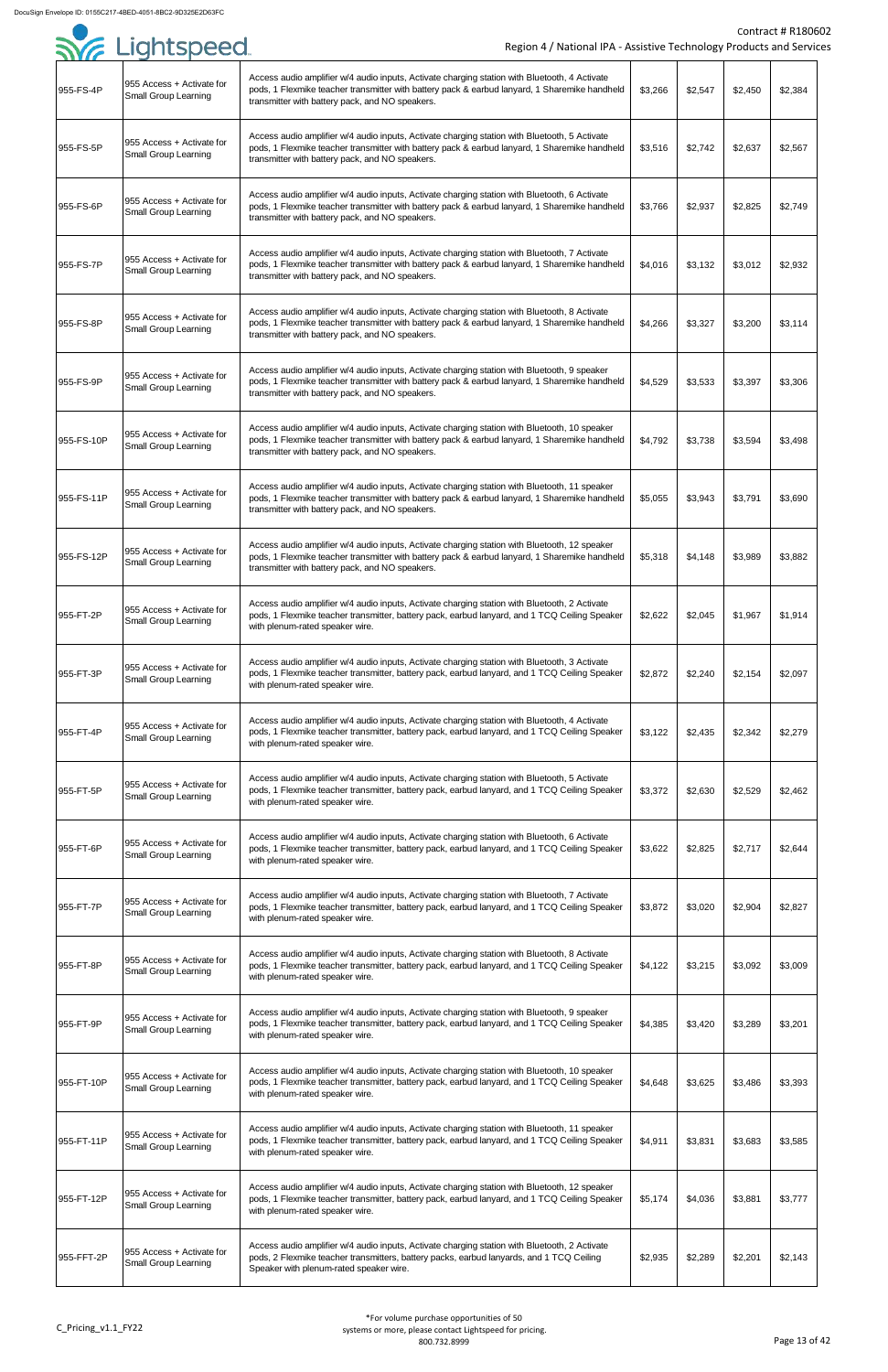

|             | Sie Lightspeed                                           | Region 4 / National IPA - Assistive Technology Products and Service                                                                                                                                                                                                                        |         |         |         | <b>Contract # R18060</b> |
|-------------|----------------------------------------------------------|--------------------------------------------------------------------------------------------------------------------------------------------------------------------------------------------------------------------------------------------------------------------------------------------|---------|---------|---------|--------------------------|
| 955-FFT-3P  | 955 Access + Activate for<br><b>Small Group Learning</b> | Access audio amplifier w/4 audio inputs, Activate charging station with Bluetooth, 3 Activate<br>pods, 2 Flexmike teacher transmitters, battery packs, earbud lanyards, and 1 TCQ Ceiling<br>Speaker with plenum-rated speaker wire.                                                       | \$3,185 | \$2,484 | \$2,389 | \$2,325                  |
| 955-FFT-4P  | 955 Access + Activate for<br><b>Small Group Learning</b> | Access audio amplifier w/4 audio inputs, Activate charging station with Bluetooth, 4 Activate<br>pods, 2 Flexmike teacher transmitters, battery packs, earbud lanyards, and 1 TCQ Ceiling<br>Speaker with plenum-rated speaker wire.                                                       | \$3,435 | \$2,679 | \$2,576 | \$2,508                  |
| 955-FFT-5P  | 955 Access + Activate for<br><b>Small Group Learning</b> | Access audio amplifier w/4 audio inputs, Activate charging station with Bluetooth, 5 Activate<br>pods, 2 Flexmike teacher transmitters, battery packs, earbud lanyards, and 1 TCQ Ceiling<br>Speaker with plenum-rated speaker wire.                                                       | \$3,685 | \$2,874 | \$2,764 | \$2,690                  |
| 955-FFT-6P  | 955 Access + Activate for<br><b>Small Group Learning</b> | Access audio amplifier w/4 audio inputs, Activate charging station with Bluetooth, 6 Activate<br>pods, 2 Flexmike teacher transmitters, battery packs, earbud lanyards, and 1 TCQ Ceiling<br>Speaker with plenum-rated speaker wire.                                                       | \$3,935 | \$3,069 | \$2,951 | \$2,873                  |
| 955-FFT-7P  | 955 Access + Activate for<br><b>Small Group Learning</b> | Access audio amplifier w/4 audio inputs, Activate charging station with Bluetooth, 7 Activate<br>pods, 2 Flexmike teacher transmitters, battery packs, earbud lanyards, and 1 TCQ Ceiling<br>Speaker with plenum-rated speaker wire.                                                       | \$4,185 | \$3,264 | \$3,139 | \$3,055                  |
| 955-FFT-8P  | 955 Access + Activate for<br><b>Small Group Learning</b> | Access audio amplifier w/4 audio inputs, Activate charging station with Bluetooth, 8 Activate<br>pods, 2 Flexmike teacher transmitters, battery packs, earbud lanyards, and 1 TCQ Ceiling<br>Speaker with plenum-rated speaker wire.                                                       | \$4,435 | \$3,459 | \$3,326 | \$3,238                  |
| 955-FFT-9P  | 955 Access + Activate for<br><b>Small Group Learning</b> | Access audio amplifier w/4 audio inputs, Activate charging station with Bluetooth, 9 speaker<br>pods, 2 Flexmike teacher transmitters, battery packs, earbud lanyards, and 1 TCQ Ceiling<br>Speaker with plenum-rated speaker wire.                                                        | \$4,698 | \$3,664 | \$3,524 | \$3,430                  |
| 955-FFT-10P | 955 Access + Activate for<br><b>Small Group Learning</b> | Access audio amplifier w/4 audio inputs, Activate charging station with Bluetooth, 10 speaker<br>pods, 2 Flexmike teacher transmitters, battery packs, earbud lanyards, and 1 TCQ Ceiling<br>Speaker with plenum-rated speaker wire.                                                       | \$4,961 | \$3,870 | \$3,721 | \$3,622                  |
| 955-FFT-11P | 955 Access + Activate for<br><b>Small Group Learning</b> | Access audio amplifier w/4 audio inputs, Activate charging station with Bluetooth, 11 speaker<br>pods, 2 Flexmike teacher transmitters, battery packs, earbud lanyards, and 1 TCQ Ceiling<br>Speaker with plenum-rated speaker wire.                                                       | \$5,224 | \$4,075 | \$3,918 | \$3,814                  |
| 955-FFT-12P | 955 Access + Activate for<br><b>Small Group Learning</b> | Access audio amplifier w/4 audio inputs, Activate charging station with Bluetooth, 12 speaker<br>pods, 2 Flexmike teacher transmitters, battery packs, earbud lanyards, and 1 TCQ Ceiling<br>Speaker with plenum-rated speaker wire.                                                       | \$5,487 | \$4,280 | \$4,115 | \$4,006                  |
| 955-FST-2P  | 955 Access + Activate for<br><b>Small Group Learning</b> | Access audio amplifier w/4 audio inputs, Activate charging station with Bluetooth, 2 Activate<br>pods, 1 Flexmike teacher transmitter with battery pack & earbud lanyard, 1 Sharemike handheld<br>transmitter with battery pack, and 1 TCQ Ceiling Speaker with plenum-rated speaker wire. | \$2,966 | \$2,313 | \$2,225 | \$2,165                  |
| 955-FST-3P  | 955 Access + Activate for<br><b>Small Group Learning</b> | Access audio amplifier w/4 audio inputs, Activate charging station with Bluetooth, 3 Activate<br>pods, 1 Flexmike teacher transmitter with battery pack & earbud lanyard, 1 Sharemike handheld<br>transmitter with battery pack, and 1 TCQ Ceiling Speaker with plenum-rated speaker wire. | \$3,216 | \$2,508 | \$2,412 | \$2,348                  |
| 955-FST-4P  | 955 Access + Activate for<br><b>Small Group Learning</b> | Access audio amplifier w/4 audio inputs, Activate charging station with Bluetooth, 4 Activate<br>pods, 1 Flexmike teacher transmitter with battery pack & earbud lanyard, 1 Sharemike handheld<br>transmitter with battery pack, and 1 TCQ Ceiling Speaker with plenum-rated speaker wire. | \$3,466 | \$2,703 | \$2,600 | \$2,530                  |
| 955-FST-5P  | 955 Access + Activate for<br><b>Small Group Learning</b> | Access audio amplifier w/4 audio inputs, Activate charging station with Bluetooth, 5 Activate<br>pods, 1 Flexmike teacher transmitter with battery pack & earbud lanyard, 1 Sharemike handheld<br>transmitter with battery pack, and 1 TCQ Ceiling Speaker with plenum-rated speaker wire. | \$3,716 | \$2,898 | \$2,787 | \$2,713                  |
| 955-FST-6P  | 955 Access + Activate for<br><b>Small Group Learning</b> | Access audio amplifier w/4 audio inputs, Activate charging station with Bluetooth, 6 Activate<br>pods, 1 Flexmike teacher transmitter with battery pack & earbud lanyard, 1 Sharemike handheld<br>transmitter with battery pack, and 1 TCQ Ceiling Speaker with plenum-rated speaker wire. | \$3,966 | \$3,093 | \$2,975 | \$2,895                  |
| 955-FST-7P  | 955 Access + Activate for<br><b>Small Group Learning</b> | Access audio amplifier w/4 audio inputs, Activate charging station with Bluetooth, 7 Activate<br>pods, 1 Flexmike teacher transmitter with battery pack & earbud lanyard, 1 Sharemike handheld<br>transmitter with battery pack, and 1 TCQ Ceiling Speaker with plenum-rated speaker wire. | \$4,216 | \$3,288 | \$3,162 | \$3,078                  |
| 955-FST-8P  | 955 Access + Activate for<br><b>Small Group Learning</b> | Access audio amplifier w/4 audio inputs, Activate charging station with Bluetooth, 8 Activate<br>pods, 1 Flexmike teacher transmitter with battery pack & earbud lanyard, 1 Sharemike handheld<br>transmitter with battery pack, and 1 TCQ Ceiling Speaker with plenum-rated speaker wire. | \$4,466 | \$3,483 | \$3,350 | \$3,260                  |
| 955-FST-9P  | 955 Access + Activate for<br><b>Small Group Learning</b> | Access audio amplifier w/4 audio inputs, Activate charging station with Bluetooth, 9 speaker<br>pods, 1 Flexmike teacher transmitter with battery pack & earbud lanyard, 1 Sharemike handheld<br>transmitter with battery pack, and 1 TCQ Ceiling Speaker with plenum-rated speaker wire.  | \$4,729 | \$3,689 | \$3,547 | \$3,452                  |
| 955-FST-10P | 955 Access + Activate for<br><b>Small Group Learning</b> | Access audio amplifier w/4 audio inputs, Activate charging station with Bluetooth, 10 speaker<br>pods, 1 Flexmike teacher transmitter with battery pack & earbud lanyard, 1 Sharemike handheld<br>transmitter with battery pack, and 1 TCQ Ceiling Speaker with plenum-rated speaker wire. | \$4,992 | \$3,894 | \$3,744 | \$3,644                  |
| 955-FST-11P | 955 Access + Activate for<br><b>Small Group Learning</b> | Access audio amplifier w/4 audio inputs, Activate charging station with Bluetooth, 11 speaker<br>pods, 1 Flexmike teacher transmitter with battery pack & earbud lanyard, 1 Sharemike handheld<br>transmitter with battery pack, and 1 TCQ Ceiling Speaker with plenum-rated speaker wire. | \$5,255 | \$4,099 | \$3,941 | \$3,836                  |
| 955-FST-12P | 955 Access + Activate for<br><b>Small Group Learning</b> | Access audio amplifier w/4 audio inputs, Activate charging station with Bluetooth, 12 speaker<br>pods, 1 Flexmike teacher transmitter with battery pack & earbud lanyard, 1 Sharemike handheld<br>transmitter with battery pack, and 1 TCQ Ceiling Speaker with plenum-rated speaker wire. | \$5,518 | \$4,304 | \$4,139 | \$4,028                  |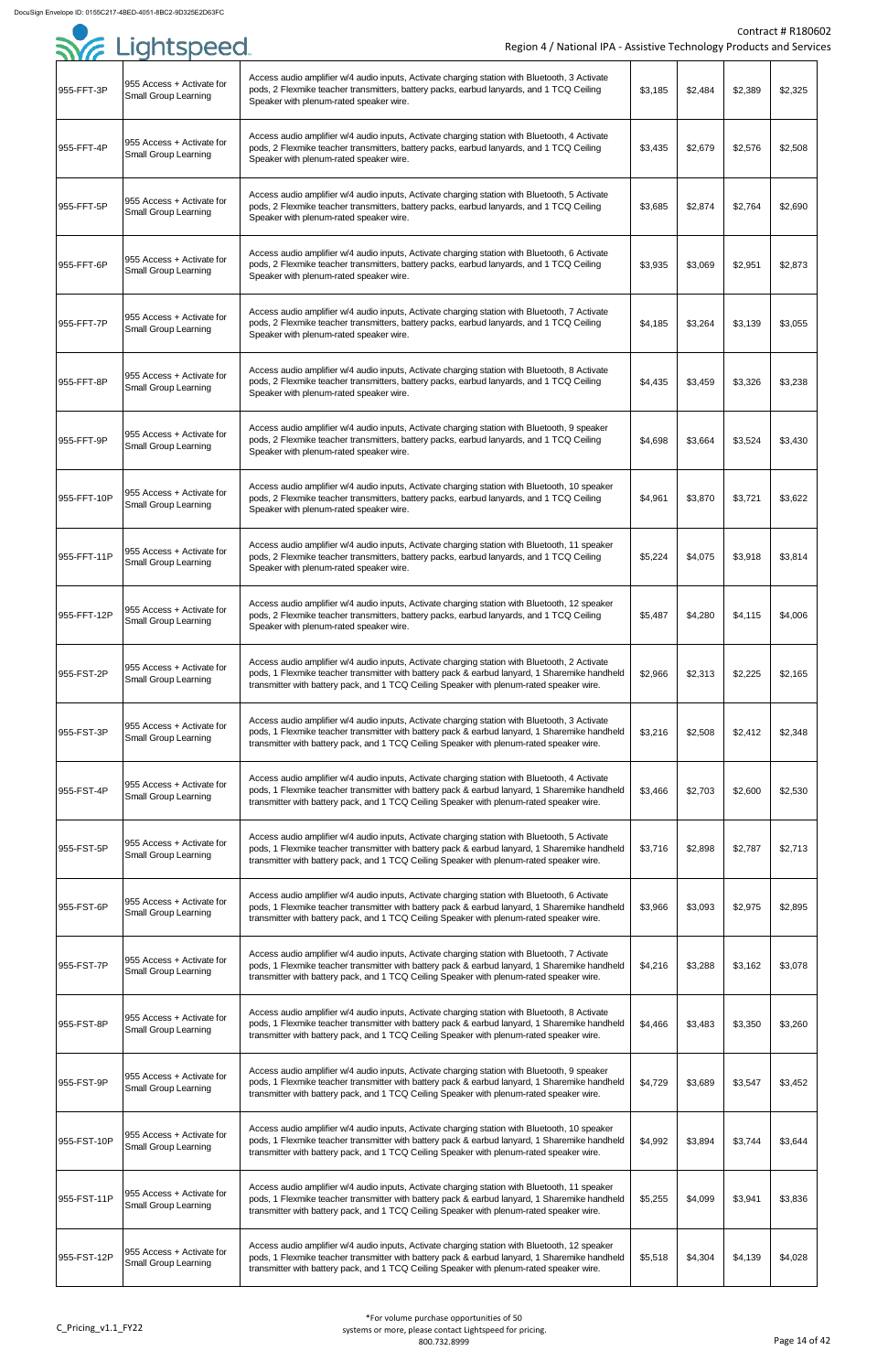|             | SYG Lightspeed                                           | Region 4 / National IPA - Assistive Technology Products and Service                                                                                                                                                                   |         |         |         | <b>Contract # R18060</b> |
|-------------|----------------------------------------------------------|---------------------------------------------------------------------------------------------------------------------------------------------------------------------------------------------------------------------------------------|---------|---------|---------|--------------------------|
|             |                                                          |                                                                                                                                                                                                                                       |         |         |         |                          |
| 955-FD-2P   | 955 Access + Activate for<br><b>Small Group Learning</b> | Access audio amplifier w/4 audio inputs, Activate charging station with Bluetooth, 2 Activate<br>pods, 1 Flexmike teacher transmitter, battery pack, earbud lanyard, and 4 DRQ Ceiling<br>Speakers with plenum-rated speaker wire.    | \$2,622 | \$2,045 | \$1,967 | \$1,914                  |
| 955-FD-3P   | 955 Access + Activate for<br><b>Small Group Learning</b> | Access audio amplifier w/4 audio inputs, Activate charging station with Bluetooth, 3 Activate<br>pods, 1 Flexmike teacher transmitter, battery pack, earbud lanyard, and 4 DRQ Ceiling<br>Speakers with plenum-rated speaker wire.    | \$2,872 | \$2,240 | \$2,154 | \$2,097                  |
| 955-FD-4P   | 955 Access + Activate for<br><b>Small Group Learning</b> | Access audio amplifier w/4 audio inputs, Activate charging station with Bluetooth, 4 Activate<br>pods, 1 Flexmike teacher transmitter, battery pack, earbud lanyard, and 4 DRQ Ceiling<br>Speakers with plenum-rated speaker wire.    | \$3,122 | \$2,435 | \$2,342 | \$2,279                  |
| 955-FD-5P   | 955 Access + Activate for<br><b>Small Group Learning</b> | Access audio amplifier w/4 audio inputs, Activate charging station with Bluetooth, 5 Activate<br>pods, 1 Flexmike teacher transmitter, battery pack, earbud lanyard, and 4 DRQ Ceiling<br>Speakers with plenum-rated speaker wire.    | \$3,372 | \$2,630 | \$2,529 | \$2,462                  |
| 955-FD-6P   | 955 Access + Activate for<br><b>Small Group Learning</b> | Access audio amplifier w/4 audio inputs, Activate charging station with Bluetooth, 6 Activate<br>pods, 1 Flexmike teacher transmitter, battery pack, earbud lanyard, and 4 DRQ Ceiling<br>Speakers with plenum-rated speaker wire.    | \$3,622 | \$2,825 | \$2,717 | \$2,644                  |
| 955-FD-7P   | 955 Access + Activate for<br><b>Small Group Learning</b> | Access audio amplifier w/4 audio inputs, Activate charging station with Bluetooth, 7 Activate<br>pods, 1 Flexmike teacher transmitter, battery pack, earbud lanyard, and 4 DRQ Ceiling<br>Speakers with plenum-rated speaker wire.    | \$3,872 | \$3,020 | \$2,904 | \$2,827                  |
| 955-FD-8P   | 955 Access + Activate for<br><b>Small Group Learning</b> | Access audio amplifier w/4 audio inputs, Activate charging station with Bluetooth, 8 Activate<br>pods, 1 Flexmike teacher transmitter, battery pack, earbud lanyard, and 4 DRQ Ceiling<br>Speakers with plenum-rated speaker wire.    | \$4,122 | \$3,215 | \$3,092 | \$3,009                  |
| 955-FD-9P   | 955 Access + Activate for<br><b>Small Group Learning</b> | Access audio amplifier w/4 audio inputs, Activate charging station with Bluetooth, 9 speaker<br>pods, 1 Flexmike teacher transmitter, battery pack, earbud lanyard, and 4 DRQ Ceiling<br>Speakers with plenum-rated speaker wire.     | \$4,385 | \$3,420 | \$3,289 | \$3,201                  |
| 955-FD-10P  | 955 Access + Activate for<br><b>Small Group Learning</b> | Access audio amplifier w/4 audio inputs, Activate charging station with Bluetooth, 10 speaker<br>pods, 1 Flexmike teacher transmitter, battery pack, earbud lanyard, and 4 DRQ Ceiling<br>Speakers with plenum-rated speaker wire.    | \$4,648 | \$3,625 | \$3,486 | \$3,393                  |
| 955-FD-11P  | 955 Access + Activate for<br><b>Small Group Learning</b> | Access audio amplifier w/4 audio inputs, Activate charging station with Bluetooth, 11 speaker<br>pods, 1 Flexmike teacher transmitter, battery pack, earbud lanyard, and 4 DRQ Ceiling<br>Speakers with plenum-rated speaker wire.    | \$4,911 | \$3,831 | \$3,683 | \$3,585                  |
| 955-FD-12P  | 955 Access + Activate for<br><b>Small Group Learning</b> | Access audio amplifier w/4 audio inputs, Activate charging station with Bluetooth, 12 speaker<br>pods, 1 Flexmike teacher transmitter, battery pack, earbud lanyard, and 4 DRQ Ceiling<br>Speakers with plenum-rated speaker wire.    | \$5,174 | \$4,036 | \$3,881 | \$3,777                  |
| 955-FFD-2P  | 955 Access + Activate for<br><b>Small Group Learning</b> | Access audio amplifier w/4 audio inputs, Activate charging station with Bluetooth, 2 Activate<br>pods, 2 Flexmike teacher transmitters, battery packs, earbud lanyards, and 4 DRQ Ceiling<br>Speakers with plenum-rated speaker wire. | \$2,935 | \$2,289 | \$2,201 | \$2,143                  |
| 955-FFD-3P  | 955 Access + Activate for<br><b>Small Group Learning</b> | Access audio amplifier w/4 audio inputs, Activate charging station with Bluetooth, 3 Activate<br>pods, 2 Flexmike teacher transmitters, battery packs, earbud lanyards, and 4 DRQ Ceiling<br>Speakers with plenum-rated speaker wire. | \$3,185 | \$2,484 | \$2,389 | \$2,325                  |
| 955-FFD-4P  | 955 Access + Activate for<br><b>Small Group Learning</b> | Access audio amplifier w/4 audio inputs, Activate charging station with Bluetooth, 4 Activate<br>pods, 2 Flexmike teacher transmitters, battery packs, earbud lanyards, and 4 DRQ Ceiling<br>Speakers with plenum-rated speaker wire. | \$3,435 | \$2,679 | \$2,576 | \$2,508                  |
| 955-FFD-5P  | 955 Access + Activate for<br><b>Small Group Learning</b> | Access audio amplifier w/4 audio inputs, Activate charging station with Bluetooth, 5 Activate<br>pods, 2 Flexmike teacher transmitters, battery packs, earbud lanyards, and 4 DRQ Ceiling<br>Speakers with plenum-rated speaker wire. | \$3,685 | \$2,874 | \$2,764 | \$2,690                  |
| 955-FFD-6P  | 955 Access + Activate for<br><b>Small Group Learning</b> | Access audio amplifier w/4 audio inputs, Activate charging station with Bluetooth, 6 Activate<br>pods, 2 Flexmike teacher transmitters, battery packs, earbud lanyards, and 4 DRQ Ceiling<br>Speakers with plenum-rated speaker wire. | \$3,935 | \$3,069 | \$2,951 | \$2,873                  |
| 955-FFD-7P  | 955 Access + Activate for<br><b>Small Group Learning</b> | Access audio amplifier w/4 audio inputs, Activate charging station with Bluetooth, 7 Activate<br>pods, 2 Flexmike teacher transmitters, battery packs, earbud lanyards, and 4 DRQ Ceiling<br>Speakers with plenum-rated speaker wire. | \$4,185 | \$3,264 | \$3,139 | \$3,055                  |
| 955-FFD-8P  | 955 Access + Activate for<br><b>Small Group Learning</b> | Access audio amplifier w/4 audio inputs, Activate charging station with Bluetooth, 8 Activate<br>pods, 2 Flexmike teacher transmitters, battery packs, earbud lanyards, and 4 DRQ Ceiling<br>Speakers with plenum-rated speaker wire. | \$4,435 | \$3,459 | \$3,326 | \$3,238                  |
| 955-FFD-9P  | 955 Access + Activate for<br><b>Small Group Learning</b> | Access audio amplifier w/4 audio inputs, Activate charging station with Bluetooth, 9 speaker<br>pods, 2 Flexmike teacher transmitters, battery packs, earbud lanyards, and 4 DRQ Ceiling<br>Speakers with plenum-rated speaker wire.  | \$4,698 | \$3,664 | \$3,524 | \$3,430                  |
| 955-FFD-10P | 955 Access + Activate for<br><b>Small Group Learning</b> | Access audio amplifier w/4 audio inputs, Activate charging station with Bluetooth, 10 speaker<br>pods, 2 Flexmike teacher transmitters, battery packs, earbud lanyards, and 4 DRQ Ceiling<br>Speakers with plenum-rated speaker wire. | \$4,961 | \$3,870 | \$3,721 | \$3,622                  |
| 955-FFD-11P | 955 Access + Activate for<br><b>Small Group Learning</b> | Access audio amplifier w/4 audio inputs, Activate charging station with Bluetooth, 11 speaker<br>pods, 2 Flexmike teacher transmitters, battery packs, earbud lanyards, and 4 DRQ Ceiling<br>Speakers with plenum-rated speaker wire. | \$5,224 | \$4,075 | \$3,918 | \$3,814                  |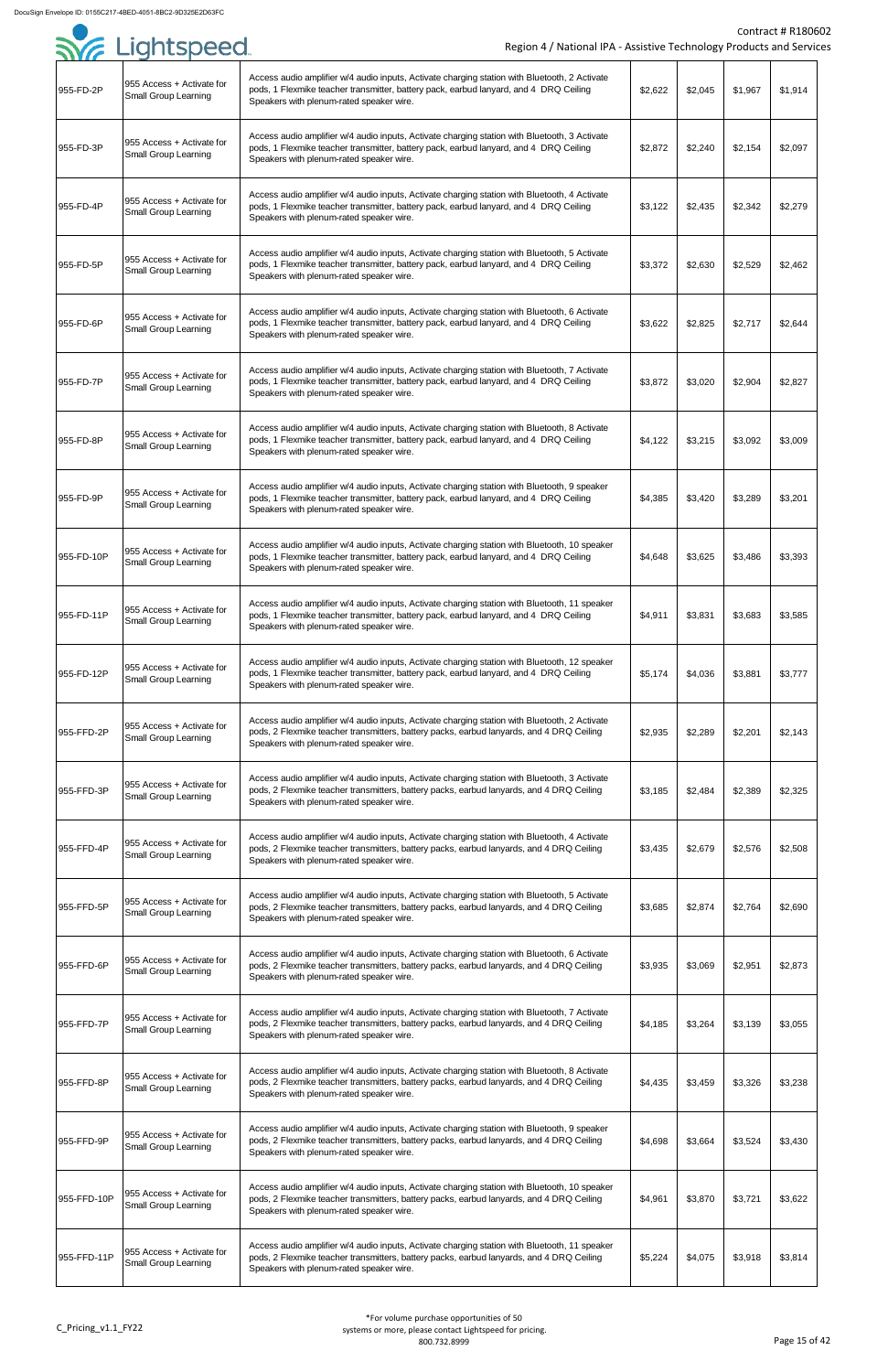

|             | SYG Lightspeed                                           | Region 4 / National IPA - Assistive Technology Products and Servic                                                                                                                                                                                                                          |         |         |         | <b>Contract # R1806</b> |
|-------------|----------------------------------------------------------|---------------------------------------------------------------------------------------------------------------------------------------------------------------------------------------------------------------------------------------------------------------------------------------------|---------|---------|---------|-------------------------|
| 955-FFD-12P | 955 Access + Activate for<br><b>Small Group Learning</b> | Access audio amplifier w/4 audio inputs, Activate charging station with Bluetooth, 12 speaker<br>pods, 2 Flexmike teacher transmitters, battery packs, earbud lanyards, and 4 DRQ Ceiling<br>Speakers with plenum-rated speaker wire.                                                       | \$5,487 | \$4,280 | \$4,115 | \$4,006                 |
| 955-FSD-2P  | 955 Access + Activate for<br><b>Small Group Learning</b> | Access audio amplifier w/4 audio inputs, Activate charging station with Bluetooth, 2 Activate<br>pods, 1 Flexmike teacher transmitter with battery pack & earbud lanyard, 1 Sharemike handheld<br>transmitter with battery pack, and 4 DRQ Ceiling Speakers with plenum-rated speaker wire. | \$2,966 | \$2,313 | \$2,225 | \$2,165                 |
| 955-FSD-3P  | 955 Access + Activate for<br><b>Small Group Learning</b> | Access audio amplifier w/4 audio inputs, Activate charging station with Bluetooth, 3 Activate<br>pods, 1 Flexmike teacher transmitter with battery pack & earbud lanyard, 1 Sharemike handheld<br>transmitter with battery pack, and 4 DRQ Ceiling Speakers with plenum-rated speaker wire. | \$3,216 | \$2,508 | \$2,412 | \$2,348                 |
| 955-FSD-4P  | 955 Access + Activate for<br><b>Small Group Learning</b> | Access audio amplifier w/4 audio inputs, Activate charging station with Bluetooth, 4 Activate<br>pods, 1 Flexmike teacher transmitter with battery pack & earbud lanyard, 1 Sharemike handheld<br>transmitter with battery pack, and 4 DRQ Ceiling Speakers with plenum-rated speaker wire. | \$3,466 | \$2,703 | \$2,600 | \$2,530                 |
| 955-FSD-5P  | 955 Access + Activate for<br><b>Small Group Learning</b> | Access audio amplifier w/4 audio inputs, Activate charging station with Bluetooth, 5 Activate<br>pods, 1 Flexmike teacher transmitter with battery pack & earbud lanyard, 1 Sharemike handheld<br>transmitter with battery pack, and 4 DRQ Ceiling Speakers with plenum-rated speaker wire. | \$3,716 | \$2,898 | \$2,787 | \$2,713                 |
| 955-FSD-6P  | 955 Access + Activate for<br><b>Small Group Learning</b> | Access audio amplifier w/4 audio inputs, Activate charging station with Bluetooth, 6 Activate<br>pods, 1 Flexmike teacher transmitter with battery pack & earbud lanyard, 1 Sharemike handheld<br>transmitter with battery pack, and 4 DRQ Ceiling Speakers with plenum-rated speaker wire. | \$3,966 | \$3,093 | \$2,975 | \$2,895                 |
| 955-FSD-7P  | 955 Access + Activate for<br><b>Small Group Learning</b> | Access audio amplifier w/4 audio inputs, Activate charging station with Bluetooth, 7 Activate<br>pods, 1 Flexmike teacher transmitter with battery pack & earbud lanyard, 1 Sharemike handheld<br>transmitter with battery pack, and 4 DRQ Ceiling Speakers with plenum-rated speaker wire. | \$4,216 | \$3,288 | \$3,162 | \$3,078                 |
| 955-FSD-8P  | 955 Access + Activate for<br><b>Small Group Learning</b> | Access audio amplifier w/4 audio inputs, Activate charging station with Bluetooth, 8 Activate<br>pods, 1 Flexmike teacher transmitter with battery pack & earbud lanyard, 1 Sharemike handheld<br>transmitter with battery pack, and 4 DRQ Ceiling Speakers with plenum-rated speaker wire. | \$4,466 | \$3,483 | \$3,350 | \$3,260                 |
| 955-FSD-9P  | 955 Access + Activate for<br><b>Small Group Learning</b> | Access audio amplifier w/4 audio inputs, Activate charging station with Bluetooth, 9 speaker<br>pods, 1 Flexmike teacher transmitter with battery pack & earbud lanyard, 1 Sharemike handheld<br>transmitter with battery pack, and 4 DRQ Ceiling Speakers with plenum-rated speaker wire.  | \$4,729 | \$3,689 | \$3,547 | \$3,452                 |
| 955-FSD-10P | 955 Access + Activate for<br><b>Small Group Learning</b> | Access audio amplifier w/4 audio inputs, Activate charging station with Bluetooth, 10 speaker<br>pods, 1 Flexmike teacher transmitter with battery pack & earbud lanyard, 1 Sharemike handheld<br>transmitter with battery pack, and 4 DRQ Ceiling Speakers with plenum-rated speaker wire. | \$4,992 | \$3,894 | \$3,744 | \$3,644                 |
| 955-FSD-11P | 955 Access + Activate for<br><b>Small Group Learning</b> | Access audio amplifier w/4 audio inputs, Activate charging station with Bluetooth, 11 speaker<br>pods, 1 Flexmike teacher transmitter with battery pack & earbud lanyard, 1 Sharemike handheld<br>transmitter with battery pack, and 4 DRQ Ceiling Speakers with plenum-rated speaker wire. | \$5,255 | \$4,099 | \$3,941 | \$3,836                 |
| 955-FSD-12P | 955 Access + Activate for<br><b>Small Group Learning</b> | Access audio amplifier w/4 audio inputs, Activate charging station with Bluetooth, 12 speaker<br>pods, 1 Flexmike teacher transmitter with battery pack & earbud lanyard, 1 Sharemike handheld<br>transmitter with battery pack, and 4 DRQ Ceiling Speakers with plenum-rated speaker wire. | \$5,518 | \$4,304 | \$4,139 | \$4,028                 |
| 955-FW-2P   | 955 Access + Activate for<br><b>Small Group Learning</b> | Access audio amplifier w/4 audio inputs, Activate charging station with Bluetooth, 2 Activate<br>pods, 1 Flexmike teacher transmitter, battery pack, earbud lanyard, and 4 WMQ Wall Speakers<br>with plenum-rated speaker wire.                                                             | \$2,622 | \$2,045 | \$1,967 | \$1,914                 |
| 955-FW-3P   | 955 Access + Activate for<br><b>Small Group Learning</b> | Access audio amplifier w/4 audio inputs, Activate charging station with Bluetooth, 3 Activate<br>pods, 1 Flexmike teacher transmitter, battery pack, earbud lanyard, and 4 WMQ Wall Speakers<br>with plenum-rated speaker wire.                                                             | \$2,872 | \$2,240 | \$2,154 | \$2,097                 |
| 955-FW-4P   | 955 Access + Activate for<br><b>Small Group Learning</b> | Access audio amplifier w/4 audio inputs, Activate charging station with Bluetooth, 4 Activate<br>pods, 1 Flexmike teacher transmitter, battery pack, earbud lanyard, and 4 WMQ Wall Speakers<br>with plenum-rated speaker wire.                                                             | \$3,122 | \$2,435 | \$2,342 | \$2,279                 |
| 955-FW-5P   | 955 Access + Activate for<br><b>Small Group Learning</b> | Access audio amplifier w/4 audio inputs, Activate charging station with Bluetooth, 5 Activate<br>pods, 1 Flexmike teacher transmitter, battery pack, earbud lanyard, and 4 WMQ Wall Speakers<br>with plenum-rated speaker wire.                                                             | \$3,372 | \$2,630 | \$2,529 | \$2,462                 |
| 955-FW-6P   | 955 Access + Activate for<br><b>Small Group Learning</b> | Access audio amplifier w/4 audio inputs, Activate charging station with Bluetooth, 6 Activate<br>pods, 1 Flexmike teacher transmitter, battery pack, earbud lanyard, and 4 WMQ Wall Speakers<br>with plenum-rated speaker wire.                                                             | \$3,622 | \$2,825 | \$2,717 | \$2,644                 |
| 955-FW-7P   | 955 Access + Activate for<br><b>Small Group Learning</b> | Access audio amplifier w/4 audio inputs, Activate charging station with Bluetooth, 7 Activate<br>pods, 1 Flexmike teacher transmitter, battery pack, earbud lanyard, and 4 WMQ Wall Speakers<br>with plenum-rated speaker wire.                                                             | \$3,872 | \$3,020 | \$2,904 | \$2,827                 |
| 955-FW-8P   | 955 Access + Activate for<br><b>Small Group Learning</b> | Access audio amplifier w/4 audio inputs, Activate charging station with Bluetooth, 8 Activate<br>pods, 1 Flexmike teacher transmitter, battery pack, earbud lanyard, and 4 WMQ Wall Speakers<br>with plenum-rated speaker wire.                                                             | \$4,122 | \$3,215 | \$3,092 | \$3,009                 |
| 955-FW-9P   | 955 Access + Activate for<br><b>Small Group Learning</b> | Access audio amplifier w/4 audio inputs, Activate charging station with Bluetooth, 9 speaker<br>pods, 1 Flexmike teacher transmitter, battery pack, earbud lanyard, and 4 WMQ Wall Speakers<br>with plenum-rated speaker wire.                                                              | \$4,385 | \$3,420 | \$3,289 | \$3,201                 |
| 955-FW-10P  | 955 Access + Activate for<br><b>Small Group Learning</b> | Access audio amplifier w/4 audio inputs, Activate charging station with Bluetooth, 10 speaker<br>pods, 1 Flexmike teacher transmitter, battery pack, earbud lanyard, and 4 WMQ Wall Speakers<br>with plenum-rated speaker wire.                                                             | \$4,648 | \$3,625 | \$3,486 | \$3,393                 |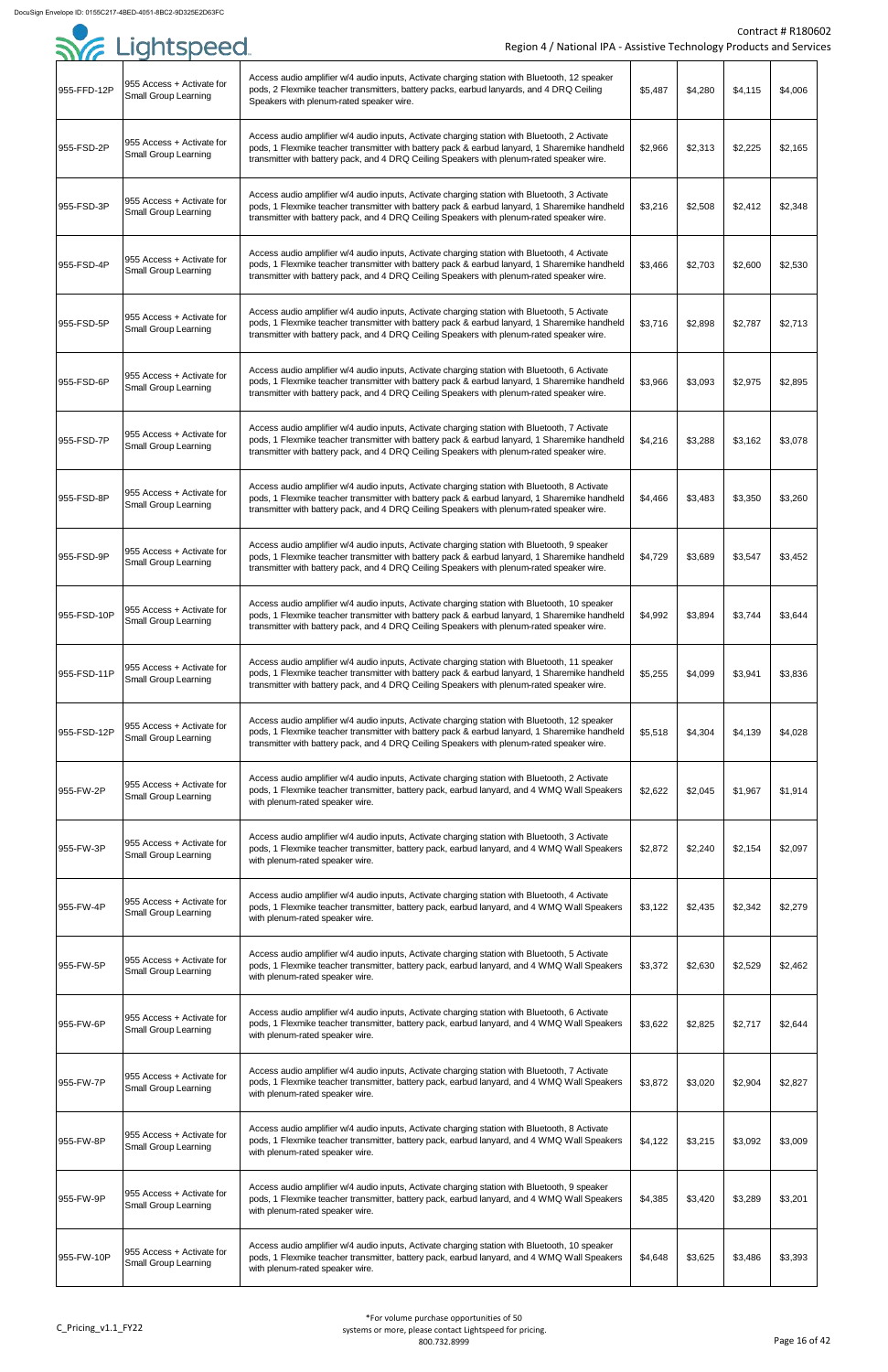|             | SYE Lightspeed                                           | Region 4 / National IPA - Assistive Technology Products and Service                                                                                                                                                                                                                      |         |         |         | Contract # R18060 |
|-------------|----------------------------------------------------------|------------------------------------------------------------------------------------------------------------------------------------------------------------------------------------------------------------------------------------------------------------------------------------------|---------|---------|---------|-------------------|
| 955-FW-11P  | 955 Access + Activate for<br><b>Small Group Learning</b> | Access audio amplifier w/4 audio inputs, Activate charging station with Bluetooth, 11 speaker<br>pods, 1 Flexmike teacher transmitter, battery pack, earbud lanyard, and 4 WMQ Wall Speakers<br>with plenum-rated speaker wire.                                                          | \$4,911 | \$3,831 | \$3,683 | \$3,585           |
| 955-FW-12P  | 955 Access + Activate for<br><b>Small Group Learning</b> | Access audio amplifier w/4 audio inputs, Activate charging station with Bluetooth, 12 speaker<br>pods, 1 Flexmike teacher transmitter, battery pack, earbud lanyard, and 4 WMQ Wall Speakers<br>with plenum-rated speaker wire.                                                          | \$5,174 | \$4,036 | \$3,881 | \$3,777           |
| 955-FFW-2P  | 955 Access + Activate for<br><b>Small Group Learning</b> | Access audio amplifier w/4 audio inputs, Activate charging station with Bluetooth, 2 Activate<br>pods, 2 Flexmike teacher transmitters, battery packs, earbud lanyards, and 4 WMQ Wall<br>Speakers with plenum-rated speaker wire.                                                       | \$2,935 | \$2,289 | \$2,201 | \$2,143           |
| 955-FFW-3P  | 955 Access + Activate for<br><b>Small Group Learning</b> | Access audio amplifier w/4 audio inputs, Activate charging station with Bluetooth, 3 Activate<br>pods, 2 Flexmike teacher transmitters, battery packs, earbud lanyards, and 4 WMQ Wall<br>Speakers with plenum-rated speaker wire.                                                       | \$3,185 | \$2,484 | \$2,389 | \$2,325           |
| 955-FFW-4P  | 955 Access + Activate for<br><b>Small Group Learning</b> | Access audio amplifier w/4 audio inputs, Activate charging station with Bluetooth, 4 Activate<br>pods, 2 Flexmike teacher transmitters, battery packs, earbud lanyards, and 4 WMQ Wall<br>Speakers with plenum-rated speaker wire.                                                       | \$3,435 | \$2,679 | \$2,576 | \$2,508           |
| 955-FFW-5P  | 955 Access + Activate for<br><b>Small Group Learning</b> | Access audio amplifier w/4 audio inputs, Activate charging station with Bluetooth, 5 Activate<br>pods, 2 Flexmike teacher transmitters, battery packs, earbud lanyards, and 4 WMQ Wall<br>Speakers with plenum-rated speaker wire.                                                       | \$3,685 | \$2,874 | \$2,764 | \$2,690           |
| 955-FFW-6P  | 955 Access + Activate for<br><b>Small Group Learning</b> | Access audio amplifier w/4 audio inputs, Activate charging station with Bluetooth, 6 Activate<br>pods, 2 Flexmike teacher transmitters, battery packs, earbud lanyards, and 4 WMQ Wall<br>Speakers with plenum-rated speaker wire.                                                       | \$3,935 | \$3,069 | \$2,951 | \$2,873           |
| 955-FFW-7P  | 955 Access + Activate for<br><b>Small Group Learning</b> | Access audio amplifier w/4 audio inputs, Activate charging station with Bluetooth, 7 Activate<br>pods, 2 Flexmike teacher transmitters, battery packs, earbud lanyards, and 4 WMQ Wall<br>Speakers with plenum-rated speaker wire.                                                       | \$4,185 | \$3,264 | \$3,139 | \$3,055           |
| 955-FFW-8P  | 955 Access + Activate for<br><b>Small Group Learning</b> | Access audio amplifier w/4 audio inputs, Activate charging station with Bluetooth, 8 Activate<br>pods, 2 Flexmike teacher transmitters, battery packs, earbud lanyards, and 4 WMQ Wall<br>Speakers with plenum-rated speaker wire.                                                       | \$4,435 | \$3,459 | \$3,326 | \$3,238           |
| 955-FFW-9P  | 955 Access + Activate for<br><b>Small Group Learning</b> | Access audio amplifier w/4 audio inputs, Activate charging station with Bluetooth, 9 speaker<br>pods, 2 Flexmike teacher transmitters, battery packs, earbud lanyards, and 4 WMQ Wall<br>Speakers with plenum-rated speaker wire.                                                        | \$4,698 | \$3,664 | \$3,524 | \$3,430           |
| 955-FFW-10P | 955 Access + Activate for<br><b>Small Group Learning</b> | Access audio amplifier w/4 audio inputs, Activate charging station with Bluetooth, 10 speaker<br>pods, 2 Flexmike teacher transmitters, battery packs, earbud lanyards, and 4 WMQ Wall<br>Speakers with plenum-rated speaker wire.                                                       | \$4,961 | \$3,870 | \$3,721 | \$3,622           |
| 955-FFW-11P | 955 Access + Activate for<br><b>Small Group Learning</b> | Access audio amplifier w/4 audio inputs, Activate charging station with Bluetooth, 11 speaker<br>pods, 2 Flexmike teacher transmitters, battery packs, earbud lanyards, and 4 WMQ Wall<br>Speakers with plenum-rated speaker wire.                                                       | \$5,224 | \$4,075 | \$3,918 | \$3,814           |
| 955-FFW-12P | 955 Access + Activate for<br><b>Small Group Learning</b> | Access audio amplifier w/4 audio inputs, Activate charging station with Bluetooth, 12 speaker<br>pods, 2 Flexmike teacher transmitters, battery packs, earbud lanyards, and 4 WMQ Wall<br>Speakers with plenum-rated speaker wire.                                                       | \$5,487 | \$4,280 | \$4,115 | \$4,006           |
| 955-FSW-2P  | 955 Access + Activate for<br><b>Small Group Learning</b> | Access audio amplifier w/4 audio inputs, Activate charging station with Bluetooth, 2 Activate<br>pods, 1 Flexmike teacher transmitter with battery pack & earbud lanyard, 1 Sharemike handheld<br>transmitter with battery pack, and 4 WMQ Wall Speakers with plenum-rated speaker wire. | \$2,966 | \$2,313 | \$2,225 | \$2,165           |
| 955-FSW-3P  | 955 Access + Activate for<br><b>Small Group Learning</b> | Access audio amplifier w/4 audio inputs, Activate charging station with Bluetooth, 3 Activate<br>pods, 1 Flexmike teacher transmitter with battery pack & earbud lanyard, 1 Sharemike handheld<br>transmitter with battery pack, and 4 WMQ Wall Speakers with plenum-rated speaker wire. | \$3,216 | \$2,508 | \$2,412 | \$2,348           |
| 955-FSW-4P  | 955 Access + Activate for<br><b>Small Group Learning</b> | Access audio amplifier w/4 audio inputs, Activate charging station with Bluetooth, 4 Activate<br>pods, 1 Flexmike teacher transmitter with battery pack & earbud lanyard, 1 Sharemike handheld<br>transmitter with battery pack, and 4 WMQ Wall Speakers with plenum-rated speaker wire. | \$3,466 | \$2,703 | \$2,600 | \$2,530           |
| 955-FSW-5P  | 955 Access + Activate for<br><b>Small Group Learning</b> | Access audio amplifier w/4 audio inputs, Activate charging station with Bluetooth, 5 Activate<br>pods, 1 Flexmike teacher transmitter with battery pack & earbud lanyard, 1 Sharemike handheld<br>transmitter with battery pack, and 4 WMQ Wall Speakers with plenum-rated speaker wire. | \$3,716 | \$2,898 | \$2,787 | \$2,713           |
| 955-FSW-6P  | 955 Access + Activate for<br><b>Small Group Learning</b> | Access audio amplifier w/4 audio inputs, Activate charging station with Bluetooth, 6 Activate<br>pods, 1 Flexmike teacher transmitter with battery pack & earbud lanyard, 1 Sharemike handheld<br>transmitter with battery pack, and 4 WMQ Wall Speakers with plenum-rated speaker wire. | \$3,966 | \$3,093 | \$2,975 | \$2,895           |
| 955-FSW-7P  | 955 Access + Activate for<br><b>Small Group Learning</b> | Access audio amplifier w/4 audio inputs, Activate charging station with Bluetooth, 7 Activate<br>pods, 1 Flexmike teacher transmitter with battery pack & earbud lanyard, 1 Sharemike handheld<br>transmitter with battery pack, and 4 WMQ Wall Speakers with plenum-rated speaker wire. | \$4,216 | \$3,288 | \$3,162 | \$3,078           |
| 955-FSW-8P  | 955 Access + Activate for<br><b>Small Group Learning</b> | Access audio amplifier w/4 audio inputs, Activate charging station with Bluetooth, 8 Activate<br>pods, 1 Flexmike teacher transmitter with battery pack & earbud lanyard, 1 Sharemike handheld<br>transmitter with battery pack, and 4 WMQ Wall Speakers with plenum-rated speaker wire. | \$4,466 | \$3,483 | \$3,350 | \$3,260           |
| 955-FSW-9P  | 955 Access + Activate for<br><b>Small Group Learning</b> | Access audio amplifier w/4 audio inputs, Activate charging station with Bluetooth, 9 speaker<br>pods, 1 Flexmike teacher transmitter with battery pack & earbud lanyard, 1 Sharemike handheld<br>transmitter with battery pack, and 4 WMQ Wall Speakers with plenum-rated speaker wire.  | \$4,729 | \$3,689 | \$3,547 | \$3,452           |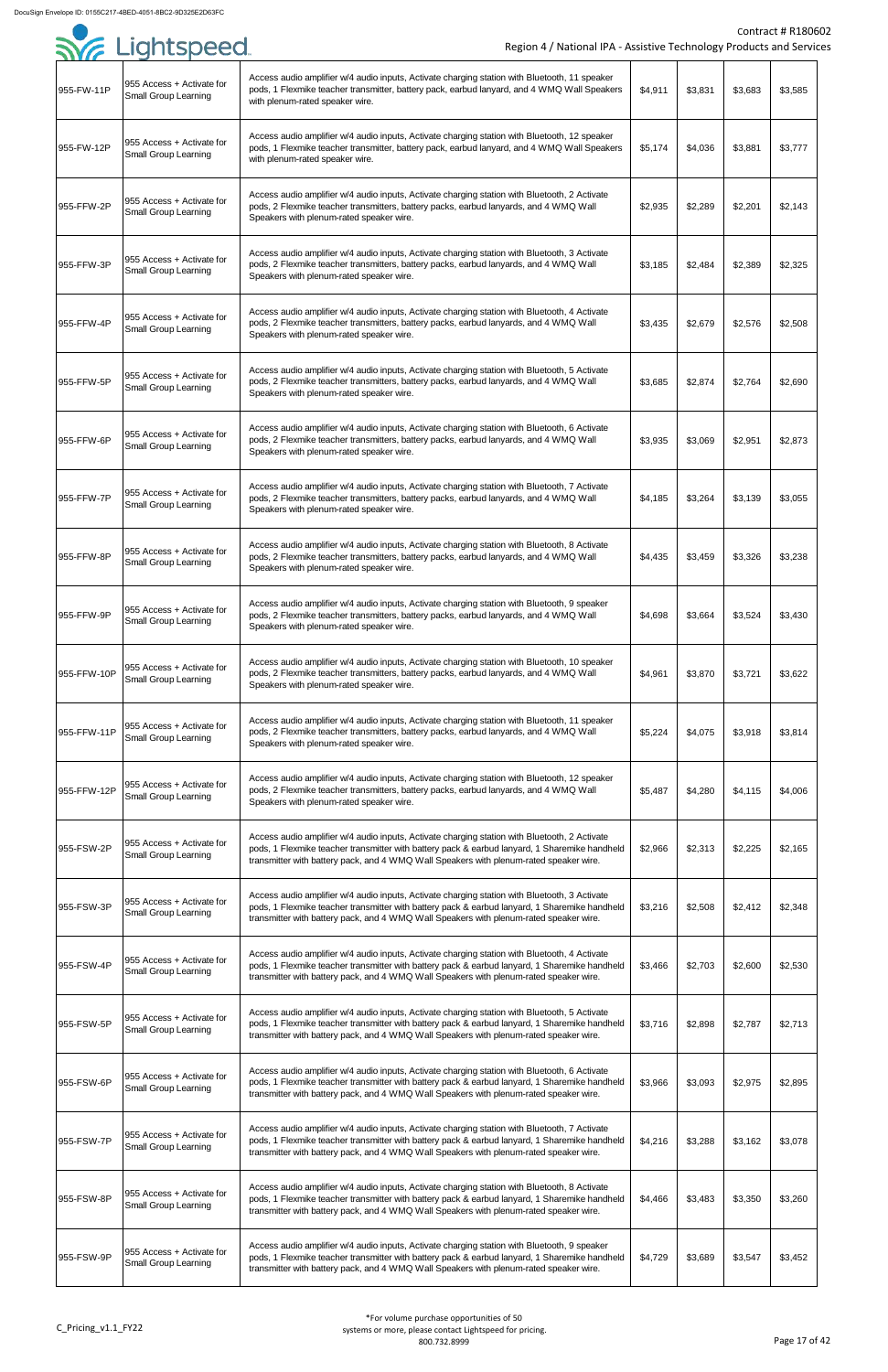|             | Sie Lightspeed.                                           | Region 4 / National IPA - Assistive Technology Products and Service                                                                                                                                                                                                                      |         |         |         | <b>Contract # R18060</b> |
|-------------|-----------------------------------------------------------|------------------------------------------------------------------------------------------------------------------------------------------------------------------------------------------------------------------------------------------------------------------------------------------|---------|---------|---------|--------------------------|
| 955-FSW-10P | 955 Access + Activate for<br><b>Small Group Learning</b>  | Access audio amplifier w/4 audio inputs, Activate charging station with Bluetooth, 10 speaker<br>pods, 1 Flexmike teacher transmitter with battery pack & earbud lanyard, 1 Sharemike handheld<br>transmitter with battery pack, and 4 WMQ Wall Speakers with plenum-rated speaker wire. | \$4,992 | \$3,894 | \$3,744 | \$3,644                  |
| 955-FSW-11P | 955 Access + Activate for<br><b>Small Group Learning</b>  | Access audio amplifier w/4 audio inputs, Activate charging station with Bluetooth, 11 speaker<br>pods, 1 Flexmike teacher transmitter with battery pack & earbud lanyard, 1 Sharemike handheld<br>transmitter with battery pack, and 4 WMQ Wall Speakers with plenum-rated speaker wire. | \$5,255 | \$4,099 | \$3,941 | \$3,836                  |
| 955-FSW-12P | 955 Access + Activate for<br><b>Small Group Learning</b>  | Access audio amplifier w/4 audio inputs, Activate charging station with Bluetooth, 12 speaker<br>pods, 1 Flexmike teacher transmitter with battery pack & earbud lanyard, 1 Sharemike handheld<br>transmitter with battery pack, and 4 WMQ Wall Speakers with plenum-rated speaker wire. | \$5,518 | \$4,304 | \$4,139 | \$4,028                  |
| AL-F-2P     | Access Link + Activate for<br><b>Small Group Learning</b> | Wireless Audio Hub, Activate charging station with Bluetooth, 2 Activate pods, 1 Flexmike<br>teacher transmitter, battery pack, earbud lanyard.                                                                                                                                          | \$2,178 | \$1,699 | \$1,634 | \$1,590                  |
| AL-F-3P     | Access Link + Activate for<br><b>Small Group Learning</b> | Wireless Audio Hub, Activate charging station with Bluetooth, 3 Activate pods, 1 Flexmike<br>teacher transmitter, battery pack, earbud lanyard.                                                                                                                                          | \$2,428 | \$1,894 | \$1,821 | \$1,772                  |
| AL-F-4P     | Access Link + Activate for<br><b>Small Group Learning</b> | Wireless Audio Hub, Activate charging station with Bluetooth, 4 Activate pods, 1 Flexmike<br>teacher transmitter, battery pack, earbud lanyard.                                                                                                                                          | \$2,678 | \$2,089 | \$2,009 | \$1,955                  |
| AL-F-5P     | Access Link + Activate for<br><b>Small Group Learning</b> | Wireless Audio Hub, Activate charging station with Bluetooth, 5 Activate pods, 1 Flexmike<br>teacher transmitter, battery pack, earbud lanyard.                                                                                                                                          | \$2,928 | \$2,284 | \$2,196 | \$2,137                  |
| AL-F-6P     | Access Link + Activate for<br><b>Small Group Learning</b> | Wireless Audio Hub, Activate charging station with Bluetooth, 6 Activate pods, 1 Flexmike<br>teacher transmitter, battery pack, earbud lanyard.                                                                                                                                          | \$3,178 | \$2,479 | \$2,384 | \$2,320                  |
| AL-F-7P     | Access Link + Activate for<br><b>Small Group Learning</b> | Wireless Audio Hub, Activate charging station with Bluetooth, 7 Activate pods, 1 Flexmike<br>teacher transmitter, battery pack, earbud lanyard.                                                                                                                                          | \$3,428 | \$2,674 | \$2,571 | \$2,502                  |
| AL-F-8P     | Access Link + Activate for<br><b>Small Group Learning</b> | Wireless Audio Hub, Activate charging station with Bluetooth, 8 Activate pods, 1 Flexmike<br>teacher transmitter, battery pack, earbud lanyard.                                                                                                                                          | \$3,678 | \$2,869 | \$2,759 | \$2,685                  |
| AL-F-9P     | Access Link + Activate for<br><b>Small Group Learning</b> | Wireless Audio Hub, Activate charging station with Bluetooth, 9 speaker pods, 1 Flexmike<br>teacher transmitter, battery pack, earbud lanyard.                                                                                                                                           | \$3,941 | \$3,074 | \$2,956 | \$2,877                  |
| AL-F-10P    | Access Link + Activate for<br><b>Small Group Learning</b> | Wireless Audio Hub, Activate charging station with Bluetooth, 10 speaker pods, 1 Flexmike<br>teacher transmitter, battery pack, earbud lanyard.                                                                                                                                          | \$4,204 | \$3,279 | \$3,153 | \$3,069                  |
| AL-F-11P    | Access Link + Activate for<br><b>Small Group Learning</b> | Wireless Audio Hub, Activate charging station with Bluetooth, 11 speaker pods, 1 Flexmike<br>teacher transmitter, battery pack, earbud lanyard.                                                                                                                                          | \$4,467 | \$3,484 | \$3,350 | \$3,261                  |
| AL-F-12P    | Access Link + Activate for<br><b>Small Group Learning</b> | Wireless Audio Hub, Activate charging station with Bluetooth, 12 speaker pods, 1 Flexmike<br>teacher transmitter, battery pack, earbud lanyard.                                                                                                                                          | \$4,730 | \$3,689 | \$3,548 | \$3,453                  |
| AL-FF-2P    | Access Link + Activate for<br><b>Small Group Learning</b> | Wireless Audio Hub, Activate charging station with Bluetooth, 2 Activate pods, 2 Flexmike<br>teacher transmitters, battery packs, earbud lanyards.                                                                                                                                       | \$2,491 | \$1,943 | \$1,868 | \$1,818                  |
| AL-FF-3P    | Access Link + Activate for<br><b>Small Group Learning</b> | Wireless Audio Hub, Activate charging station with Bluetooth, 3 Activate pods, 2 Flexmike<br>teacher transmitters, battery packs, earbud lanyards.                                                                                                                                       | \$2,741 | \$2,138 | \$2,056 | \$2,001                  |
| AL-FF-4P    | Access Link + Activate for<br><b>Small Group Learning</b> | Wireless Audio Hub, Activate charging station with Bluetooth, 4 Activate pods, 2 Flexmike<br>teacher transmitters, battery packs, earbud lanyards.                                                                                                                                       | \$2,991 | \$2,333 | \$2,243 | \$2,183                  |
| AL-FF-5P    | Access Link + Activate for<br><b>Small Group Learning</b> | Wireless Audio Hub, Activate charging station with Bluetooth, 5 Activate pods, 2 Flexmike<br>teacher transmitters, battery packs, earbud lanyards.                                                                                                                                       | \$3,241 | \$2,528 | \$2,431 | \$2,366                  |
| AL-FF-6P    | Access Link + Activate for<br><b>Small Group Learning</b> | Wireless Audio Hub, Activate charging station with Bluetooth, 6 Activate pods, 2 Flexmike<br>teacher transmitters, battery packs, earbud lanyards.                                                                                                                                       | \$3,491 | \$2,723 | \$2,618 | \$2,548                  |
| AL-FF-7P    | Access Link + Activate for<br><b>Small Group Learning</b> | Wireless Audio Hub, Activate charging station with Bluetooth, 7 Activate pods, 2 Flexmike<br>teacher transmitters, battery packs, earbud lanyards.                                                                                                                                       | \$3,741 | \$2,918 | \$2,806 | \$2,731                  |
| AL-FF-8P    | Access Link + Activate for<br><b>Small Group Learning</b> | Wireless Audio Hub, Activate charging station with Bluetooth, 8 Activate pods, 2 Flexmike<br>teacher transmitters, battery packs, earbud lanyards.                                                                                                                                       | \$3,991 | \$3,113 | \$2,993 | \$2,913                  |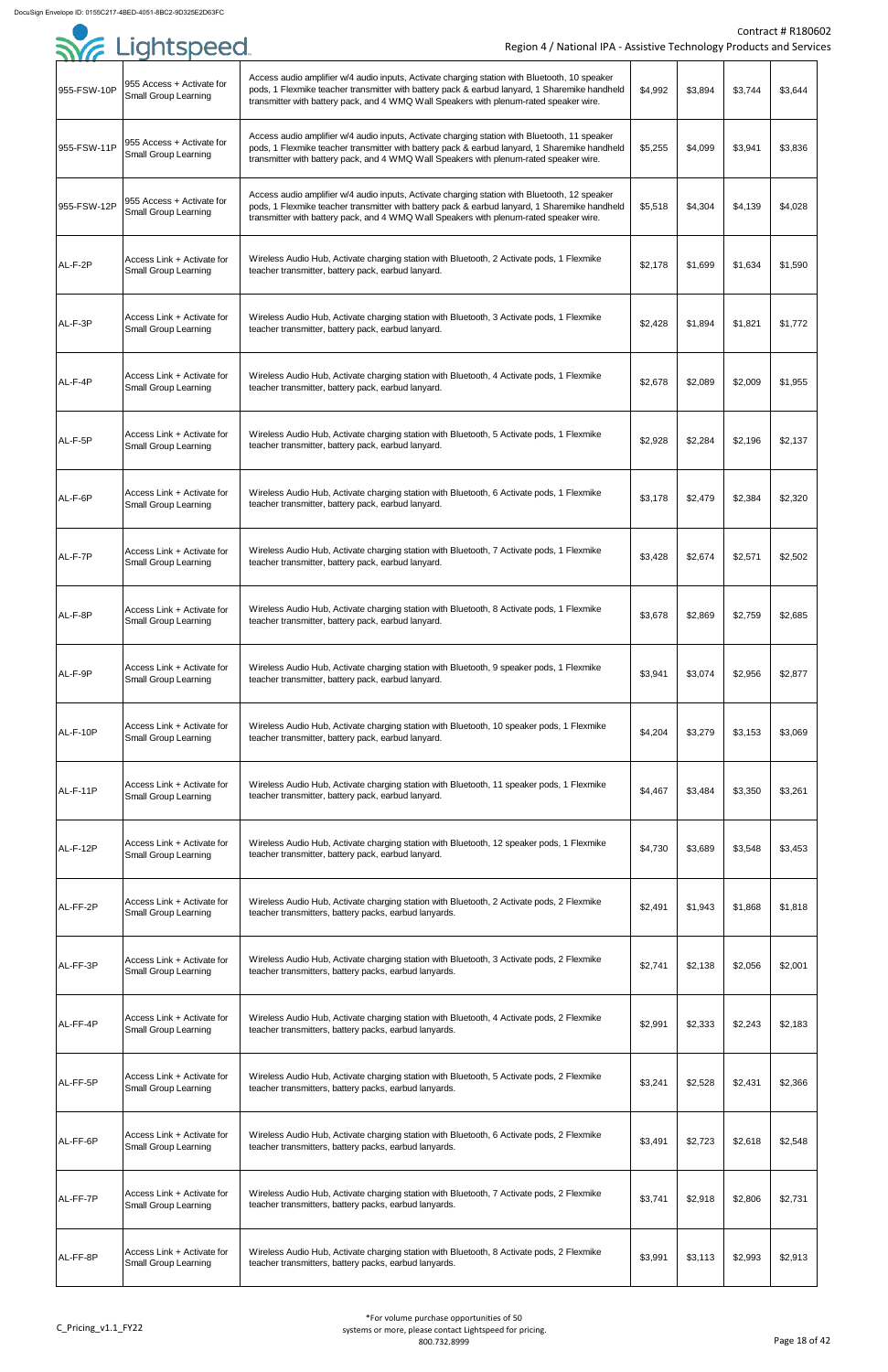| Region 4 / National IPA - Assistive Technology Products and Services                         |         |         |         |         |  |
|----------------------------------------------------------------------------------------------|---------|---------|---------|---------|--|
| ate charging station with Bluetooth, 9 speaker pods, 2 Flexmike<br>y packs, earbud lanyards. | \$4,254 | \$3,318 | \$3,191 | \$3,105 |  |

| AL-FF-9P  | Access Link + Activate for<br><b>Small Group Learning</b>                                      | Wireless Audio Hub, Activate charging station with Bluetooth, 9 speaker pods, 2 Flexmike<br>teacher transmitters, battery packs, earbud lanyards.                                                           | \$4,254 | \$3,318 | \$3,191 | \$3,105 |
|-----------|------------------------------------------------------------------------------------------------|-------------------------------------------------------------------------------------------------------------------------------------------------------------------------------------------------------------|---------|---------|---------|---------|
| AL-FF-10P | Access Link + Activate for<br><b>Small Group Learning</b>                                      | Wireless Audio Hub, Activate charging station with Bluetooth, 10 speaker pods, 2 Flexmike<br>teacher transmitters, battery packs, earbud lanyards.                                                          | \$4,517 | \$3,523 | \$3,388 | \$3,297 |
| AL-FF-11P | Access Link + Activate for<br><b>Small Group Learning</b>                                      | Wireless Audio Hub, Activate charging station with Bluetooth, 11 speaker pods, 2 Flexmike<br>teacher transmitters, battery packs, earbud lanyards.                                                          | \$4,780 | \$3,728 | \$3,585 | \$3,489 |
| AL-FF-12P | Access Link + Activate for<br><b>Small Group Learning</b>                                      | Wireless Audio Hub, Activate charging station with Bluetooth, 12 speaker pods, 2 Flexmike<br>teacher transmitters, battery packs, earbud lanyards.                                                          | \$5,043 | \$3,934 | \$3,782 | \$3,681 |
| AL-FS-2P  | Access Link + Activate for<br><b>Small Group Learning</b>                                      | Wireless Audio Hub, Activate charging station with Bluetooth, 2 Activate pods, 1 Flexmike<br>teacher transmitter with battery pack & earbud lanyard, 1 Sharemike handheld transmitter with<br>battery pack. | \$2,522 | \$1,967 | \$1,892 | \$1,841 |
| AL-FS-3P  | Access Link + Activate for<br><b>Small Group Learning</b>                                      | Wireless Audio Hub, Activate charging station with Bluetooth, 3 Activate pods, 1 Flexmike<br>teacher transmitter with battery pack & earbud lanyard, 1 Sharemike handheld transmitter with<br>battery pack. | \$2,772 | \$2,162 | \$2,079 | \$2,024 |
| AL-FS-4P  | Access Link + Activate for<br><b>Small Group Learning</b>                                      | Wireless Audio Hub, Activate charging station with Bluetooth, 4 Activate pods, 1 Flexmike<br>teacher transmitter with battery pack & earbud lanyard, 1 Sharemike handheld transmitter with<br>battery pack. | \$3,022 | \$2,357 | \$2,267 | \$2,206 |
| AL-FS-5P  | Access Link + Activate for<br><b>Small Group Learning</b>                                      | Wireless Audio Hub, Activate charging station with Bluetooth, 5 Activate pods, 1 Flexmike<br>teacher transmitter with battery pack & earbud lanyard, 1 Sharemike handheld transmitter with<br>battery pack. | \$3,272 | \$2,552 | \$2,454 | \$2,389 |
| AL-FS-6P  | Access Link + Activate for<br><b>Small Group Learning</b>                                      | Wireless Audio Hub, Activate charging station with Bluetooth, 6 Activate pods, 1 Flexmike<br>teacher transmitter with battery pack & earbud lanyard, 1 Sharemike handheld transmitter with<br>battery pack. | \$3,522 | \$2,747 | \$2,642 | \$2,571 |
| AL-FS-7P  | Access Link + Activate for<br><b>Small Group Learning</b>                                      | Wireless Audio Hub, Activate charging station with Bluetooth, 7 Activate pods, 1 Flexmike<br>teacher transmitter with battery pack & earbud lanyard, 1 Sharemike handheld transmitter with<br>battery pack. | \$3,772 | \$2,942 | \$2,829 | \$2,754 |
| AL-FS-8P  | Access Link + Activate for<br><b>Small Group Learning</b>                                      | Wireless Audio Hub, Activate charging station with Bluetooth, 8 Activate pods, 1 Flexmike<br>teacher transmitter with battery pack & earbud lanyard, 1 Sharemike handheld transmitter with<br>battery pack. | \$4,022 | \$3,137 | \$3,017 | \$2,936 |
| AL-FS-9P  | Access Link + Activate for<br><b>Small Group Learning</b>                                      | Wireless Audio Hub, Activate charging station with Bluetooth, 9 speaker pods, 1 Flexmike<br>teacher transmitter with battery pack & earbud lanyard, 1 Sharemike handheld transmitter with<br>battery pack.  | \$4,285 | \$3,342 | \$3,214 | \$3,128 |
| AL-FS-10P | Access Link + Activate for<br><b>Small Group Learning</b>                                      | Wireless Audio Hub, Activate charging station with Bluetooth, 10 speaker pods, 1 Flexmike<br>teacher transmitter with battery pack & earbud lanyard, 1 Sharemike handheld transmitter with<br>battery pack. | \$4,548 | \$3,547 | \$3,411 | \$3,320 |
| AL-FS-11P | Access Link + Activate for<br>Small Group Learning                                             | Wireless Audio Hub, Activate charging station with Bluetooth, 11 speaker pods, 1 Flexmike<br>teacher transmitter with battery pack & earbud lanyard, 1 Sharemike handheld transmitter with<br>battery pack. | \$4,811 | \$3,753 | \$3,608 | \$3,512 |
| AL-FS-12P | Access Link + Activate for<br><b>Small Group Learning</b>                                      | Wireless Audio Hub, Activate charging station with Bluetooth, 12 speaker pods, 1 Flexmike<br>teacher transmitter with battery pack & earbud lanyard, 1 Sharemike handheld transmitter with<br>battery pack. | \$5,074 | \$3,958 | \$3,806 | \$3,704 |
| ACT-2P    | <b>Activate Station Add-on</b><br><b>System for Existing</b><br><b>Classroom Audio Systems</b> | Activate charging station with Bluetooth, 2 Activate pods, earbud lanyard.                                                                                                                                  | \$1,108 | \$864   | \$831   | \$809   |
| ACT-3P    | <b>Activate Station Add-on</b><br><b>System for Existing</b><br><b>Classroom Audio Systems</b> | Activate charging station with Bluetooth, 3 Activate pods, earbud lanyard.                                                                                                                                  | \$1,358 | \$1,059 | \$1,019 | \$991   |
| ACT-4P    | <b>Activate Station Add-on</b><br><b>System for Existing</b><br><b>Classroom Audio Systems</b> | Activate charging station with Bluetooth, 4 Activate pods, earbud lanyard.                                                                                                                                  | \$1,608 | \$1,254 | \$1,206 | \$1,174 |
| ACT-5P    | <b>Activate Station Add-on</b><br><b>System for Existing</b><br><b>Classroom Audio Systems</b> | Activate charging station with Bluetooth, 5 Activate pods, earbud lanyard.                                                                                                                                  | \$1,858 | \$1,449 | \$1,394 | \$1,356 |
| ACT-6P    | <b>Activate Station Add-on</b><br><b>System for Existing</b><br><b>Classroom Audio Systems</b> | Activate charging station with Bluetooth, 6 Activate pods, earbud lanyard.                                                                                                                                  | \$2,108 | \$1,644 | \$1,581 | \$1,539 |
| ACT-7P    | <b>Activate Station Add-on</b><br><b>System for Existing</b><br>Classroom Audio Systems        | Activate charging station with Bluetooth, 7 Activate pods, earbud lanyard.                                                                                                                                  | \$2,358 | \$1,839 | \$1,769 | \$1,721 |

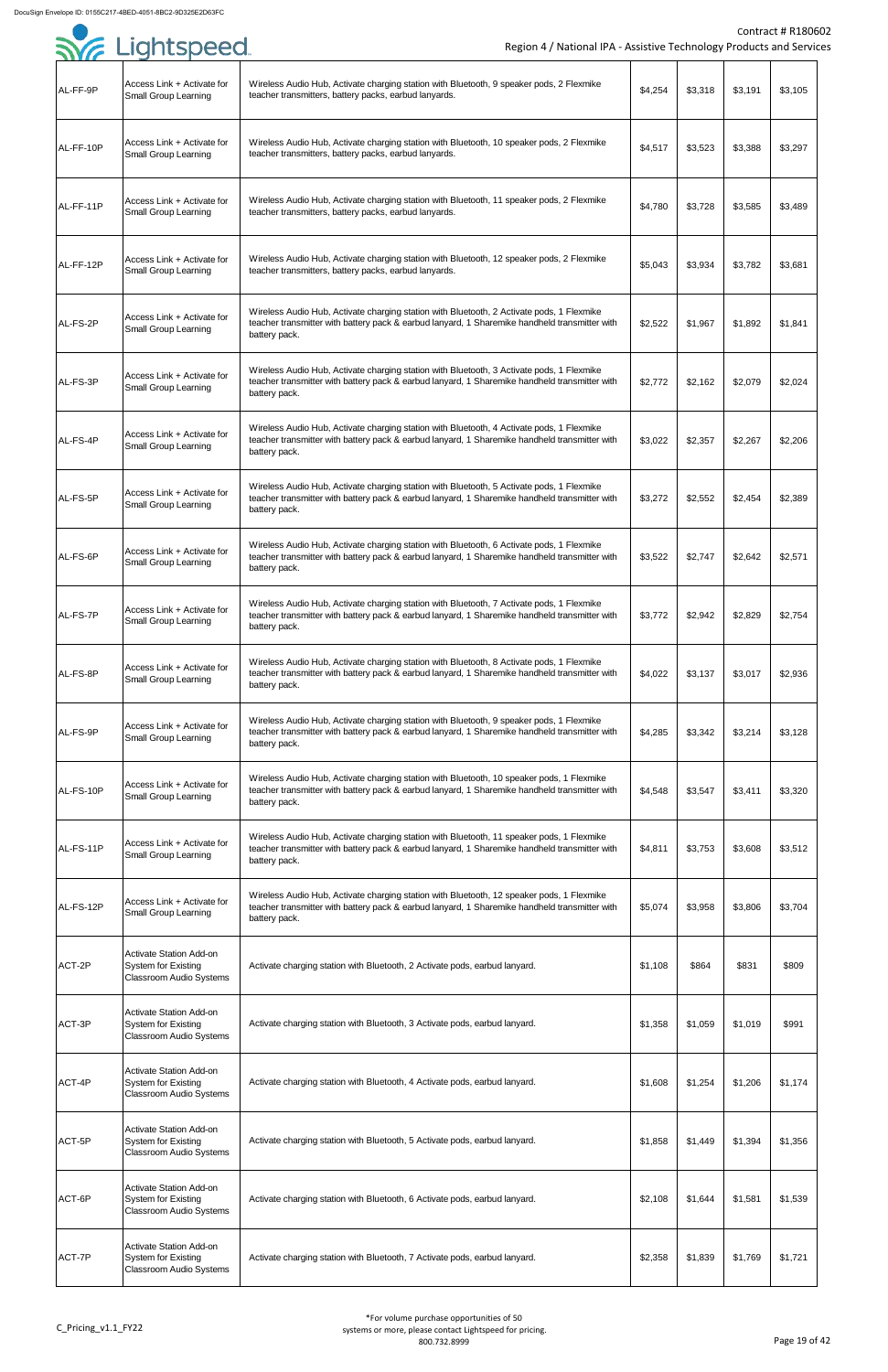|                    | $ \rightarrow$ $\rightarrow$ $\rightarrow$ $\rightarrow$                                       |                                                                                                                                                                                                                        |                   |                        |                        |                        |
|--------------------|------------------------------------------------------------------------------------------------|------------------------------------------------------------------------------------------------------------------------------------------------------------------------------------------------------------------------|-------------------|------------------------|------------------------|------------------------|
| ACT-8P             | <b>Activate Station Add-on</b><br><b>System for Existing</b><br><b>Classroom Audio Systems</b> | Activate charging station with Bluetooth, 8 Activate pods, earbud lanyard.                                                                                                                                             | \$2,608           | \$2,034                | \$1,956                | \$1,904                |
| ACT-9P             | <b>Activate Station Add-on</b><br><b>System for Existing</b><br><b>Classroom Audio Systems</b> | Activate charging station with Bluetooth, 9 speaker pods, earbud lanyard.                                                                                                                                              | \$2,871           | \$2,239                | \$2,153                | \$2,096                |
| ACT-10P            | <b>Activate Station Add-on</b><br><b>System for Existing</b><br><b>Classroom Audio Systems</b> | Activate charging station with Bluetooth, 10 speaker pods, earbud lanyard.                                                                                                                                             | \$3,134           | \$2,445                | \$2,351                | \$2,288                |
| ACT-11P            | <b>Activate Station Add-on</b><br><b>System for Existing</b><br><b>Classroom Audio Systems</b> | Activate charging station with Bluetooth, 11 speaker pods, earbud lanyard.                                                                                                                                             | \$3,397           | \$2,650                | \$2,548                | \$2,480                |
| ACT-12P            | <b>Activate Station Add-on</b><br><b>System for Existing</b><br><b>Classroom Audio Systems</b> | Activate charging station with Bluetooth, 12 speaker pods, earbud lanyard.                                                                                                                                             | \$3,660           | \$2,855                | \$2,745                | \$2,672                |
|                    | <b>ALL IN ONE INSTRUCTIONAL AUDIO SYSTEMS</b>                                                  |                                                                                                                                                                                                                        |                   | <b>Qty 1-9</b>         |                        | Qty 10-19 Qty 20-49*   |
| <b>Product#</b>    | <b>Product Name</b>                                                                            | <b>Product Description</b>                                                                                                                                                                                             | <b>List Price</b> | <b>Discount</b><br>22% | <b>Discount</b><br>25% | <b>Discount</b><br>27% |
| <b>RCN-F</b>       | Redcat All-In-One<br>Instructional Audio System                                                | All-in-one instructional audio system, power supply, and 1 Flexmike with battery pack.                                                                                                                                 | \$1,562           | \$1,218                | \$1,172                | \$1,140                |
| <b>RCN-FF</b>      | Redcat All-In-One<br><b>Instructional Audio System</b>                                         | All-in-one instructional audio system, power supply, and 2 Flexmikes with battery packs.                                                                                                                               | \$1,863           | \$1,453                | \$1,397                | \$1,360                |
| <b>RCN-FS</b>      | Redcat All-In-One<br><b>Instructional Audio System</b>                                         | All-in-one instructional audio system, power supply, 1 Flexmike and 1 Sharemike with battery<br>packs.                                                                                                                 | \$1,906           | \$1,487                | \$1,430                | \$1,391                |
| RCN-F-M            | <b>Redcat All-In-One</b><br>Instructional Audio System                                         | All-in-one instructional audio system, power supply, 1 Flexmike, battery pack, and Media<br>Connector.                                                                                                                 | \$1,875           | \$1,463                | \$1,406                | \$1,369                |
| <b>RCN-FF-M</b>    | Redcat All-In-One<br><b>Instructional Audio System</b>                                         | All-in-one instructional audio system, power supply, 2 Flexmikes, battery packs, and Media<br>Connector.                                                                                                               | \$2,176           | \$1,697                | \$1,632                | \$1,588                |
| <b>RCN-FS-M</b>    | Redcat All-In-One<br><b>Instructional Audio System</b>                                         | All-in-one instructional audio system, power supply, 1 Flexmike, 1 Sharemike, battery packs, and<br>Media Connector.                                                                                                   | \$2,219           | \$1,731                | \$1,664                | \$1,620                |
| <b>RCN-F-ACN</b>   | Redcat + Activate<br>Instructional Audio System                                                | All-in-one instructional audio system, Activate charging station with Bluetooth, and 1 Flexmike<br>with battery pack. Activate pods can be added as desired.                                                           | \$2,305           | \$1,798                | \$1,729                | \$1,683                |
| <b>RCN-FF-ACN</b>  | Redcat + Activate<br><b>Instructional Audio System</b>                                         | All-in-one instructional audio system, Activate charging station with Bluetooth, and 2 Flexmikes<br>with battery packs. Activate pods can be added as desired.                                                         | \$2,606           | \$2,033                | \$1,955                | \$1,902                |
| <b>RCN-FS-ACN</b>  | Redcat + Activate<br>Instructional Audio System                                                | All-in-one instructional audio system, Activate charging station with Bluetooth, and 1 Flexmike<br>and 1 Sharemike handheld microphone with battery packs. Activate pods can be added as<br>desired.                   | \$2,649           | \$2,066                | \$1,987                | \$1,934                |
| <b>RCNB-F-ACN</b>  | Redcat + Activate<br>Instructional Audio System                                                | All-in-one instructional audio system with battery pack, Activate charging station with Bluetooth,<br>and 1 Flexmike with battery pack. Activate pods can be added as desired.                                         | \$2,493           | \$1,945                | \$1,870                | \$1,820                |
| <b>RCNB-FF-ACN</b> | Redcat + Activate<br>Instructional Audio System                                                | All-in-one instructional audio system with battery pack, Activate charging station with Bluetooth,<br>and 2 Flexmikes with battery packs. Activate pods can be added as desired.                                       | \$2,794           | \$2,179                | \$2,096                | \$2,040                |
| <b>RCNB-FS-ACM</b> | Redcat + Activate<br><b>Instructional Audio System</b>                                         | All-in-one instructional audio system with battery pack, Activate charging station with Bluetooth,<br>and 1 Flexmike and 1 Sharemike handheld microphone with battery packs. Activate pods can be<br>added as desired. | \$2,837           | \$2,213                | \$2,128                | \$2,071                |
| <b>TCN-F</b>       | <b>Topcat Ceiling Mounted</b><br>Instructional Audio System                                    | Ceiling mounted instructional audio system, 1 Flexmike microphone, rechargeable battery.                                                                                                                               | \$1,757           | \$1,370                | \$1,318                | \$1,283                |
| <b>TCN-FF</b>      | <b>Topcat Ceiling Mounted</b><br>Instructional Audio System                                    | Ceiling mounted instructional audio system, 2 Flexmike microphones, rechargeable batteries.                                                                                                                            | \$2,058           | \$1,605                | \$1,544                | \$1,502                |
| TCN-FS             | <b>Topcat Ceiling Mounted</b><br>Instructional Audio System                                    | Ceiling mounted instructional audio system, 1 Flexmike microphone, 1 Sharemike microphone,<br>rechargeable batteries.                                                                                                  | \$2,101           | \$1,639                | \$1,576                | \$1,534                |

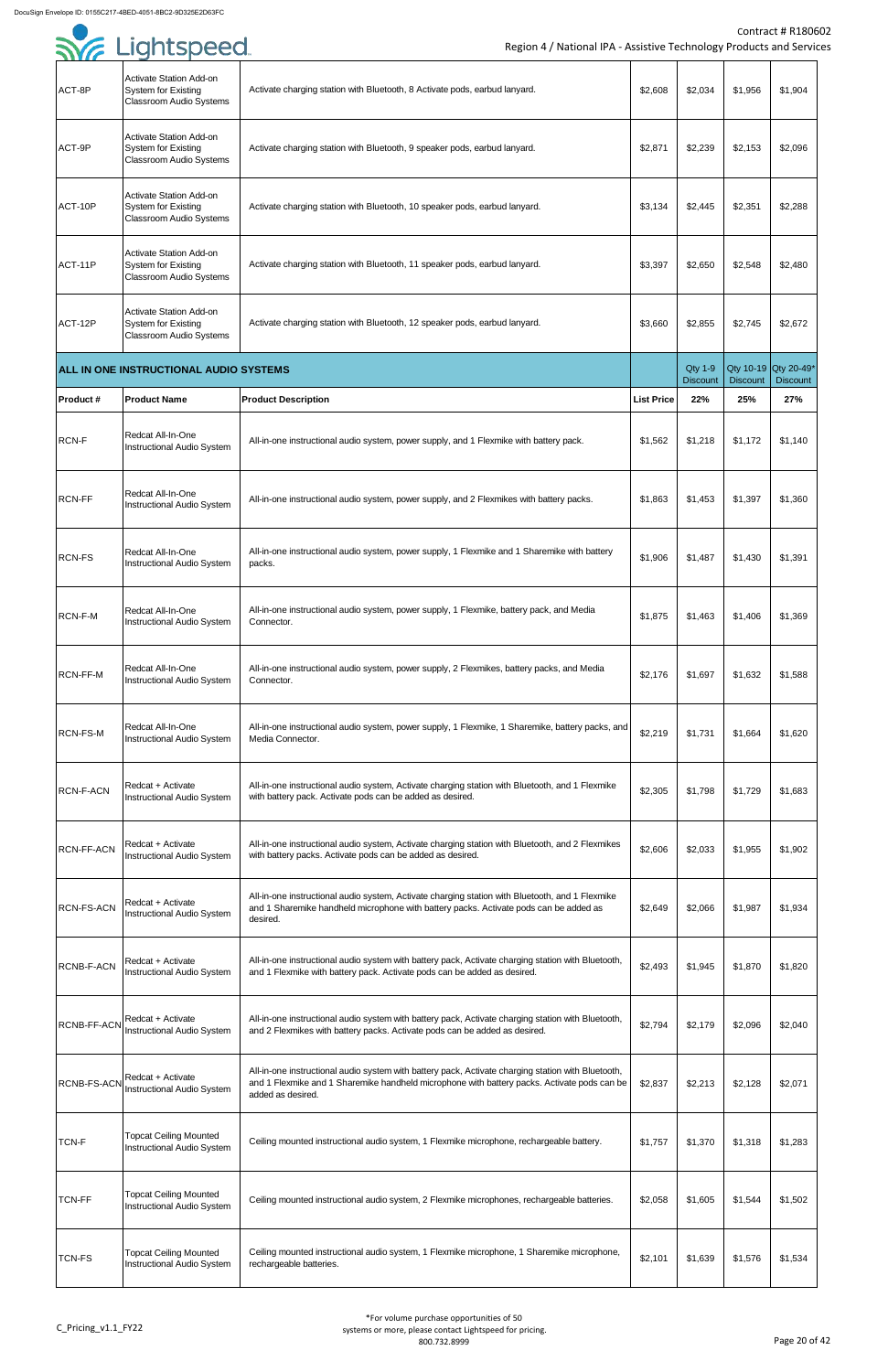| TCN-F-M           | <b>Topcat Ceiling Mounted</b><br><b>Instructional Audio System</b> | Ceiling mounted instructional audio system, wireless Media Connector with power adaptor and<br>cables, 1 Flexmike microphone, rechargeable battery.                                                                          | \$2,070           | \$1,615                           | \$1,553         | \$1,511                                 |
|-------------------|--------------------------------------------------------------------|------------------------------------------------------------------------------------------------------------------------------------------------------------------------------------------------------------------------------|-------------------|-----------------------------------|-----------------|-----------------------------------------|
| <b>TCN-FF-M</b>   | <b>Topcat Ceiling Mounted</b><br><b>Instructional Audio System</b> | Ceiling mounted instructional audio system, wireless Media Connector with power adaptor and<br>cables, 2 Flexmike microphones, rechargeable batteries.                                                                       | \$2,371           | \$1,849                           | \$1,778         | \$1,731                                 |
| TCN-FS-M          | <b>Topcat Ceiling Mounted</b><br><b>Instructional Audio System</b> | Ceiling mounted instructional audio system, wireless Media Connector with power adaptor and<br>cables, 1 Flexmike microphone, 1 Sharemike microphone, rechargeable batteries.                                                | \$2,414           | \$1,883                           | \$1,811         | \$1,762                                 |
| <b>TCN-M</b>      | <b>Topcat Ceiling Mounted</b><br><b>Instructional Audio System</b> | Ceiling mounted instructional audio system, wireless Media Connector with power adaptor and<br>cables, and NO microphones.                                                                                                   | \$1,706           | \$1,331                           | \$1,280         | \$1,245                                 |
| <b>TCN-F-ACN</b>  | Topcat + Activate<br><b>Instructional Audio System</b>             | Ceiling mounted instructional audio system, Activate charging station with Bluetooth, 1 Flexmike<br>microphone, rechargeable battery. Activate pods can be added as desired.                                                 | \$2,500           | \$1,950                           | \$1,875         | \$1,825                                 |
| <b>TCN-FF-ACN</b> | Topcat + Activate<br><b>Instructional Audio System</b>             | Ceiling mounted instructional audio system, Activate charging station with Bluetooth, 2 Flexmike<br>microphones, rechargeable batteries. Activate pods can be added as desired.                                              | \$2,801           | \$2,185                           | \$2,101         | \$2,045                                 |
| TCN-FS-ACN        | Topcat + Activate<br><b>Instructional Audio System</b>             | Ceiling mounted instructional audio system, Activate charging station with Bluetooth, 1 Flexmike<br>microphone, 1 Sharemike microphone, rechargeable batteries. Activate pods can be added as<br>desired.                    | \$2,844           | \$2,218                           | \$2,133         | \$2,076                                 |
| <b>TCN-ACN</b>    | Topcat + Activate<br><b>Instructional Audio System</b>             | Ceiling mounted instructional audio system, Activate charging station with Bluetooth, and NO<br>microphones. Activate pods can be added as desired.                                                                          | \$2,199           | \$1,715                           | \$1,649         | \$1,605                                 |
|                   |                                                                    | <b>TRADITIONAL / WHOLE GROUP INSTRUCTIONAL AUDIO SYSTEMS</b>                                                                                                                                                                 |                   | <b>Qty 1-9</b><br><b>Discount</b> | <b>Discount</b> | Qty 10-19 Qty 20-49*<br><b>Discount</b> |
| <b>Product #</b>  | <b>Product Name</b>                                                | <b>Product Description</b>                                                                                                                                                                                                   | <b>List Price</b> | 22%                               | 25%             | 27%                                     |
| 975-F             | 975 Installed Instructional<br>Audio System                        | Installed instructional audio system w/4 audio inputs, life safety interface, 1 Flexmike microphone<br>with battery pack, and NO speakers.                                                                                   | \$1,390           | \$1,084                           | \$1,043         | \$1,015                                 |
| 975-FF            | 975 Installed Instructional<br>Audio System                        | Installed instructional audio system w/4 audio inputs, life safety interface, 2 Flexmike<br>microphones with battery packs, and NO speakers.                                                                                 | \$1,691           | \$1,319                           | \$1,268         | \$1,234                                 |
| 975-FS            | 975 Installed Instructional<br>Audio System                        | Installed instructional audio system w/4 audio inputs, life safety interface, 1 Flexmike microphone<br>and 1 Sharemike handheld microphone with battery packs, and NO speakers.                                              | \$1,734           | \$1,353                           | \$1,301         | \$1,266                                 |
| 975-FT            | 975 Installed Instructional<br>Audio System                        | Installed instructional audio system w/4 audio inputs, life safety interface, 1 Flexmike microphone<br>with battery pack, and TCQ Ceiling Speaker with plenum-rated speaker wire.                                            | \$1,590           | \$1,240                           | \$1,193         | \$1,161                                 |
| 975-FFT           | 975 Installed Instructional<br>Audio System                        | Installed instructional audio system w/4 audio inputs, life safety interface, 2 Flexmike<br>microphones with battery packs, and TCQ Ceiling Speaker with plenum-rated speaker wire.                                          | \$1,891           | \$1,475                           | \$1,418         | \$1,380                                 |
| 975-FST           | 975 Installed Instructional<br>Audio System                        | Installed instructional audio system w/4 audio inputs, life safety interface, 1 Flexmike microphone<br>and 1 Sharemike handheld microphone with battery packs, and TCQ Ceiling Speaker with<br>plenum-rated speaker wire.    | \$1,934           | \$1,509                           | \$1,451         | \$1,412                                 |
| 975-FD            | 975 Installed Instructional<br>Audio System                        | Installed instructional audio system w/4 audio inputs, life safety interface, 1 Flexmike microphone<br>with battery pack, and 4 DRQ Ceiling Speakers with plenum-rated speaker wire.                                         | \$1,590           | \$1,240                           | \$1,193         | \$1,161                                 |
| 975-FFD           | 975 Installed Instructional<br>Audio System                        | Installed instructional audio system w/4 audio inputs, life safety interface, 2 Flexmike<br>microphones with battery packs, and 4 DRQ Ceiling Speakers with plenum-rated speaker wire.                                       | \$1,891           | \$1,475                           | \$1,418         | \$1,380                                 |
| 975-FSD           | 975 Installed Instructional<br>Audio System                        | Installed instructional audio system w/4 audio inputs, life safety interface, 1 Flexmike microphone<br>and 1 Sharemike handheld microphone with battery packs, and 4 DRQ Ceiling Speakers with<br>plenum-rated speaker wire. | \$1,934           | \$1,509                           | \$1,451         | \$1,412                                 |
| 975-FW            | 975 Installed Instructional<br>Audio System                        | Installed instructional audio system w/4 audio inputs, life safety interface, 1 Flexmike microphone<br>with battery pack, and 4 WMQ wall speakers with plenum-rated speaker wire.                                            | \$1,590           | \$1,240                           | \$1,193         | \$1,161                                 |
| 975-FFW           | 975 Installed Instructional<br>Audio System                        | Installed instructional audio system w/4 audio inputs, life safety interface, 2 Flexmike<br>microphones with battery packs, and 4 WMQ wall speakers with plenum-rated speaker wire.                                          | \$1,891           | \$1,475                           | \$1,418         | \$1,380                                 |
| 975-FSW           | 975 Installed Instructional<br>Audio System                        | Installed instructional audio system w/4 audio inputs, life safety interface, 1 Flexmike microphone<br>and 1 Sharemike handheld microphone with battery packs, and 4 WMQ wall speakers with<br>plenum-rated speaker wire.    | \$1,934           | \$1,509                           | \$1,451         | \$1,412                                 |

| <b>SYE Lightspeed</b> |
|-----------------------|
|                       |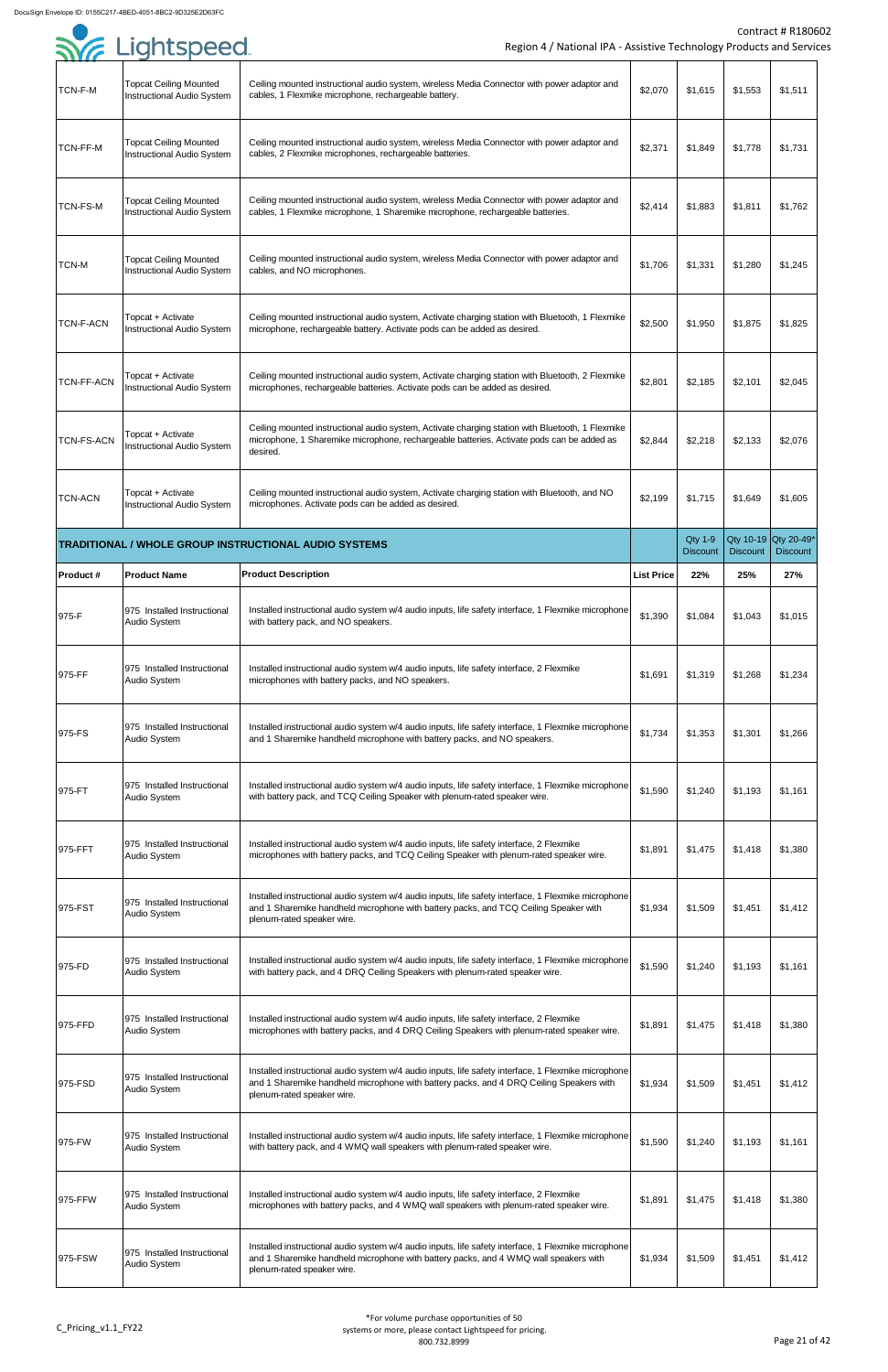| .           | 975 Installed Instructional                  | Installed instructional audio system w/4 audio inputs, life safety interface, 1 Flexmike microphone                                                                                                                                   |         |         |         |         |
|-------------|----------------------------------------------|---------------------------------------------------------------------------------------------------------------------------------------------------------------------------------------------------------------------------------------|---------|---------|---------|---------|
| 975-FTX     | Audio System                                 | with battery pack, and TCQ ceiling speaker with NO speaker wire.                                                                                                                                                                      | \$1,585 | \$1,236 | \$1,189 | \$1,157 |
| 975-FFTX    | 975 Installed Instructional<br>Audio System  | Installed instructional audio system w/4 audio inputs, life safety interface, 2 Flexmike<br>microphones with battery packs, and TCQ ceiling speaker with NO speaker wire.                                                             | \$1,886 | \$1,471 | \$1,415 | \$1,377 |
| 975-FSTX    | 975 Installed Instructional<br>Audio System  | Installed instructional audio system w/4 audio inputs, life safety interface, 1 Flexmike microphone<br>and 1 Sharemike handheld microphone with battery packs, and TCQ ceiling speaker with NO<br>speaker wire.                       | \$1,929 | \$1,505 | \$1,447 | \$1,408 |
| 975-FDX     | 1975 Installed Instructional<br>Audio System | Installed instructional audio system w/4 audio inputs, life safety interface, 1 Flexmike microphone<br>with battery pack, and 4 DRQ ceiling speakers with NO speaker wire.                                                            | \$1,570 | \$1,225 | \$1,178 | \$1,146 |
| 975-FFDX    | 975 Installed Instructional<br>Audio System  | Installed instructional audio system w/4 audio inputs, life safety interface, 2 Flexmike microphone<br>with battery pack, and 4 DRQ ceiling speakers with NO speaker wire.                                                            | \$1,871 | \$1,459 | \$1,403 | \$1,366 |
| 975-FSDX    | 975 Installed Instructional<br>Audio System  | Installed instructional audio system w/4 audio inputs, life safety interface, 1 Flexmike microphone<br>and 1 Sharemike handheld microphone with battery packs, and 4 DRQ ceiling speakers with NO<br>speaker wire.                    | \$1,914 | \$1,493 | \$1,436 | \$1,397 |
| 975-FWX     | 975 Installed Instructional<br>Audio System  | Installed instructional audio system w/4 audio inputs, life safety interface, 1 Flexmike microphone<br>with battery pack, and 4 WMQ wall speakers with NO speaker wire.                                                               | \$1,570 | \$1,225 | \$1,178 | \$1,146 |
| 975-FFWX    | 975 Installed Instructional<br>Audio System  | Installed instructional audio system w/4 audio inputs, life safety interface, 2 Flexmike<br>microphones with battery packs, and 4 WMQ wall speakers with NO speaker wire.                                                             | \$1,871 | \$1,459 | \$1,403 | \$1,366 |
| 975-FSWX    | 975 Installed Instructional<br>Audio System  | Installed instructional audio system w/4 audio inputs, life safety interface, 1 Flexmike microphone<br>and 1 Sharemike handheld microphone with battery packs, and 4 WMQ wall speakers with NO<br>speaker wire.                       | \$1,914 | \$1,493 | \$1,436 | \$1,397 |
| 975-F-ACN   | 975 Installed Instructional<br>Audio System  | Installed instructional audio system w/4 audio inputs, power supply, 1 Flexmike microphone with<br>battery pack, Activate Station, and NO speakers.                                                                                   | \$2,133 | \$1,664 | \$1,600 | \$1,557 |
| 975-FF-ACN  | 975 Installed Instructional<br>Audio System  | Installed instructional audio system w/4 audio inputs, power supply, 2 Flexmike microphones with<br>battery packs, Activate Station, and NO speakers.                                                                                 | \$2,434 | \$1,899 | \$1,826 | \$1,777 |
| 975-FS-ACN  | 975 Installed Instructional<br>Audio System  | Installed instructional audio system w/4 audio inputs, power supply, 1 Flexmike microphone and<br>1 Sharemike handheld microphone with battery packs, Activate Station, and NO speakers.                                              | \$2,477 | \$1,932 | \$1,858 | \$1,808 |
| 975-FT-ACN  | 975 Installed Instructional<br>Audio System  | Installed instructional audio system w/4 audio inputs, power supply, 1 Flexmike microphone with<br>battery pack, Activate Station, and TCQ ceiling speaker with plenum-rated speaker wire.                                            | \$2,333 | \$1,820 | \$1,750 | \$1,703 |
| 975-FFT-ACN | 975 Installed Instructional<br>Audio System  | Installed instructional audio system w/4 audio inputs, power supply, 2 Flexmike microphones with<br>battery packs, Activate Station, and TCQ ceiling speaker with plenum-rated speaker wire.                                          | \$2,634 | \$2,055 | \$1,976 | \$1,923 |
| 975-FST-ACN | 975 Installed Instructional<br>Audio System  | Installed instructional audio system w/4 audio inputs, power supply, 1 Flexmike microphone and<br>1 Sharemike handheld microphone with battery packs, Activate Station, and TCQ ceiling<br>speaker with plenum-rated speaker wire.    | \$2,677 | \$2,088 | \$2,008 | \$1,954 |
| 975-FD-ACN  | 975 Installed Instructional<br>Audio System  | Installed instructional audio system w/4 audio inputs, power supply, 1 Flexmike microphone with<br>battery pack, Activate Station, and 4 DRQ ceiling speakers with plenum-rated speaker wire.                                         | \$2,333 | \$1,820 | \$1,750 | \$1,703 |
| 975-FFD-ACN | 975 Installed Instructional<br>Audio System  | Installed instructional audio system w/4 audio inputs, power supply, 2 Flexmike microphones with<br>battery pack, Activate Station, and 4 DRQ ceiling speakers with plenum-rated speaker wire.                                        | \$2,634 | \$2,055 | \$1,976 | \$1,923 |
| 975-FSD-ACN | 975 Installed Instructional<br>Audio System  | Installed instructional audio system w/4 audio inputs, power supply, 1 Flexmike microphone and<br>1 Sharemike handheld microphone with battery packs, Activate Station, and 4 DRQ ceiling<br>speakers with plenum-rated speaker wire. | \$2,677 | \$2,088 | \$2,008 | \$1,954 |
| 975-FW-ACN  | 975 Installed Instructional<br>Audio System  | Installed instructional audio system w/4 audio inputs, power supply, 1 Flexmike microphone with<br>battery pack, Activate Station, and 4 WMQ wall speakers with plenum-rated speaker wire.                                            | \$2,333 | \$1,820 | \$1,750 | \$1,703 |
| 975-FFW-ACN | 975 Installed Instructional<br>Audio System  | Installed instructional audio system w/4 audio inputs, power supply, 2 Flexmike microphones with<br>battery packs, Activate Station, and 4 WMQ wall speakers with plenum-rated speaker wire.                                          | \$2,634 | \$2,055 | \$1,976 | \$1,923 |
| 975-FSW-ACN | 975 Installed Instructional<br>Audio System  | Installed instructional audio system w/4 audio inputs, power supply, 1 Flexmike microphone and<br>1 Sharemike handheld microphone with battery packs, Activate Station, and 4 WMQ wall<br>speakers with plenum-rated speaker wire.    | \$2,677 | \$2,088 | \$2,008 | \$1,954 |

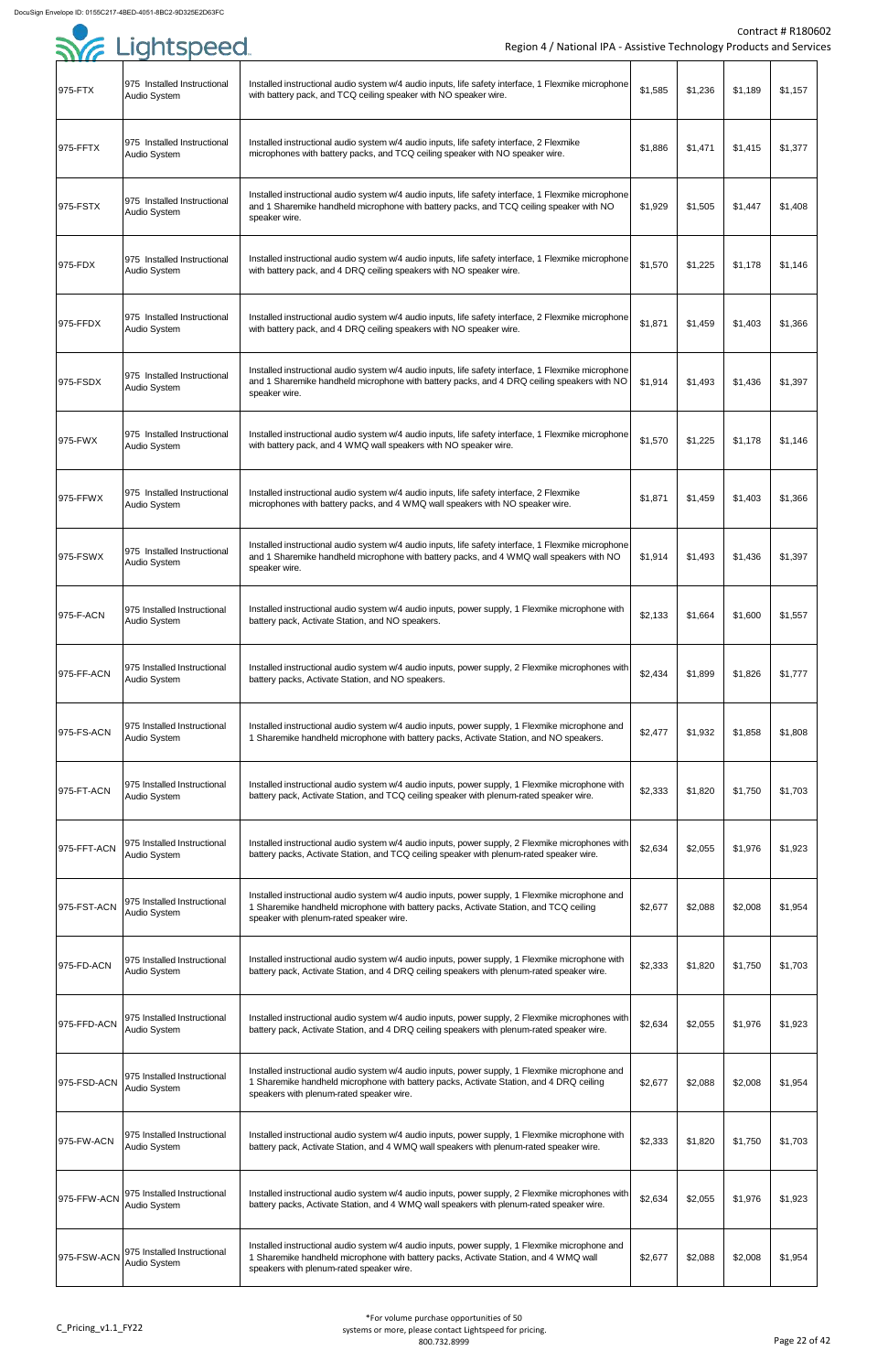| 975-FTX-ACN  | 975 Installed Instructional<br>Audio System        | Installed instructional audio system w/4 audio inputs, power supply, 1 Flexmike microphone with<br>battery pack, Activate Station, and TCQ ceiling speaker with NO speaker wire.                                                     | \$2,328 | \$1,816 | \$1,746 | \$1,699 |
|--------------|----------------------------------------------------|--------------------------------------------------------------------------------------------------------------------------------------------------------------------------------------------------------------------------------------|---------|---------|---------|---------|
| 975-FFTX-ACN | 975 Installed Instructional<br>Audio System        | Installed instructional audio system w/4 audio inputs, power supply, 2 Flexmike microphones with<br>battery packs, Activate Station, and TCQ ceiling speaker with NO speaker wire.                                                   | \$2,629 | \$2,051 | \$1,972 | \$1,919 |
| 975-FSTX-ACN | 975 Installed Instructional<br>Audio System        | Installed instructional audio system w/4 audio inputs, power supply, 1 Flexmike microphone and<br>1 Sharemike handheld microphone with battery packs, Activate Station, and TCQ ceiling<br>speaker with NO speaker wire.             | \$2,672 | \$2,084 | \$2,004 | \$1,951 |
| 975-FDX-ACN  | 975 Installed Instructional<br>Audio System        | Installed instructional audio system w/4 audio inputs, power supply, 1 Flexmike microphone with<br>battery pack, Activate Station, and 4 DRQ ceiling speakers with NO speaker wire.                                                  | \$2,313 | \$1,804 | \$1,735 | \$1,688 |
| 975-FFDX-ACN | 975 Installed Instructional<br>Audio System        | Installed instructional audio system w/4 audio inputs, power supply, 2 Flexmike microphones with<br>battery pack, Activate Station, and 4 DRQ ceiling speakers with NO speaker wire.                                                 | \$2,614 | \$2,039 | \$1,961 | \$1,908 |
| 975-FSDX-AC  | 975 Installed Instructional<br>Audio System        | Installed instructional audio system w/4 audio inputs, power supply, 1 Flexmike microphone and<br>1 Sharemike handheld microphone with battery packs, Activate Station, and 4 DRQ ceiling<br>speakers with NO speaker wire.          | \$2,657 | \$2,072 | \$1,993 | \$1,940 |
| 975-FWX-ACN  | 1975 Installed Instructional<br>Audio System       | Installed instructional audio system w/4 audio inputs, power supply, 1 Flexmike microphone with<br>battery pack, Activate Station, and 4 WMQ wall speakers with NO speaker wire.                                                     | \$2,313 | \$1,804 | \$1,735 | \$1,688 |
| 975-FFWX-AC  | 975 Installed Instructional<br><b>Audio System</b> | Installed instructional audio system w/4 audio inputs, power supply, 2 Flexmike microphones with<br>battery packs, Activate Station, and 4 WMQ wall speakers with NO speaker wire.                                                   | \$2,614 | \$2,039 | \$1,961 | \$1,908 |
| 975-FSWX-AC  | 975 Installed Instructional<br>Audio System        | Installed instructional audio system w/4 audio inputs, power supply, 1 Flexmike microphone and<br>1 Sharemike handheld microphone with battery packs, Activate Station, and 4 WMQ wall<br>speakers with NO speaker wire.             | \$2,657 | \$2,072 | \$1,993 | \$1,940 |
| 975-F-M      | 975 Installed Instructional<br>Audio System        | Installed instructional audio system w/4 audio inputs, power supply, 1 Flexmike microphone with<br>battery pack, Media Connector, and NO speakers.                                                                                   | \$1,703 | \$1,328 | \$1,277 | \$1,243 |
| 975-FF-M     | 975 Installed Instructional<br><b>Audio System</b> | Installed instructional audio system w/4 audio inputs, power supply, 2 Flexmike microphones with<br>battery packs, Media Connector, and NO speakers.                                                                                 | \$2,004 | \$1,563 | \$1,503 | \$1,463 |
| 975-FS-M     | 975 Installed Instructional<br>Audio System        | Installed instructional audio system w/4 audio inputs, power supply, 1 Flexmike microphone and<br>1 Sharemike handheld microphone with battery packs, Media Connector, and NO speakers.                                              | \$2,047 | \$1,597 | \$1,535 | \$1,494 |
| 975-FT-M     | 975 Installed Instructional<br>Audio System        | Installed instructional audio system w/4 audio inputs, power supply, 1 Flexmike microphone with<br>battery pack, Media Connector, and TCQ Ceiling Speaker with plenum-rated speaker wire.                                            | \$1,903 | \$1,484 | \$1,427 | \$1,389 |
| 975-FFT-M    | 975 Installed Instructional<br>Audio System        | Installed instructional audio system w/4 audio inputs, power supply, 2 Flexmike microphones with<br>battery packs, Media Connector, and TCQ Ceiling Speaker with plenum-rated speaker wire.                                          | \$2,204 | \$1,719 | \$1,653 | \$1,609 |
| 975-FST-M    | 975 Installed Instructional<br>Audio System        | Installed instructional audio system w/4 audio inputs, power supply, 1 Flexmike microphone and<br>1 Sharemike handheld microphone with battery packs, Media Connector, and TCQ Ceiling<br>Speaker with plenum-rated speaker wire.    | \$2,247 | \$1,753 | \$1,685 | \$1,640 |
| 975-FD-M     | 975 Installed Instructional<br>Audio System        | Installed instructional audio system w/4 audio inputs, power supply, 1 Flexmike microphone with<br>battery pack, Media Connector, and 4 DRQ Ceiling Speakers with plenum-rated speaker wire.                                         | \$1,903 | \$1,484 | \$1,427 | \$1,389 |
| 975-FFD-M    | 975 Installed Instructional<br>Audio System        | Installed instructional audio system w/4 audio inputs, power supply, 2 Flexmike microphones with<br>battery packs, Media Connector, and 4 DRQ Ceiling Speakers with plenum-rated speaker wire.                                       | \$2,204 | \$1,719 | \$1,653 | \$1,609 |
| 975-FSD-M    | 975 Installed Instructional<br>Audio System        | Installed instructional audio system w/4 audio inputs, power supply, 1 Flexmike microphone and<br>1 Sharemike handheld microphone with battery packs, Media Connector, and 4 DRQ Ceiling<br>Speakers with plenum-rated speaker wire. | \$2,247 | \$1,753 | \$1,685 | \$1,640 |
| 975-FW-M     | 975 Installed Instructional<br>Audio System        | Installed instructional audio system w/4 audio inputs, power supply, 1 Flexmike microphone with<br>battery pack, Media Connector, and 4 WMQ wall speakers with plenum-rated speaker wire.                                            | \$1,903 | \$1,484 | \$1,427 | \$1,389 |
| 975-FFW-M    | 975 Installed Instructional<br>Audio System        | Installed instructional audio system w/4 audio inputs, power supply, 2 Flexmike microphones with<br>battery packs, Media Connector, and 4 WMQ wall speakers with plenum-rated speaker wire.                                          | \$2,204 | \$1,719 | \$1,653 | \$1,609 |
| 975-FSW-M    | 975 Installed Instructional<br>Audio System        | Installed instructional audio system w/4 audio inputs, power supply, 1 Flexmike microphone and<br>1 Sharemike handheld microphone with battery packs, Media Connector, and 4 WMQ wall<br>speakers with plenum-rated speaker wire.    | \$2,247 | \$1,753 | \$1,685 | \$1,640 |

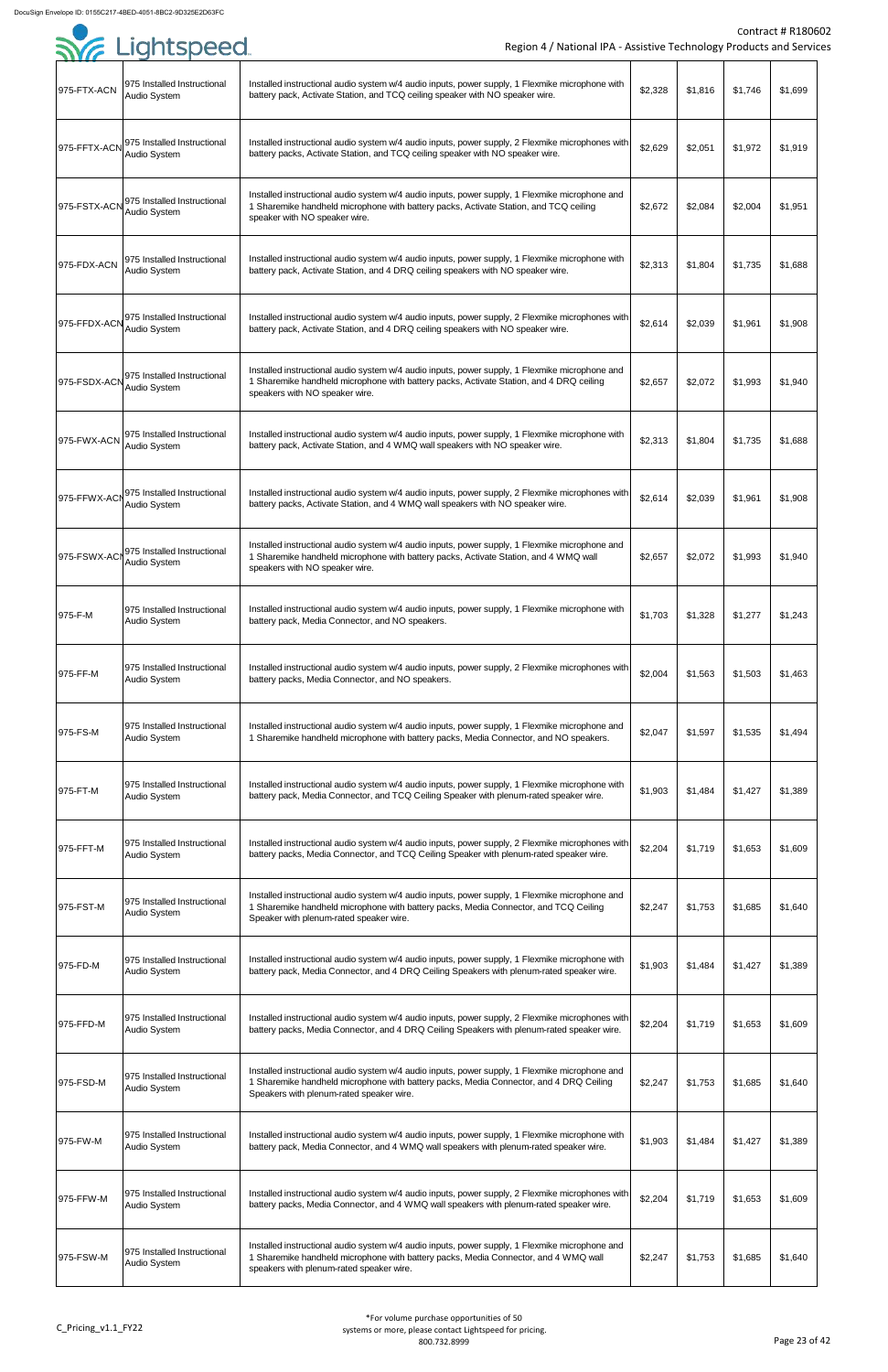| .<br>975-FTX-M    | 975 Installed Instructional<br>Audio System          | Installed instructional audio system w/4 audio inputs, power supply, 1 Flexmike microphone with<br>battery pack, Media Connector, and TCQ ceiling speaker with NO speaker wire.                                            | \$1,898 | \$1,480 | \$1,424 | \$1,386 |
|-------------------|------------------------------------------------------|----------------------------------------------------------------------------------------------------------------------------------------------------------------------------------------------------------------------------|---------|---------|---------|---------|
| 975-FFTX-M        | 975 Installed Instructional<br>Audio System          | Installed instructional audio system w/4 audio inputs, power supply, 2 Flexmike microphones with<br>battery packs, Media Connector, and TCQ ceiling speaker with NO speaker wire.                                          | \$2,199 | \$1,715 | \$1,649 | \$1,605 |
| 975-FSTX-M        | 975 Installed Instructional                          | Installed instructional audio system w/4 audio inputs, power supply, 1 Flexmike microphone and<br>1 Sharemike handheld microphone with battery packs, Media Connector, and TCQ ceiling                                     | \$2,242 | \$1,749 | \$1,682 | \$1,637 |
|                   | Audio System<br>975 Installed Instructional          | speaker with NO speaker wire.<br>Installed instructional audio system w/4 audio inputs, power supply, 1 Flexmike microphone with                                                                                           |         |         |         |         |
| 975-FDX-M         | Audio System                                         | battery pack, Media Connector, and 4 DRQ ceiling speakers with NO speaker wire.                                                                                                                                            | \$1,883 | \$1,469 | \$1,412 | \$1,375 |
| 975-FFDX-M        | 975 Installed Instructional<br>Audio System          | Installed instructional audio system w/4 audio inputs, power supply, 2 Flexmike microphones with<br>battery packs, Media Connector, and 4 DRQ ceiling speakers with NO speaker wire.                                       | \$2,184 | \$1,704 | \$1,638 | \$1,594 |
| 975-FSDX-M        | 975 Installed Instructional<br>Audio System          | Installed instructional audio system w/4 audio inputs, power supply, 1 Flexmike microphone and<br>1 Sharemike handheld microphone with battery packs, Media Connector, and 4 DRQ ceiling<br>speakers with NO speaker wire. | \$2,227 | \$1,737 | \$1,670 | \$1,626 |
| 975-FWX-M         | 975 Installed Instructional<br><b>Audio System</b>   | Installed instructional audio system w/4 audio inputs, power supply, 1 Flexmike microphone with<br>battery pack, Media Connector, and 4 WMQ wall speakers with NO speaker wire.                                            | \$1,883 | \$1,469 | \$1,412 | \$1,375 |
| 975-FFWX-M        | 975 Installed Instructional<br>Audio System          | Installed instructional audio system w/4 audio inputs, power supply, 2 Flexmike microphones with<br>battery packs, Media Connector, and 4 WMQ wall speakers with NO speaker wire.                                          | \$2,184 | \$1,704 | \$1,638 | \$1,594 |
| 975-FSWX-M        | 975 Installed Instructional<br>Audio System          | Installed instructional audio system w/4 audio inputs, power supply, 1 Flexmike microphone and<br>1 Sharemike handheld microphone with battery packs, Media Connector, and 4 WMQ wall<br>speakers with NO speaker wire.    | \$2,227 | \$1,737 | \$1,670 | \$1,626 |
| ALN-F             | <b>Access Link Wireless</b><br>Microphone System     | Wireless microphone system, power adaptors and cables, 1 Flexmike microphone, rechargeable<br>battery.                                                                                                                     | \$1,146 | \$894   | \$860   | \$837   |
| <b>ALN-S</b>      | <b>Access Link Wireless</b><br>Microphone System     | Wireless microphone system, power adaptors and cables, 1 Sharemike handheld microphone,<br>rechargeable battery.                                                                                                           | \$1,133 | \$884   | \$850   | \$827   |
| <b>ALN-FF</b>     | <b>Access Link Wireless</b><br>Microphone System     | Wireless microphone system, power adaptors and cables, 2 Flexmike microphones,<br>rechargeable batteries.                                                                                                                  | \$1,447 | \$1,129 | \$1,085 | \$1,056 |
| <b>ALN-FS</b>     | <b>Access Link Wireless</b><br>Microphone System     | Wireless microphone system, power adaptors and cables, 1 Flexmike microphone, 1 Sharemike<br>handheld microphone, rechargeable batteries.                                                                                  | \$1,490 | \$1,162 | \$1,118 | \$1,088 |
| <b>ALN-SS</b>     | <b>Access Link Wireless</b><br>Microphone System     | Wireless microphone system, power adaptors and cables, 2 Sharemike handheld microphones,<br>rechargeable batteries.                                                                                                        | \$1,520 | \$1,186 | \$1,140 | \$1,110 |
| ALN-F-M           | <b>Access Link Wireless</b><br>Microphone System     | Wireless microphone system, wireless Media Connector, power adaptors and cables, 1 Flexmike<br>microphone, rechargeable battery.                                                                                           | \$1,459 | \$1,138 | \$1,094 | \$1,065 |
| ALN-S-M           | <b>Access Link Wireless</b><br>Microphone System     | Wireless microphone system, wireless Media Connector, power adaptors and cables, 1<br>Sharemike handheld microphone, rechargeable battery.                                                                                 | \$1,464 | \$1,142 | \$1,098 | \$1,069 |
| ALN-FF-M          | <b>Access Link Wireless</b><br>Microphone System     | Wireless microphone system, wireless Media Connector, power adaptors and cables, 2 Flexmike<br>microphones, rechargeable batteries.                                                                                        | \$1,760 | \$1,373 | \$1,320 | \$1,285 |
| <b>ALN-FS-M</b>   | <b>Access Link Wireless</b><br>Microphone System     | Wireless microphone system, wireless Media Connector, power adaptors and cables, 1 Flexmike<br>microphone, 1 Sharemike handheld microphone, rechargeable batteries.                                                        | \$1,803 | \$1,406 | \$1,352 | \$1,316 |
| ALN-SS-M          | <b>Access Link Wireless</b><br>Microphone System     | Wireless microphone system, wireless Media Connector, power adaptors and cables, 2<br>Sharemike handheld microphonse, rechargeable batteries.                                                                              | \$1,833 | \$1,430 | \$1,375 | \$1,338 |
| ALN-F-ACN         | Access Link + Activate<br>Instructional Audio System | Wireless microphone system, Activate charging station with Bluetooth, 1 Flexmike microphone,<br>rechargeable battery. Activate pods can be added as desired.                                                               | \$1,822 | \$1,421 | \$1,367 | \$1,330 |
| <b>ALN-FF-ACN</b> | Access Link + Activate<br>Instructional Audio System | Wireless microphone system, Activate charging station with Bluetooth, 2 Flexmike microphones,<br>rechargeable batteries. Activate pods can be added as desired.                                                            | \$2,123 | \$1,656 | \$1,592 | \$1,550 |

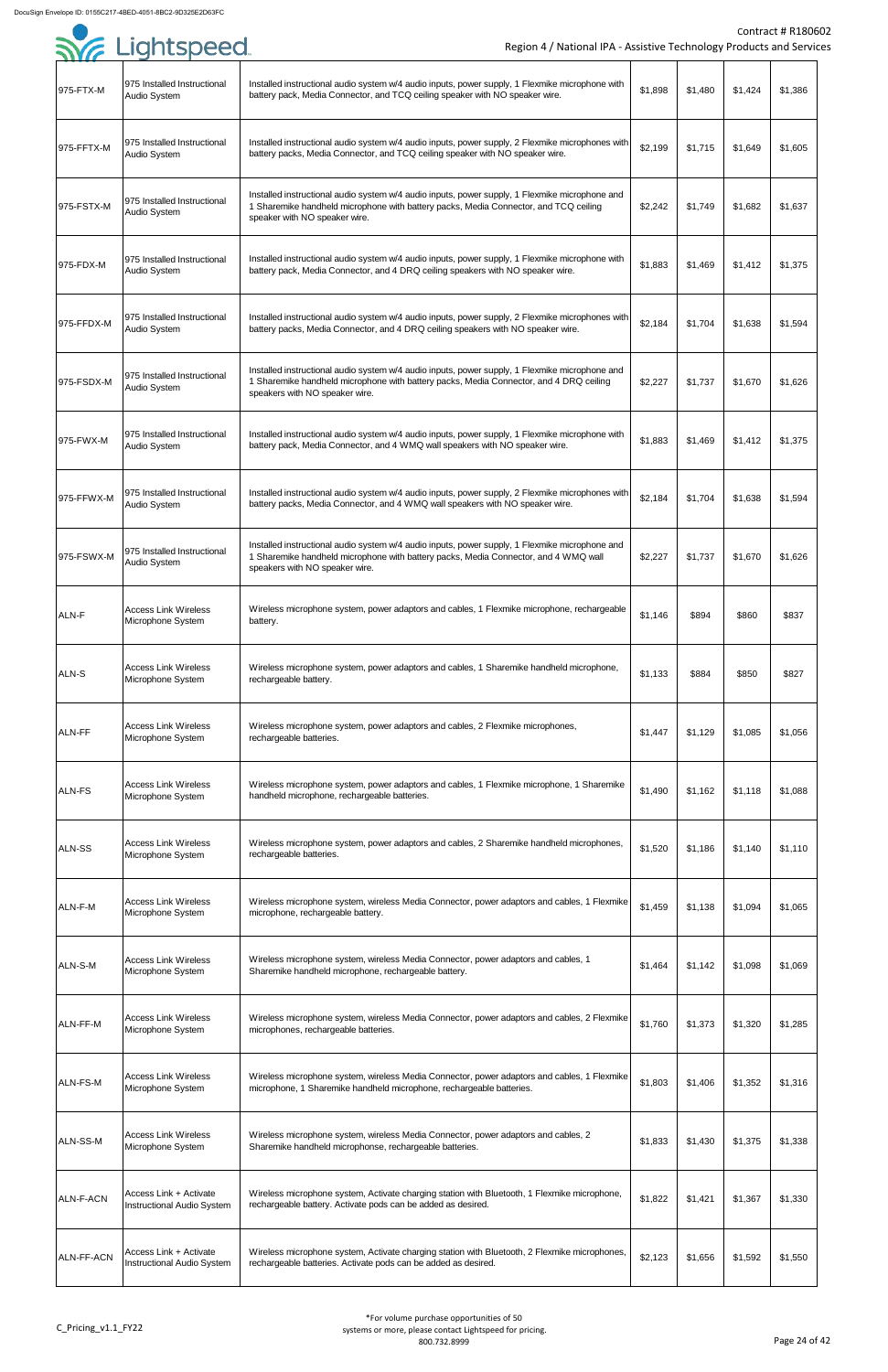

|                   |                                                             |                                                                                                                                                                                                    |                   |                                   |                 | Contract # R1806                        |
|-------------------|-------------------------------------------------------------|----------------------------------------------------------------------------------------------------------------------------------------------------------------------------------------------------|-------------------|-----------------------------------|-----------------|-----------------------------------------|
|                   | SYG Lightspeed                                              | Region 4 / National IPA - Assistive Technology Products and Servic                                                                                                                                 |                   |                                   |                 |                                         |
| <b>ALN-FS-ACN</b> | Access Link + Activate<br>Instructional Audio System        | Wireless microphone system, Activate charging station with Bluetooth, 1 Flexmike microphone,<br>1 Sharemike handheld microphone, rechargeable batteries. Activate pods can be added as<br>desired. | \$2,166           | \$1,689                           | \$1,625         | \$1,581                                 |
| T3F-6             | T3 Flexmike with Tap to Talk                                | 6 T3 Flexmike microphones, rechargeable batteries, lanyards and 3 charging cradles.                                                                                                                | \$1,555           | \$1,213                           | \$1,166         | \$1,135                                 |
| <b>T3F-8</b>      | T3 Flexmike with Tap to Talk                                | 8 T3 Flexmike microphones, rechargeable batteries, lanyards and 4 charging cradles.                                                                                                                | \$2,073           | \$1,617                           | \$1,555         | \$1,513                                 |
| T3F-10            | T3 Flexmike with Tap to Talk                                | 10 T3 Flexmike microphones, rechargeable batteries, lanyards and 5 charging cradles.                                                                                                               | \$2,591           | \$2,021                           | \$1,943         | \$1,891                                 |
| T3F-12            | T3 Flexmike with Tap to Talk                                | 12 T3 Flexmike microphones, rechargeable batteries, lanyards and 6 charging cradles.                                                                                                               | \$3,110           | \$2,426                           | \$2,333         | \$2,270                                 |
| <b>T3F-6A</b>     | T3 Flexmike with Tap to Talk                                | Access Link wireless microphone system, 6 T3 Flexmike microphones, rechargeable batteries,<br>lanyards and 3 charging cradles.                                                                     | \$2,101           | \$1,639                           | \$1,576         | \$1,534                                 |
| T3F-8A            | T3 Flexmike with Tap to Talk                                | Access Link wireless microphone system, 8 T3 Flexmike microphones, rechargeable batteries,<br>lanyards and 4 charging cradles.                                                                     | \$2,619           | \$2,043                           | \$1,964         | \$1,912                                 |
| <b>T3F-10A</b>    | T3 Flexmike with Tap to Talk                                | Access Link wireless microphone system, 10 T3 Flexmike microphones, rechargeable batteries,<br>lanyards and 4 charging cradles.                                                                    | \$3,137           | \$2,447                           | \$2,353         | \$2,290                                 |
| <b>T3F-12A</b>    | T3 Flexmike with Tap to Talk                                | Access Link wireless microphone system, 12 T3 Flexmike microphones, rechargeable batteries,<br>lanyards and 6 charging cradles.                                                                    | \$3,656           | \$2,852                           | \$2,742         | \$2,669                                 |
| <b>T3S-6</b>      | T3 Sharemike with Tap to<br>Talk                            | 6 T3 Sharemike microphones, rechargeable batteries, lanyards and 3 charging cradles.                                                                                                               | \$1,741           | \$1,358                           | \$1,306         | \$1,271                                 |
| T3S-8             | T3 Sharemike with Tap to<br>Talk                            | 8 T3 Sharemike microphones, rechargeable batteries, lanyards and 4 charging cradles.                                                                                                               | \$2,321           | \$1,810                           | \$1,741         | \$1,694                                 |
| T3S-10            | T3 Sharemike with Tap to<br>Talk                            | 10 T3 Sharemike microphones, rechargeable batteries, lanyards and 5 charging cradles.                                                                                                              | \$2,901           | \$2,263                           | \$2,176         | \$2,118                                 |
| T3S-12            | T3 Sharemike with Tap to<br>Talk                            | 12 T3 Sharemike microphones, rechargeable batteries, lanyards and 6 charging cradles.                                                                                                              | \$3,482           | \$2,716                           | \$2,612         | \$2,542                                 |
| <b>T3S-6A</b>     | T3 Sharemike with Tap to<br>Talk                            | Access Link wireless microphone system, 6 T3 Sharemike microphones, rechargeable batteries,<br>lanyards and 3 charging cradles.                                                                    | \$2,287           | \$1,784                           | \$1,715         | \$1,670                                 |
| <b>T3S-8A</b>     | T3 Sharemike with Tap to<br>Talk                            | Access Link wireless microphone system, 8 T3 Sharemike microphones, rechargeable batteries,<br>lanyards and 4 charging cradles.                                                                    | \$2,867           | \$2,236                           | \$2,150         | \$2,093                                 |
| <b>T3S-10A</b>    | T3 Sharemike with Tap to<br>Talk                            | Access Link wireless microphone system, 10 T3 Sharemike microphones, rechargeable<br>batteries, lanyards and 4 charging cradles.                                                                   | \$3,447           | \$2,689                           | \$2,585         | \$2,516                                 |
| <b>T3S-12A</b>    | T3 Sharemike with Tap to<br>Talk                            | Access Link wireless microphone system, 12 T3 Sharemike microphones, rechargeable<br>batteries, lanyards and 6 charging cradles.                                                                   | \$4,028           | \$3,142                           | \$3,021         | \$2,940                                 |
|                   | PORTABLE INSTRUCTIONAL AUDIO SYSTEMS                        |                                                                                                                                                                                                    |                   | <b>Qty 1-9</b><br><b>Discount</b> | <b>Discount</b> | Qty 10-19 Qty 20-49*<br><b>Discount</b> |
| <b>Product#</b>   | <b>Product Name</b>                                         | <b>Product Description</b>                                                                                                                                                                         | <b>List Price</b> | 22%                               | 25%             | 27%                                     |
| <b>RCNB-F</b>     | <b>Redcat Portable</b><br><b>Instructional Audio System</b> | All-in-one instructional audio system with battery pack, power supply, and 1 Flexmike with battery<br>pack.                                                                                        | \$1,750           | \$1,365                           | \$1,313         | \$1,278                                 |
| <b>RCNB-FF</b>    | <b>Redcat Portable</b><br><b>Instructional Audio System</b> | All-in-one instructional audio system with battery pack, power supply, and 2 Flexmikes with<br>battery packs.                                                                                      | \$2,051           | \$1,600                           | \$1,538         | \$1,497                                 |
| <b>RCNB-FS</b>    | <b>Redcat Portable</b><br>Instructional Audio System        | All-in-one instructional audio system with battery pack, power supply, 1 Flexmike and 1<br>Sharemike with battery packs.                                                                           | \$2,094           | \$1,633                           | \$1,571         | \$1,529                                 |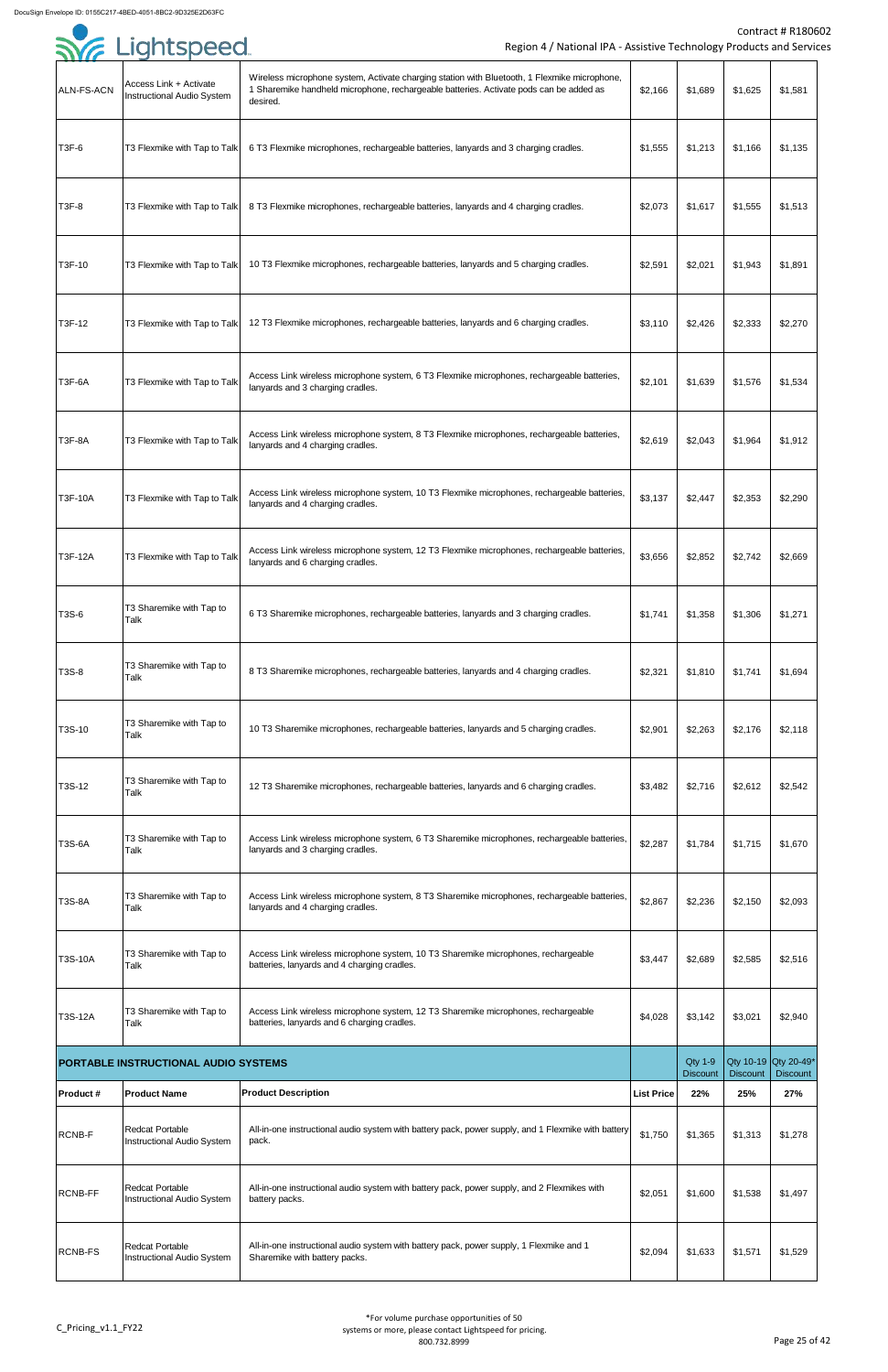| RCNB-F-M          | <b>Redcat Portable</b><br>Instructional Audio System        | All-in-one instructional audio system with battery pack, power supply, 1 Flexmike with battery<br>pack and Media Connector.                                                                   | \$2,063           | \$1,609                           | \$1,547         | \$1,506                                 |
|-------------------|-------------------------------------------------------------|-----------------------------------------------------------------------------------------------------------------------------------------------------------------------------------------------|-------------------|-----------------------------------|-----------------|-----------------------------------------|
| RCNB-FF-M         | <b>Redcat Portable</b><br><b>Instructional Audio System</b> | All-in-one instructional audio system with battery pack, power supply, 2 Flexmikes with battery<br>packs and Media Connector.                                                                 | \$2,364           | \$1,844                           | \$1,773         | \$1,726                                 |
| <b>RCNB-FS-M</b>  | <b>Redcat Portable</b><br>Instructional Audio System        | All-in-one instructional audio system with battery pack, power supply, 1 Flexmike and 1<br>Sharemike with battery packs and Media Connector.                                                  | \$2,407           | \$1,877                           | \$1,805         | \$1,757                                 |
| <b>RPNK-F</b>     | <b>Redcat Presentation Audio</b><br>System                  | All-in-one instructional audio system, power supply, 1 Flexmike, rechargeable battery, carry case<br>and tripod mounting bracket.                                                             | \$1,682           | \$1,312                           | \$1,262         | \$1,228                                 |
| <b>RPNK-FF</b>    | <b>Redcat Presentation Audio</b><br>System                  | All-in-one instructional audio system, power supply, 2 Flexmikes, rechargeable batteries, carry<br>case and tripod mounting bracket.                                                          | \$1,983           | \$1,547                           | \$1,487         | \$1,448                                 |
| <b>RPNK-FS</b>    | <b>Redcat Presentation Audio</b><br>System                  | All-in-one instructional audio system, power supply, 1 Flexmike and 1 Sharemike, rechargeable<br>batteries, carry case and tripod mounting bracket.                                           | \$2,026           | \$1,580                           | \$1,520         | \$1,479                                 |
| RPNK-F-M          | <b>Redcat Presentation Audio</b><br>System                  | All-in-one instructional audio system, power supply, 1 Flexmike, rechargeable battery, Media<br>Connector, carry case and tripod mounting bracket.                                            | \$1,995           | \$1,556                           | \$1,496         | \$1,456                                 |
| <b>RPNK-FF-M</b>  | <b>Redcat Presentation Audio</b><br>System                  | All-in-one instructional audio system, power supply, 2 Flexmikes, rechargeable batteries, Media<br>Connector, carry case and tripod mounting bracket.                                         | \$2,296           | \$1,791                           | \$1,722         | \$1,676                                 |
| <b>RPNK-FS-M</b>  | <b>Redcat Presentation Audio</b><br>System                  | All-in-one instructional audio system, power supply, 1 Flexmike, 1 Sharemike, rechargeable<br>batteries, Media Connector, carry case and tripod mounting bracket.                             | \$2,339           | \$1,824                           | \$1,754         | \$1,707                                 |
| <b>RPNKB-F</b>    | <b>Redcat Presentation Audio</b><br>System                  | All-in-one instructional audio system w/rechargeable battery pack, power supply, 1 Flexmike,<br>rechargeable battery, carry case and tripod mounting bracket.                                 | \$1,870           | \$1,459                           | \$1,403         | \$1,365                                 |
| <b>RPNKB-FF</b>   | <b>Redcat Presentation Audio</b><br>System                  | All-in-one instructional audio system w/rechargeable battery pack, power supply, 2 Flexmikes,<br>rechargeable batteries, carry case and tripod mounting bracket.                              | \$2,171           | \$1,693                           | \$1,628         | \$1,585                                 |
| <b>RPNKB-FS</b>   | <b>Redcat Presentation Audio</b><br>System                  | All-in-one instructional audio system w/rechargeable battery pack, power supply, 1 Flexmike and<br>1 Sharemike, rechargeable batteries, carry case and tripod mounting bracket.               | \$2,214           | \$1,727                           | \$1,661         | \$1,616                                 |
| <b>RPNKB-F-M</b>  | <b>Redcat Presentation Audio</b><br>System                  | All-in-one instructional audio system w/rechargeable battery pack, power supply, 1 Flexmike,<br>rechargeable battery, Media Connector, carry case and tripod mounting bracket.                | \$2,183           | \$1,703                           | \$1,637         | \$1,594                                 |
| <b>RPNKB-FF-M</b> | <b>Redcat Presentation Audio</b><br>System                  | All-in-one instructional audio system w/rechargeable battery pack, power supply, 2 Flexmikes,<br>rechargeable batteries, Media Connector, carry case and tripod mounting bracket.             | \$2,484           | \$1,938                           | \$1,863         | \$1,813                                 |
| <b>RPNKB-FS-M</b> | <b>Redcat Presentation Audio</b><br>System                  | All-in-one instructional audio system w/rechargeable battery pack, power supply, 1 Flexmike, 1<br>Sharemike, rechargeable batteries, Media Connector, carry case and tripod mounting bracket. | \$2,527           | \$1,971                           | \$1,895         | \$1,845                                 |
|                   | <b>SMALL GROUP INSTRUCTIONAL AUDIO SYSTEMS</b>              |                                                                                                                                                                                               |                   | <b>Qty 1-9</b><br><b>Discount</b> | <b>Discount</b> | Qty 10-19 Qty 20-49*<br><b>Discount</b> |
| <b>Product #</b>  | <b>Product Name</b>                                         | <b>Product Description</b>                                                                                                                                                                    | <b>List Price</b> | 22%                               | 25%             | 27%                                     |
| RCN-F-2P          | Redcat + Activate for Small<br><b>Group Learning</b>        | All-in-one instructional audio system, Activate charging station with Bluetooth, 2 Activate pods, 1<br>Flexmike teacher transmitter, battery pack, earbud lanyard.                            | \$2,594           | \$2,023                           | \$1,946         | \$1,894                                 |
| RCN-F-3P          | Redcat + Activate for Small<br><b>Group Learning</b>        | All-in-one instructional audio system, Activate charging station with Bluetooth, 3 Activate pods, 1<br>Flexmike teacher transmitter, battery pack, earbud lanyard.                            | \$2,844           | \$2,218                           | \$2,133         | \$2,076                                 |
| RCN-F-4P          | Redcat + Activate for Small<br><b>Group Learning</b>        | All-in-one instructional audio system, Activate charging station with Bluetooth, 4 Activate pods, 1<br>Flexmike teacher transmitter, battery pack, earbud lanyard.                            | \$3,094           | \$2,413                           | \$2,321         | \$2,259                                 |
| RCN-F-5P          | Redcat + Activate for Small<br><b>Group Learning</b>        | All-in-one instructional audio system, Activate charging station with Bluetooth, 5 Activate pods, 1<br>Flexmike teacher transmitter, battery pack, earbud lanyard.                            | \$3,344           | \$2,608                           | \$2,508         | \$2,441                                 |
| RCN-F-6P          | Redcat + Activate for Small<br>Group Learning               | All-in-one instructional audio system, Activate charging station with Bluetooth, 6 Activate pods, 1<br>Flexmike teacher transmitter, battery pack, earbud lanyard.                            | \$3,594           | \$2,803                           | \$2,696         | \$2,624                                 |

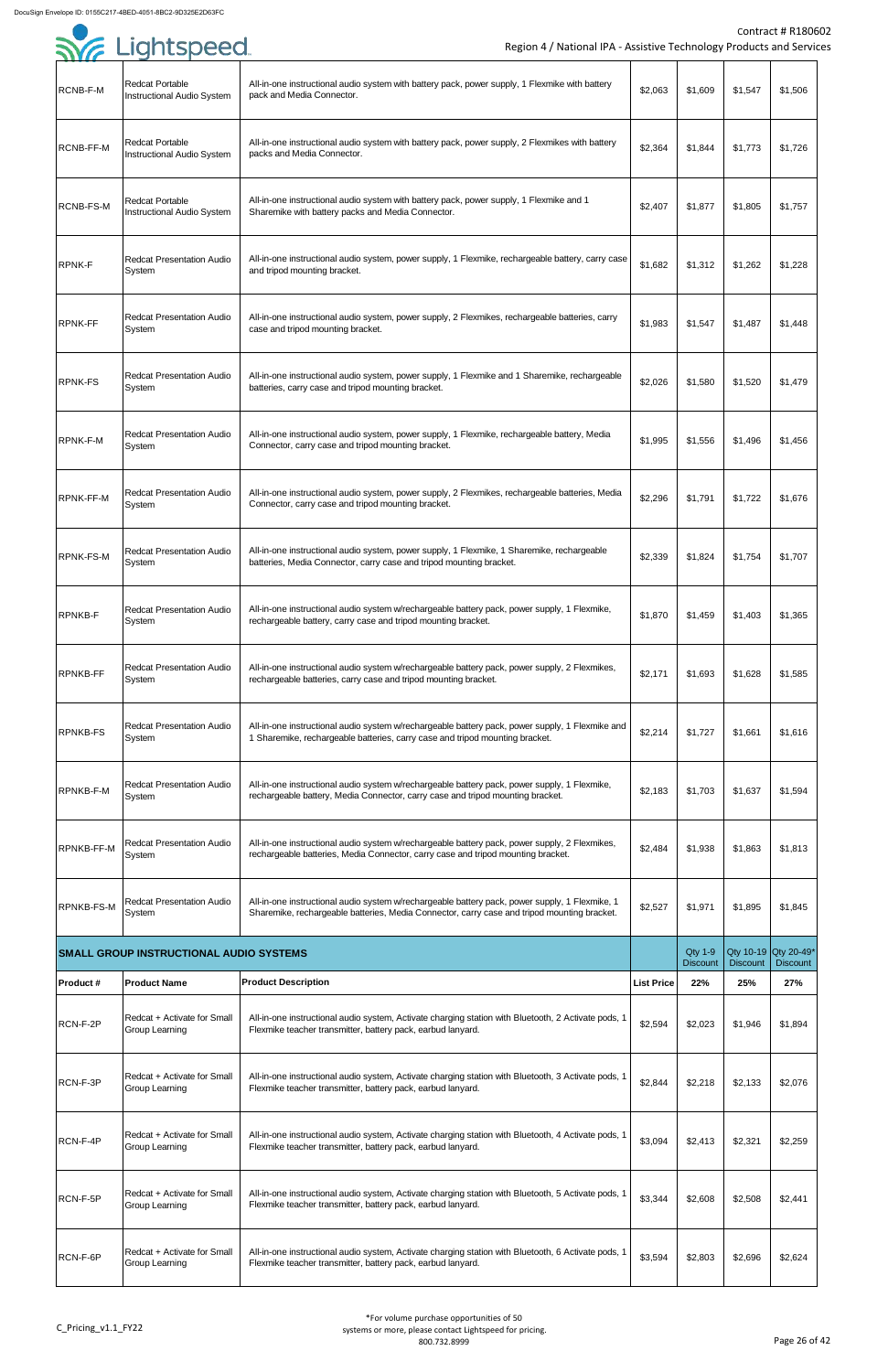| RCN-F-7P   | Redcat + Activate for Small<br><b>Group Learning</b>        | All-in-one instructional audio system, Activate charging station with Bluetooth, 7 Activate pods, 1<br>Flexmike teacher transmitter, battery pack, earbud lanyard.                                           | \$3,844 | \$2,998 | \$2,883 | \$2,806 |
|------------|-------------------------------------------------------------|--------------------------------------------------------------------------------------------------------------------------------------------------------------------------------------------------------------|---------|---------|---------|---------|
| RCN-F-8P   | Redcat + Activate for Small<br><b>Group Learning</b>        | All-in-one instructional audio system, Activate charging station with Bluetooth, 8 Activate pods, 1<br>Flexmike teacher transmitter, battery pack, earbud lanyard.                                           | \$4,094 | \$3,193 | \$3,071 | \$2,989 |
| RCN-F-9P   | Redcat + Activate for Small<br>Group Learning               | All-in-one instructional audio system, Activate charging station with Bluetooth, 9 speaker pods, 1<br>Flexmike teacher transmitter, battery pack, earbud lanyard.                                            | \$4,357 | \$3,398 | \$3,268 | \$3,181 |
| RCN-F-10P  | Redcat + Activate for Small<br><b>Group Learning</b>        | All-in-one instructional audio system, Activate charging station with Bluetooth, 10 speaker pods,<br>1 Flexmike teacher transmitter, battery pack, earbud lanyard.                                           | \$4,620 | \$3,604 | \$3,465 | \$3,373 |
| RCN-F-11P  | Redcat + Activate for Small<br><b>Group Learning</b>        | All-in-one instructional audio system, Activate charging station with Bluetooth, 11 speaker pods,<br>1 Flexmike teacher transmitter, battery pack, earbud lanyard.                                           | \$4,883 | \$3,809 | \$3,662 | \$3,565 |
| RCN-F-12P  | Redcat + Activate for Small<br><b>Group Learning</b>        | All-in-one instructional audio system, Activate charging station with Bluetooth, 12 speaker pods,<br>1 Flexmike teacher transmitter, battery pack, earbud lanyard.                                           | \$5,146 | \$4,014 | \$3,860 | \$3,757 |
| RCN-FF-2P  | Redcat + Activate for Small<br><b>Group Learning</b>        | All-in-one instructional audio system, Activate charging station with Bluetooth, 2 Activate pods, 2<br>Flexmike teacher transmitters, battery packs, earbud lanyards.                                        | \$2,907 | \$2,267 | \$2,180 | \$2,122 |
| RCN-FF-3P  | Redcat + Activate for Small<br><b>Group Learning</b>        | All-in-one instructional audio system, Activate charging station with Bluetooth, 3 Activate pods, 2<br>Flexmike teacher transmitters, battery packs, earbud lanyards.                                        | \$3,157 | \$2,462 | \$2,368 | \$2,305 |
| RCN-FF-4P  | Redcat + Activate for Small<br><b>Group Learning</b>        | All-in-one instructional audio system, Activate charging station with Bluetooth, 4 Activate pods, 2<br>Flexmike teacher transmitters, battery packs, earbud lanyards.                                        | \$3,407 | \$2,657 | \$2,555 | \$2,487 |
| RCN-FF-5P  | Redcat + Activate for Small<br><b>Group Learning</b>        | All-in-one instructional audio system, Activate charging station with Bluetooth, 5 Activate pods, 2<br>Flexmike teacher transmitters, battery packs, earbud lanyards.                                        | \$3,657 | \$2,852 | \$2,743 | \$2,670 |
| RCN-FF-6P  | Redcat + Activate for Small<br><b>Group Learning</b>        | All-in-one instructional audio system, Activate charging station with Bluetooth, 6 Activate pods, 2<br>Flexmike teacher transmitters, battery packs, earbud lanyards.                                        | \$3,907 | \$3,047 | \$2,930 | \$2,852 |
| RCN-FF-7P  | Redcat + Activate for Small<br><b>Group Learning</b>        | All-in-one instructional audio system, Activate charging station with Bluetooth, 7 Activate pods, 2<br>Flexmike teacher transmitters, battery packs, earbud lanyards.                                        | \$4,157 | \$3,242 | \$3,118 | \$3,035 |
| RCN-FF-8P  | Redcat + Activate for Small<br>Group Learning               | All-in-one instructional audio system, Activate charging station with Bluetooth, 8 Activate pods, 2<br>Flexmike teacher transmitters, battery packs, earbud lanyards.                                        | \$4,407 | \$3,437 | \$3,305 | \$3,217 |
| RCN-FF-9P  | Redcat + Activate for Small<br><b>Group Learning</b>        | All-in-one instructional audio system, Activate charging station with Bluetooth, 9 speaker pods, 2<br>Flexmike teacher transmitters, battery packs, earbud lanyards.                                         | \$4,670 | \$3,643 | \$3,503 | \$3,409 |
| RCN-FF-10P | Redcat + Activate for Small<br><b>Group Learning</b>        | All-in-one instructional audio system, Activate charging station with Bluetooth, 10 speaker pods,<br>2 Flexmike teacher transmitters, battery packs, earbud lanyards.                                        | \$4,933 | \$3,848 | \$3,700 | \$3,601 |
| RCN-FF-11P | Redcat + Activate for Small<br><b>Group Learning</b>        | All-in-one instructional audio system, Activate charging station with Bluetooth, 11 speaker pods,<br>2 Flexmike teacher transmitters, battery packs, earbud lanyards.                                        | \$5,196 | \$4,053 | \$3,897 | \$3,793 |
| RCN-FF-12P | Redcat + Activate for Small<br><b>Group Learning</b>        | All-in-one instructional audio system, Activate charging station with Bluetooth, 12 speaker pods,<br>2 Flexmike teacher transmitters, battery packs, earbud lanyards.                                        | \$5,459 | \$4,258 | \$4,094 | \$3,985 |
| RCN-FS-2P  | Redcat + Activate for Small<br><b>Group Learning</b>        | All-in-one instructional audio system, Activate charging station with Bluetooth, 2 Activate pods, 1<br>Flexmike teacher transmitter with earbud lanyard, 1 Sharemike handheld transmitter, battery<br>packs. | \$2,938 | \$2,292 | \$2,204 | \$2,145 |
| RCN-FS-3P  | <b>Redcat + Activate for Small</b><br><b>Group Learning</b> | All-in-one instructional audio system, Activate charging station with Bluetooth, 3 Activate pods, 1<br>Flexmike teacher transmitter with earbud lanyard, 1 Sharemike handheld transmitter, battery<br>packs. | \$3,188 | \$2,487 | \$2,391 | \$2,327 |
| RCN-FS-4P  | Redcat + Activate for Small<br><b>Group Learning</b>        | All-in-one instructional audio system, Activate charging station with Bluetooth, 4 Activate pods, 1<br>Flexmike teacher transmitter with earbud lanyard, 1 Sharemike handheld transmitter, battery<br>packs. | \$3,438 | \$2,682 | \$2,579 | \$2,510 |
| RCN-FS-5P  | Redcat + Activate for Small<br><b>Group Learning</b>        | All-in-one instructional audio system, Activate charging station with Bluetooth, 5 Activate pods, 1<br>Flexmike teacher transmitter with earbud lanyard, 1 Sharemike handheld transmitter, battery<br>packs. | \$3,688 | \$2,877 | \$2,766 | \$2,692 |

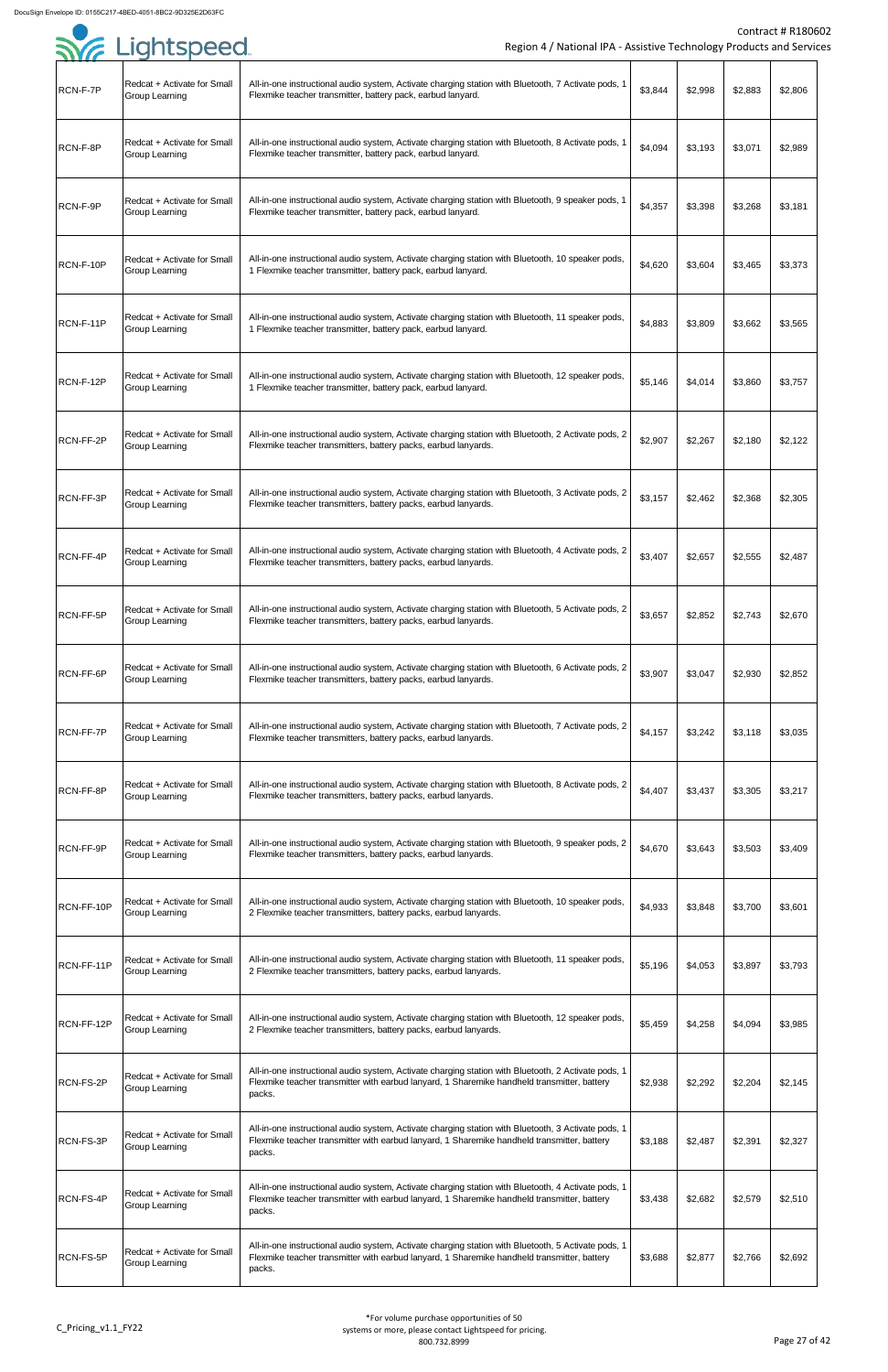

|            | <b>SYG</b> Lightspeed                                | Region 4 / National IPA - Assistive Technology Products and Servic                                                                                                                                           |         |         |         | Contract # R1806 |
|------------|------------------------------------------------------|--------------------------------------------------------------------------------------------------------------------------------------------------------------------------------------------------------------|---------|---------|---------|------------------|
| RCN-FS-6P  | Redcat + Activate for Small<br>Group Learning        | All-in-one instructional audio system, Activate charging station with Bluetooth, 6 Activate pods, 1<br>Flexmike teacher transmitter with earbud lanyard, 1 Sharemike handheld transmitter, battery<br>packs. | \$3,938 | \$3,072 | \$2,954 | \$2,875          |
| RCN-FS-7P  | Redcat + Activate for Small<br>Group Learning        | All-in-one instructional audio system, Activate charging station with Bluetooth, 7 Activate pods, 1<br>Flexmike teacher transmitter with earbud lanyard, 1 Sharemike handheld transmitter, battery<br>packs. | \$4,188 | \$3,267 | \$3,141 | \$3,057          |
| RCN-FS-8P  | Redcat + Activate for Small<br>Group Learning        | All-in-one instructional audio system, Activate charging station with Bluetooth, 8 Activate pods, 1<br>Flexmike teacher transmitter with earbud lanyard, 1 Sharemike handheld transmitter, battery<br>packs. | \$4,438 | \$3,462 | \$3,329 | \$3,240          |
| RCN-FS-9P  | Redcat + Activate for Small<br><b>Group Learning</b> | All-in-one instructional audio system, Activate charging station with Bluetooth, 9 speaker pods, 1<br>Flexmike teacher transmitter with earbud lanyard, 1 Sharemike handheld transmitter, battery<br>packs.  | \$4,701 | \$3,667 | \$3,526 | \$3,432          |
| RCN-FS-10P | Redcat + Activate for Small<br><b>Group Learning</b> | All-in-one instructional audio system, Activate charging station with Bluetooth, 10 speaker pods,<br>1 Flexmike teacher transmitter with earbud lanyard, 1 Sharemike handheld transmitter, battery<br>packs. | \$4,964 | \$3,872 | \$3,723 | \$3,624          |
| RCN-FS-11P | Redcat + Activate for Small<br><b>Group Learning</b> | All-in-one instructional audio system, Activate charging station with Bluetooth, 11 speaker pods,<br>1 Flexmike teacher transmitter with earbud lanyard, 1 Sharemike handheld transmitter, battery<br>packs. | \$5,227 | \$4,077 | \$3,920 | \$3,816          |
| RCN-FS-12P | Redcat + Activate for Small<br>Group Learning        | All-in-one instructional audio system, Activate charging station with Bluetooth, 12 speaker pods,<br>1 Flexmike teacher transmitter with earbud lanyard, 1 Sharemike handheld transmitter, battery<br>packs. | \$5,490 | \$4,282 | \$4,118 | \$4,008          |
| RCNB-F-2P  | Redcat + Activate for Small<br>Group Learning        | All-in-one instructional audio system with battery pack, Activate charging station with Bluetooth,<br>2 Activate pods, 1 Flexmike teacher transmitter, battery pack, earbud lanyard.                         | \$2,782 | \$2,170 | \$2,087 | \$2,031          |
| RCNB-F-3P  | Redcat + Activate for Small<br>Group Learning        | All-in-one instructional audio system with battery pack, Activate charging station with Bluetooth,<br>3 Activate pods, 1 Flexmike teacher transmitter, battery pack, earbud lanyard.                         | \$3,032 | \$2,365 | \$2,274 | \$2,213          |
| RCNB-F-4P  | Redcat + Activate for Small<br>Group Learning        | All-in-one instructional audio system with battery pack, Activate charging station with Bluetooth,<br>4 Activate pods, 1 Flexmike teacher transmitter, battery pack, earbud lanyard.                         | \$3,282 | \$2,560 | \$2,462 | \$2,396          |
| RCNB-F-5P  | Redcat + Activate for Small<br>Group Learning        | All-in-one instructional audio system with battery pack, Activate charging station with Bluetooth,<br>5 Activate pods, 1 Flexmike teacher transmitter, battery pack, earbud lanyard.                         | \$3,532 | \$2,755 | \$2,649 | \$2,578          |
| RCNB-F-6P  | Redcat + Activate for Small<br>Group Learning        | All-in-one instructional audio system with battery pack, Activate charging station with Bluetooth,<br>6 Activate pods, 1 Flexmike teacher transmitter, battery pack, earbud lanyard.                         | \$3,782 | \$2,950 | \$2,837 | \$2,761          |
| RCNB-F-7P  | Redcat + Activate for Small<br><b>Group Learning</b> | All-in-one instructional audio system with battery pack, Activate charging station with Bluetooth,<br>7 Activate pods, 1 Flexmike teacher transmitter, battery pack, earbud lanyard.                         | \$4,032 | \$3,145 | \$3,024 | \$2,943          |
| RCNB-F-8P  | Redcat + Activate for Small<br>Group Learning        | All-in-one instructional audio system with battery pack, Activate charging station with Bluetooth,<br>8 Activate pods, 1 Flexmike teacher transmitter, battery pack, earbud lanyard.                         | \$4,282 | \$3,340 | \$3,212 | \$3,126          |
| RCNB-F-9P  | Redcat + Activate for Small<br>Group Learning        | All-in-one instructional audio system with battery pack, Activate charging station with Bluetooth,<br>9 speaker pods, 1 Flexmike teacher transmitter, battery pack, earbud lanyard.                          | \$4,545 | \$3,545 | \$3,409 | \$3,318          |
| RCNB-F-10P | Redcat + Activate for Small<br>Group Learning        | All-in-one instructional audio system with battery pack, Activate charging station with Bluetooth,<br>10 speaker pods, 1 Flexmike teacher transmitter, battery pack, earbud lanyard.                         | \$4,808 | \$3,750 | \$3,606 | \$3,510          |
| RCNB-F-11P | Redcat + Activate for Small<br>Group Learning        | All-in-one instructional audio system with battery pack, Activate charging station with Bluetooth,<br>11 speaker pods, 1 Flexmike teacher transmitter, battery pack, earbud lanyard.                         | \$5,071 | \$3,955 | \$3,803 | \$3,702          |
| RCNB-F-12P | Redcat + Activate for Small<br><b>Group Learning</b> | All-in-one instructional audio system with battery pack, Activate charging station with Bluetooth,<br>12 speaker pods, 1 Flexmike teacher transmitter, battery pack, earbud lanyard.                         | \$5,334 | \$4,161 | \$4,001 | \$3,894          |
| RCNB-FF-2P | Redcat + Activate for Small<br><b>Group Learning</b> | All-in-one instructional audio system with battery pack, Activate charging station with Bluetooth,<br>2 Activate pods, 2 Flexmike teacher transmitters, battery packs, earbud lanyards.                      | \$3,095 | \$2,414 | \$2,321 | \$2,259          |
| RCNB-FF-3P | Redcat + Activate for Small<br><b>Group Learning</b> | All-in-one instructional audio system with battery pack, Activate charging station with Bluetooth,<br>3 Activate pods, 2 Flexmike teacher transmitters, battery packs, earbud lanyards.                      | \$3,345 | \$2,609 | \$2,509 | \$2,442          |
| RCNB-FF-4P | Redcat + Activate for Small<br>Group Learning        | All-in-one instructional audio system with battery pack, Activate charging station with Bluetooth,<br>4 Activate pods, 2 Flexmike teacher transmitters, battery packs, earbud lanyards.                      | \$3,595 | \$2,804 | \$2,696 | \$2,624          |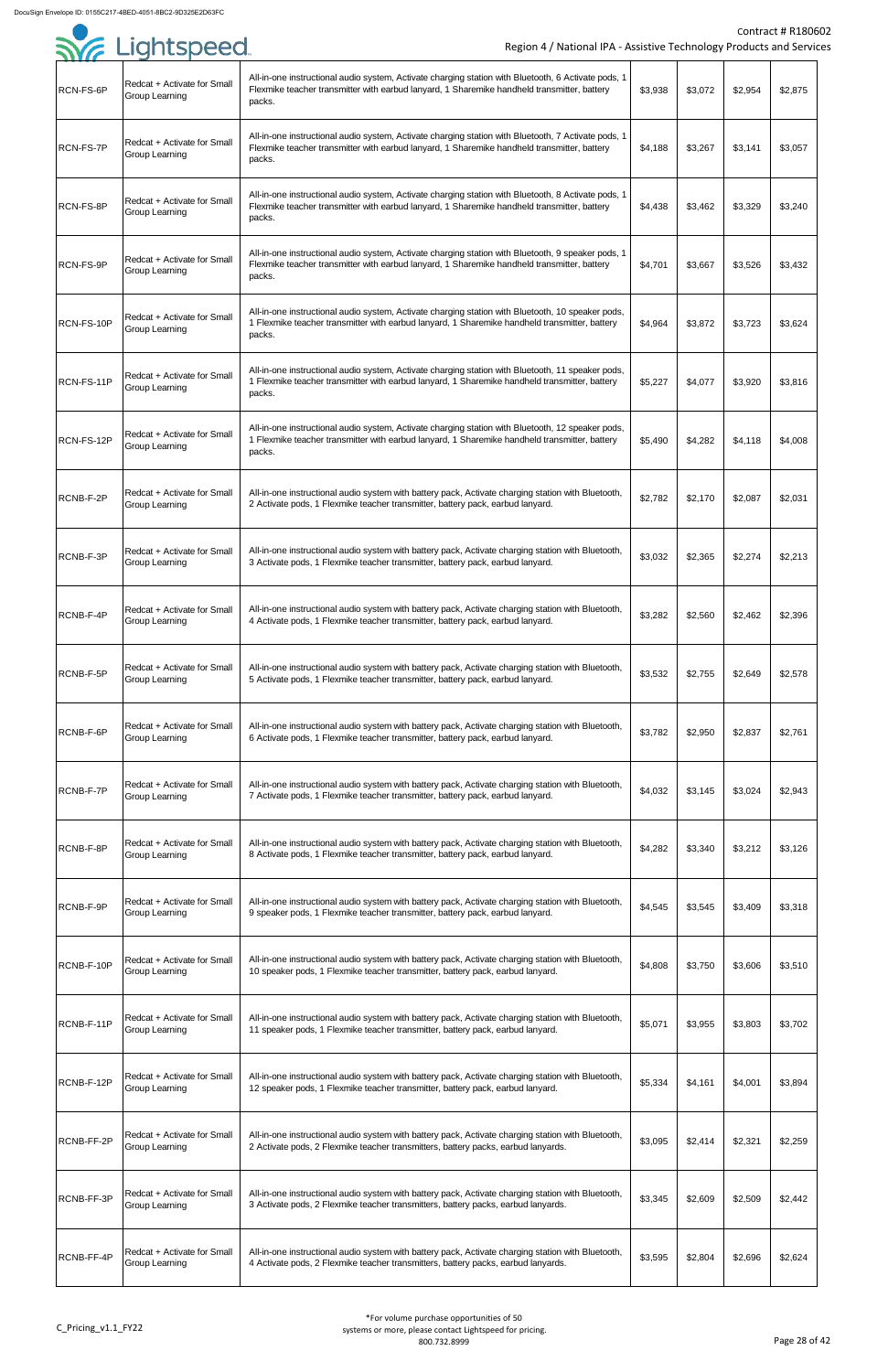| 111 <i>11</i> |                                                      |                                                                                                                                                                                                                                |         |         |         |         |
|---------------|------------------------------------------------------|--------------------------------------------------------------------------------------------------------------------------------------------------------------------------------------------------------------------------------|---------|---------|---------|---------|
| RCNB-FF-5P    | Redcat + Activate for Small<br>Group Learning        | All-in-one instructional audio system with battery pack, Activate charging station with Bluetooth,<br>5 Activate pods, 2 Flexmike teacher transmitters, battery packs, earbud lanyards.                                        | \$3,845 | \$2,999 | \$2,884 | \$2,807 |
| RCNB-FF-6P    | Redcat + Activate for Small<br>Group Learning        | All-in-one instructional audio system with battery pack, Activate charging station with Bluetooth,<br>6 Activate pods, 2 Flexmike teacher transmitters, battery packs, earbud lanyards.                                        | \$4,095 | \$3,194 | \$3,071 | \$2,989 |
| RCNB-FF-7P    | Redcat + Activate for Small<br>Group Learning        | All-in-one instructional audio system with battery pack, Activate charging station with Bluetooth,<br>7 Activate pods, 2 Flexmike teacher transmitters, battery packs, earbud lanyards.                                        | \$4,345 | \$3,389 | \$3,259 | \$3,172 |
| RCNB-FF-8P    | Redcat + Activate for Small<br>Group Learning        | All-in-one instructional audio system with battery pack, Activate charging station with Bluetooth,<br>8 Activate pods, 2 Flexmike teacher transmitters, battery packs, earbud lanyards.                                        | \$4,595 | \$3,584 | \$3,446 | \$3,354 |
| RCNB-FF-9P    | Redcat + Activate for Small<br>Group Learning        | All-in-one instructional audio system with battery pack, Activate charging station with Bluetooth,<br>9 speaker pods, 2 Flexmike teacher transmitters, battery packs, earbud lanyards.                                         | \$4,858 | \$3,789 | \$3,644 | \$3,546 |
| RCNB-FF-10P   | Redcat + Activate for Small<br>Group Learning        | All-in-one instructional audio system with battery pack, Activate charging station with Bluetooth,<br>10 speaker pods, 2 Flexmike teacher transmitters, battery packs, earbud lanyards.                                        | \$5,121 | \$3,994 | \$3,841 | \$3,738 |
| RCNB-FF-11P   | Redcat + Activate for Small<br><b>Group Learning</b> | All-in-one instructional audio system with battery pack, Activate charging station with Bluetooth,<br>11 speaker pods, 2 Flexmike teacher transmitters, battery packs, earbud lanyards.                                        | \$5,384 | \$4,200 | \$4,038 | \$3,930 |
| RCNB-FF-12P   | Redcat + Activate for Small<br>Group Learning        | All-in-one instructional audio system with battery pack, Activate charging station with Bluetooth,<br>12 speaker pods, 2 Flexmike teacher transmitters, battery packs, earbud lanyards.                                        | \$5,647 | \$4,405 | \$4,235 | \$4,122 |
| RCNB-FS-2P    | Redcat + Activate for Small<br><b>Group Learning</b> | All-in-one instructional audio system with battery pack, Activate charging station with Bluetooth,<br>2 Activate pods, 1 Flexmike teacher transmitter with earbud lanyard, 1 Sharemike handheld<br>transmitter, battery packs. | \$3,126 | \$2,438 | \$2,345 | \$2,282 |
| RCNB-FS-3P    | Redcat + Activate for Small<br>Group Learning        | All-in-one instructional audio system with battery pack, Activate charging station with Bluetooth,<br>3 Activate pods, 1 Flexmike teacher transmitter with earbud lanyard, 1 Sharemike handheld<br>transmitter, battery packs. | \$3,376 | \$2,633 | \$2,532 | \$2,464 |
| RCNB-FS-4P    | Redcat + Activate for Small<br>Group Learning        | All-in-one instructional audio system with battery pack, Activate charging station with Bluetooth,<br>4 Activate pods, 1 Flexmike teacher transmitter with earbud lanyard, 1 Sharemike handheld<br>transmitter, battery packs. | \$3,626 | \$2,828 | \$2,720 | \$2,647 |
| RCNB-FS-5P    | Redcat + Activate for Small<br>Group Learning        | All-in-one instructional audio system with battery pack, Activate charging station with Bluetooth,<br>5 Activate pods, 1 Flexmike teacher transmitter with earbud lanyard, 1 Sharemike handheld<br>transmitter, battery packs. | \$3,876 | \$3,023 | \$2,907 | \$2,829 |
| RCNB-FS-6P    | Redcat + Activate for Small<br>Group Learning        | All-in-one instructional audio system with battery pack, Activate charging station with Bluetooth,<br>6 Activate pods, 1 Flexmike teacher transmitter with earbud lanyard, 1 Sharemike handheld<br>transmitter, battery packs. | \$4,126 | \$3,218 | \$3,095 | \$3,012 |
| RCNB-FS-7P    | Redcat + Activate for Small<br>Group Learning        | All-in-one instructional audio system with battery pack, Activate charging station with Bluetooth,<br>7 Activate pods, 1 Flexmike teacher transmitter with earbud lanyard, 1 Sharemike handheld<br>transmitter, battery packs. | \$4,376 | \$3,413 | \$3,282 | \$3,194 |
| RCNB-FS-8P    | Redcat + Activate for Small<br><b>Group Learning</b> | All-in-one instructional audio system with battery pack, Activate charging station with Bluetooth,<br>8 Activate pods, 1 Flexmike teacher transmitter with earbud lanyard, 1 Sharemike handheld<br>transmitter, battery packs. | \$4,626 | \$3,608 | \$3,470 | \$3,377 |
| RCNB-FS-9P    | Redcat + Activate for Small<br><b>Group Learning</b> | All-in-one instructional audio system with battery pack, Activate charging station with Bluetooth,<br>9 speaker pods, 1 Flexmike teacher transmitter with earbud lanyard, 1 Sharemike handheld<br>transmitter, battery packs.  | \$4,889 | \$3,813 | \$3,667 | \$3,569 |
| RCNB-FS-10P   | Redcat + Activate for Small<br><b>Group Learning</b> | All-in-one instructional audio system with battery pack, Activate charging station with Bluetooth,<br>10 speaker pods, 1 Flexmike teacher transmitter with earbud lanyard, 1 Sharemike handheld<br>transmitter, battery packs. | \$5,152 | \$4,019 | \$3,864 | \$3,761 |
| RCNB-FS-11P   | Redcat + Activate for Small<br><b>Group Learning</b> | All-in-one instructional audio system with battery pack, Activate charging station with Bluetooth,<br>11 speaker pods, 1 Flexmike teacher transmitter with earbud lanyard, 1 Sharemike handheld<br>transmitter, battery packs. | \$5,415 | \$4,224 | \$4,061 | \$3,953 |
| RCNB-FS-12P   | Redcat + Activate for Small<br>Group Learning        | All-in-one instructional audio system with battery pack, Activate charging station with Bluetooth,<br>12 speaker pods, 1 Flexmike teacher transmitter with earbud lanyard, 1 Sharemike handheld<br>transmitter, battery packs. | \$5,678 | \$4,429 | \$4,259 | \$4,145 |
| TCN-F-2P      | Topcat + Activate for Small<br>Group Learning        | Ceiling-mounted instructional audio system, Activate charging station with Bluetooth, 2 Activate<br>pods, 1 Flexmike teacher transmitter, battery pack, earbud lanyard.                                                        | \$2,789 | \$2,175 | \$2,092 | \$2,036 |
| TCN-F-3P      | Topcat + Activate for Small<br>Group Learning        | Ceiling-mounted instructional audio system, Activate charging station with Bluetooth, 3 Activate<br>pods, 1 Flexmike teacher transmitter, battery pack, earbud lanyard.                                                        | \$3,039 | \$2,370 | \$2,279 | \$2,218 |

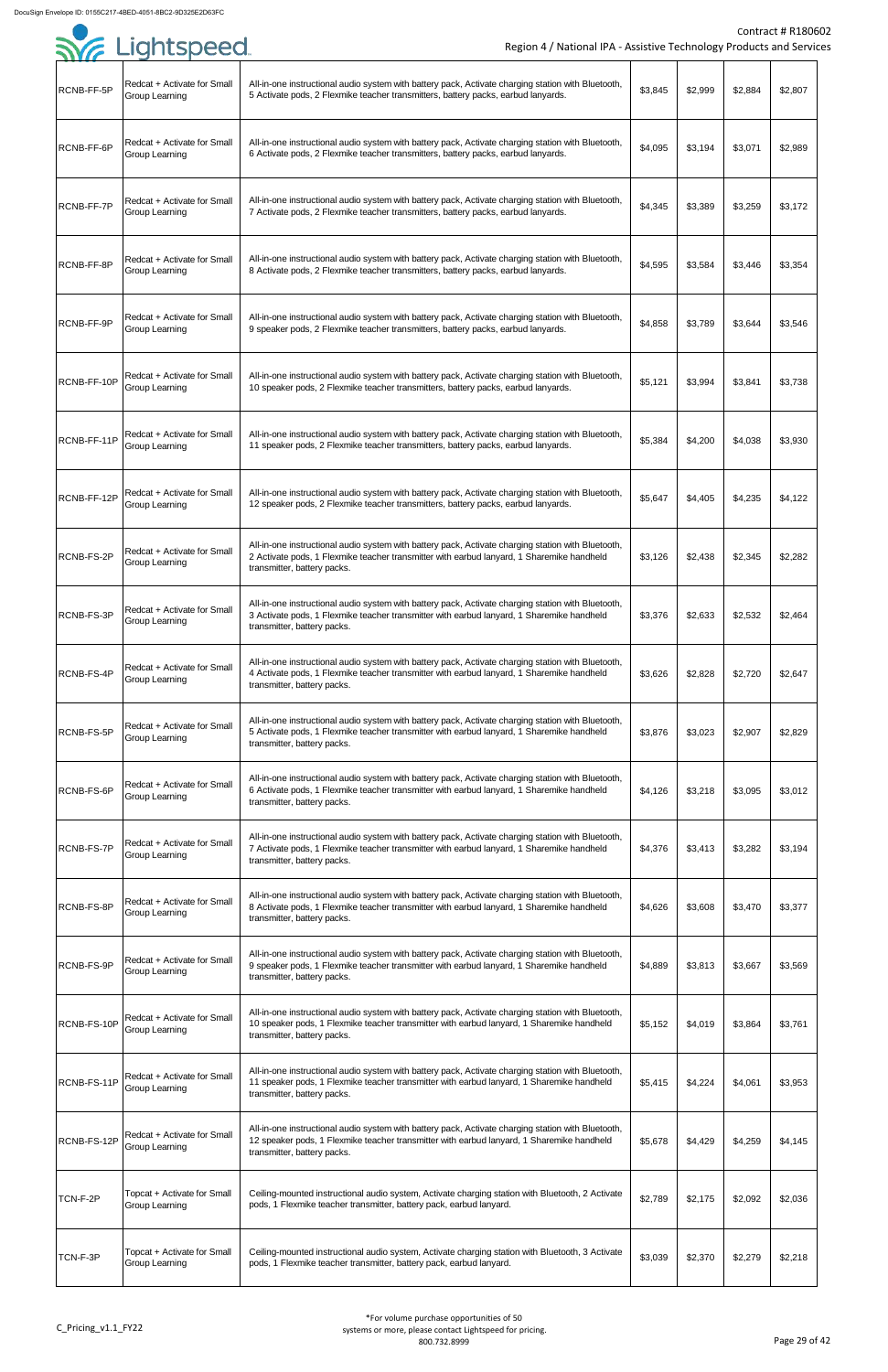| ,,,,,,     |                                                      |                                                                                                                                                                                                                                     |         |         |         |         |
|------------|------------------------------------------------------|-------------------------------------------------------------------------------------------------------------------------------------------------------------------------------------------------------------------------------------|---------|---------|---------|---------|
| TCN-F-4P   | Topcat + Activate for Small<br><b>Group Learning</b> | Ceiling-mounted instructional audio system, Activate charging station with Bluetooth, 4 Activate<br>pods, 1 Flexmike teacher transmitter, battery pack, earbud lanyard.                                                             | \$3,289 | \$2,565 | \$2,467 | \$2,401 |
| TCN-F-5P   | Topcat + Activate for Small<br><b>Group Learning</b> | Ceiling-mounted instructional audio system, Activate charging station with Bluetooth, 5 Activate<br>pods, 1 Flexmike teacher transmitter, battery pack, earbud lanyard.                                                             | \$3,539 | \$2,760 | \$2,654 | \$2,583 |
| TCN-F-6P   | Topcat + Activate for Small<br><b>Group Learning</b> | Ceiling-mounted instructional audio system, Activate charging station with Bluetooth, 6 Activate<br>pods, 1 Flexmike teacher transmitter, battery pack, earbud lanyard.                                                             | \$3,789 | \$2,955 | \$2,842 | \$2,766 |
| TCN-F-7P   | Topcat + Activate for Small<br><b>Group Learning</b> | Ceiling-mounted instructional audio system, Activate charging station with Bluetooth, 7 Activate<br>pods, 1 Flexmike teacher transmitter, battery pack, earbud lanyard.                                                             | \$4,039 | \$3,150 | \$3,029 | \$2,948 |
| TCN-F-8P   | Topcat + Activate for Small<br><b>Group Learning</b> | Ceiling-mounted instructional audio system, Activate charging station with Bluetooth, 8 Activate<br>pods, 1 Flexmike teacher transmitter, battery pack, earbud lanyard.                                                             | \$4,289 | \$3,345 | \$3,217 | \$3,131 |
| TCN-F-9P   | Topcat + Activate for Small<br><b>Group Learning</b> | Ceiling-mounted instructional audio system, Activate charging station with Bluetooth, 9 speaker<br>pods, 1 Flexmike teacher transmitter, battery pack, earbud lanyard.                                                              | \$4,552 | \$3,551 | \$3,414 | \$3,323 |
| TCN-F-10P  | Topcat + Activate for Small<br><b>Group Learning</b> | Ceiling-mounted instructional audio system, Activate charging station with Bluetooth, 10 speaker<br>pods, 1 Flexmike teacher transmitter, battery pack, earbud lanyard.                                                             | \$4,815 | \$3,756 | \$3,611 | \$3,515 |
| TCN-F-11P  | Topcat + Activate for Small<br><b>Group Learning</b> | Ceiling-mounted instructional audio system, Activate charging station with Bluetooth, 11 speaker<br>pods, 1 Flexmike teacher transmitter, battery pack, earbud lanyard.                                                             | \$5,078 | \$3,961 | \$3,809 | \$3,707 |
| TCN-F-12P  | Topcat + Activate for Small<br><b>Group Learning</b> | Ceiling-mounted instructional audio system, Activate charging station with Bluetooth, 12 speaker<br>pods, 1 Flexmike teacher transmitter, battery pack, earbud lanyard.                                                             | \$5,341 | \$4,166 | \$4,006 | \$3,899 |
| TCN-FF-2P  | Topcat + Activate for Small<br><b>Group Learning</b> | Ceiling-mounted instructional audio system, Activate charging station with Bluetooth, 2 Activate<br>pods, 2 Flexmike teacher transmitters, battery packs, earbud lanyards.                                                          | \$3,102 | \$2,420 | \$2,327 | \$2,264 |
| TCN-FF-3P  | Topcat + Activate for Small<br><b>Group Learning</b> | Ceiling-mounted instructional audio system, Activate charging station with Bluetooth, 3 Activate<br>pods, 2 Flexmike teacher transmitters, battery packs, earbud lanyards.                                                          | \$3,352 | \$2,615 | \$2,514 | \$2,447 |
| TCN-FF-4P  | Topcat + Activate for Small<br><b>Group Learning</b> | Ceiling-mounted instructional audio system, Activate charging station with Bluetooth, 4 Activate<br>pods, 2 Flexmike teacher transmitters, battery packs, earbud lanyards.                                                          | \$3,602 | \$2,810 | \$2,702 | \$2,629 |
| TCN-FF-5P  | Topcat + Activate for Small<br>Group Learning        | Ceiling-mounted instructional audio system, Activate charging station with Bluetooth, 5 Activate<br>pods, 2 Flexmike teacher transmitters, battery packs, earbud lanyards.                                                          | \$3,852 | \$3,005 | \$2,889 | \$2,812 |
| TCN-FF-6P  | Topcat + Activate for Small<br><b>Group Learning</b> | Ceiling-mounted instructional audio system, Activate charging station with Bluetooth, 6 Activate<br>pods, 2 Flexmike teacher transmitters, battery packs, earbud lanyards.                                                          | \$4,102 | \$3,200 | \$3,077 | \$2,994 |
| TCN-FF-7P  | Topcat + Activate for Small<br><b>Group Learning</b> | Ceiling-mounted instructional audio system, Activate charging station with Bluetooth, 7 Activate<br>pods, 2 Flexmike teacher transmitters, battery packs, earbud lanyards.                                                          | \$4,352 | \$3,395 | \$3,264 | \$3,177 |
| TCN-FF-8P  | Topcat + Activate for Small<br><b>Group Learning</b> | Ceiling-mounted instructional audio system, Activate charging station with Bluetooth, 8 Activate<br>pods, 2 Flexmike teacher transmitters, battery packs, earbud lanyards.                                                          | \$4,602 | \$3,590 | \$3,452 | \$3,359 |
| TCN-FF-9P  | Topcat + Activate for Small<br><b>Group Learning</b> | Ceiling-mounted instructional audio system, Activate charging station with Bluetooth, 9 speaker<br>pods, 2 Flexmike teacher transmitters, battery packs, earbud lanyards.                                                           | \$4,865 | \$3,795 | \$3,649 | \$3,551 |
| TCN-FF-10P | Topcat + Activate for Small<br><b>Group Learning</b> | Ceiling-mounted instructional audio system, Activate charging station with Bluetooth, 10 speaker<br>pods, 2 Flexmike teacher transmitters, battery packs, earbud lanyards.                                                          | \$5,128 | \$4,000 | \$3,846 | \$3,743 |
| TCN-FF-11P | Topcat + Activate for Small<br><b>Group Learning</b> | Ceiling-mounted instructional audio system, Activate charging station with Bluetooth, 11 speaker<br>pods, 2 Flexmike teacher transmitters, battery packs, earbud lanyards.                                                          | \$5,391 | \$4,205 | \$4,043 | \$3,935 |
| TCN-FF-12P | Topcat + Activate for Small<br>Group Learning        | Ceiling-mounted instructional audio system, Activate charging station with Bluetooth, 12 speaker<br>pods, 2 Flexmike teacher transmitters, battery packs, earbud lanyards.                                                          | \$5,654 | \$4,410 | \$4,241 | \$4,127 |
| TCN-FS-2P  | Topcat + Activate for Small<br><b>Group Learning</b> | Ceiling-mounted instructional audio system, Activate charging station with Bluetooth, 2 Activate<br>pods, 1 Flexmike teacher transmitter with battery pack & earbud lanyard, 1 Sharemike handheld<br>transmitter with battery pack. | \$3,133 | \$2,444 | \$2,350 | \$2,287 |

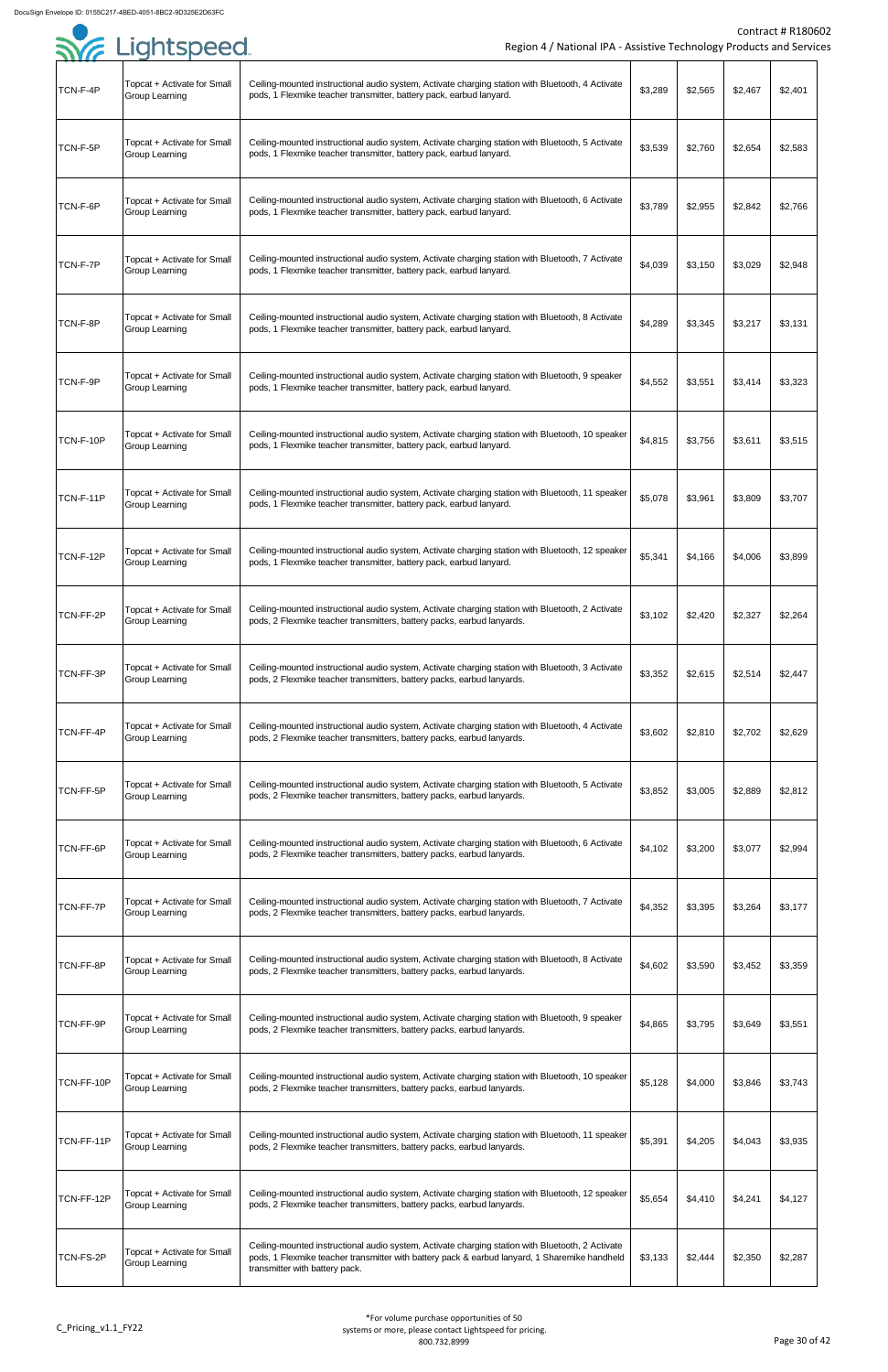|            | <b>SYE Lightspeed</b>                                | Region 4 / National IPA - Assistive Technology Products and Service                                                                                                                                                                 |         |         |         | Contract # R18060 |
|------------|------------------------------------------------------|-------------------------------------------------------------------------------------------------------------------------------------------------------------------------------------------------------------------------------------|---------|---------|---------|-------------------|
| TCN-FS-3P  | Topcat + Activate for Small<br>Group Learning        | Ceiling-mounted instructional audio system, Activate charging station with Bluetooth, 3 Activate<br>pods, 1 Flexmike teacher transmitter with battery pack & earbud lanyard, 1 Sharemike handheld<br>transmitter with battery pack. | \$3,383 | \$2,639 | \$2,537 | \$2,470           |
| TCN-FS-4P  | Topcat + Activate for Small<br><b>Group Learning</b> | Ceiling-mounted instructional audio system, Activate charging station with Bluetooth, 4 Activate<br>pods, 1 Flexmike teacher transmitter with battery pack & earbud lanyard, 1 Sharemike handheld<br>transmitter with battery pack. | \$3,633 | \$2,834 | \$2,725 | \$2,652           |
| TCN-FS-5P  | Topcat + Activate for Small<br>Group Learning        | Ceiling-mounted instructional audio system, Activate charging station with Bluetooth, 5 Activate<br>pods, 1 Flexmike teacher transmitter with battery pack & earbud lanyard, 1 Sharemike handheld<br>transmitter with battery pack. | \$3,883 | \$3,029 | \$2,912 | \$2,835           |
| TCN-FS-6P  | Topcat + Activate for Small<br>Group Learning        | Ceiling-mounted instructional audio system, Activate charging station with Bluetooth, 6 Activate<br>pods, 1 Flexmike teacher transmitter with battery pack & earbud lanyard, 1 Sharemike handheld<br>transmitter with battery pack. | \$4,133 | \$3,224 | \$3,100 | \$3,017           |
| TCN-FS-7P  | Topcat + Activate for Small<br><b>Group Learning</b> | Ceiling-mounted instructional audio system, Activate charging station with Bluetooth, 7 Activate<br>pods, 1 Flexmike teacher transmitter with battery pack & earbud lanyard, 1 Sharemike handheld<br>transmitter with battery pack. | \$4,383 | \$3,419 | \$3,287 | \$3,200           |
| TCN-FS-8P  | Topcat + Activate for Small<br><b>Group Learning</b> | Ceiling-mounted instructional audio system, Activate charging station with Bluetooth, 8 Activate<br>pods, 1 Flexmike teacher transmitter with battery pack & earbud lanyard, 1 Sharemike handheld<br>transmitter with battery pack. | \$4,633 | \$3,614 | \$3,475 | \$3,382           |
| TCN-FS-9P  | Topcat + Activate for Small<br><b>Group Learning</b> | Ceiling-mounted instructional audio system, Activate charging station with Bluetooth, 9 speaker<br>pods, 1 Flexmike teacher transmitter with battery pack & earbud lanyard, 1 Sharemike handheld<br>transmitter with battery pack.  | \$4,896 | \$3,819 | \$3,672 | \$3,574           |
| TCN-FS-10P | Topcat + Activate for Small<br>Group Learning        | Ceiling-mounted instructional audio system, Activate charging station with Bluetooth, 10 speaker<br>pods, 1 Flexmike teacher transmitter with battery pack & earbud lanyard, 1 Sharemike handheld<br>transmitter with battery pack. | \$5,159 | \$4,024 | \$3,869 | \$3,766           |
| TCN-FS-11P | Topcat + Activate for Small<br><b>Group Learning</b> | Ceiling-mounted instructional audio system, Activate charging station with Bluetooth, 11 speaker<br>pods, 1 Flexmike teacher transmitter with battery pack & earbud lanyard, 1 Sharemike handheld<br>transmitter with battery pack. | \$5,422 | \$4,229 | \$4,067 | \$3,958           |
| TCN-FS-12P | Topcat + Activate for Small<br><b>Group Learning</b> | Ceiling-mounted instructional audio system, Activate charging station with Bluetooth, 12 speaker<br>pods, 1 Flexmike teacher transmitter with battery pack & earbud lanyard, 1 Sharemike handheld<br>transmitter with battery pack. | \$5,685 | \$4,434 | \$4,264 | \$4,150           |
| 975-F-2P   | 975 + Activate for Small<br>Group Learning           | Installed instructional audio system w/4 audio inputs, Activate charging station with Bluetooth, 2<br>Activate pods, 1 Flexmike teacher transmitter, battery pack, earbud lanyard, and NO speakers.                                 | \$2,422 | \$1,889 | \$1,817 | \$1,768           |
| 975-F-3P   | 975 + Activate for Small<br><b>Group Learning</b>    | Installed instructional audio system w/4 audio inputs, Activate charging station with Bluetooth, 3<br>Activate pods, 1 Flexmike teacher transmitter, battery pack, earbud lanyard, and NO speakers.                                 | \$2,672 | \$2,084 | \$2,004 | \$1,951           |
| 975-F-4P   | 975 + Activate for Small<br>Group Learning           | Installed instructional audio system w/4 audio inputs, Activate charging station with Bluetooth, 4<br>Activate pods, 1 Flexmike teacher transmitter, battery pack, earbud lanyard, and NO speakers.                                 | \$2,922 | \$2,279 | \$2,192 | \$2,133           |
| 975-F-5P   | 975 + Activate for Small<br>Group Learning           | Installed instructional audio system w/4 audio inputs, Activate charging station with Bluetooth, 5<br>Activate pods, 1 Flexmike teacher transmitter, battery pack, earbud lanyard, and NO speakers.                                 | \$3,172 | \$2,474 | \$2,379 | \$2,316           |
| 975-F-6P   | 975 + Activate for Small<br>Group Learning           | Installed instructional audio system w/4 audio inputs, Activate charging station with Bluetooth, 6<br>Activate pods, 1 Flexmike teacher transmitter, battery pack, earbud lanyard, and NO speakers.                                 | \$3,422 | \$2,669 | \$2,567 | \$2,498           |
| 975-F-7P   | 1975 + Activate for Small<br>Group Learning          | Installed instructional audio system w/4 audio inputs, Activate charging station with Bluetooth, 7<br>Activate pods, 1 Flexmike teacher transmitter, battery pack, earbud lanyard, and NO speakers.                                 | \$3,672 | \$2,864 | \$2,754 | \$2,681           |
| 975-F-8P   | 975 + Activate for Small<br>Group Learning           | Installed instructional audio system w/4 audio inputs, Activate charging station with Bluetooth, 8<br>Activate pods, 1 Flexmike teacher transmitter, battery pack, earbud lanyard, and NO speakers.                                 | \$3,922 | \$3,059 | \$2,942 | \$2,863           |
| 975-F-9P   | 975 + Activate for Small<br>Group Learning           | Installed instructional audio system w/4 audio inputs, Activate charging station with Bluetooth, 9<br>speaker pods, 1 Flexmike teacher transmitter, battery pack, earbud lanyard, and NO speakers.                                  | \$4,185 | \$3,264 | \$3,139 | \$3,055           |
| 975-F-10P  | 975 + Activate for Small<br>Group Learning           | Installed instructional audio system w/4 audio inputs, Activate charging station with Bluetooth, 10<br>speaker pods, 1 Flexmike teacher transmitter, battery pack, earbud lanyard, and NO speakers.                                 | \$4,448 | \$3,469 | \$3,336 | \$3,247           |
| 975-F-11P  | 975 + Activate for Small<br><b>Group Learning</b>    | Installed instructional audio system w/4 audio inputs, Activate charging station with Bluetooth, 11<br>speaker pods, 1 Flexmike teacher transmitter, battery pack, earbud lanyard, and NO speakers.                                 | \$4,711 | \$3,675 | \$3,533 | \$3,439           |
| 975-F-12P  | 975 + Activate for Small<br><b>Group Learning</b>    | Installed instructional audio system w/4 audio inputs, Activate charging station with Bluetooth, 12<br>speaker pods, 1 Flexmike teacher transmitter, battery pack, earbud lanyard, and NO speakers.                                 | \$4,974 | \$3,880 | \$3,731 | \$3,631           |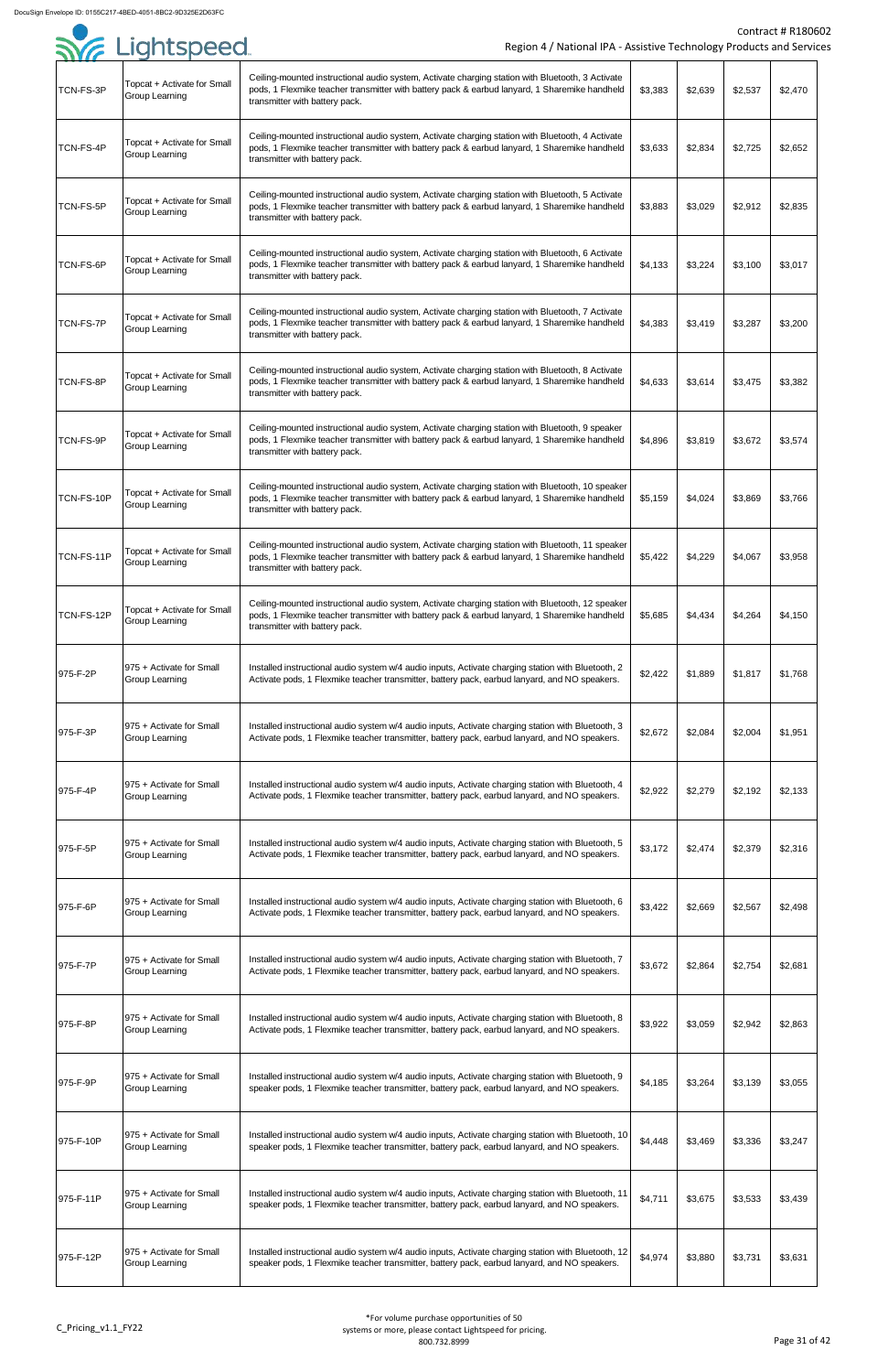| . <i>.</i> |                                                   |                                                                                                                                                                                                                                                                 |         |         |         |         |
|------------|---------------------------------------------------|-----------------------------------------------------------------------------------------------------------------------------------------------------------------------------------------------------------------------------------------------------------------|---------|---------|---------|---------|
| 975-FF-2P  | 975 + Activate for Small<br><b>Group Learning</b> | Installed instructional audio system w/4 audio inputs, Activate charging station with Bluetooth, 2<br>Activate pods, 2 Flexmike teacher transmitters, battery packs, earbud lanyards, and NO<br>speakers.                                                       | \$2,735 | \$2,133 | \$2,051 | \$1,997 |
| 975-FF-3P  | 975 + Activate for Small<br>Group Learning        | Installed instructional audio system w/4 audio inputs, Activate charging station with Bluetooth, 3<br>Activate pods, 2 Flexmike teacher transmitters, battery packs, earbud lanyards, and NO<br>speakers.                                                       | \$2,985 | \$2,328 | \$2,239 | \$2,179 |
| 975-FF-4P  | 975 + Activate for Small<br><b>Group Learning</b> | Installed instructional audio system w/4 audio inputs, Activate charging station with Bluetooth, 4<br>Activate pods, 2 Flexmike teacher transmitters, battery packs, earbud lanyards, and NO<br>speakers.                                                       | \$3,235 | \$2,523 | \$2,426 | \$2,362 |
| 975-FF-5P  | 975 + Activate for Small<br>Group Learning        | Installed instructional audio system w/4 audio inputs, Activate charging station with Bluetooth, 5<br>Activate pods, 2 Flexmike teacher transmitters, battery packs, earbud lanyards, and NO<br>speakers.                                                       | \$3,485 | \$2,718 | \$2,614 | \$2,544 |
| 975-FF-6P  | 975 + Activate for Small<br><b>Group Learning</b> | Installed instructional audio system w/4 audio inputs, Activate charging station with Bluetooth, 6<br>Activate pods, 2 Flexmike teacher transmitters, battery packs, earbud lanyards, and NO<br>speakers.                                                       | \$3,735 | \$2,913 | \$2,801 | \$2,727 |
| 975-FF-7P  | 975 + Activate for Small<br><b>Group Learning</b> | Installed instructional audio system w/4 audio inputs, Activate charging station with Bluetooth, 7<br>Activate pods, 2 Flexmike teacher transmitters, battery packs, earbud lanyards, and NO<br>speakers.                                                       | \$3,985 | \$3,108 | \$2,989 | \$2,909 |
| 975-FF-8P  | 975 + Activate for Small<br>Group Learning        | Installed instructional audio system w/4 audio inputs, Activate charging station with Bluetooth, 8<br>Activate pods, 2 Flexmike teacher transmitters, battery packs, earbud lanyards, and NO<br>speakers.                                                       | \$4,235 | \$3,303 | \$3,176 | \$3,092 |
| 975-FF-9P  | 975 + Activate for Small<br><b>Group Learning</b> | Installed instructional audio system w/4 audio inputs, Activate charging station with Bluetooth, 9<br>speaker pods, 2 Flexmike teacher transmitters, battery packs, earbud lanyards, and NO<br>speakers.                                                        | \$4,498 | \$3,508 | \$3,374 | \$3,284 |
| 975-FF-10P | 975 + Activate for Small<br><b>Group Learning</b> | Installed instructional audio system w/4 audio inputs, Activate charging station with Bluetooth, 10<br>speaker pods, 2 Flexmike teacher transmitters, battery packs, earbud lanyards, and NO<br>speakers.                                                       | \$4,761 | \$3,714 | \$3,571 | \$3,476 |
| 975-FF-11P | 975 + Activate for Small<br><b>Group Learning</b> | Installed instructional audio system w/4 audio inputs, Activate charging station with Bluetooth, 11<br>speaker pods, 2 Flexmike teacher transmitters, battery packs, earbud lanyards, and NO<br>speakers.                                                       | \$5,024 | \$3,919 | \$3,768 | \$3,668 |
| 975-FF-12P | 975 + Activate for Small<br>Group Learning        | Installed instructional audio system w/4 audio inputs, Activate charging station with Bluetooth, 12<br>speaker pods, 2 Flexmike teacher transmitters, battery packs, earbud lanyards, and NO<br>speakers.                                                       | \$5,287 | \$4,124 | \$3,965 | \$3,860 |
| 975-FS-2P  | 975 + Activate for Small<br><b>Group Learning</b> | Installed instructional audio system w/4 audio inputs, Activate charging station with Bluetooth, 2<br>Activate pods, 1 Flexmike teacher transmitter with battery pack & earbud lanyard, 1 Sharemike<br>handheld transmitter with battery pack, and NO speakers. | \$2,766 | \$2,157 | \$2,075 | \$2,019 |
| 975-FS-3P  | 975 + Activate for Small<br><b>Group Learning</b> | Installed instructional audio system w/4 audio inputs, Activate charging station with Bluetooth, 3<br>Activate pods, 1 Flexmike teacher transmitter with battery pack & earbud lanyard, 1 Sharemike<br>handheld transmitter with battery pack, and NO speakers. | \$3,016 | \$2,352 | \$2,262 | \$2,202 |
| 975-FS-4P  | 975 + Activate for Small<br><b>Group Learning</b> | Installed instructional audio system w/4 audio inputs, Activate charging station with Bluetooth, 4<br>Activate pods, 1 Flexmike teacher transmitter with battery pack & earbud lanyard, 1 Sharemike<br>handheld transmitter with battery pack, and NO speakers. | \$3,266 | \$2,547 | \$2,450 | \$2,384 |
| 975-FS-5P  | 975 + Activate for Small<br><b>Group Learning</b> | Installed instructional audio system w/4 audio inputs, Activate charging station with Bluetooth, 5<br>Activate pods, 1 Flexmike teacher transmitter with battery pack & earbud lanyard, 1 Sharemike<br>handheld transmitter with battery pack, and NO speakers. | \$3,516 | \$2,742 | \$2,637 | \$2,567 |
| 975-FS-6P  | 975 + Activate for Small<br><b>Group Learning</b> | Installed instructional audio system w/4 audio inputs, Activate charging station with Bluetooth, 6<br>Activate pods, 1 Flexmike teacher transmitter with battery pack & earbud lanyard, 1 Sharemike<br>handheld transmitter with battery pack, and NO speakers. | \$3,766 | \$2,937 | \$2,825 | \$2,749 |
| 975-FS-7P  | 975 + Activate for Small<br><b>Group Learning</b> | Installed instructional audio system w/4 audio inputs, Activate charging station with Bluetooth, 7<br>Activate pods, 1 Flexmike teacher transmitter with battery pack & earbud lanyard, 1 Sharemike<br>handheld transmitter with battery pack, and NO speakers. | \$4,016 | \$3,132 | \$3,012 | \$2,932 |
| 975-FS-8P  | 975 + Activate for Small<br>Group Learning        | Installed instructional audio system w/4 audio inputs, Activate charging station with Bluetooth, 8<br>Activate pods, 1 Flexmike teacher transmitter with battery pack & earbud lanyard, 1 Sharemike<br>handheld transmitter with battery pack, and NO speakers. | \$4,266 | \$3,327 | \$3,200 | \$3,114 |
| 975-FS-9P  | 975 + Activate for Small<br><b>Group Learning</b> | Installed instructional audio system w/4 audio inputs, Activate charging station with Bluetooth, 9<br>speaker pods, 1 Flexmike teacher transmitter with battery pack & earbud lanyard, 1 Sharemike<br>handheld transmitter with battery pack, and NO speakers.  | \$4,529 | \$3,533 | \$3,397 | \$3,306 |
| 975-FS-10P | 975 + Activate for Small<br><b>Group Learning</b> | Installed instructional audio system w/4 audio inputs, Activate charging station with Bluetooth, 10<br>speaker pods, 1 Flexmike teacher transmitter with battery pack & earbud lanyard, 1 Sharemike<br>handheld transmitter with battery pack, and NO speakers. | \$4,792 | \$3,738 | \$3,594 | \$3,498 |
| 975-FS-11P | 975 + Activate for Small<br><b>Group Learning</b> | Installed instructional audio system w/4 audio inputs, Activate charging station with Bluetooth, 11<br>speaker pods, 1 Flexmike teacher transmitter with battery pack & earbud lanyard, 1 Sharemike<br>handheld transmitter with battery pack, and NO speakers. | \$5,055 | \$3,943 | \$3,791 | \$3,690 |

## **SYG** Lightspeed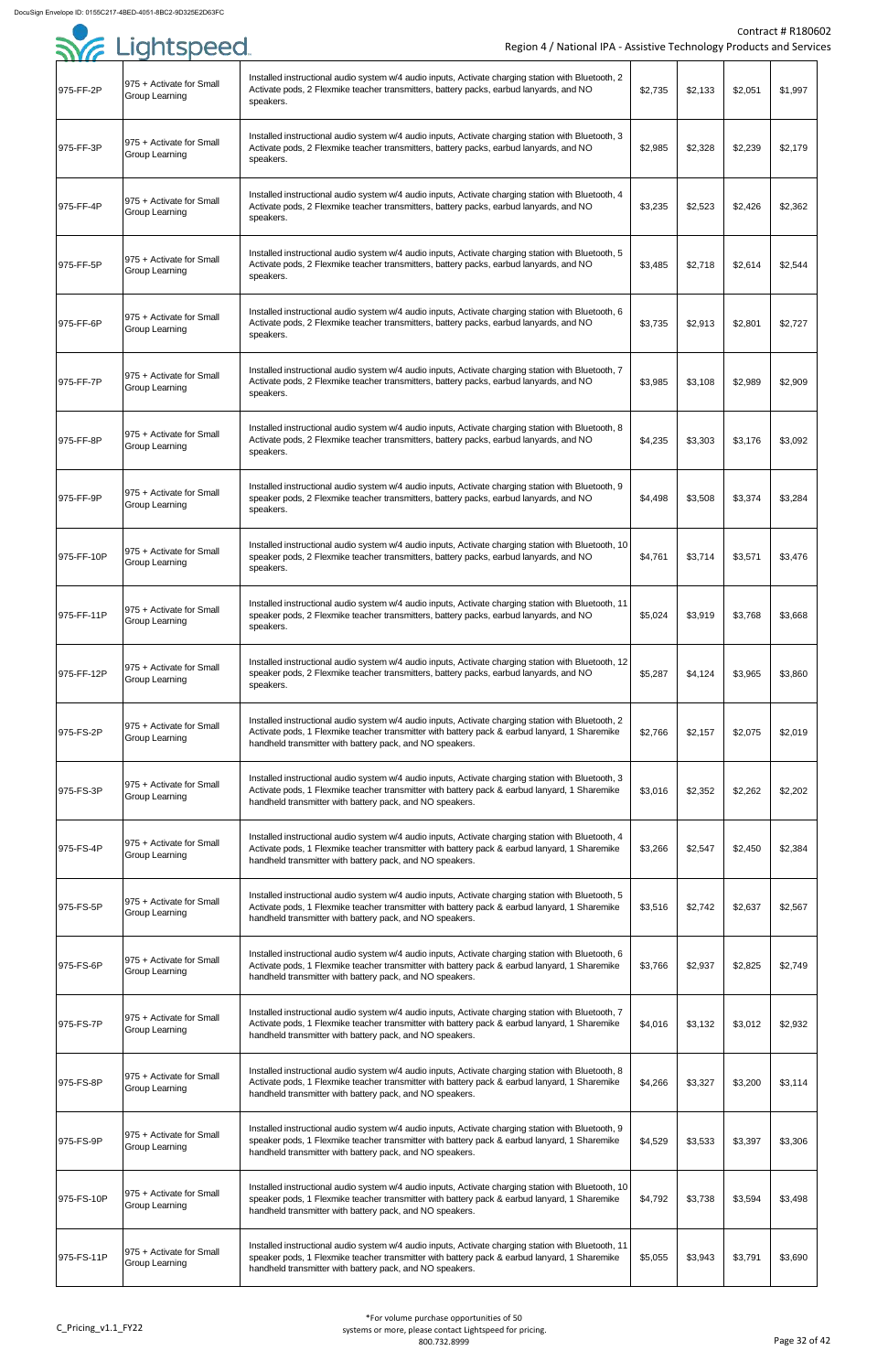|             | Sie Lightspeed.                                   | Region 4 / National IPA - Assistive Technology Products and Service                                                                                                                                                                                             |         |         |         | <b>Contract # R18060</b> |
|-------------|---------------------------------------------------|-----------------------------------------------------------------------------------------------------------------------------------------------------------------------------------------------------------------------------------------------------------------|---------|---------|---------|--------------------------|
| 975-FS-12P  | 975 + Activate for Small<br>Group Learning        | Installed instructional audio system w/4 audio inputs, Activate charging station with Bluetooth, 12<br>speaker pods, 1 Flexmike teacher transmitter with battery pack & earbud lanyard, 1 Sharemike<br>handheld transmitter with battery pack, and NO speakers. | \$5,318 | \$4,148 | \$3,989 | \$3,882                  |
| 975-FT-2P   | 975 + Activate for Small<br>Group Learning        | Installed instructional audio system w/4 audio inputs, Activate charging station with Bluetooth, 2<br>Activate pods, 1 Flexmike teacher transmitter, battery pack, earbud lanyard, and 1 TCQ Ceiling<br>Speaker with plenum-rated speaker wire.                 | \$2,622 | \$2,045 | \$1,967 | \$1,914                  |
| 975-FT-3P   | 975 + Activate for Small<br>Group Learning        | Installed instructional audio system w/4 audio inputs, Activate charging station with Bluetooth, 3<br>Activate pods, 1 Flexmike teacher transmitter, battery pack, earbud lanyard, and 1 TCQ Ceiling<br>Speaker with plenum-rated speaker wire.                 | \$2,872 | \$2,240 | \$2,154 | \$2,097                  |
| 975-FT-4P   | 975 + Activate for Small<br><b>Group Learning</b> | Installed instructional audio system w/4 audio inputs, Activate charging station with Bluetooth, 4<br>Activate pods, 1 Flexmike teacher transmitter, battery pack, earbud lanyard, and 1 TCQ Ceiling<br>Speaker with plenum-rated speaker wire.                 | \$3,122 | \$2,435 | \$2,342 | \$2,279                  |
| 975-FT-5P   | 975 + Activate for Small<br>Group Learning        | Installed instructional audio system w/4 audio inputs, Activate charging station with Bluetooth, 5<br>Activate pods, 1 Flexmike teacher transmitter, battery pack, earbud lanyard, and 1 TCQ Ceiling<br>Speaker with plenum-rated speaker wire.                 | \$3,372 | \$2,630 | \$2,529 | \$2,462                  |
| 975-FT-6P   | 975 + Activate for Small<br><b>Group Learning</b> | Installed instructional audio system w/4 audio inputs, Activate charging station with Bluetooth, 6<br>Activate pods, 1 Flexmike teacher transmitter, battery pack, earbud lanyard, and 1 TCQ Ceiling<br>Speaker with plenum-rated speaker wire.                 | \$3,622 | \$2,825 | \$2,717 | \$2,644                  |
| 975-FT-7P   | 975 + Activate for Small<br>Group Learning        | Installed instructional audio system w/4 audio inputs, Activate charging station with Bluetooth, 7<br>Activate pods, 1 Flexmike teacher transmitter, battery pack, earbud lanyard, and 1 TCQ Ceiling<br>Speaker with plenum-rated speaker wire.                 | \$3,872 | \$3,020 | \$2,904 | \$2,827                  |
| 975-FT-8P   | 975 + Activate for Small<br>Group Learning        | Installed instructional audio system w/4 audio inputs, Activate charging station with Bluetooth, 8<br>Activate pods, 1 Flexmike teacher transmitter, battery pack, earbud lanyard, and 1 TCQ Ceiling<br>Speaker with plenum-rated speaker wire.                 | \$4,122 | \$3,215 | \$3,092 | \$3,009                  |
| 975-FT-9P   | 975 + Activate for Small<br>Group Learning        | Installed instructional audio system w/4 audio inputs, Activate charging station with Bluetooth, 9<br>speaker pods, 1 Flexmike teacher transmitter, battery pack, earbud lanyard, and 1 TCQ Ceiling<br>Speaker with plenum-rated speaker wire.                  | \$4,385 | \$3,420 | \$3,289 | \$3,201                  |
| 975-FT-10P  | 975 + Activate for Small<br>Group Learning        | Installed instructional audio system w/4 audio inputs, Activate charging station with Bluetooth, 10<br>speaker pods, 1 Flexmike teacher transmitter, battery pack, earbud lanyard, and 1 TCQ Ceiling<br>Speaker with plenum-rated speaker wire.                 | \$4,648 | \$3,625 | \$3,486 | \$3,393                  |
| 975-FT-11P  | 975 + Activate for Small<br><b>Group Learning</b> | Installed instructional audio system w/4 audio inputs, Activate charging station with Bluetooth, 11<br>speaker pods, 1 Flexmike teacher transmitter, battery pack, earbud lanyard, and 1 TCQ Ceiling<br>Speaker with plenum-rated speaker wire.                 | \$4,911 | \$3,831 | \$3,683 | \$3,585                  |
| 975-FT-12P  | 975 + Activate for Small<br>Group Learning        | Installed instructional audio system w/4 audio inputs, Activate charging station with Bluetooth, 12<br>speaker pods, 1 Flexmike teacher transmitter, battery pack, earbud lanyard, and 1 TCQ Ceiling<br>Speaker with plenum-rated speaker wire.                 | \$5,174 | \$4,036 | \$3,881 | \$3,777                  |
| 975-FFT-2P  | 975 + Activate for Small<br>Group Learning        | Installed instructional audio system w/4 audio inputs, Activate charging station with Bluetooth, 2<br>Activate pods, 2 Flexmike teacher transmitters, battery packs, earbud lanyards, and 1 TCQ<br>Ceiling Speaker with plenum-rated speaker wire.              | \$2,935 | \$2,289 | \$2,201 | \$2,143                  |
| 975-FFT-3P  | 975 + Activate for Small<br>Group Learning        | Installed instructional audio system w/4 audio inputs, Activate charging station with Bluetooth, 3<br>Activate pods, 2 Flexmike teacher transmitters, battery packs, earbud lanyards, and 1 TCQ<br>Ceiling Speaker with plenum-rated speaker wire.              | \$3,185 | \$2,484 | \$2,389 | \$2,325                  |
| 975-FFT-4P  | 975 + Activate for Small<br>Group Learning        | Installed instructional audio system w/4 audio inputs, Activate charging station with Bluetooth, 4<br>Activate pods, 2 Flexmike teacher transmitters, battery packs, earbud lanyards, and 1 TCQ<br>Ceiling Speaker with plenum-rated speaker wire.              | \$3,435 | \$2,679 | \$2,576 | \$2,508                  |
| 975-FFT-5P  | 975 + Activate for Small<br>Group Learning        | Installed instructional audio system w/4 audio inputs, Activate charging station with Bluetooth, 5<br>Activate pods, 2 Flexmike teacher transmitters, battery packs, earbud lanyards, and 1 TCQ<br>Ceiling Speaker with plenum-rated speaker wire.              | \$3,685 | \$2,874 | \$2,764 | \$2,690                  |
| 975-FFT-6P  | 975 + Activate for Small<br>Group Learning        | Installed instructional audio system w/4 audio inputs, Activate charging station with Bluetooth, 6<br>Activate pods, 2 Flexmike teacher transmitters, battery packs, earbud lanyards, and 1 TCQ<br>Ceiling Speaker with plenum-rated speaker wire.              | \$3,935 | \$3,069 | \$2,951 | \$2,873                  |
| 975-FFT-7P  | 975 + Activate for Small<br>Group Learning        | Installed instructional audio system w/4 audio inputs, Activate charging station with Bluetooth, 7<br>Activate pods, 2 Flexmike teacher transmitters, battery packs, earbud lanyards, and 1 TCQ<br>Ceiling Speaker with plenum-rated speaker wire.              | \$4,185 | \$3,264 | \$3,139 | \$3,055                  |
| 975-FFT-8P  | 975 + Activate for Small<br>Group Learning        | Installed instructional audio system w/4 audio inputs, Activate charging station with Bluetooth, 8<br>Activate pods, 2 Flexmike teacher transmitters, battery packs, earbud lanyards, and 1 TCQ<br>Ceiling Speaker with plenum-rated speaker wire.              | \$4,435 | \$3,459 | \$3,326 | \$3,238                  |
| 975-FFT-9P  | 975 + Activate for Small<br>Group Learning        | Installed instructional audio system w/4 audio inputs, Activate charging station with Bluetooth, 9<br>speaker pods, 2 Flexmike teacher transmitters, battery packs, earbud lanyards, and 1 TCQ<br>Ceiling Speaker with plenum-rated speaker wire.               | \$4,698 | \$3,664 | \$3,524 | \$3,430                  |
| 975-FFT-10P | 975 + Activate for Small<br>Group Learning        | Installed instructional audio system w/4 audio inputs, Activate charging station with Bluetooth, 10<br>speaker pods, 2 Flexmike teacher transmitters, battery packs, earbud lanyards, and 1 TCQ<br>Ceiling Speaker with plenum-rated speaker wire.              | \$4,961 | \$3,870 | \$3,721 | \$3,622                  |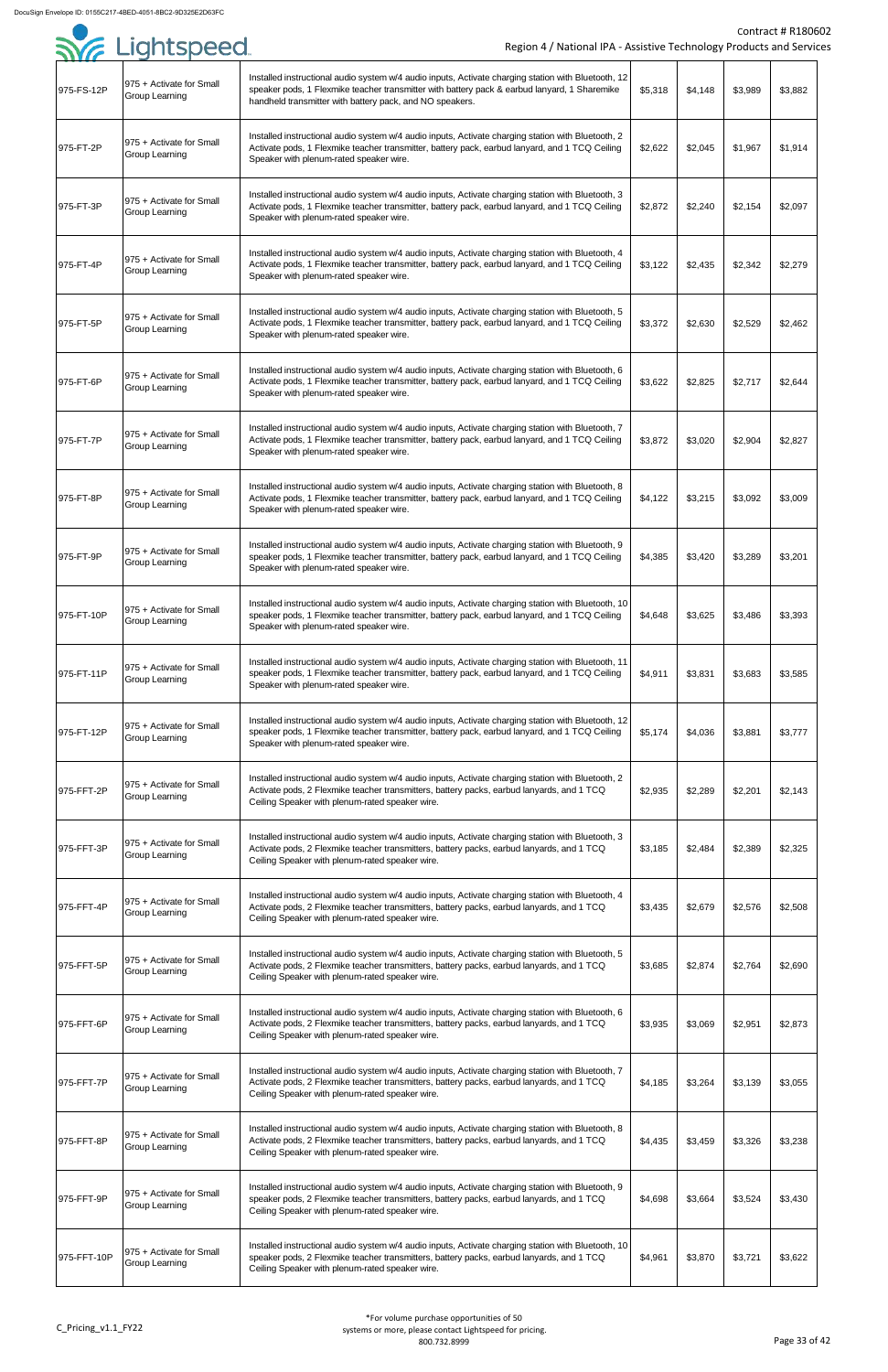|             | Sie Lightspeed                                    | Region 4 / National IPA - Assistive Technology Products and Service                                                                                                                                                                                                                                         |         |         |         | <b>Contract # R18060</b> |
|-------------|---------------------------------------------------|-------------------------------------------------------------------------------------------------------------------------------------------------------------------------------------------------------------------------------------------------------------------------------------------------------------|---------|---------|---------|--------------------------|
| 975-FFT-11P | 975 + Activate for Small<br>Group Learning        | Installed instructional audio system w/4 audio inputs, Activate charging station with Bluetooth, 11<br>speaker pods, 2 Flexmike teacher transmitters, battery packs, earbud lanyards, and 1 TCQ<br>Ceiling Speaker with plenum-rated speaker wire.                                                          | \$5,224 | \$4,075 | \$3,918 | \$3,814                  |
| 975-FFT-12P | 975 + Activate for Small<br><b>Group Learning</b> | Installed instructional audio system w/4 audio inputs, Activate charging station with Bluetooth, 12<br>speaker pods, 2 Flexmike teacher transmitters, battery packs, earbud lanyards, and 1 TCQ<br>Ceiling Speaker with plenum-rated speaker wire.                                                          | \$5,487 | \$4,280 | \$4,115 | \$4,006                  |
| 975-FST-2P  | 975 + Activate for Small<br><b>Group Learning</b> | Installed instructional audio system w/4 audio inputs, Activate charging station with Bluetooth, 2<br>Activate pods, 1 Flexmike teacher transmitter with battery pack & earbud lanyard, 1 Sharemike<br>handheld transmitter with battery pack, and 1 TCQ Ceiling Speaker with plenum-rated speaker<br>wire. | \$2,966 | \$2,313 | \$2,225 | \$2,165                  |
| 975-FST-3P  | 975 + Activate for Small<br><b>Group Learning</b> | Installed instructional audio system w/4 audio inputs, Activate charging station with Bluetooth, 3<br>Activate pods, 1 Flexmike teacher transmitter with battery pack & earbud lanyard, 1 Sharemike<br>handheld transmitter with battery pack, and 1 TCQ Ceiling Speaker with plenum-rated speaker<br>wire. | \$3,216 | \$2,508 | \$2,412 | \$2,348                  |
| 975-FST-4P  | 975 + Activate for Small<br>Group Learning        | Installed instructional audio system w/4 audio inputs, Activate charging station with Bluetooth, 4<br>Activate pods, 1 Flexmike teacher transmitter with battery pack & earbud lanyard, 1 Sharemike<br>handheld transmitter with battery pack, and 1 TCQ Ceiling Speaker with plenum-rated speaker<br>wire. | \$3,466 | \$2,703 | \$2,600 | \$2,530                  |
| 975-FST-5P  | 975 + Activate for Small<br><b>Group Learning</b> | Installed instructional audio system w/4 audio inputs, Activate charging station with Bluetooth, 5<br>Activate pods, 1 Flexmike teacher transmitter with battery pack & earbud lanyard, 1 Sharemike<br>handheld transmitter with battery pack, and 1 TCQ Ceiling Speaker with plenum-rated speaker<br>wire. | \$3,716 | \$2,898 | \$2,787 | \$2,713                  |
| 975-FST-6P  | 975 + Activate for Small<br>Group Learning        | Installed instructional audio system w/4 audio inputs, Activate charging station with Bluetooth, 6<br>Activate pods, 1 Flexmike teacher transmitter with battery pack & earbud lanyard, 1 Sharemike<br>handheld transmitter with battery pack, and 1 TCQ Ceiling Speaker with plenum-rated speaker<br>wire. | \$3,966 | \$3,093 | \$2,975 | \$2,895                  |
| 975-FST-7P  | 975 + Activate for Small<br><b>Group Learning</b> | Installed instructional audio system w/4 audio inputs, Activate charging station with Bluetooth, 7<br>Activate pods, 1 Flexmike teacher transmitter with battery pack & earbud lanyard, 1 Sharemike<br>handheld transmitter with battery pack, and 1 TCQ Ceiling Speaker with plenum-rated speaker<br>wire. | \$4,216 | \$3,288 | \$3,162 | \$3,078                  |
| 975-FST-8P  | 975 + Activate for Small<br><b>Group Learning</b> | Installed instructional audio system w/4 audio inputs, Activate charging station with Bluetooth, 8<br>Activate pods, 1 Flexmike teacher transmitter with battery pack & earbud lanyard, 1 Sharemike<br>handheld transmitter with battery pack, and 1 TCQ Ceiling Speaker with plenum-rated speaker<br>wire. | \$4,466 | \$3,483 | \$3,350 | \$3,260                  |
| 975-FST-9P  | 975 + Activate for Small<br>Group Learning        | Installed instructional audio system w/4 audio inputs, Activate charging station with Bluetooth, 9<br>speaker pods, 1 Flexmike teacher transmitter with battery pack & earbud lanyard, 1 Sharemike<br>handheld transmitter with battery pack, and 1 TCQ Ceiling Speaker with plenum-rated speaker<br>wire.  | \$4,729 | \$3,689 | \$3,547 | \$3,452                  |
| 975-FST-10P | 975 + Activate for Small<br><b>Group Learning</b> | Installed instructional audio system w/4 audio inputs, Activate charging station with Bluetooth, 10<br>speaker pods, 1 Flexmike teacher transmitter with battery pack & earbud lanyard, 1 Sharemike<br>handheld transmitter with battery pack, and 1 TCQ Ceiling Speaker with plenum-rated speaker<br>wire. | \$4,992 | \$3,894 | \$3,744 | \$3,644                  |
| 975-FST-11P | 975 + Activate for Small<br>Group Learning        | Installed instructional audio system w/4 audio inputs, Activate charging station with Bluetooth, 11<br>speaker pods, 1 Flexmike teacher transmitter with battery pack & earbud lanyard, 1 Sharemike<br>handheld transmitter with battery pack, and 1 TCQ Ceiling Speaker with plenum-rated speaker<br>wire. | \$5,255 | \$4,099 | \$3,941 | \$3,836                  |
| 975-FST-12P | 975 + Activate for Small<br><b>Group Learning</b> | Installed instructional audio system w/4 audio inputs, Activate charging station with Bluetooth, 12<br>speaker pods, 1 Flexmike teacher transmitter with battery pack & earbud lanyard, 1 Sharemike<br>handheld transmitter with battery pack, and 1 TCQ Ceiling Speaker with plenum-rated speaker<br>wire. | \$5,518 | \$4,304 | \$4,139 | \$4,028                  |
| 975-FD-2P   | 975 + Activate for Small<br>Group Learning        | Installed instructional audio system w/4 audio inputs, Activate charging station with Bluetooth, 2<br>Activate pods, 1 Flexmike teacher transmitter, battery pack, earbud lanyard, and 4 DRQ Ceiling<br>Speakers with plenum-rated speaker wire.                                                            | \$2,622 | \$2,045 | \$1,967 | \$1,914                  |
| 975-FD-3P   | 975 + Activate for Small<br>Group Learning        | Installed instructional audio system w/4 audio inputs, Activate charging station with Bluetooth, 3<br>Activate pods, 1 Flexmike teacher transmitter, battery pack, earbud lanyard, and 4 DRQ Ceiling<br>Speakers with plenum-rated speaker wire.                                                            | \$2,872 | \$2,240 | \$2,154 | \$2,097                  |
| 975-FD-4P   | 975 + Activate for Small<br><b>Group Learning</b> | Installed instructional audio system w/4 audio inputs, Activate charging station with Bluetooth, 4<br>Activate pods, 1 Flexmike teacher transmitter, battery pack, earbud lanyard, and 4 DRQ Ceiling<br>Speakers with plenum-rated speaker wire.                                                            | \$3,122 | \$2,435 | \$2,342 | \$2,279                  |
| 975-FD-5P   | 975 + Activate for Small<br>Group Learning        | Installed instructional audio system w/4 audio inputs, Activate charging station with Bluetooth, 5<br>Activate pods, 1 Flexmike teacher transmitter, battery pack, earbud lanyard, and 4 DRQ Ceiling<br>Speakers with plenum-rated speaker wire.                                                            | \$3,372 | \$2,630 | \$2,529 | \$2,462                  |
| 975-FD-6P   | 975 + Activate for Small<br>Group Learning        | Installed instructional audio system w/4 audio inputs, Activate charging station with Bluetooth, 6<br>Activate pods, 1 Flexmike teacher transmitter, battery pack, earbud lanyard, and 4 DRQ Ceiling<br>Speakers with plenum-rated speaker wire.                                                            | \$3,622 | \$2,825 | \$2,717 | \$2,644                  |
| 975-FD-7P   | 975 + Activate for Small<br>Group Learning        | Installed instructional audio system w/4 audio inputs, Activate charging station with Bluetooth, 7<br>Activate pods, 1 Flexmike teacher transmitter, battery pack, earbud lanyard, and 4 DRQ Ceiling<br>Speakers with plenum-rated speaker wire.                                                            | \$3,872 | \$3,020 | \$2,904 | \$2,827                  |
| 975-FD-8P   | 975 + Activate for Small<br>Group Learning        | Installed instructional audio system w/4 audio inputs, Activate charging station with Bluetooth, 8<br>Activate pods, 1 Flexmike teacher transmitter, battery pack, earbud lanyard, and 4 DRQ Ceiling<br>Speakers with plenum-rated speaker wire.                                                            | \$4,122 | \$3,215 | \$3,092 | \$3,009                  |
| 975-FD-9P   | 975 + Activate for Small<br>Group Learning        | Installed instructional audio system w/4 audio inputs, Activate charging station with Bluetooth, 9<br>speaker pods, 1 Flexmike teacher transmitter, battery pack, earbud lanyard, and 4 DRQ Ceiling<br>Speakers with plenum-rated speaker wire.                                                             | \$4,385 | \$3,420 | \$3,289 | \$3,201                  |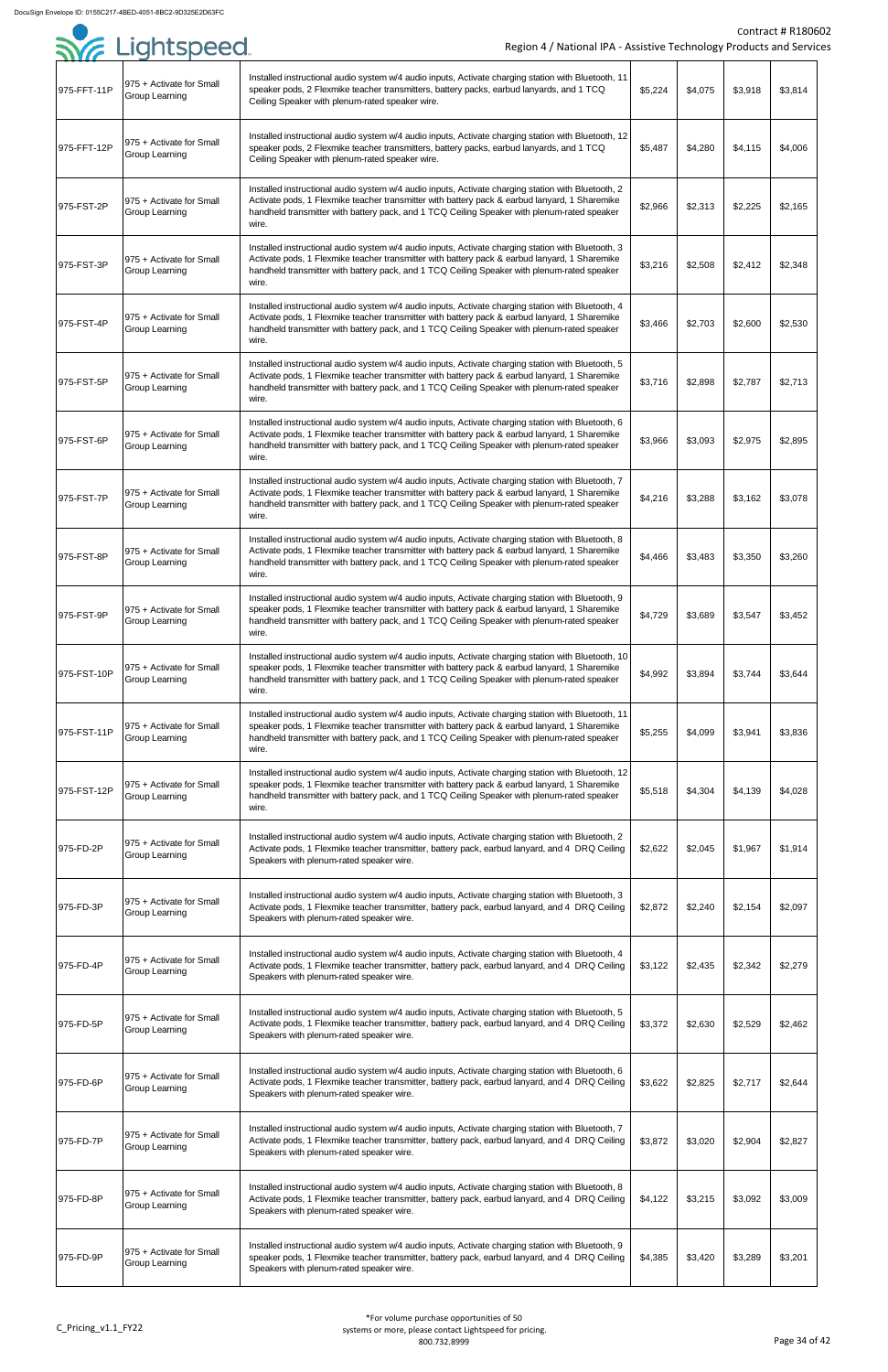|             | SYG Lightspeed                                    | Region 4 / National IPA - Assistive Technology Products and Service                                                                                                                                                                                                                                          |         |         |         | <b>Contract # R18060</b> |
|-------------|---------------------------------------------------|--------------------------------------------------------------------------------------------------------------------------------------------------------------------------------------------------------------------------------------------------------------------------------------------------------------|---------|---------|---------|--------------------------|
| 975-FD-10P  | 975 + Activate for Small<br>Group Learning        | Installed instructional audio system w/4 audio inputs, Activate charging station with Bluetooth, 10<br>speaker pods, 1 Flexmike teacher transmitter, battery pack, earbud lanyard, and 4 DRQ Ceiling<br>Speakers with plenum-rated speaker wire.                                                             | \$4,648 | \$3,625 | \$3,486 | \$3,393                  |
| 975-FD-11P  | 975 + Activate for Small<br><b>Group Learning</b> | Installed instructional audio system w/4 audio inputs, Activate charging station with Bluetooth, 11<br>speaker pods, 1 Flexmike teacher transmitter, battery pack, earbud lanyard, and 4 DRQ Ceiling<br>Speakers with plenum-rated speaker wire.                                                             | \$4,911 | \$3,831 | \$3,683 | \$3,585                  |
| 975-FD-12P  | 975 + Activate for Small<br><b>Group Learning</b> | Installed instructional audio system w/4 audio inputs, Activate charging station with Bluetooth, 12<br>speaker pods, 1 Flexmike teacher transmitter, battery pack, earbud lanyard, and 4 DRQ Ceiling<br>Speakers with plenum-rated speaker wire.                                                             | \$5,174 | \$4,036 | \$3,881 | \$3,777                  |
| 975-FFD-2P  | 975 + Activate for Small<br><b>Group Learning</b> | Installed instructional audio system w/4 audio inputs, Activate charging station with Bluetooth, 2<br>Activate pods, 2 Flexmike teacher transmitters, battery packs, earbud lanyards, and 4 DRQ<br>Ceiling Speakers with plenum-rated speaker wire.                                                          | \$2,935 | \$2,289 | \$2,201 | \$2,143                  |
| 975-FFD-3P  | 975 + Activate for Small<br>Group Learning        | Installed instructional audio system w/4 audio inputs, Activate charging station with Bluetooth, 3<br>Activate pods, 2 Flexmike teacher transmitters, battery packs, earbud lanyards, and 4 DRQ<br>Ceiling Speakers with plenum-rated speaker wire.                                                          | \$3,185 | \$2,484 | \$2,389 | \$2,325                  |
| 975-FFD-4P  | 975 + Activate for Small<br><b>Group Learning</b> | Installed instructional audio system w/4 audio inputs, Activate charging station with Bluetooth, 4<br>Activate pods, 2 Flexmike teacher transmitters, battery packs, earbud lanyards, and 4 DRQ<br>Ceiling Speakers with plenum-rated speaker wire.                                                          | \$3,435 | \$2,679 | \$2,576 | \$2,508                  |
| 975-FFD-5P  | 975 + Activate for Small<br>Group Learning        | Installed instructional audio system w/4 audio inputs, Activate charging station with Bluetooth, 5<br>Activate pods, 2 Flexmike teacher transmitters, battery packs, earbud lanyards, and 4 DRQ<br>Ceiling Speakers with plenum-rated speaker wire.                                                          | \$3,685 | \$2,874 | \$2,764 | \$2,690                  |
| 975-FFD-6P  | 975 + Activate for Small<br><b>Group Learning</b> | Installed instructional audio system w/4 audio inputs, Activate charging station with Bluetooth, 6<br>Activate pods, 2 Flexmike teacher transmitters, battery packs, earbud lanyards, and 4 DRQ<br>Ceiling Speakers with plenum-rated speaker wire.                                                          | \$3,935 | \$3,069 | \$2,951 | \$2,873                  |
| 975-FFD-7P  | 975 + Activate for Small<br><b>Group Learning</b> | Installed instructional audio system w/4 audio inputs, Activate charging station with Bluetooth, 7<br>Activate pods, 2 Flexmike teacher transmitters, battery packs, earbud lanyards, and 4 DRQ<br>Ceiling Speakers with plenum-rated speaker wire.                                                          | \$4,185 | \$3,264 | \$3,139 | \$3,055                  |
| 975-FFD-8P  | 975 + Activate for Small<br>Group Learning        | Installed instructional audio system w/4 audio inputs, Activate charging station with Bluetooth, 8<br>Activate pods, 2 Flexmike teacher transmitters, battery packs, earbud lanyards, and 4 DRQ<br>Ceiling Speakers with plenum-rated speaker wire.                                                          | \$4,435 | \$3,459 | \$3,326 | \$3,238                  |
| 975-FFD-9P  | 975 + Activate for Small<br><b>Group Learning</b> | Installed instructional audio system w/4 audio inputs, Activate charging station with Bluetooth, 9<br>speaker pods, 2 Flexmike teacher transmitters, battery packs, earbud lanyards, and 4 DRQ<br>Ceiling Speakers with plenum-rated speaker wire.                                                           | \$4,698 | \$3,664 | \$3,524 | \$3,430                  |
| 975-FFD-10P | 975 + Activate for Small<br>Group Learning        | Installed instructional audio system w/4 audio inputs, Activate charging station with Bluetooth, 10<br>speaker pods, 2 Flexmike teacher transmitters, battery packs, earbud lanyards, and 4 DRQ<br>Ceiling Speakers with plenum-rated speaker wire.                                                          | \$4,961 | \$3,870 | \$3,721 | \$3,622                  |
| 975-FFD-11P | 975 + Activate for Small<br>Group Learning        | Installed instructional audio system w/4 audio inputs, Activate charging station with Bluetooth, 11<br>speaker pods, 2 Flexmike teacher transmitters, battery packs, earbud lanyards, and 4 DRQ<br>Ceiling Speakers with plenum-rated speaker wire.                                                          | \$5,224 | \$4,075 | \$3,918 | \$3,814                  |
| 975-FFD-12P | 975 + Activate for Small<br>Group Learning        | Installed instructional audio system w/4 audio inputs, Activate charging station with Bluetooth, 12<br>speaker pods, 2 Flexmike teacher transmitters, battery packs, earbud lanyards, and 4 DRQ<br>Ceiling Speakers with plenum-rated speaker wire.                                                          | \$5,487 | \$4,280 | \$4,115 | \$4,006                  |
| 975-FSD-2P  | 975 + Activate for Small<br><b>Group Learning</b> | Installed instructional audio system w/4 audio inputs, Activate charging station with Bluetooth, 2<br>Activate pods, 1 Flexmike teacher transmitter with battery pack & earbud lanyard, 1 Sharemike<br>handheld transmitter with battery pack, and 4 DRQ Ceiling Speakers with plenum-rated speaker<br>wire. | \$2,966 | \$2,313 | \$2,225 | \$2,165                  |
| 975-FSD-3P  | 975 + Activate for Small<br><b>Group Learning</b> | Installed instructional audio system w/4 audio inputs, Activate charging station with Bluetooth, 3<br>Activate pods, 1 Flexmike teacher transmitter with battery pack & earbud lanyard, 1 Sharemike<br>handheld transmitter with battery pack, and 4 DRQ Ceiling Speakers with plenum-rated speaker<br>wire. | \$3,216 | \$2,508 | \$2,412 | \$2,348                  |
| 975-FSD-4P  | 975 + Activate for Small<br>Group Learning        | Installed instructional audio system w/4 audio inputs, Activate charging station with Bluetooth, 4<br>Activate pods, 1 Flexmike teacher transmitter with battery pack & earbud lanyard, 1 Sharemike<br>handheld transmitter with battery pack, and 4 DRQ Ceiling Speakers with plenum-rated speaker<br>wire. | \$3,466 | \$2,703 | \$2,600 | \$2,530                  |
| 975-FSD-5P  | 975 + Activate for Small<br>Group Learning        | Installed instructional audio system w/4 audio inputs, Activate charging station with Bluetooth, 5<br>Activate pods, 1 Flexmike teacher transmitter with battery pack & earbud lanyard, 1 Sharemike<br>handheld transmitter with battery pack, and 4 DRQ Ceiling Speakers with plenum-rated speaker<br>wire. | \$3,716 | \$2,898 | \$2,787 | \$2,713                  |
| 975-FSD-6P  | 975 + Activate for Small<br>Group Learning        | Installed instructional audio system w/4 audio inputs, Activate charging station with Bluetooth, 6<br>Activate pods, 1 Flexmike teacher transmitter with battery pack & earbud lanyard, 1 Sharemike<br>handheld transmitter with battery pack, and 4 DRQ Ceiling Speakers with plenum-rated speaker<br>wire. | \$3,966 | \$3,093 | \$2,975 | \$2,895                  |
| 975-FSD-7P  | 975 + Activate for Small<br>Group Learning        | Installed instructional audio system w/4 audio inputs, Activate charging station with Bluetooth, 7<br>Activate pods, 1 Flexmike teacher transmitter with battery pack & earbud lanyard, 1 Sharemike<br>handheld transmitter with battery pack, and 4 DRQ Ceiling Speakers with plenum-rated speaker<br>wire. | \$4,216 | \$3,288 | \$3,162 | \$3,078                  |
| 975-FSD-8P  | 975 + Activate for Small<br>Group Learning        | Installed instructional audio system w/4 audio inputs, Activate charging station with Bluetooth, 8<br>Activate pods, 1 Flexmike teacher transmitter with battery pack & earbud lanyard, 1 Sharemike<br>handheld transmitter with battery pack, and 4 DRQ Ceiling Speakers with plenum-rated speaker<br>wire. | \$4,466 | \$3,483 | \$3,350 | \$3,260                  |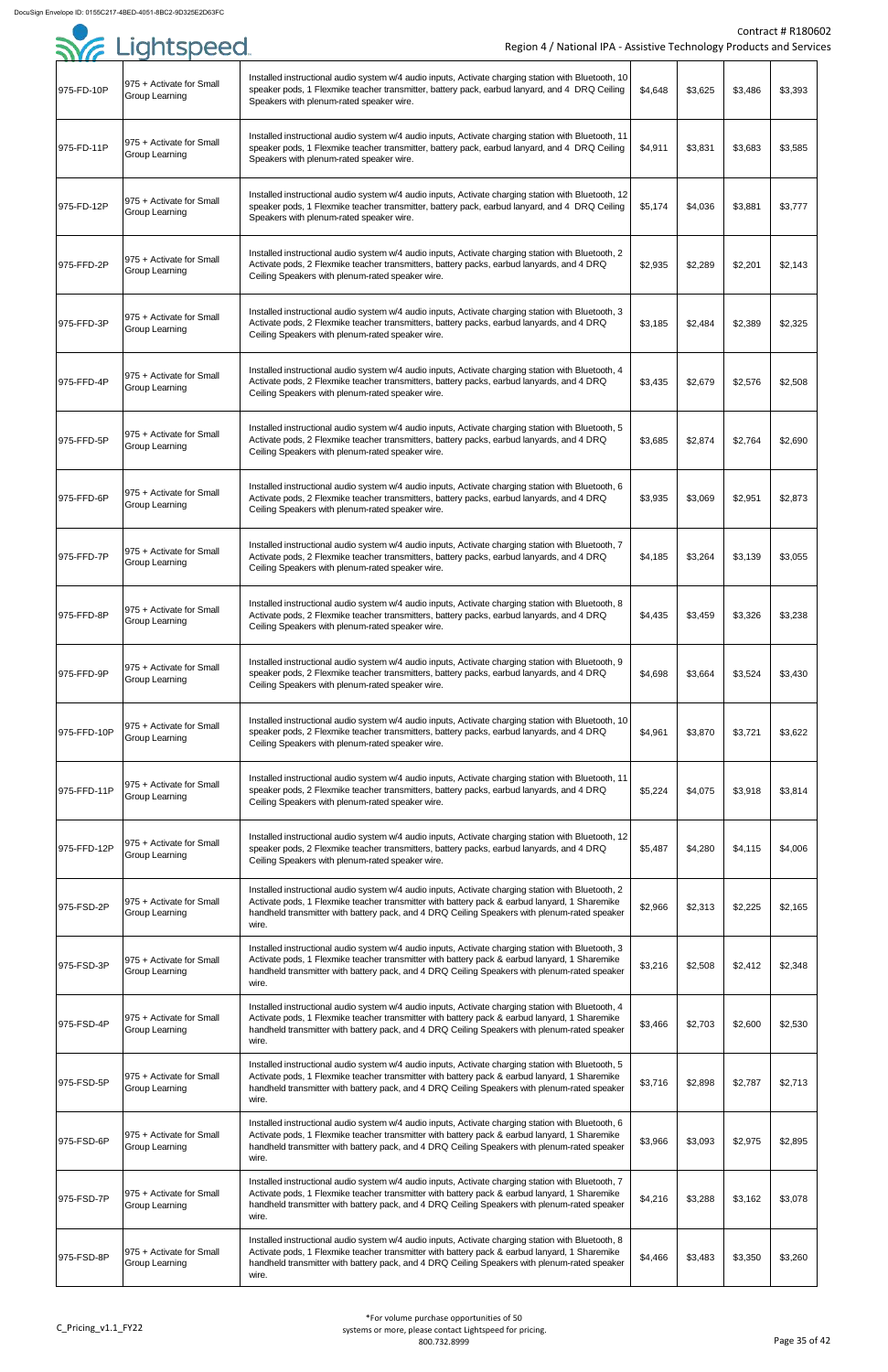|             |                                                   |                                                                                                                                                                                                                                                                                                              |         |         |         | Contract # R1806 |
|-------------|---------------------------------------------------|--------------------------------------------------------------------------------------------------------------------------------------------------------------------------------------------------------------------------------------------------------------------------------------------------------------|---------|---------|---------|------------------|
|             | Sor Lightspeed                                    | Region 4 / National IPA - Assistive Technology Products and Servic                                                                                                                                                                                                                                           |         |         |         |                  |
| 975-FSD-9P  | 975 + Activate for Small<br>Group Learning        | Installed instructional audio system w/4 audio inputs, Activate charging station with Bluetooth, 9<br>speaker pods, 1 Flexmike teacher transmitter with battery pack & earbud lanyard, 1 Sharemike<br>handheld transmitter with battery pack, and 4 DRQ Ceiling Speakers with plenum-rated speaker<br>wire.  | \$4,729 | \$3,689 | \$3,547 | \$3,452          |
| 975-FSD-10P | 975 + Activate for Small<br><b>Group Learning</b> | Installed instructional audio system w/4 audio inputs, Activate charging station with Bluetooth, 10<br>speaker pods, 1 Flexmike teacher transmitter with battery pack & earbud lanyard, 1 Sharemike<br>handheld transmitter with battery pack, and 4 DRQ Ceiling Speakers with plenum-rated speaker<br>wire. | \$4,992 | \$3,894 | \$3,744 | \$3,644          |
| 975-FSD-11P | 975 + Activate for Small<br>Group Learning        | Installed instructional audio system w/4 audio inputs, Activate charging station with Bluetooth, 11<br>speaker pods, 1 Flexmike teacher transmitter with battery pack & earbud lanyard, 1 Sharemike<br>handheld transmitter with battery pack, and 4 DRQ Ceiling Speakers with plenum-rated speaker<br>wire. | \$5,255 | \$4,099 | \$3,941 | \$3,836          |
| 975-FSD-12P | 975 + Activate for Small<br><b>Group Learning</b> | Installed instructional audio system w/4 audio inputs, Activate charging station with Bluetooth, 12<br>speaker pods, 1 Flexmike teacher transmitter with battery pack & earbud lanyard, 1 Sharemike<br>handheld transmitter with battery pack, and 4 DRQ Ceiling Speakers with plenum-rated speaker<br>wire. | \$5,518 | \$4,304 | \$4,139 | \$4,028          |
| 975-FW-2P   | 975 + Activate for Small<br>Group Learning        | Installed instructional audio system w/4 audio inputs, Activate charging station with Bluetooth, 2<br>Activate pods, 1 Flexmike teacher transmitter, battery pack, earbud lanyard, and 4 WMQ Wall<br>Speakers with plenum-rated speaker wire.                                                                | \$2,622 | \$2,045 | \$1,967 | \$1,914          |
| 975-FW-3P   | 975 + Activate for Small<br>Group Learning        | Installed instructional audio system w/4 audio inputs, Activate charging station with Bluetooth, 3<br>Activate pods, 1 Flexmike teacher transmitter, battery pack, earbud lanyard, and 4 WMQ Wall<br>Speakers with plenum-rated speaker wire.                                                                | \$2,872 | \$2,240 | \$2,154 | \$2,097          |
| 975-FW-4P   | 975 + Activate for Small<br>Group Learning        | Installed instructional audio system w/4 audio inputs, Activate charging station with Bluetooth, 4<br>Activate pods, 1 Flexmike teacher transmitter, battery pack, earbud lanyard, and 4 WMQ Wall<br>Speakers with plenum-rated speaker wire.                                                                | \$3,122 | \$2,435 | \$2,342 | \$2,279          |
| 975-FW-5P   | 975 + Activate for Small<br>Group Learning        | Installed instructional audio system w/4 audio inputs, Activate charging station with Bluetooth, 5<br>Activate pods, 1 Flexmike teacher transmitter, battery pack, earbud lanyard, and 4 WMQ Wall<br>Speakers with plenum-rated speaker wire.                                                                | \$3,372 | \$2,630 | \$2,529 | \$2,462          |
| 975-FW-6P   | 975 + Activate for Small<br><b>Group Learning</b> | Installed instructional audio system w/4 audio inputs, Activate charging station with Bluetooth, 6<br>Activate pods, 1 Flexmike teacher transmitter, battery pack, earbud lanyard, and 4 WMQ Wall<br>Speakers with plenum-rated speaker wire.                                                                | \$3,622 | \$2,825 | \$2,717 | \$2,644          |
| 975-FW-7P   | 975 + Activate for Small<br>Group Learning        | Installed instructional audio system w/4 audio inputs, Activate charging station with Bluetooth, 7<br>Activate pods, 1 Flexmike teacher transmitter, battery pack, earbud lanyard, and 4 WMQ Wall<br>Speakers with plenum-rated speaker wire.                                                                | \$3,872 | \$3,020 | \$2,904 | \$2,827          |
| 975-FW-8P   | 975 + Activate for Small<br>Group Learning        | Installed instructional audio system w/4 audio inputs, Activate charging station with Bluetooth, 8<br>Activate pods, 1 Flexmike teacher transmitter, battery pack, earbud lanyard, and 4 WMQ Wall<br>Speakers with plenum-rated speaker wire.                                                                | \$4,122 | \$3,215 | \$3,092 | \$3,009          |
| 975-FW-9P   | 975 + Activate for Small<br><b>Group Learning</b> | Installed instructional audio system w/4 audio inputs, Activate charging station with Bluetooth, 9<br>speaker pods, 1 Flexmike teacher transmitter, battery pack, earbud lanyard, and 4 WMQ Wall<br>Speakers with plenum-rated speaker wire.                                                                 | \$4,385 | \$3,420 | \$3,289 | \$3,201          |
| 975-FW-10P  | 975 + Activate for Small<br><b>Group Learning</b> | Installed instructional audio system w/4 audio inputs, Activate charging station with Bluetooth, 10<br>speaker pods, 1 Flexmike teacher transmitter, battery pack, earbud lanyard, and 4 WMQ Wall<br>Speakers with plenum-rated speaker wire.                                                                | \$4,648 | \$3,625 | \$3,486 | \$3,393          |
| 975-FW-11P  | 975 + Activate for Small<br>Group Learning        | Installed instructional audio system w/4 audio inputs, Activate charging station with Bluetooth, 11<br>speaker pods, 1 Flexmike teacher transmitter, battery pack, earbud lanyard, and 4 WMQ Wall<br>Speakers with plenum-rated speaker wire.                                                                | \$4,911 | \$3,831 | \$3,683 | \$3,585          |
| 975-FW-12P  | 975 + Activate for Small<br>Group Learning        | Installed instructional audio system w/4 audio inputs, Activate charging station with Bluetooth, 12<br>speaker pods, 1 Flexmike teacher transmitter, battery pack, earbud lanyard, and 4 WMQ Wall<br>Speakers with plenum-rated speaker wire.                                                                | \$5,174 | \$4,036 | \$3,881 | \$3,777          |
| 975-FFW-2P  | 975 + Activate for Small<br><b>Group Learning</b> | Installed instructional audio system w/4 audio inputs, Activate charging station with Bluetooth, 2<br>Activate pods, 2 Flexmike teacher transmitters, battery packs, earbud lanyards, and 4 WMQ<br>Wall Speakers with plenum-rated speaker wire.                                                             | \$2,935 | \$2,289 | \$2,201 | \$2,143          |
| 975-FFW-3P  | 975 + Activate for Small<br>Group Learning        | Installed instructional audio system w/4 audio inputs, Activate charging station with Bluetooth, 3<br>Activate pods, 2 Flexmike teacher transmitters, battery packs, earbud lanyards, and 4 WMQ<br>Wall Speakers with plenum-rated speaker wire.                                                             | \$3,185 | \$2,484 | \$2,389 | \$2,325          |
| 975-FFW-4P  | 975 + Activate for Small<br>Group Learning        | Installed instructional audio system w/4 audio inputs, Activate charging station with Bluetooth, 4<br>Activate pods, 2 Flexmike teacher transmitters, battery packs, earbud lanyards, and 4 WMQ<br>Wall Speakers with plenum-rated speaker wire.                                                             | \$3,435 | \$2,679 | \$2,576 | \$2,508          |
| 975-FFW-5P  | 975 + Activate for Small<br><b>Group Learning</b> | Installed instructional audio system w/4 audio inputs, Activate charging station with Bluetooth, 5<br>Activate pods, 2 Flexmike teacher transmitters, battery packs, earbud lanyards, and 4 WMQ<br>Wall Speakers with plenum-rated speaker wire.                                                             | \$3,685 | \$2,874 | \$2,764 | \$2,690          |
| 975-FFW-6P  | 975 + Activate for Small<br><b>Group Learning</b> | Installed instructional audio system w/4 audio inputs, Activate charging station with Bluetooth, 6<br>Activate pods, 2 Flexmike teacher transmitters, battery packs, earbud lanyards, and 4 WMQ<br>Wall Speakers with plenum-rated speaker wire.                                                             | \$3,935 | \$3,069 | \$2,951 | \$2,873          |
| 975-FFW-7P  | 975 + Activate for Small<br>Group Learning        | Installed instructional audio system w/4 audio inputs, Activate charging station with Bluetooth, 7<br>Activate pods, 2 Flexmike teacher transmitters, battery packs, earbud lanyards, and 4 WMQ<br>Wall Speakers with plenum-rated speaker wire.                                                             | \$4,185 | \$3,264 | \$3,139 | \$3,055          |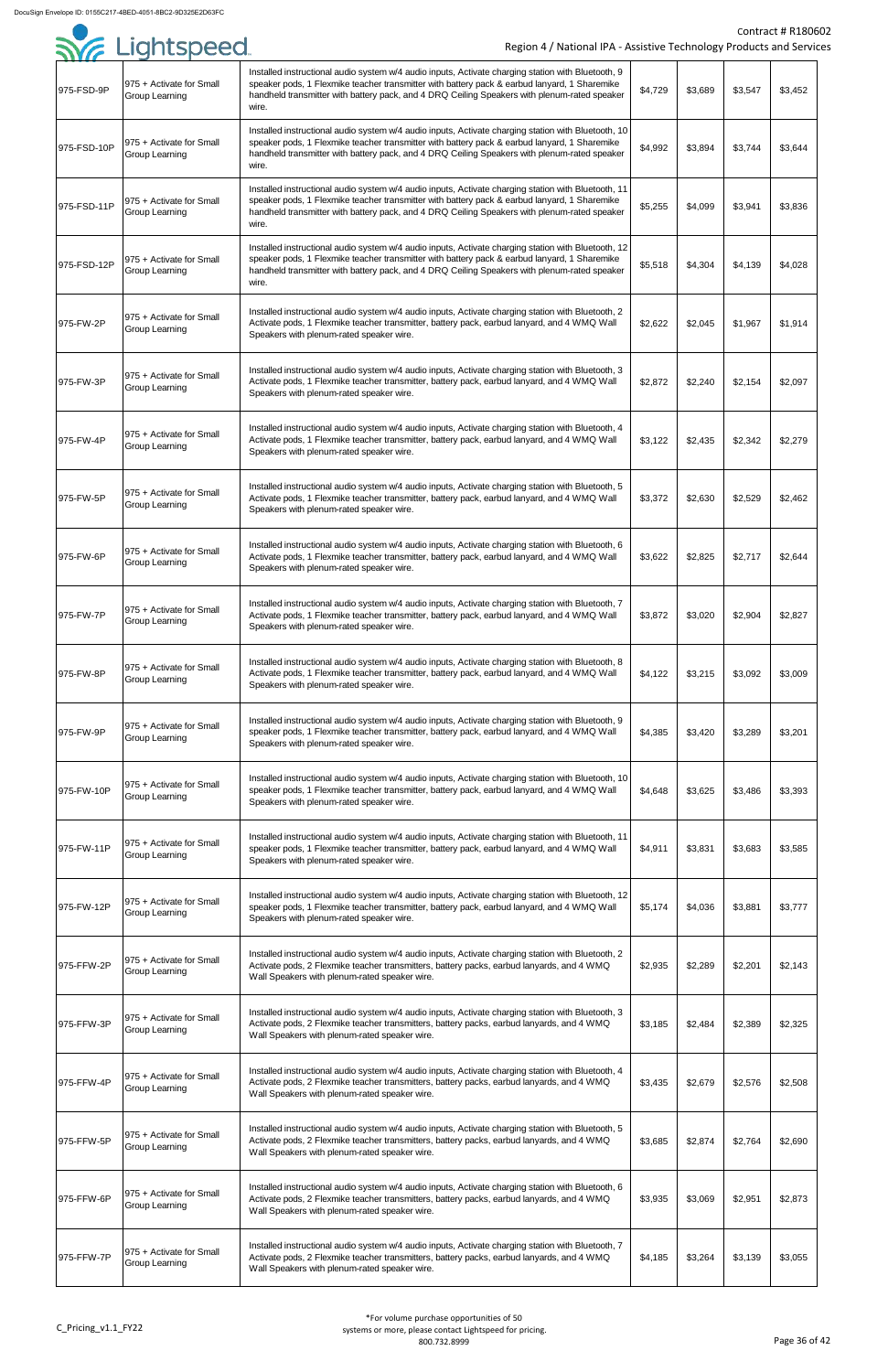|             | Syr Lightspeed                                            | Region 4 / National IPA - Assistive Technology Products and Service                                                                                                                                                                                                                                       |         |         |         | <b>Contract # R18060</b> |
|-------------|-----------------------------------------------------------|-----------------------------------------------------------------------------------------------------------------------------------------------------------------------------------------------------------------------------------------------------------------------------------------------------------|---------|---------|---------|--------------------------|
| 975-FFW-8P  | 975 + Activate for Small<br>Group Learning                | Installed instructional audio system w/4 audio inputs, Activate charging station with Bluetooth, 8<br>Activate pods, 2 Flexmike teacher transmitters, battery packs, earbud lanyards, and 4 WMQ<br>Wall Speakers with plenum-rated speaker wire.                                                          | \$4,435 | \$3,459 | \$3,326 | \$3,238                  |
| 975-FFW-9P  | 975 + Activate for Small<br><b>Group Learning</b>         | Installed instructional audio system w/4 audio inputs, Activate charging station with Bluetooth, 9<br>speaker pods, 2 Flexmike teacher transmitters, battery packs, earbud lanyards, and 4 WMQ<br>Wall Speakers with plenum-rated speaker wire.                                                           | \$4,698 | \$3,664 | \$3,524 | \$3,430                  |
| 975-FFW-10P | 975 + Activate for Small<br><b>Group Learning</b>         | Installed instructional audio system w/4 audio inputs, Activate charging station with Bluetooth, 10<br>speaker pods, 2 Flexmike teacher transmitters, battery packs, earbud lanyards, and 4 WMQ<br>Wall Speakers with plenum-rated speaker wire.                                                          | \$4,961 | \$3,870 | \$3,721 | \$3,622                  |
| 975-FFW-11P | 975 + Activate for Small<br><b>Group Learning</b>         | Installed instructional audio system w/4 audio inputs, Activate charging station with Bluetooth, 11<br>speaker pods, 2 Flexmike teacher transmitters, battery packs, earbud lanyards, and 4 WMQ<br>Wall Speakers with plenum-rated speaker wire.                                                          | \$5,224 | \$4,075 | \$3,918 | \$3,814                  |
| 975-FFW-12P | 975 + Activate for Small<br>Group Learning                | Installed instructional audio system w/4 audio inputs, Activate charging station with Bluetooth, 12<br>speaker pods, 2 Flexmike teacher transmitters, battery packs, earbud lanyards, and 4 WMQ<br>Wall Speakers with plenum-rated speaker wire.                                                          | \$5,487 | \$4,280 | \$4,115 | \$4,006                  |
| 975-FSW-2P  | 975 + Activate for Small<br><b>Group Learning</b>         | Installed instructional audio system w/4 audio inputs, Activate charging station with Bluetooth, 2<br>Activate pods, 1 Flexmike teacher transmitter with battery pack & earbud lanyard, 1 Sharemike<br>handheld transmitter with battery pack, and 4 WMQ Wall Speakers with plenum-rated speaker<br>wire. | \$2,966 | \$2,313 | \$2,225 | \$2,165                  |
| 975-FSW-3P  | 975 + Activate for Small<br><b>Group Learning</b>         | Installed instructional audio system w/4 audio inputs, Activate charging station with Bluetooth, 3<br>Activate pods, 1 Flexmike teacher transmitter with battery pack & earbud lanyard, 1 Sharemike<br>handheld transmitter with battery pack, and 4 WMQ Wall Speakers with plenum-rated speaker<br>wire. | \$3,216 | \$2,508 | \$2,412 | \$2,348                  |
| 975-FSW-4P  | 975 + Activate for Small<br>Group Learning                | Installed instructional audio system w/4 audio inputs, Activate charging station with Bluetooth, 4<br>Activate pods, 1 Flexmike teacher transmitter with battery pack & earbud lanyard, 1 Sharemike<br>handheld transmitter with battery pack, and 4 WMQ Wall Speakers with plenum-rated speaker<br>wire. | \$3,466 | \$2,703 | \$2,600 | \$2,530                  |
| 975-FSW-5P  | 975 + Activate for Small<br><b>Group Learning</b>         | Installed instructional audio system w/4 audio inputs, Activate charging station with Bluetooth, 5<br>Activate pods, 1 Flexmike teacher transmitter with battery pack & earbud lanyard, 1 Sharemike<br>handheld transmitter with battery pack, and 4 WMQ Wall Speakers with plenum-rated speaker<br>wire. | \$3,716 | \$2,898 | \$2,787 | \$2,713                  |
| 975-FSW-6P  | 975 + Activate for Small<br><b>Group Learning</b>         | Installed instructional audio system w/4 audio inputs, Activate charging station with Bluetooth, 6<br>Activate pods, 1 Flexmike teacher transmitter with battery pack & earbud lanyard, 1 Sharemike<br>handheld transmitter with battery pack, and 4 WMQ Wall Speakers with plenum-rated speaker<br>wire. | \$3,966 | \$3,093 | \$2,975 | \$2,895                  |
| 975-FSW-7P  | 975 + Activate for Small<br><b>Group Learning</b>         | Installed instructional audio system w/4 audio inputs, Activate charging station with Bluetooth, 7<br>Activate pods, 1 Flexmike teacher transmitter with battery pack & earbud lanyard, 1 Sharemike<br>handheld transmitter with battery pack, and 4 WMQ Wall Speakers with plenum-rated speaker<br>wire. | \$4,216 | \$3,288 | \$3,162 | \$3,078                  |
| 975-FSW-8P  | 975 + Activate for Small<br>Group Learning                | Installed instructional audio system w/4 audio inputs, Activate charging station with Bluetooth, 8<br>Activate pods, 1 Flexmike teacher transmitter with battery pack & earbud lanyard, 1 Sharemike<br>handheld transmitter with battery pack, and 4 WMQ Wall Speakers with plenum-rated speaker<br>wire. | \$4,466 | \$3,483 | \$3,350 | \$3,260                  |
| 975-FSW-9P  | 975 + Activate for Small<br><b>Group Learning</b>         | Installed instructional audio system w/4 audio inputs, Activate charging station with Bluetooth, 9<br>speaker pods, 1 Flexmike teacher transmitter with battery pack & earbud lanyard, 1 Sharemike<br>handheld transmitter with battery pack, and 4 WMQ Wall Speakers with plenum-rated speaker<br>wire.  | \$4,729 | \$3,689 | \$3,547 | \$3,452                  |
| 975-FSW-10P | 975 + Activate for Small<br><b>Group Learning</b>         | Installed instructional audio system w/4 audio inputs, Activate charging station with Bluetooth, 10<br>speaker pods, 1 Flexmike teacher transmitter with battery pack & earbud lanyard, 1 Sharemike<br>handheld transmitter with battery pack, and 4 WMQ Wall Speakers with plenum-rated speaker<br>wire. | \$4,992 | \$3,894 | \$3,744 | \$3,644                  |
| 975-FSW-11P | 975 + Activate for Small<br><b>Group Learning</b>         | Installed instructional audio system w/4 audio inputs, Activate charging station with Bluetooth, 11<br>speaker pods, 1 Flexmike teacher transmitter with battery pack & earbud lanyard, 1 Sharemike<br>handheld transmitter with battery pack, and 4 WMQ Wall Speakers with plenum-rated speaker<br>wire. | \$5,255 | \$4,099 | \$3,941 | \$3,836                  |
| 975-FSW-12P | 975 + Activate for Small<br><b>Group Learning</b>         | Installed instructional audio system w/4 audio inputs, Activate charging station with Bluetooth, 12<br>speaker pods, 1 Flexmike teacher transmitter with battery pack & earbud lanyard, 1 Sharemike<br>handheld transmitter with battery pack, and 4 WMQ Wall Speakers with plenum-rated speaker<br>wire. | \$5,518 | \$4,304 | \$4,139 | \$4,028                  |
| ALN-F-2P    | Access Link + Activate for<br><b>Small Group Learning</b> | Wireless microphone system, Activate charging station with Bluetooth, 2 Activate pods, 1<br>Flexmike teacher transmitter, battery pack, earbud lanyard.                                                                                                                                                   | \$2,178 | \$1,699 | \$1,634 | \$1,590                  |
| ALN-F-3P    | Access Link + Activate for<br><b>Small Group Learning</b> | Wireless microphone system, Activate charging station with Bluetooth, 3 Activate pods, 1<br>Flexmike teacher transmitter, battery pack, earbud lanyard.                                                                                                                                                   | \$2,428 | \$1,894 | \$1,821 | \$1,772                  |
| ALN-F-4P    | Access Link + Activate for<br><b>Small Group Learning</b> | Wireless microphone system, Activate charging station with Bluetooth, 4 Activate pods, 1<br>Flexmike teacher transmitter, battery pack, earbud lanyard.                                                                                                                                                   | \$2,678 | \$2,089 | \$2,009 | \$1,955                  |
| ALN-F-5P    | Access Link + Activate for<br><b>Small Group Learning</b> | Wireless microphone system, Activate charging station with Bluetooth, 5 Activate pods, 1<br>Flexmike teacher transmitter, battery pack, earbud lanyard.                                                                                                                                                   | \$2,928 | \$2,284 | \$2,196 | \$2,137                  |
| ALN-F-6P    | Access Link + Activate for<br><b>Small Group Learning</b> | Wireless microphone system, Activate charging station with Bluetooth, 6 Activate pods, 1<br>Flexmike teacher transmitter, battery pack, earbud lanyard.                                                                                                                                                   | \$3,178 | \$2,479 | \$2,384 | \$2,320                  |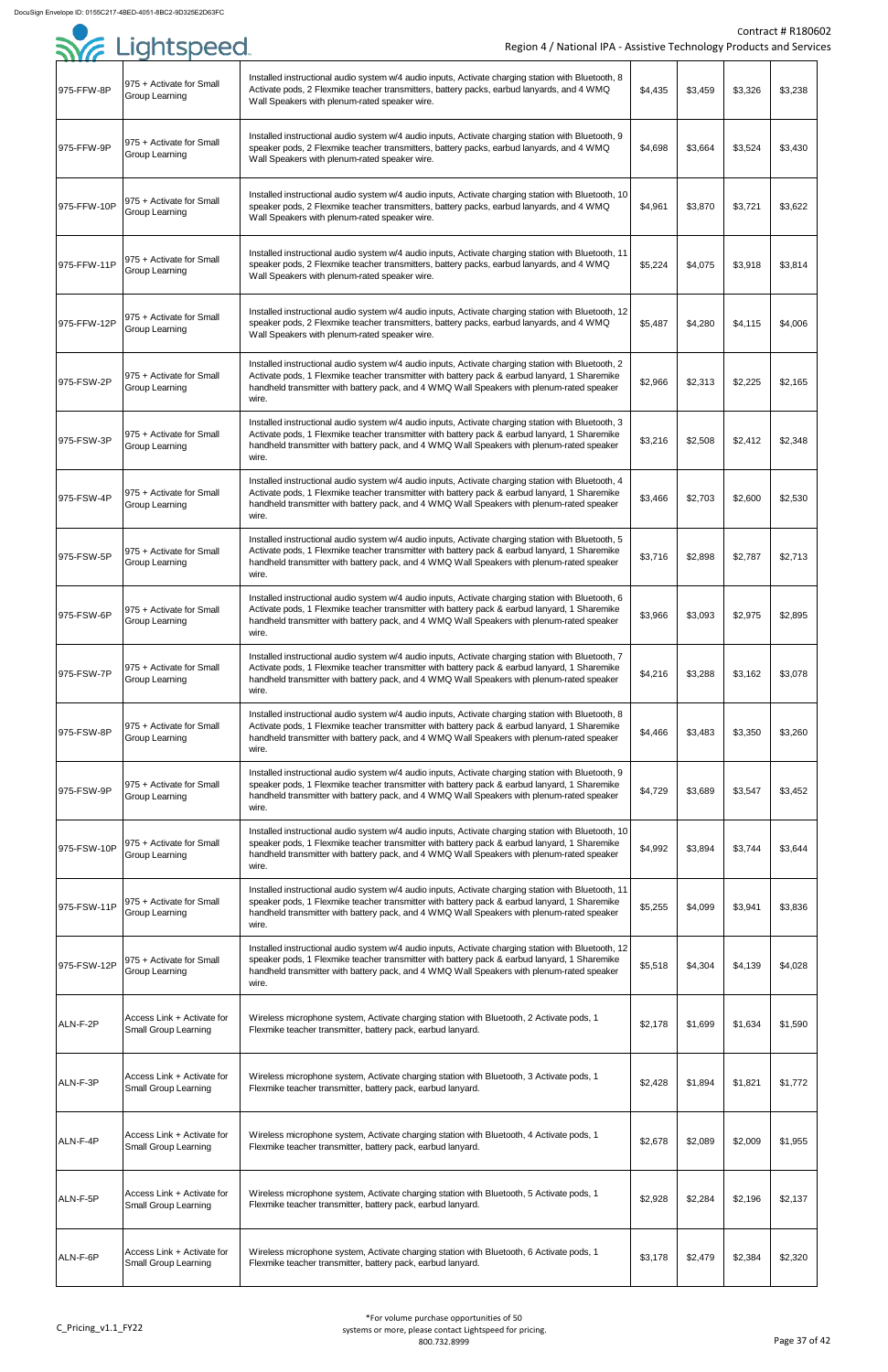| . <i>.</i> |                                                           |                                                                                                                                                                                                                     |         |         |         |         |
|------------|-----------------------------------------------------------|---------------------------------------------------------------------------------------------------------------------------------------------------------------------------------------------------------------------|---------|---------|---------|---------|
| ALN-F-7P   | Access Link + Activate for<br><b>Small Group Learning</b> | Wireless microphone system, Activate charging station with Bluetooth, 7 Activate pods, 1<br>Flexmike teacher transmitter, battery pack, earbud lanyard.                                                             | \$3,428 | \$2,674 | \$2,571 | \$2,502 |
| ALN-F-8P   | Access Link + Activate for<br><b>Small Group Learning</b> | Wireless microphone system, Activate charging station with Bluetooth, 8 Activate pods, 1<br>Flexmike teacher transmitter, battery pack, earbud lanyard.                                                             | \$3,678 | \$2,869 | \$2,759 | \$2,685 |
| ALN-F-9P   | Access Link + Activate for<br><b>Small Group Learning</b> | Wireless microphone system, Activate charging station with Bluetooth, 9 speaker pods, 1<br>Flexmike teacher transmitter, battery pack, earbud lanyard.                                                              | \$3,941 | \$3,074 | \$2,956 | \$2,877 |
| ALN-F-10P  | Access Link + Activate for<br><b>Small Group Learning</b> | Wireless microphone system, Activate charging station with Bluetooth, 10 speaker pods, 1<br>Flexmike teacher transmitter, battery pack, earbud lanyard.                                                             | \$4,204 | \$3,279 | \$3,153 | \$3,069 |
| ALN-F-11P  | Access Link + Activate for<br><b>Small Group Learning</b> | Wireless microphone system, Activate charging station with Bluetooth, 11 speaker pods, 1<br>Flexmike teacher transmitter, battery pack, earbud lanyard.                                                             | \$4,467 | \$3,484 | \$3,350 | \$3,261 |
| ALN-F-12P  | Access Link + Activate for<br>Small Group Learning        | Wireless microphone system, Activate charging station with Bluetooth, 12 speaker pods, 1<br>Flexmike teacher transmitter, battery pack, earbud lanyard.                                                             | \$4,730 | \$3,689 | \$3,548 | \$3,453 |
| ALN-FF-2P  | Access Link + Activate for<br><b>Small Group Learning</b> | Wireless microphone system, Activate charging station with Bluetooth, 2 Activate pods, 2<br>Flexmike teacher transmitters, battery packs, earbud lanyards.                                                          | \$2,491 | \$1,943 | \$1,868 | \$1,818 |
| ALN-FF-3P  | Access Link + Activate for<br><b>Small Group Learning</b> | Wireless microphone system, Activate charging station with Bluetooth, 3 Activate pods, 2<br>Flexmike teacher transmitters, battery packs, earbud lanyards.                                                          | \$2,741 | \$2,138 | \$2,056 | \$2,001 |
| ALN-FF-4P  | Access Link + Activate for<br><b>Small Group Learning</b> | Wireless microphone system, Activate charging station with Bluetooth, 4 Activate pods, 2<br>Flexmike teacher transmitters, battery packs, earbud lanyards.                                                          | \$2,991 | \$2,333 | \$2,243 | \$2,183 |
| ALN-FF-5P  | Access Link + Activate for<br><b>Small Group Learning</b> | Wireless microphone system, Activate charging station with Bluetooth, 5 Activate pods, 2<br>Flexmike teacher transmitters, battery packs, earbud lanyards.                                                          | \$3,241 | \$2,528 | \$2,431 | \$2,366 |
| ALN-FF-6P  | Access Link + Activate for<br><b>Small Group Learning</b> | Wireless microphone system, Activate charging station with Bluetooth, 6 Activate pods, 2<br>Flexmike teacher transmitters, battery packs, earbud lanyards.                                                          | \$3,491 | \$2,723 | \$2,618 | \$2,548 |
| ALN-FF-7P  | Access Link + Activate for<br><b>Small Group Learning</b> | Wireless microphone system, Activate charging station with Bluetooth, 7 Activate pods, 2<br>Flexmike teacher transmitters, battery packs, earbud lanyards.                                                          | \$3,741 | \$2,918 | \$2,806 | \$2,731 |
| ALN-FF-8P  | Access Link + Activate for<br><b>Small Group Learning</b> | Wireless microphone system, Activate charging station with Bluetooth, 8 Activate pods, 2<br>Flexmike teacher transmitters, battery packs, earbud lanyards.                                                          | \$3,991 | \$3,113 | \$2,993 | \$2,913 |
| ALN-FF-9P  | Access Link + Activate for<br><b>Small Group Learning</b> | Wireless microphone system, Activate charging station with Bluetooth, 9 speaker pods, 2<br>Flexmike teacher transmitters, battery packs, earbud lanyards.                                                           | \$4,254 | \$3,318 | \$3,191 | \$3,105 |
| ALN-FF-10P | Access Link + Activate for<br>Small Group Learning        | Wireless microphone system, Activate charging station with Bluetooth, 10 speaker pods, 2<br>Flexmike teacher transmitters, battery packs, earbud lanyards.                                                          | \$4,517 | \$3,523 | \$3,388 | \$3,297 |
| ALN-FF-11P | Access Link + Activate for<br><b>Small Group Learning</b> | Wireless microphone system, Activate charging station with Bluetooth, 11 speaker pods, 2<br>Flexmike teacher transmitters, battery packs, earbud lanyards.                                                          | \$4,780 | \$3,728 | \$3,585 | \$3,489 |
| ALN-FF-12P | Access Link + Activate for<br><b>Small Group Learning</b> | Wireless microphone system, Activate charging station with Bluetooth, 12 speaker pods, 2<br>Flexmike teacher transmitters, battery packs, earbud lanyards.                                                          | \$5,043 | \$3,934 | \$3,782 | \$3,681 |
| ALN-FS-2P  | Access Link + Activate for<br><b>Small Group Learning</b> | Wireless microphone system, Activate charging station with Bluetooth, 2 Activate pods, 1<br>Flexmike teacher transmitter with battery pack & earbud lanyard, 1 Sharemike handheld<br>transmitter with battery pack. | \$2,522 | \$1,967 | \$1,892 | \$1,841 |
| ALN-FS-3P  | Access Link + Activate for<br><b>Small Group Learning</b> | Wireless microphone system, Activate charging station with Bluetooth, 3 Activate pods, 1<br>Flexmike teacher transmitter with battery pack & earbud lanyard, 1 Sharemike handheld<br>transmitter with battery pack. | \$2,772 | \$2,162 | \$2,079 | \$2,024 |
| ALN-FS-4P  | Access Link + Activate for<br><b>Small Group Learning</b> | Wireless microphone system, Activate charging station with Bluetooth, 4 Activate pods, 1<br>Flexmike teacher transmitter with battery pack & earbud lanyard, 1 Sharemike handheld<br>transmitter with battery pack. | \$3,022 | \$2,357 | \$2,267 | \$2,206 |
| ALN-FS-5P  | Access Link + Activate for<br><b>Small Group Learning</b> | Wireless microphone system, Activate charging station with Bluetooth, 5 Activate pods, 1<br>Flexmike teacher transmitter with battery pack & earbud lanyard, 1 Sharemike handheld<br>transmitter with battery pack. | \$3,272 | \$2,552 | \$2,454 | \$2,389 |

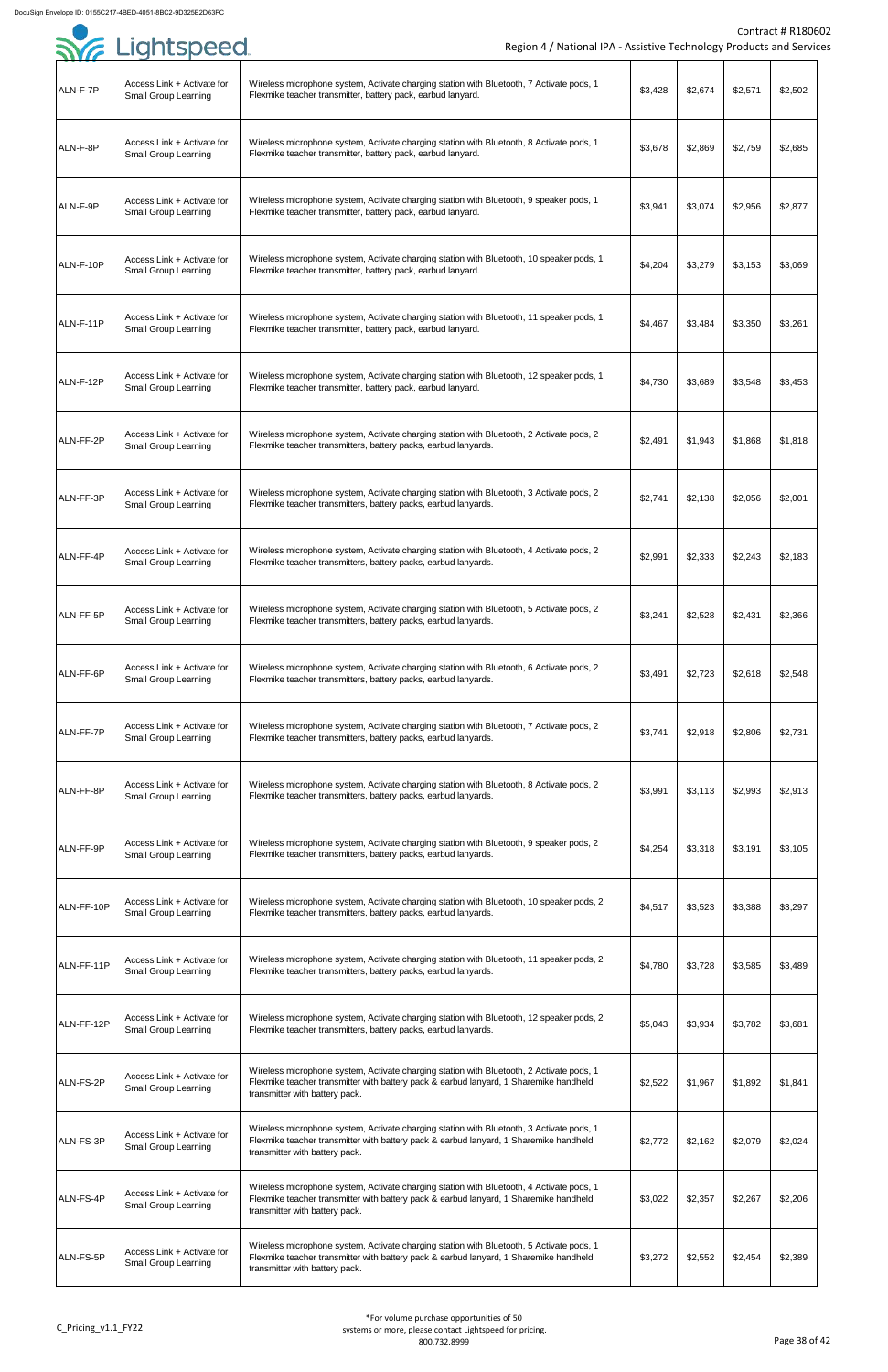|                    | <b>SYE Lightspeed</b>                                                                   | Region 4 / National IPA - Assistive Technology Products and Service                                                                                                                                                 |         |         |                   | <b>Contract # R18060</b> |
|--------------------|-----------------------------------------------------------------------------------------|---------------------------------------------------------------------------------------------------------------------------------------------------------------------------------------------------------------------|---------|---------|-------------------|--------------------------|
|                    |                                                                                         |                                                                                                                                                                                                                     |         |         |                   |                          |
| ALN-FS-6P          | Access Link + Activate for<br><b>Small Group Learning</b>                               | Wireless microphone system, Activate charging station with Bluetooth, 6 Activate pods, 1<br>Flexmike teacher transmitter with battery pack & earbud lanyard, 1 Sharemike handheld<br>transmitter with battery pack. | \$3,522 | \$2,747 | \$2,642           | \$2,571                  |
| ALN-FS-7P          | Access Link + Activate for<br><b>Small Group Learning</b>                               | Wireless microphone system, Activate charging station with Bluetooth, 7 Activate pods, 1<br>Flexmike teacher transmitter with battery pack & earbud lanyard, 1 Sharemike handheld<br>transmitter with battery pack. | \$3,772 | \$2,942 | \$2,829           | \$2,754                  |
| ALN-FS-8P          | Access Link + Activate for<br><b>Small Group Learning</b>                               | Wireless microphone system, Activate charging station with Bluetooth, 8 Activate pods, 1<br>Flexmike teacher transmitter with battery pack & earbud lanyard, 1 Sharemike handheld<br>transmitter with battery pack. | \$4,022 | \$3,137 | \$3,017           | \$2,936                  |
| ALN-FS-9P          | Access Link + Activate for<br><b>Small Group Learning</b>                               | Wireless microphone system, Activate charging station with Bluetooth, 9 speaker pods, 1<br>Flexmike teacher transmitter with battery pack & earbud lanyard, 1 Sharemike handheld<br>transmitter with battery pack.  | \$4,285 | \$3,342 | \$3,214           | \$3,128                  |
| ALN-FS-10P         | Access Link + Activate for<br><b>Small Group Learning</b>                               | Wireless microphone system, Activate charging station with Bluetooth, 10 speaker pods, 1<br>Flexmike teacher transmitter with battery pack & earbud lanyard, 1 Sharemike handheld<br>transmitter with battery pack. | \$4,548 | \$3,547 | \$3,411           | \$3,320                  |
| ALN-FS-11P         | Access Link + Activate for<br><b>Small Group Learning</b>                               | Wireless microphone system, Activate charging station with Bluetooth, 11 speaker pods, 1<br>Flexmike teacher transmitter with battery pack & earbud lanyard, 1 Sharemike handheld<br>transmitter with battery pack. | \$4,811 | \$3,753 | \$3,608           | \$3,512                  |
| ALN-FS-12P         | Access Link + Activate for<br><b>Small Group Learning</b>                               | Wireless microphone system, Activate charging station with Bluetooth, 12 speaker pods, 1<br>Flexmike teacher transmitter with battery pack & earbud lanyard, 1 Sharemike handheld<br>transmitter with battery pack. | \$5,074 | \$3,958 | \$3,806           | \$3,704                  |
| ACN-2P             | Activate Station Add-on<br><b>System for Existing</b><br><b>Classroom Audio Systems</b> | Activate small group instructional audio system with Bluetooth, 2 Activate pods, earbud lanyard.                                                                                                                    | \$1,108 | \$864   | \$831             | \$809                    |
| ACN-3P             | Activate Station Add-on<br>System for Existing<br><b>Classroom Audio Systems</b>        | Activate small group instructional audio system with Bluetooth, 3 Activate pods, earbud lanyard.                                                                                                                    | \$1,358 | \$1,059 | \$1,019           | \$991                    |
| ACN-4P             | Activate Station Add-on<br>System for Existing<br><b>Classroom Audio Systems</b>        | Activate small group instructional audio system with Bluetooth, 4 Activate pods, earbud lanyard.                                                                                                                    | \$1,608 | \$1,254 | \$1,206           | \$1,174                  |
| ACN-5P             | Activate Station Add-on<br>System for Existing<br><b>Classroom Audio Systems</b>        | Activate small group instructional audio system with Bluetooth, 5 Activate pods, earbud lanyard.                                                                                                                    | \$1,858 | \$1,449 | \$1,394           | \$1,356                  |
| ACN-6P             | Activate Station Add-on<br><b>System for Existing</b><br><b>Classroom Audio Systems</b> | Activate small group instructional audio system with Bluetooth, 6 Activate pods, earbud lanyard.                                                                                                                    | \$2,108 | \$1,644 | \$1,581           | \$1,539                  |
| ACN-7P             | Activate Station Add-on<br><b>System for Existing</b><br><b>Classroom Audio Systems</b> | Activate small group instructional audio system with Bluetooth, 7 Activate pods, earbud lanyard.                                                                                                                    | \$2,358 | \$1,839 | \$1,769           | \$1,721                  |
| ACN-8P             | Activate Station Add-on<br><b>System for Existing</b><br><b>Classroom Audio Systems</b> | Activate small group instructional audio system with Bluetooth, 8 Activate pods, earbud lanyard.                                                                                                                    | \$2,608 | \$2,034 | \$1,956           | \$1,904                  |
| ACN-9P             | Activate Station Add-on<br><b>System for Existing</b><br><b>Classroom Audio Systems</b> | Activate small group instructional audio system with Bluetooth, 9 speaker pods, earbud lanyard.                                                                                                                     | \$2,871 | \$2,239 | \$2,153           | \$2,096                  |
| ACN-10P            | Activate Station Add-on<br><b>System for Existing</b><br><b>Classroom Audio Systems</b> | Activate small group instructional audio system with Bluetooth, 10 speaker pods, earbud lanyard.                                                                                                                    | \$3,134 | \$2,445 | \$2,351           | \$2,288                  |
| ACN-11P            | Activate Station Add-on<br><b>System for Existing</b><br><b>Classroom Audio Systems</b> | Activate small group instructional audio system with Bluetooth, 11 speaker pods, earbud lanyard.                                                                                                                    | \$3,397 | \$2,650 | \$2,548           | \$2,480                  |
| ACN-12P            | Activate Station Add-on<br>System for Existing<br><b>Classroom Audio Systems</b>        | Activate small group instructional audio system with Bluetooth, 12 speaker pods, earbud lanyard.                                                                                                                    | \$3,660 | \$2,855 | \$2,745           | \$2,672                  |
| <b>ACCESSORIES</b> |                                                                                         |                                                                                                                                                                                                                     |         |         |                   |                          |
| <b>Product#</b>    | <b>Product Name</b>                                                                     | <b>Product Description</b>                                                                                                                                                                                          |         |         | <b>List Price</b> | <b>Discount</b><br>22%   |
| <b>TCA</b>         | <b>Topcat Access</b>                                                                    | Topcat Access with power supply.                                                                                                                                                                                    |         |         | \$1,393           | \$1,087                  |
| <b>RCA</b>         | <b>Redcat Access</b>                                                                    | Redcat Access with power supply.                                                                                                                                                                                    |         |         | \$1,198           | \$934                    |
| <b>RCAB</b>        | <b>Redcat Access</b>                                                                    | Redcat Access w/ battery pack & power supply.                                                                                                                                                                       |         |         | \$1,385           | \$1,080                  |
|                    | <b>Access Link Wireless Audio</b>                                                       |                                                                                                                                                                                                                     |         |         |                   |                          |
| <b>AL</b>          | Hub                                                                                     | Access Link Wireless Audio Hub with power adaptor and cable.                                                                                                                                                        |         |         | \$783             | \$611                    |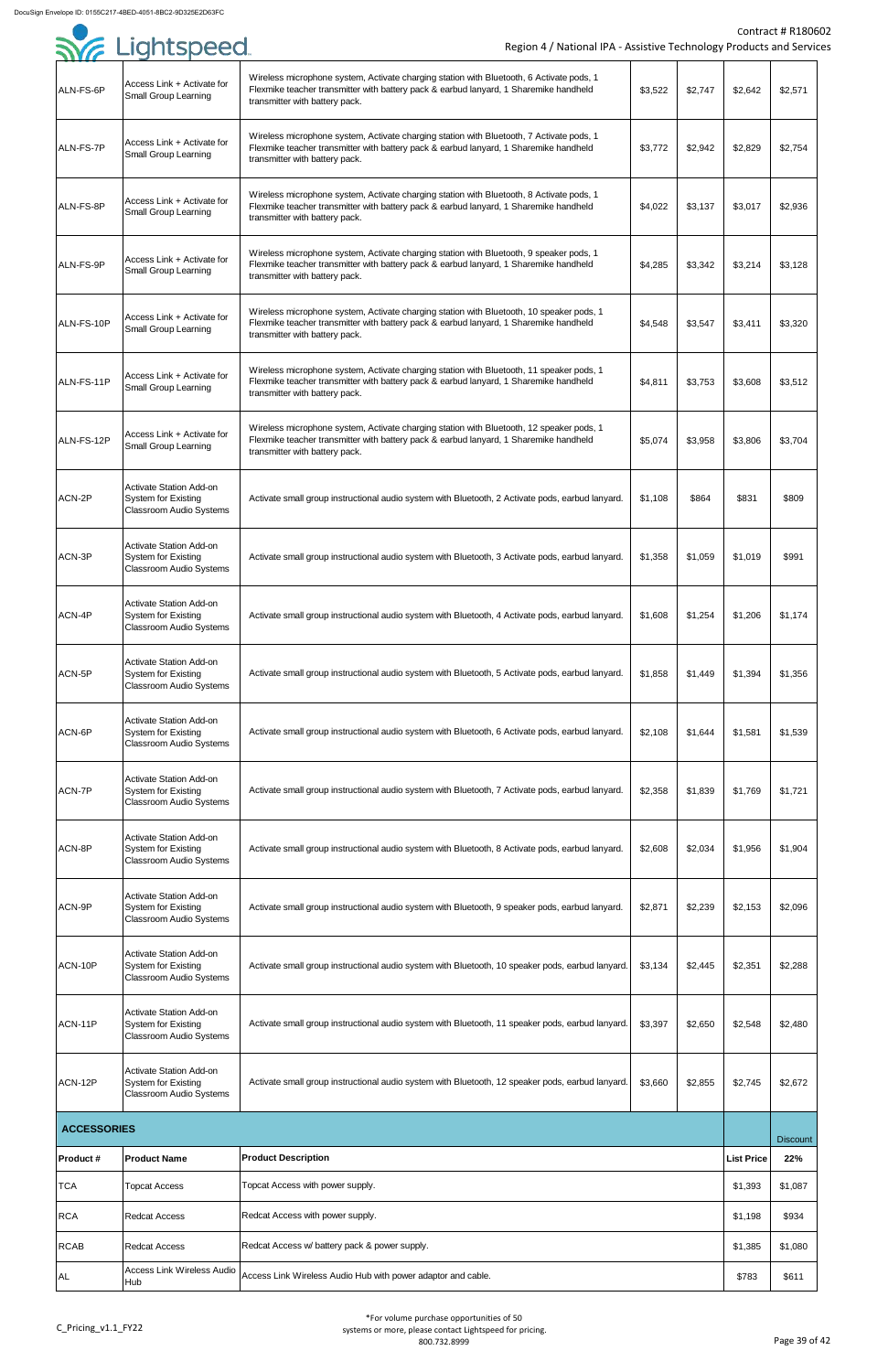| 955                             | <b>Access Wireless Base</b><br><b>Station</b>    | 1 speaker pod, earbud lanyard.                                                                                                                      | \$1,026 | \$800 |
|---------------------------------|--------------------------------------------------|-----------------------------------------------------------------------------------------------------------------------------------------------------|---------|-------|
| <b>POD</b>                      | Speaker Pod                                      | Activate Pod for Activate Station.                                                                                                                  | \$250   | \$195 |
| POD-CC                          | Speaker Pod with charging<br>cable               | Speaker Pod with charging cable for Activate System.                                                                                                | \$263   | \$205 |
| <b>ACT</b>                      | <b>Activate Station</b>                          | Activate charging station with Bluetooth.                                                                                                           | \$831   | \$648 |
| <b>FM-EBL</b>                   | <b>Flexmike Teacher Mic</b>                      | Flexmike teacher microphone with earbud lanyard (Activate System, Flexcat).                                                                         | \$313   | \$244 |
| <b>FM</b>                       | Flexmike Classroom Mic                           | Flexmike classroom microphone (Redcat Access, Topcat, 955 Access, Access Link, and Multimike).                                                      | \$313   | \$244 |
| T3FM                            |                                                  | T3 Flexmike Classroom Mic   T3 Flexmike microphone with Tap to Talk.                                                                                | \$313   | \$244 |
| <b>SM</b>                       | Sharemike                                        | Sharemike handheld microphone with rechargeable battery pack and charging cable (Redcat Access, Topcat, 955<br>Access, Access Link, and Multimike). | \$344   | \$268 |
| <b>MCX</b>                      | <b>Mobile Connector</b>                          | Wireless Bluetooth Audio Device with battery pack and charger.                                                                                      | \$313   | \$244 |
| <b>IRMA</b>                     | <b>Infrared Volume Control</b><br>Microphone     | Replacement microphone with rechargeable battery and lanyard (CH. A) for discontinued Lightspeed Infrared systems.<br>(One Year Warranty).          | \$282   | \$220 |
| <b>IRMB</b>                     | <b>Infrared Volume Control</b><br>Microphone     | Replacement microphone with rechargeable battery and lanyard (CH. B) for discontinued Lightspeed Infrared systems.<br>(One Year Warranty).          | \$282   | \$220 |
| <b>MCA</b>                      | Media Connector with<br><b>Access Technology</b> | Media Connector with Access Technology, power adaptor and power cord.                                                                               | \$313   | \$244 |
| FCHRC1                          | <b>Flexcat Handheld Remote</b><br>Control        | Flexcat handheld remote control for teacher 1 (Flexcat).                                                                                            | \$176   | \$137 |
| FCHRC2                          | <b>Flexcat Handheld Remote</b>                   | Flexcat handheld remote control for teacher 2 (Flexcat).                                                                                            | \$176   | \$137 |
| <b>EMA</b>                      | Earset Microphone for<br>Flexmike                | Earset microphone with 3.5mm connector for Flexmike.                                                                                                | \$106   | \$83  |
| <b>LMA</b>                      | Lapel Microphone for<br>Flexmike                 | Lapel microphone with 3.5mm connector for Flexmike.                                                                                                 | \$106   | \$83  |
| <b>IFL</b>                      | Flexmike Lanyard                                 | Adjustable Lanyard for Flexmike.                                                                                                                    | \$13    | \$10  |
| <b>EBL</b>                      | Earbud Lanyard (Flexcat)                         | Earbud lanyard (Activate System, Flexcat).                                                                                                          | \$25    | \$20  |
| RMLC3                           | Redmike Lavaliere Cord                           | Redmike lavaliere cord.                                                                                                                             | \$13    | \$10  |
| <b>RMBC</b>                     | Redmike Belt Clip                                | Redmike Belt Clip.                                                                                                                                  | \$5     | \$4   |
| <b>PWR-NA</b>                   | <b>Power Cord</b>                                | <b>AC NA Power Cable.</b>                                                                                                                           | \$6     | \$5   |
| 5V-1.0-NA                       | 5V / 1.0A Power Supply                           | [5V / 1.0A power supply (RMCC, IRCC, iRMC, FMCC).                                                                                                   | \$25    | \$20  |
| NH6V                            | 6V NiMH Rechargeable<br><b>Battery Pack</b>      | 6V NiMH rechargeable battery pack (Flexcat group speakers).                                                                                         | \$37    | \$29  |
| <b>NH2.5V</b>                   | 2.5V NiMH Rechargeable<br><b>Battery Pack</b>    | 2.5V NiMH rechargeable battery pack (Activate System pods).                                                                                         | \$25    | \$20  |
| <b>NH2.4V</b>                   | 2.4V NiMH Rechargeable<br><b>Battery Pack</b>    | 2.4V NiMH rechargeable battery pack (Flexmike, FCHRC1, FCHRC2, MCX).                                                                                | \$15    | \$12  |
| NH <sub>2</sub> APK             | AA NiMH Rechargeable<br><b>Battery Pack</b>      | AA NiMH rechargeable battery pack (Sharemike [Access] and Redmike Share [IR]).                                                                      | \$15    | \$12  |
| L14V                            | Lithium Ion Battery Pack                         | Lithium Ion battery pack for Redcat Access.                                                                                                         | \$188   | \$147 |
| NH <sub>2</sub> A <sub>27</sub> | Lightspeed AA<br>Rechargeable Battery            | AA rechargeable sensing battery (for Redmike).                                                                                                      | \$9     | \$7   |
| <b>NH12V</b>                    | 10 AA Cell Rechargeable<br><b>Battery Pack</b>   | 10 AA cell rechargeable battery pack (replacement battery pack for 705).                                                                            | \$63    | \$49  |
| NH <sub>1</sub>                 | AA NiMH Rechargeable<br><b>Battery</b>           | AA NiMH rechargeable battery (replacement for LT71, 300 series, Delta PA transmitters).                                                             | \$6     | \$5   |
| USB1-NA                         | <b>USB-AC Power Adapter</b>                      | USB-AC power adapter (Media Connector, Access Link, and Multimike).                                                                                 | \$37    | \$29  |
| <b>FMCC</b>                     | <b>Flexmike Cradle Charger</b>                   | Flexmike cradle charger with power supply.                                                                                                          | \$63    | \$49  |
| <b>IRCC</b>                     | Infrared Microphone Cradle<br>Charger            | Replacement cradle charger and power supply for discontinued Lightspeed Infrared systems. (One Year Warranty)                                       | \$63    | \$49  |
| <b>USBDC</b>                    | USB to DC Charging Cable                         | USB to DC charging cable (Sharemike).                                                                                                               | \$13    | \$10  |
| USB-MCB                         | USB Type A-Micro B Power<br>Cable                | USB TYPE A-micro B power cable (Media Connector, Access Link, Multimike and Activate pods).                                                         | \$13    | \$10  |
| TCC7                            | <b>Charging Cable</b>                            | Charging cable (IR Redmike Share).                                                                                                                  | \$13    | \$10  |
| <b>RCABCC</b>                   | <b>Battery Cover</b>                             | RCA battery compartment cover.                                                                                                                      | \$13    | \$10  |
| <b>MTS</b>                      | Sharemike Mic Stand                              | Sharemike mic stand with clip.                                                                                                                      | \$50    | \$39  |
| <b>MHSM</b>                     | Sharemike Mic Clip                               | Mic stand clip for Sharemike.                                                                                                                       | \$22    | \$17  |
| <b>DRQ</b>                      | <b>DRQ Speaker</b>                               | DRQ speaker with tile support.                                                                                                                      | \$69    | \$54  |
| <b>DRQ-50</b>                   | DRQ Speaker with Speaker<br>Wire                 | DRQ speaker with 50ft. of plenum speaker wire.                                                                                                      | \$92    | \$72  |

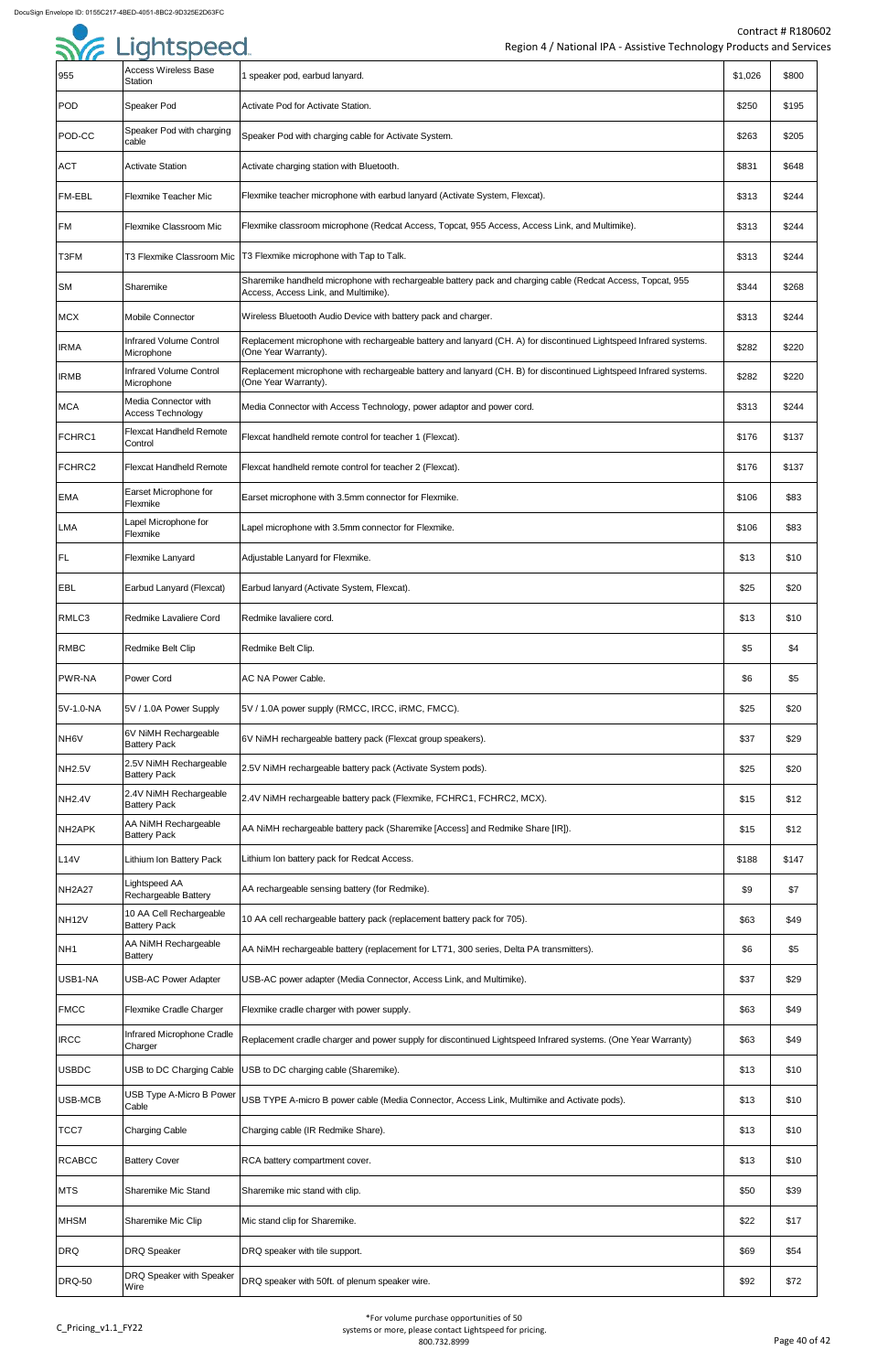| <b>DRQ-75</b>    | DRQ Speaker with Speaker<br>Wire                                   | DRQ speaker with 75ft. of plenum speaker wire.                                                                                       | \$99              | \$77            |
|------------------|--------------------------------------------------------------------|--------------------------------------------------------------------------------------------------------------------------------------|-------------------|-----------------|
| DRQ4             | 4 DRQ Speakers                                                     | 4 DRQ Speakers.                                                                                                                      | \$276             | \$215           |
| DRQ4K            | DRQ Speaker Kit                                                    | 4 DRQ speakers with 2 50 ft. plenum speaker wires and 2 75 ft. plenum speaker wires.                                                 | \$382             | \$298           |
| <b>WMQ</b>       | <b>WMQ Speaker</b>                                                 | WMQ speaker with mounting hardware.                                                                                                  | \$44              | \$34            |
| <b>WMQ-50</b>    | Wire                                                               | $ $ WMQ Speaker with Speaker $ _{\text{WMQ}}$ speaker with 50ft. of plenum speaker wire.                                             | \$67              | \$52            |
| <b>WMQ-75</b>    | Wire                                                               | $\vert$ WMQ Speaker with Speaker $\vert$ WMQ speaker with 75ft. of plenum speaker wire.                                              | \$74              | \$58            |
| WMQ4             | 4 WMQ Speakers                                                     | 4 WMQ Speakers.                                                                                                                      | \$176             | \$137           |
| WMQ4K            | <b>WMQ Speaker Kit</b>                                             | 4 WMQ speakers with 2 50 ft. plenum speaker wires and 2 75 ft. plenum speaker wires.                                                 | \$282             | \$220           |
| <b>TCQ</b>       | <b>TCQ Speaker</b>                                                 | TCQ speaker with mounting hardware.                                                                                                  | \$313             | \$244           |
| <b>TCQ-50</b>    | <b>TCQ Speaker with Speaker</b><br>Wire                            | TCQ speaker with 50 ft. of plenum speaker wire.                                                                                      | \$336             | \$262           |
| <b>TCQ-75</b>    | <b>TCQ Speaker with Speaker</b><br>Wire                            | TCQ speaker with 75 ft. of plenum speaker wire.                                                                                      | \$343             | \$268           |
| PLSPK30          | 30' Plenum Speaker Wire                                            | 30' plenum speaker wire.                                                                                                             | \$15              | \$12            |
| PLSPK50          | 50' Plenum Speaker Wire                                            | 50' plenum speaker wire.                                                                                                             | \$23              | \$18            |
| PLSPK75          | 75' Plenum Speaker Wire                                            | 75' plenum speaker wire.                                                                                                             | \$30              | \$23            |
| <b>PLSPK1000</b> | 1000' Plenum Speaker Wire   1000' plenum speaker wire.             |                                                                                                                                      | \$250             | \$195           |
| MSC3535          | 3.5mm Stereo-3.5mm<br>Stereo Audio Cable                           | 3.5mm stereo-3.5mm stereo audio cable.                                                                                               | \$13              | \$10            |
| P5E2.0           | CAT 5, 2 ft Cable                                                  | CAT 5, 2 ft cable.                                                                                                                   | \$10              | \$8             |
| DCPEX-NA         | 50' DC Power Extension<br>Cable Kit                                | 50' DC power extension cable kit (Topcat Access).                                                                                    | \$40              | \$31            |
| <b>SCACT</b>     | Soft Case                                                          | Soft Case (Activate System).                                                                                                         | \$125             | \$98            |
| <b>SCRC</b>      | Soft Case                                                          | Soft Case (Redcat [RCN], Redcat Access [RCA], Redcat [RC2]).                                                                         | \$125             | \$98            |
| PFSC50           | PageFirst Sensor Clip                                              | PageFirst sensor clip with shielded 50' plenum-rated wire.                                                                           | \$63              | \$49            |
| PFSC50-TC        | PageFirst Sensor Clip                                              | PageFirst sensor clip with 50' plenum-rated wire (UNSHIELDED).                                                                       | \$63              | \$49            |
| <b>PFSC</b>      | PageFirst Sensor Clip                                              | PageFirst sensor clip - no wire.                                                                                                     | \$40              | \$31            |
| <b>GLI-RCA</b>   | Ground Loop Isolator                                               | Ground loop isolator (RCA cable).                                                                                                    | \$20              | \$16            |
| <b>GLI-35</b>    | Ground Loop Isolator                                               | Ground loop isolator (3.5mm cable).                                                                                                  | \$20              | \$16            |
| <b>RCSB</b>      | Security Bracket, Table<br>Stand                                   | Security bracket, table stand (1 pair feet) and hardware kit for Redcat (RC2) and Redcat Access (RCA).                               | \$19              | \$15            |
| <b>RCWB</b>      | Wall/Power Supply Bracket,<br>Security Bracket and<br>Hardware Kit | Wall/Power supply bracket, security bracket and hardware kit for Redcat (RC2) and Redcat Access (RCA).                               | \$31              | \$24            |
| <b>RCTS</b>      | Hardware Kit                                                       | Table Stand (1 pair feet) and Lightspeed RCTS - Table stand (1 pair feet) and hardware kit for Redcat (RC2) and Redcat Access (RCA). | \$13              | \$10            |
| <b>TCMB</b>      | Ceiling/Wall Mounting<br><b>Bracket</b>                            | Ceiling/Wall mounting bracket for Topcat Access, TCQ.                                                                                | \$188             | \$147           |
| <b>RCTMB</b>     | <b>Redcat Tripod Mounting</b><br><b>Bracket</b>                    | Redcat tripod mounting bracket.                                                                                                      | \$20              | \$16            |
| APU-ACT          | for Activate                                                       | Access Performance Update Access Performance Update for Activate system.                                                             | \$391             | \$305           |
| APU-TCA          | for Topcat                                                         | Access Performance Update Access Performance Update for Topcat.                                                                      | \$391             | \$305           |
| <b>APU-RCA</b>   | for Redcat Access                                                  | Access Performance Update Access Performance Update for Redcat Access.                                                               | \$363             | \$283           |
| APU-955          | for 955 Access                                                     | Access Performance Update Access Performance Update for 955 Access.                                                                  | \$363             | \$283           |
| <b>APU-AL</b>    | for Access Link                                                    | Access Performance Update Access Performance Update for Access Link.                                                                 | \$363             | \$283           |
|                  | <b>INSTRUCTIONAL AUDIO SYSTEM ACCESSORIES</b>                      |                                                                                                                                      |                   | <b>Discount</b> |
| Product#         | <b>Product Name</b>                                                | <b>Product Description</b>                                                                                                           | <b>List Price</b> | 22%             |
| <b>TCN</b>       | Topcat                                                             | Topcat ceiling-mounted instructional audio system with power supply.                                                                 | \$1,393           | \$1,087         |
| <b>RCN</b>       | Redcat                                                             | Redcat all-in-one instructional audio system with power supply.                                                                      | \$1,198           | \$934           |
| <b>RCNB</b>      | Redcat                                                             | Redcat all-in-one instructional audio system with battery pack & power supply.                                                       | \$1,385           | \$1,080         |
| <b>ALN</b>       | <b>Access Link Wireless</b><br>microphone system                   | Access Link wireless microphone system with power adaptor and cable.                                                                 | \$783             | \$611           |

| <b>SYE Lightspeed</b> |
|-----------------------|
|                       |